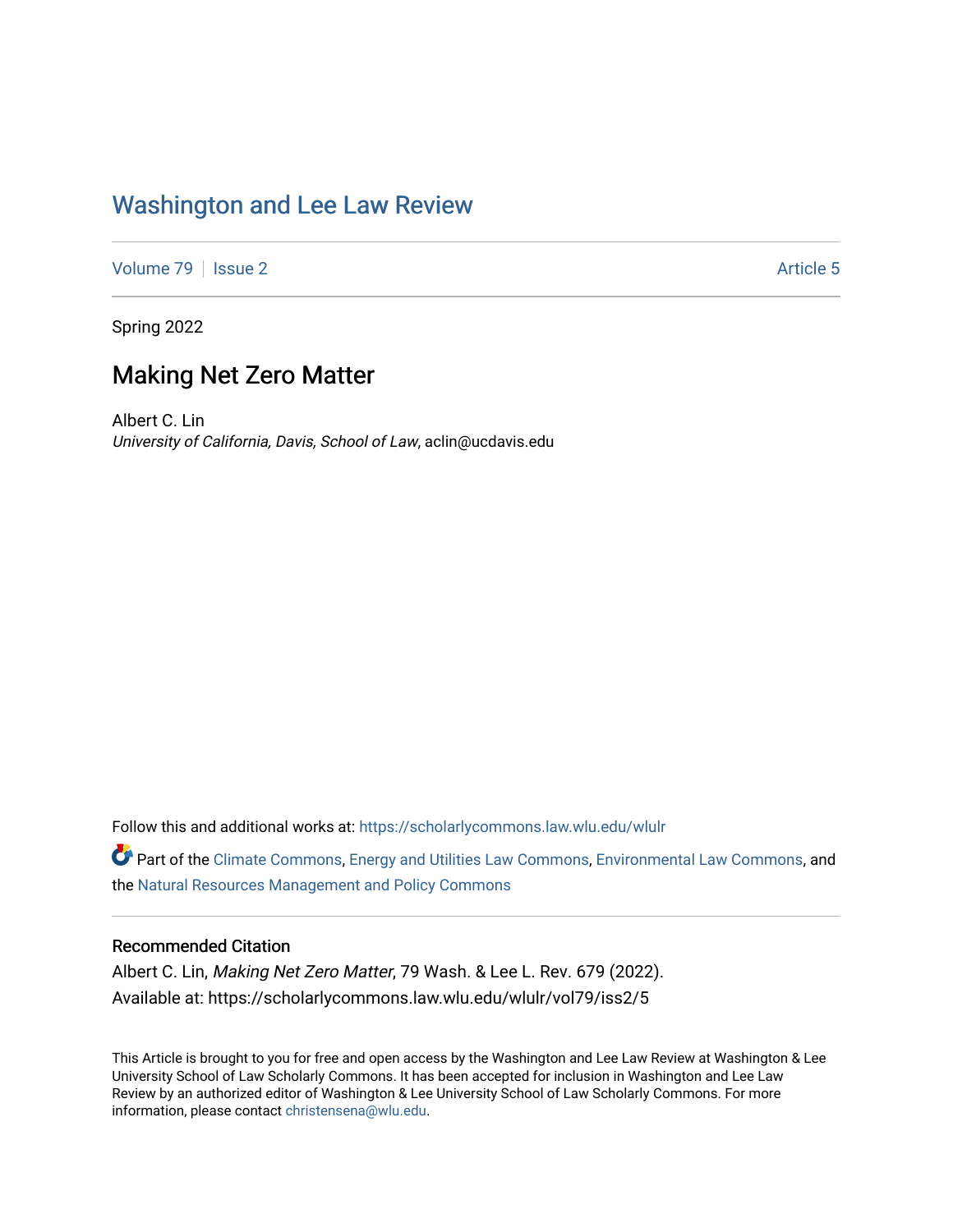# Making Net Zero Matter

Albert C. Lin\*

### *Abstract*

*In recent months, dozens of countries and thousands of businesses have pledged to achieve net zero greenhouse gas emissions. However, net zero often means different things to different entities, and it is often uncertain how net zero pledges—which set targets years or decades from the present—will be met. This Article considers the motivations behind net zero pledges, highlights the underappreciated role of carbon removal in net zero efforts, and identifies mechanisms for encouraging the accomplishment of net zero goals. Two key strategies are essential to making net zero targets matter. First, society should develop and implement accountability and enforcement mechanisms to promote follow through on net zero commitments. These mechanisms include disclosure standards, benchmarks, contractual arrangements, and legal claims under securities and consumer protection laws. Second, net zero pledges should incorporate distinct targets for emissions reduction and carbon removal. Carbon mitigation and carbon removal differ in significant ways with respect to verifiability, permanence, readiness, and risks. Distinguishing carbon mitigation and carbon removal in net zero goals is essential to avoid undermining efforts to achieve climate goals, shifting the burdens of climate action to vulnerable populations or future* 

679

<sup>\*</sup> Professor of Law, University of California, Davis, School of Law. Thanks to participants at the 2021 Sustainability Conference of American Legal Educators and the 2021 Rocky Mountain Mineral Law Foundation Natural Resources Law Teachers Institute for helpful suggestions. Thanks also to Dean Kevin Johnson, Associate Dean Afra Afsharipour, the U.C. Davis School of Law, and the U.C. Davis Small Grant in Aid of Research program for supporting this project, and to Chad Oliver and Marjan Abubo for their research assistance.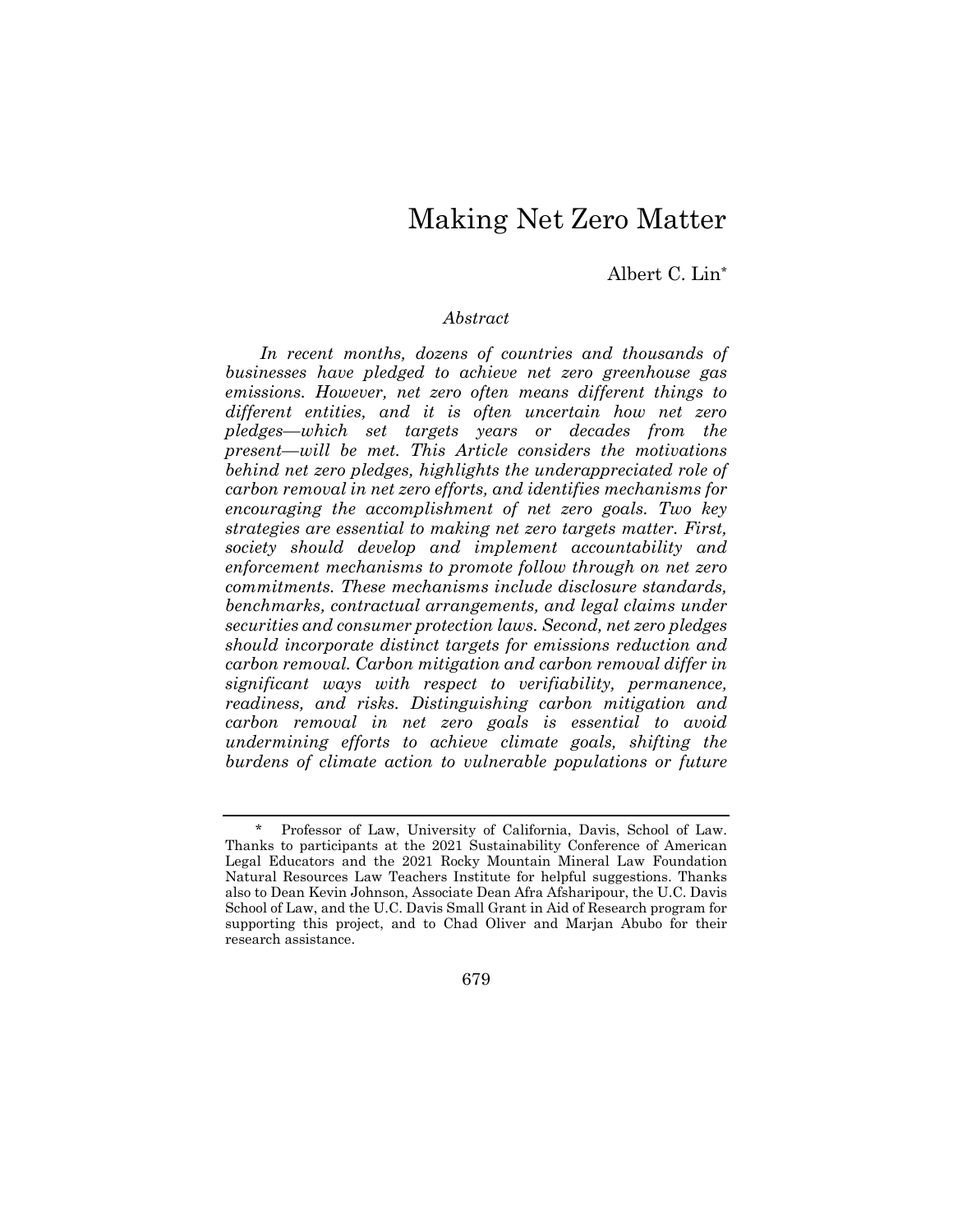*generations, and increasing societal, health, and environmental risks.*

# *Table of Contents*

| I.   | Efforts to Mitigate Climate Change684<br>A.<br>$\mathbf{B}$<br>$C_{\cdot}$<br>1. National Net Zero Commitments 694<br>2. Corporate Net Zero Commitments 698                                                                                                                                                                                            |  |
|------|--------------------------------------------------------------------------------------------------------------------------------------------------------------------------------------------------------------------------------------------------------------------------------------------------------------------------------------------------------|--|
| II.  | ARE NET ZERO PLEDGES LIKELY TO MATTER?  702<br>А.<br>Motivations for Governmental Pledges709<br>$\mathbf{B}$                                                                                                                                                                                                                                           |  |
| III. | REINFORCING NET ZERO TARGETS711<br>Transparency and Verification of Net Zero<br>A.<br>2. Benchmarking and Third-Party<br>Enforcement of Private Net Zero Targets 719<br>В.<br>2. Federal and State Consumer Protection<br>3. Enforcement by Contract725<br>4. Enforcement by Consumers and<br><b>Enforcement of Government Net Zero</b><br>$C_{\cdot}$ |  |
| IV.  | <b>NET ZERO AND THE RELATIONSHIP BETWEEN</b><br>CARBON MITIGATION AND CARBON REMOVAL734<br>Existing Policies Linking Carbon Mitigation<br>A.<br>1.<br>3.<br>b. Credits from Non-Forestry Carbon<br>Comparing Mitigation and Carbon Removal744<br><b>B.</b>                                                                                             |  |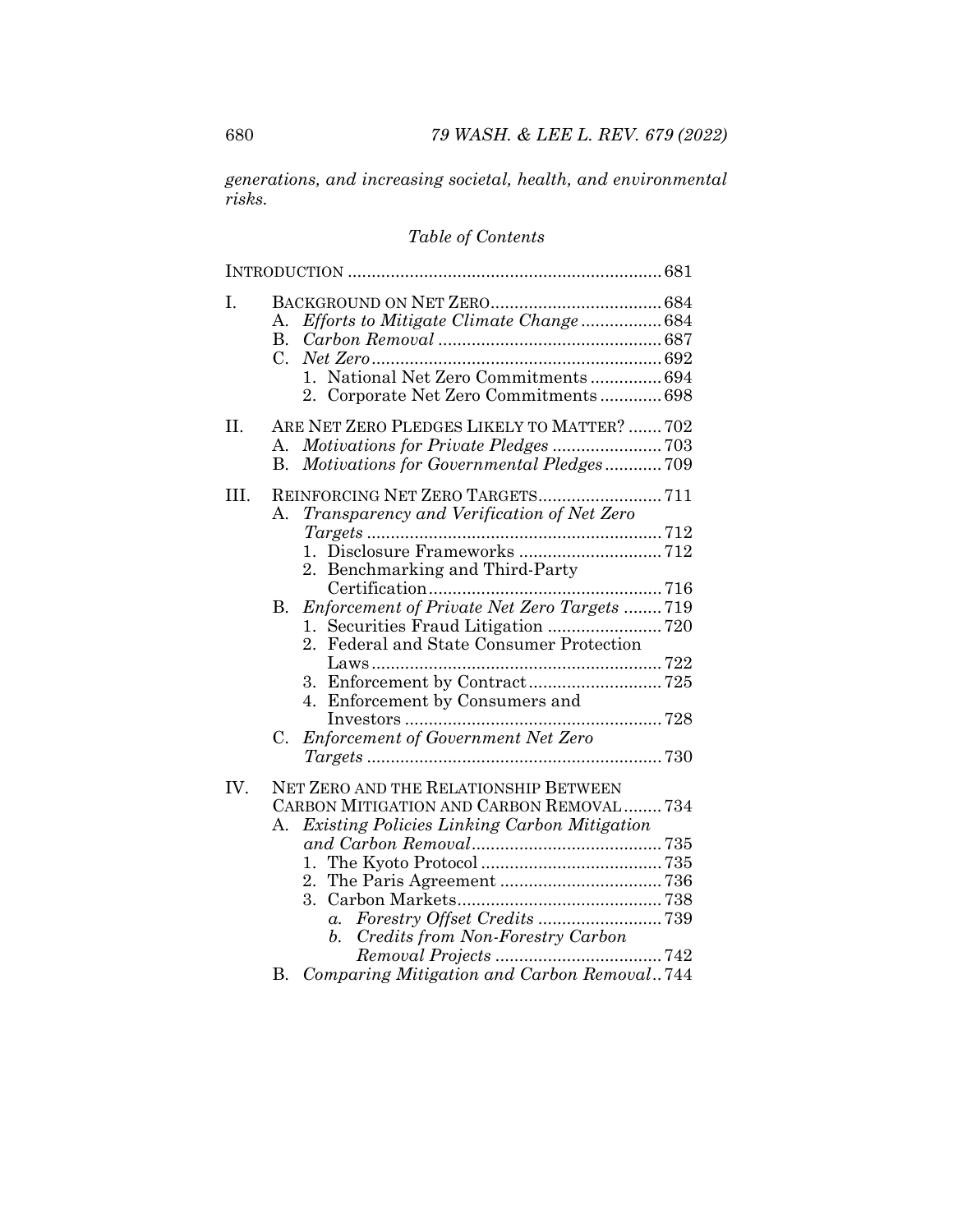| a. Accounting/Verifiability746                  |  |
|-------------------------------------------------|--|
|                                                 |  |
| Technological Maturity and<br>$c_{\cdot}$       |  |
|                                                 |  |
|                                                 |  |
|                                                 |  |
|                                                 |  |
|                                                 |  |
|                                                 |  |
| C. Net Zero Pledges Should Incorporate Distinct |  |
| Targets for Carbon Mitigation and Carbon        |  |
|                                                 |  |
| 1. Distinct Targets Within Net Zero             |  |
|                                                 |  |
|                                                 |  |
|                                                 |  |
|                                                 |  |
|                                                 |  |

#### **INTRODUCTION**

In recent months, net zero has become all the rage in climate policy. Dozens of countries—representing over two-thirds of global carbon emissions—have declared their intent to achieve net zero greenhouse gas (GHG) emissions in the coming decades.1 Hundreds of cities and over three thousand businesses have joined Race to Zero, a global collection of net zero commitments from entities responsible for a quarter of global CO2 emissions.2 Many of the world's best-known

<sup>1</sup>*. See* INT'L ENERGY AGENCY, NET ZERO BY 2050 32 (2021) [hereinafter IEA, NET ZERO] (reporting that countries with net zero pledges account for around 70 percent of global CO2 emissions); *Net Zero Tracker*, CLIMATE WATCH [hereinafter *Net Zero Tracker*], https://perma.cc/V8RK-3U9Q (archived Jan. 16, 2022) (reporting that seventy-four parties, representing eighty-one countries and 73.8 percent of global GHG emissions, have adopted net zero targets).

<sup>2</sup>*. See* UNFCCC, *Race to Zero Campaign*, https://perma.cc/MS2F-SM2V (archived Jan. 16, 2022) (reporting that "733 cities, 31 regions, 3,067 businesses, 173 of the biggest investors, and 622 Higher Education Institutions" have joined the Race to Zero campaign); ALBERTO CARRILLO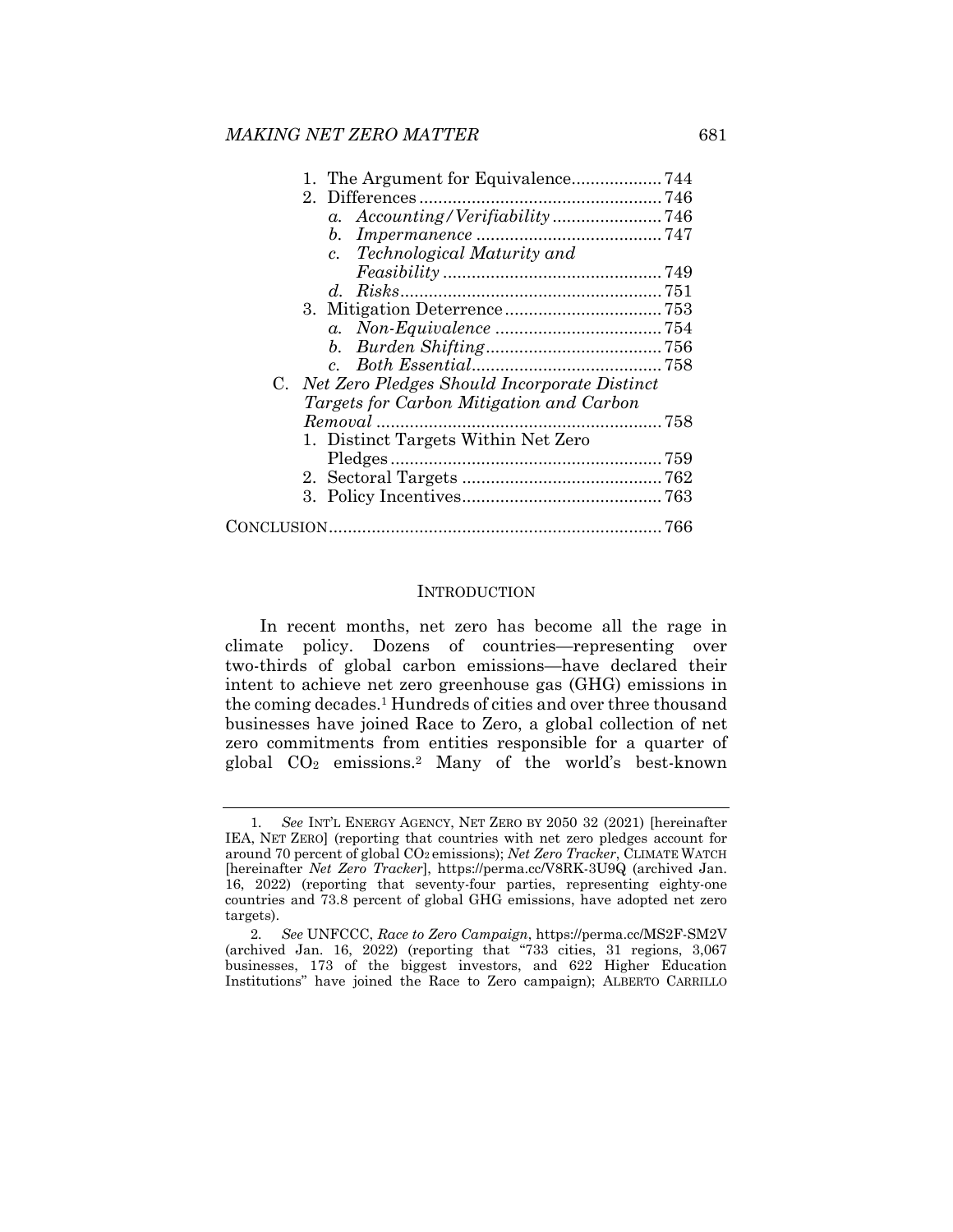brands—such as Apple, Facebook, Ford, and McDonald's—are among the companies that have made net zero commitments.3

Net zero targets can take the form of firm commitments and binding laws.4 They also may appear as aspirational statements and nonbinding policy pledges.<sup>5</sup> In theory, the achievement of net zero targets can be measured and assessed more readily than broad commitments to environmental sustainability. Nonetheless, it is often uncertain how nations, cities, and businesses will achieve net zero. Net zero commitments—which set targets years or decades from the present—often lack detail regarding implementation measures and interim goals.6 Furthermore, carrying out those commitments will not be easy. It will require wholesale changes in production processes, energy systems, transportation modes, and economic systems to mitigate (i.e., reduce) GHG emissions.7 At a global level, net zero will require significant levels of carbon removal from the atmosphere to counterbalance residual GHG emissions.8

PINEDA ET AL., SCI. BASED TARGETS INITIATIVE, FOUNDATIONS FOR SCIENCE-BASED NET-ZERO TARGET SETTING IN THE CORPORATE SECTOR 5 (2020) [hereinafter SBTI] (same); DATA-DRIVEN ENVIROLAB & NEWCLIMATE INST., ACCELERATING NET ZERO 4 (2020) [hereinafter NCI, ACCELERATING NET ZERO] (detailing the global shift towards net zero GHG emission pathways).

3*. See* NCI, ACCELERATING NET ZERO, *supra* note 2, at 13–14 (listing McDonald's, Apple, and Facebook as companies that have announced net zero commitments); Leighton Schneider, *Ford Announces New Carbon Neutral Targets*, ABC NEWS (Apr. 2, 2021), https://perma.cc/7CRJ-K5KD (describing Ford's goal to become carbon neutral by 2050).

4*. See* Kelly Levin et al., *Designing and Communicating Net-Zero Targets* 7–8 (World Res. Inst., Working Paper, July 2020) [hereinafter Levin et al., *Designing and Communicating*] (listing the ways net zero targets are established).

5*. See id*. at 8.

6*. See* NEWCLIMATE INST. & DATA-DRIVEN ENVIROLAB, NAVIGATING THE NUANCES OF NET-ZERO TARGETS 1, 3 (2020) [hereinafter NCI, NAVIGATING THE NUANCES] (stating that only "a limited number of subnational governments and companies" have created action plans for their net zero goals and "[o]nly 33 percent of subnational governments' and 8 percent of companies' net-zero targets include interim targets to chart a decarbonisation pathway").

7*. See* Felix Schreyer et al., *Common but Differentiated Leadership: Strategies and Challenges for Carbon Neutrality by 2050 Across Industrialized Economies*, 15 ENV'T RES. LETTERS 114016, 2020, at 3.

8*. See id.* at 7–8 (projecting that carbon removal must compensate for 10 percent or more of 2020-level GHG emissions in the United States, European Union, Japan, and Australia for each region to achieve carbon neutrality by 2050).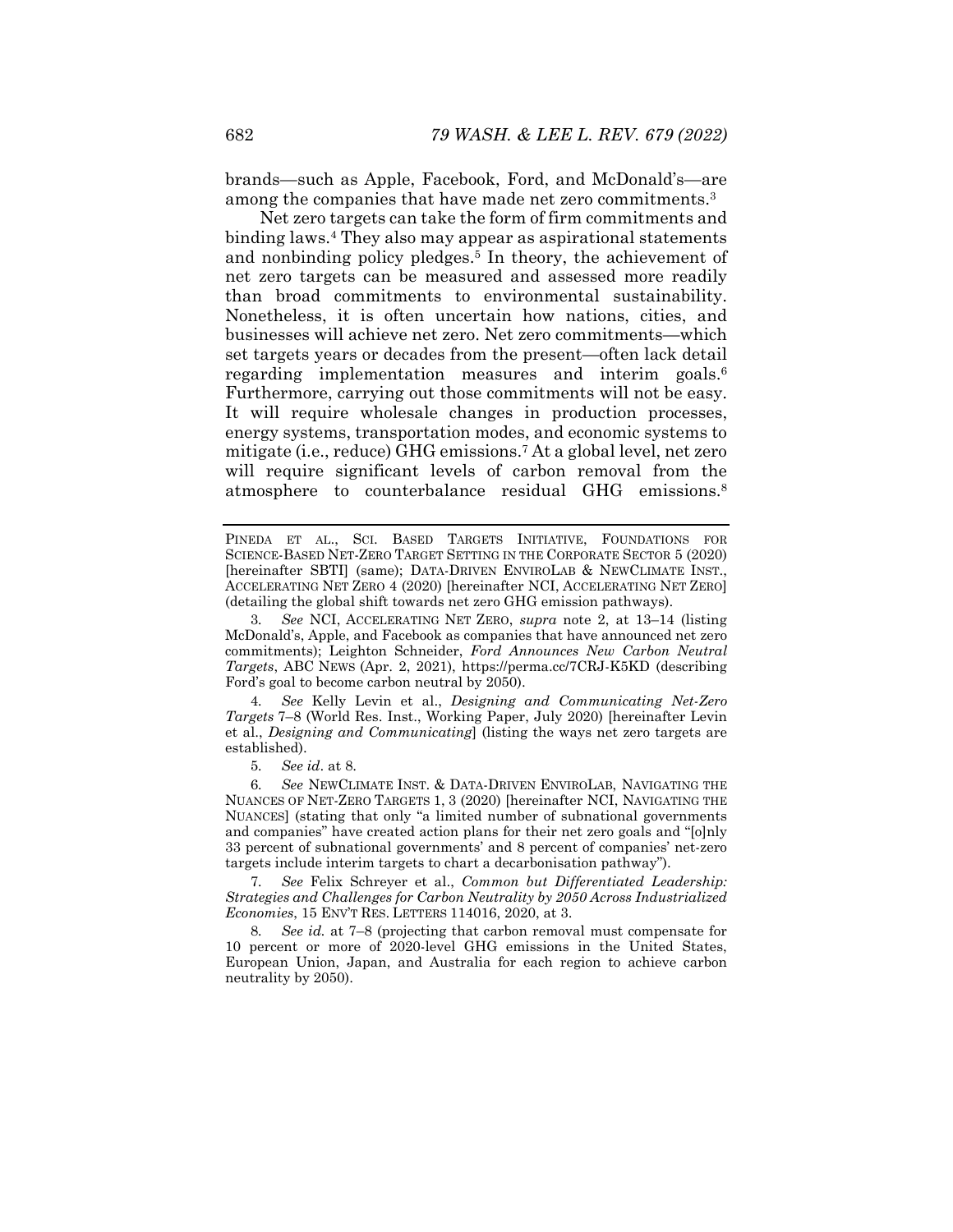International policymakers have implicitly acknowledged this fact but have yet to plan accordingly.<sup>9</sup> Even national net zero commitments will have to rely on carbon removal or carbon credits, as will many subnational and private commitments.10

This Article considers the motivations behind net zero pledges, highlights the underappreciated role of carbon removal in net zero efforts, and identifies mechanisms for encouraging the accomplishment of net zero goals.11 While net zero pledges are increasingly important in the battle against climate change, their meaning is often indeterminate and varied. Fleshing out net zero commitments, including their scope, pathways to their achievement, and reliance on carbon removal, is essential. To ensure that sufficient carbon removal occurs without undermining GHG mitigation efforts, policymakers and corporations should set out distinct goals for emission reduction and carbon removal. To hold companies accountable for net zero pledges, governments and other actors should develop and implement disclosure standards, benchmarks, contractual arrangements, and other appropriate mechanisms. And to hold governments accountable for their pledges, a range of litigation tools may be necessary.

Part I offers background on net zero targets, including efforts to mitigate climate change, potential methods to remove CO2 from the atmosphere, and an overview of net zero commitments by governments and private entities. Part II explores whether these commitments are likely to contribute to combating climate change by considering the motivations leading to their adoption. Part III identifies various mechanisms for reinforcing net zero pledges through transparency and accountability measures, stakeholder and public pressure, and litigation. Part IV turns to a basic question of net zero design—whether net zero pledges should include distinct carbon

<sup>9</sup>*. See* Oliver Geden et al., *Targeting Carbon Dioxide Removal in the European Union*, 19 CLIMATE POL'Y 487, 488 (2019). Even the European Union, a leader in international climate policy, has been relatively silent on carbon removal. *Id.* at 488.

<sup>10</sup>*. See* IEA, NET ZERO*, supra* note 1, at 34–36 (detailing the need for and use of carbon offsets in net zero pledges).

 <sup>11.</sup> For discussions of the broader question of designing and implementing net zero targets, see Levin et al., *supra* note 4, and SBTI, *supra* note 2.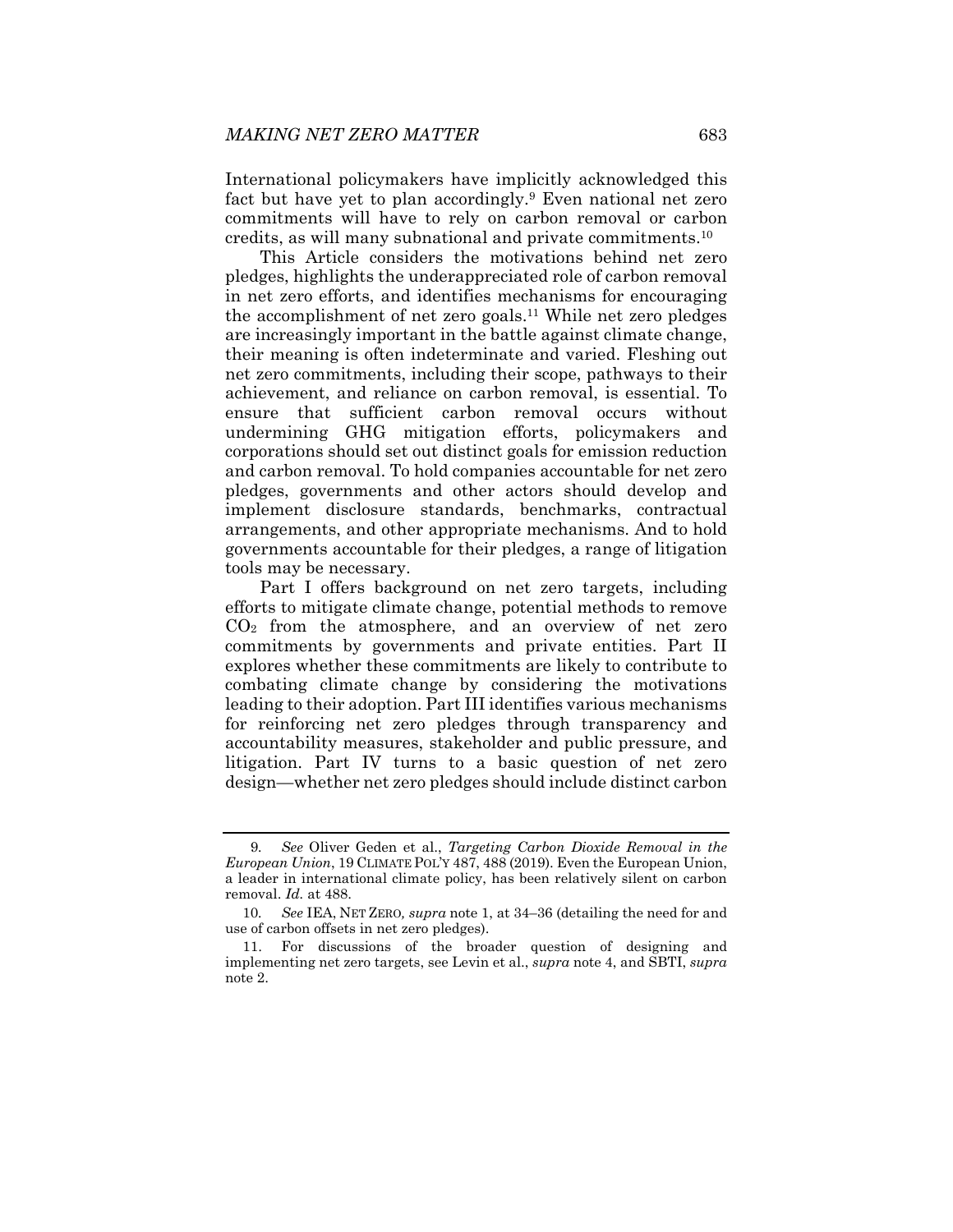mitigation and carbon removal goals—and answers that question affirmatively in light of important differences between the two and the danger that carbon removal may undermine carbon mitigation efforts.

#### I. BACKGROUND ON NET ZERO

#### A. *Efforts to Mitigate Climate Change*

Historically, climate change policy has concentrated on mitigation—i.e., reducing or eliminating GHG emissions.12 Mitigation includes replacing fossil fuels with renewable energy sources, adopting more energy efficient processes, and capturing and storing emissions from industrial processes.13 Despite some success in mitigation efforts, global GHG emissions continue to rise—aside from a brief drop during the COVID-19 pandemic—and climate change effects continue to intensify.14 Current emissions are estimated at over fifty gigatons (Gt) of carbon dioxide equivalent per year.15 Growing recognition of climate change's urgency has expanded support for the concept of net zero emissions.16 In a net zero world, global GHG

<sup>12</sup>*. See, e.g.*, Schreyer et al., *supra* note 7 (examining region-specific mitigation strategies in four industrial countries).

<sup>13</sup>*. See* S. JULIO FRIEDMANN ET AL., NET-ZERO AND GEOSPHERIC RETURN 17–20 (2020).

<sup>14</sup>*. See* Benjamin Storrow, *'Worrying Resurgence': CO2 Rises After Pandemic Dip*, CLIMATEWIRE (Mar. 3, 2021, 6:50 AM), https://perma.cc/2W9N-SEZM.

<sup>15</sup>*. See* U.N. ENV'T PROGRAMME, EMISSIONS GAP REPORT 2020 xiv (2020) (reporting that in 2019 global GHG emissions reached around 52.4 gigatons of equivalent carbon dioxide); *see also* U.N. ENV'T PROGRAMME, EMISSIONS GAP REPORT 2021, at 5 fig.2.1 (2021) [hereinafter EMISSIONS GAP REPORT 2021] (graphing the rise in total GHG emissions from 1970 to 2020).

<sup>16</sup>*. See* NCI, NAVIGATING THE NUANCES, *supra* note 6, at 1. Net zero, which typically refers to a balancing of emissions and removals of *all* GHGs, is sometimes used interchangeably with the terms "carbon neutrality" and "climate neutrality." NCI, ACCELERATING NET ZERO, *supra* note 2, at 9. However, net zero is easier to achieve than climate neutrality but more difficult to achieve than carbon neutrality. Carbon neutrality refers to a balancing of emissions and removals of carbon dioxide, the most significant GHG. *See* SBTI, *supra* note 2, at 48 (noting that carbon neutrality and "net-zero  $CO<sub>2</sub>$  emissions" are analogous). Climate neutrality, which refers to "a state where human activities result in no net effect on the climate system,"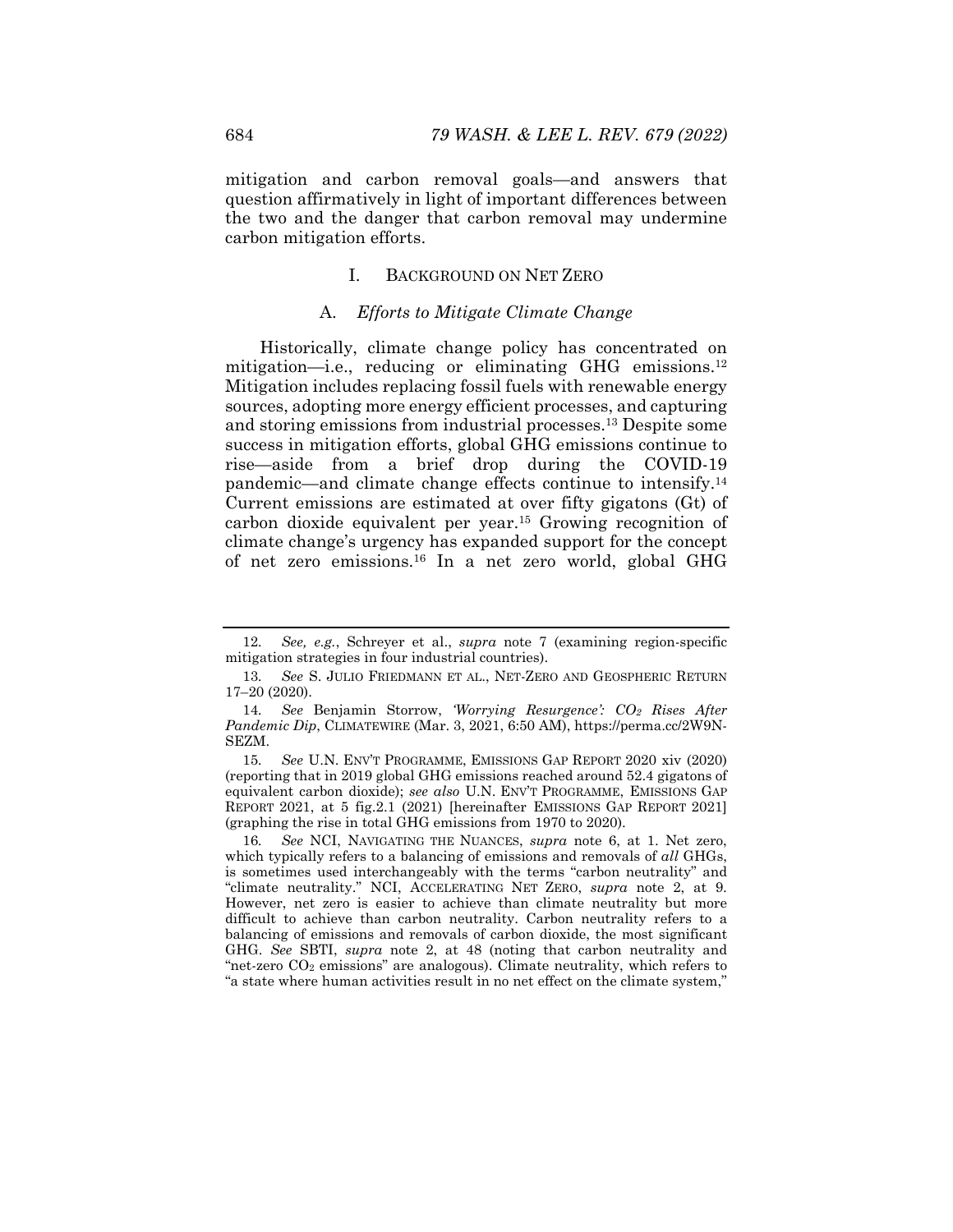emissions for a given period would be counterbalanced by removals of GHGs from the atmosphere during that same period.17

The 2015 Paris Agreement established a baseline goal of limiting average global temperature rise to 2°C and a further goal of limiting temperature rise to 1.5°C.18 Achieving either of these goals will require human society to achieve net zero emissions during the twenty first century.19 The Paris Agreement directly incorporates the net zero concept in its call for parties "to undertake rapid reductions [in emissions] . . . so as to achieve a balance between anthropogenic emissions by sources and removals by sinks of greenhouse gases in the second half of this century."<sup>20</sup> Sinks include natural processes that remove and store GHGs from the atmosphere, such as tree growth, as well as manmade processes, such as underground carbon storage.21 The Paris Agreement does not specify whether the balance between emissions and removals is to be achieved globally or nationally.22 However, stabilizing the global climate

 18. Adoption of the Paris Agreement to the United Nations Framework Convention on Climate Change art. 2.1(a), Dec. 12, 2015, T.I.A.S. No. 16-1104, U.N. Doc. FCCC/CP/2015/L.9 [hereinafter Paris Agreement].

19*. See* INTERGOVERNMENTAL PANEL ON CLIMATE CHANGE, GLOBAL WARMING OF 1.5°C, at 95 (2018) [hereinafter IPCC] (stating that "[l]imiting warming to  $1.5^{\circ}$ C implies reaching net zero  $CO<sub>2</sub>$  emissions globally around 2050").

 20. Paris Agreement art. 4.1, *supra* note 18. The 1992 U.N. Framework Convention on Climate Change called more generally for "limiting . . . emissions of greenhouse gases *and* protecting and enhancing . . . greenhouse sinks and reservoirs." United Nations Framework Convention on Climate Change art. 4.2(a), May 9, 1992, S. Treaty Doc. No. 102-38, 1771 U.N.T.S. 164 (emphasis added).

21*. See* Levin et al., *Designing and Communicating*, *supra* note 4, at 6 (defining a sink as a "physical unit or process that removes and stores a GHG from the atmosphere," including photosynthesis and air capture).

22*. See* J. Fuglestvedt et al., *Implications of Possible Interpretations of "Greenhouse Gas Balance" in the Paris Agreement*, 376 PHIL. TRANS. R. SOC. A 20160445, 2018, at 4 (discussing the various ways "balance" can be interpreted in the Paris Agreement).

requires net zero GHG emissions *and* avoidance of any bio-geophysical changes to climate due to human activities. *Id.*

<sup>17</sup>*. See* Levin et al., *Designing and Communicating*, *supra* note 4, at 6 ("The concept of balancing emissions and removals is akin to reaching net-zero emissions.").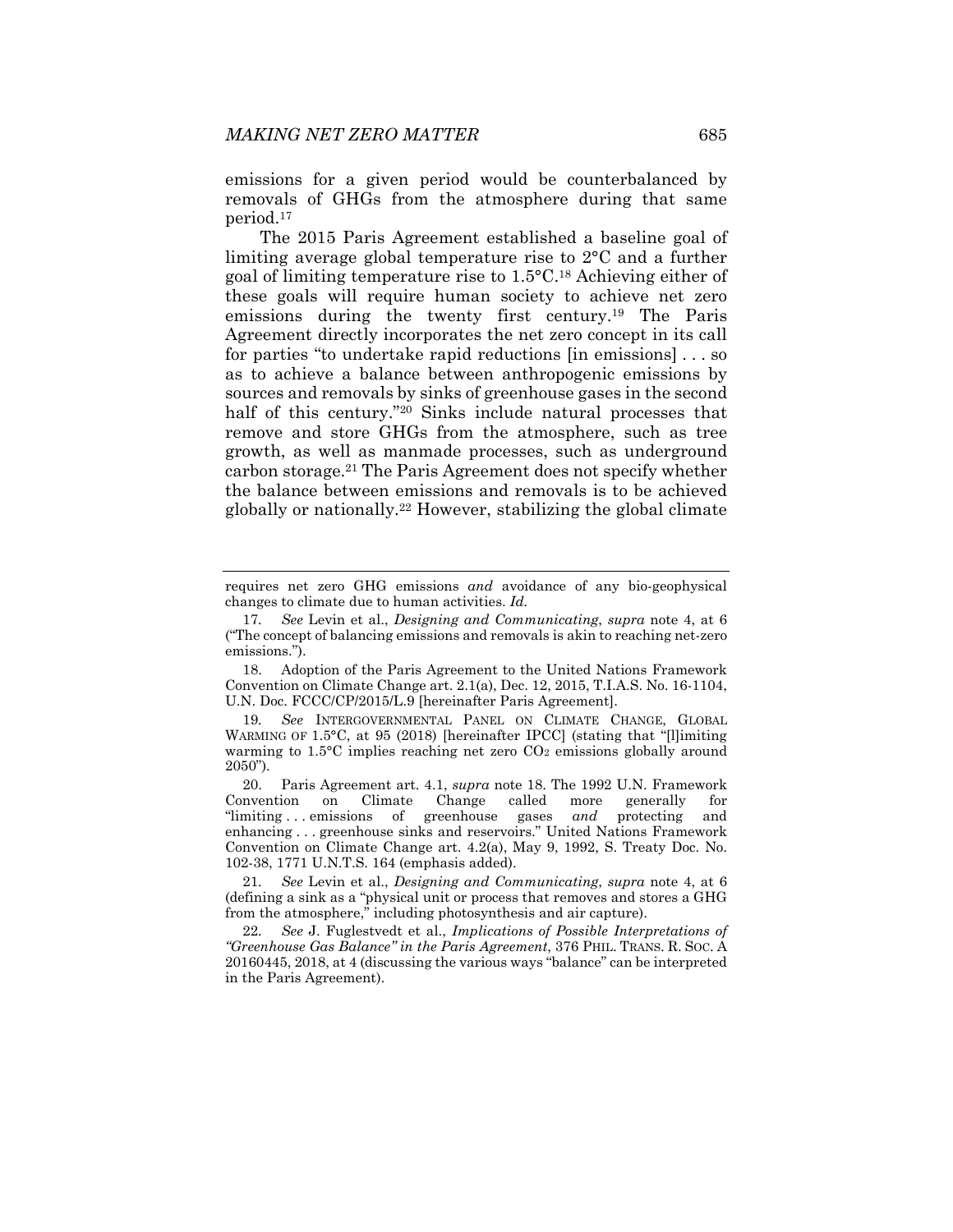system would at a minimum require a global balance.<sup>23</sup> As such, the growing recognition that achieving the 1.5°C goal likely requires balancing carbon emissions and carbon removal by 205024 has spurred net zero pledges worldwide.25

Notwithstanding the slow progress in mitigation efforts to date, economically and technologically feasible pathways to reduce GHG emissions consistent with the Paris temperature goals do exist.26 A 2021 National Academy of Sciences study concluded, for example, that "[a] transition to a net-zero economy in the United States by midcentury is technologically feasible, with energy system costs as a share of U.S. gross domestic product that have been manageable over the past decade, but it is on the edge of feasibility."27 Another study found that countries representing over 99 percent of  $CO<sub>2</sub>$  emissions could achieve 80 percent renewable energy by 2030 and 100

<sup>23</sup>*. See id*. at 4. The existence of multiple GHGs and various potential interpretations of "balance" complicate the task of determining whether the specified balance has been achieved. *See id.* at 2–8.

IPCC, *supra* note 19, at 12. The IPCC is the United Nations body responsible for assessing the science related to climate change. *See Intergovernmental Panel on Climate Change*, IPCC, https://perma.cc/F8Q9- KTWR (describing the IPCC's creation and purpose).

<sup>25</sup>*. See* EMISSIONS GAP REPORT 2021, *supra* note 15, at 18 (calling net zero emission pledges a development emerging from the Paris Agreement's goals); ENERGY & CLIMATE INTEL. UNIT, COUNTDOWN TO ZERO 1, 4 (2019) [hereinafter ECIU] ("'[N]et zero' is on the international agenda as an explicit indicator of whether a nation, region, city or business is committed to delivering the Paris Agreement."); Oliver Geden & Felix Schenuit, Unconventional Mitigation: Carbon Dioxide Removal as a New Approach in EU Climate Policy 9, 16 (2020) (SWP Research Paper No. 8) (stating that the IPCC's special report made it increasingly apparent that actors are now discussing and deciding on net zero targets).

<sup>26</sup>*. See* Mark Z. Jacobson et al., *Impacts of Green New Deal Energy Plans on Grid Stability, Costs, Jobs, Health, and Climate in 143 Countries*, 1 ONE EARTH 449, 449–50 (2019) ("[S]tudies among at least 11 independent research groups have found that transitioning to 100% renewable energy in one or all energy sectors, while keeping the electricity and/or heat grids stable at a reasonable cost, is possible."); AMOL PHADKE ET AL., 2035 REPORT 2 (2020) (illustrating technical and economic feasibility of achieving 90 percent carbon-free electricity in the United States by 2035); ERIC LARSON ET AL., NET-ZERO AMERICA: POTENTIAL PATHWAYS, INFRASTRUCTURE, AND IMPACTS (2d ver. 2020), https://perma.cc/6NKS-MBYR (PDF); *see also* ECIU, *supra* note 25, at 6 (noting analyses indicating that net zero by 2050 is feasible).

 <sup>27.</sup> NAT'L ACADS. OF SCIS., ENG'G, & MED., ACCELERATING DECARBONIZATION OF THE U.S. ENERGY SYSTEM 12 (2021) [hereinafter NAS, ACCELERATING DECARBONIZATION].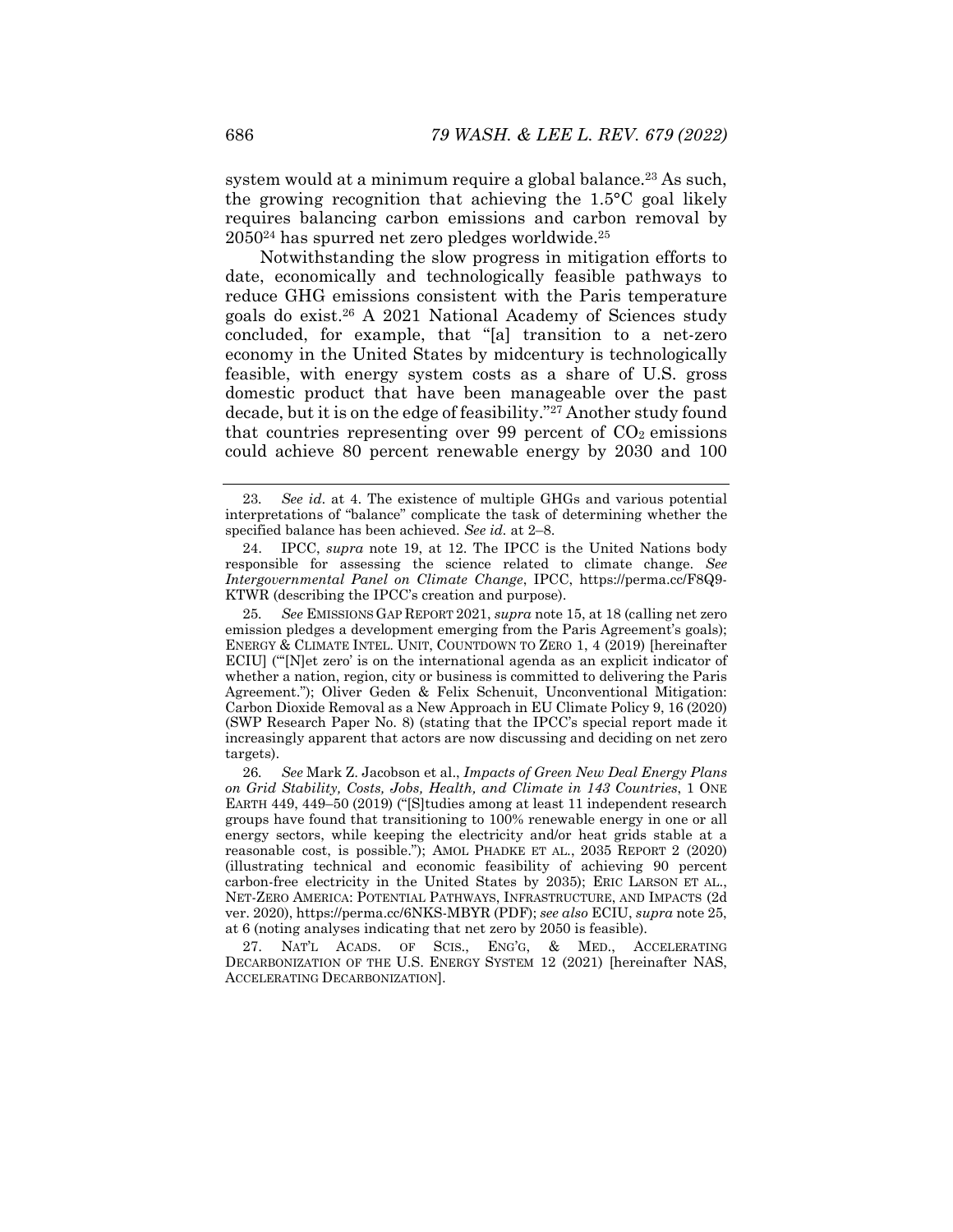percent renewable energy by 2050 while generating millions of jobs, shrinking energy needs by more than half, and reducing energy, health, and climate costs.<sup>28</sup> As these assessments suggest, the challenges are primarily political in nature: societies have developed or are developing the technological capacity to drastically reduce emissions at a reasonable cost but must still put policies in place to facilitate the transition. Such policies include measures to accelerate the shift from fossil fuels to renewables, efficiency standards, investments in energy infrastructure, and support for emerging low-carbon technologies.29 These technologies could include carbon capture and storage (CCS), which captures carbon emissions from fossil fuel combustion and industrial processes before their release but to date has had a limited role because of its relatively high costs.30

# B. *Carbon Removal*

Net zero cannot be achieved through mitigation efforts alone. Some GHG emissions—such as emissions from aviation and shipping—will be very difficult to eliminate.31 Residual GHG emissions will necessitate significant levels of carbon removal from the atmosphere.<sup>32</sup> An individual nation can achieve net zero either by removing carbon at a level equivalent to its residual emissions or by obtaining emission offsets that reflect emission reductions outside of its boundaries.33 At the

 <sup>28.</sup> Jacobson et al., *supra* note 26, at 449.

<sup>29</sup>*. See* NAS, ACCELERATING DECARBONIZATION, *supra* note 27, at 43–50 (detailing how deep decarbonization is technologically feasible if significant efforts are made); *see also* INT'L ENERGY AGENCY, ENERGY TECHNOLOGY PERSPECTIVES 2020, at 26 (2021) [hereinafter IEA, ENERGY TECH] (concluding that "[g]overnments have an outsized role to play in supporting transitions towards net-zero emissions").

GLOBAL CCS INST., GLOBAL STATUS OF CCS 2019, at 12 (2019), https://perma.cc/CS8W-LR4K (PDF).

<sup>31</sup>*. See* Steven J. Davis et al., *Net-Zero Emissions Energy Systems*, 360 SCIENCE eaas9793, 2018, at 1 (noting difficulty in eliminating carbon emissions from long-range transport and steel and cement production).

 <sup>32.</sup> SBTI, *supra* note 2, at 7.

<sup>33</sup>*. Id.* The Science Based Targets Initiative uses the term "offset" to refer either to "compensation measures," which involve the reduction of emissions outside of a company's value chain, or "neutralisation measures," which refer to either CCS or carbon removal. *Id.* at 7, 17.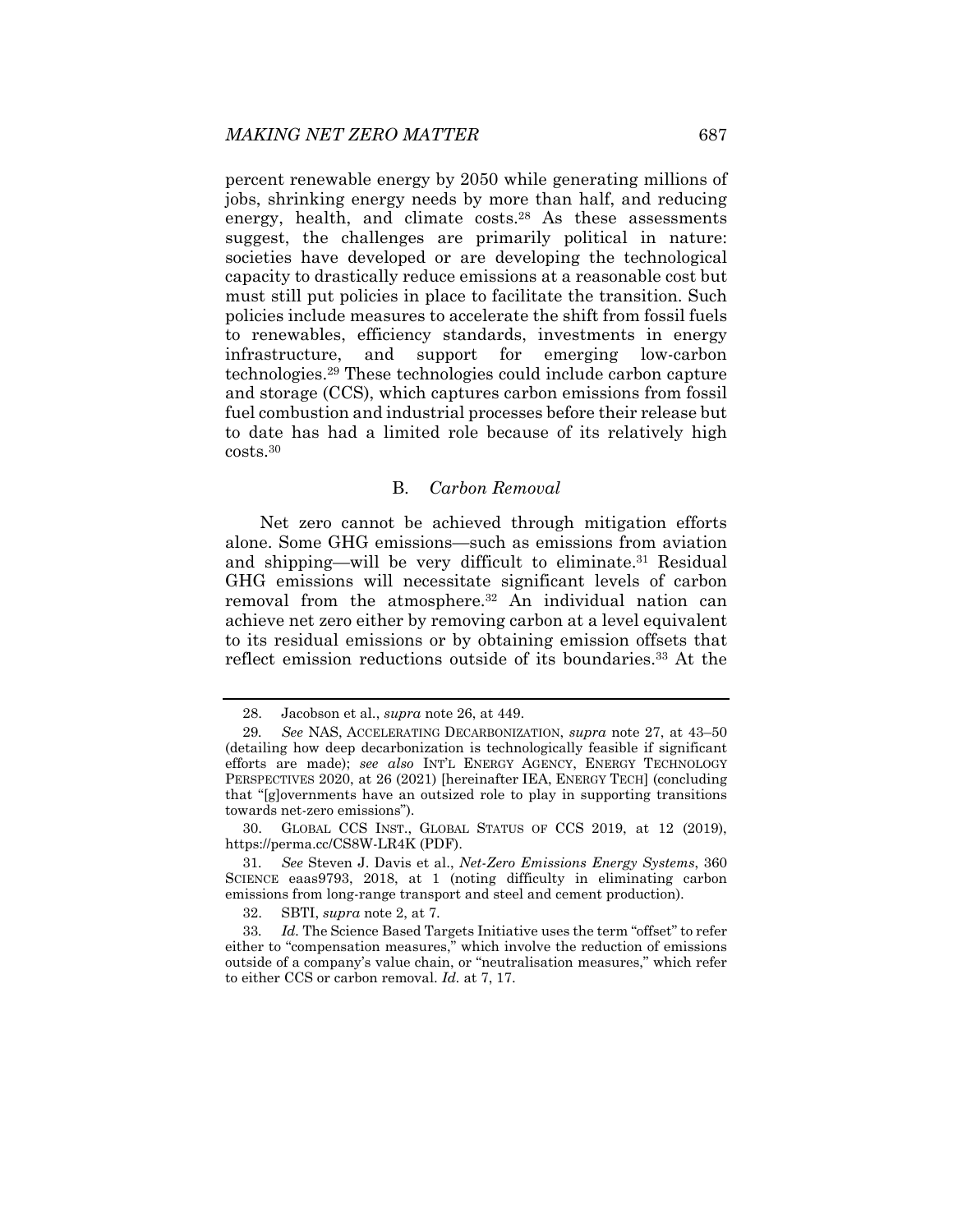global scale, however, emission offsets are unavailable. Simply put, the less progress the international community makes on mitigation, the more it will need to rely on carbon removal to make up the difference. Even with aggressive mitigation, proposed pathways for achieving net zero in the United States suggest that carbon removal would have to offset 10–20 percent of current GHG emissions.34 To achieve net zero globally, global carbon removal levels similarly would have to expand on a "mindboggling" scale.<sup>35</sup>

Natural processes, including plant growth and carbon mineralization, remove carbon from the atmosphere.<sup>36</sup> By themselves, these gradual processes are insufficient to achieve net zero emissions. Various techniques—sometimes dubbed negative emission technologies—have been proposed to accelerate these processes or to engineer the capture of GHGs from the atmosphere.37 Virtually all these technologies aim to remove CO2 and thus are commonly referred to as carbon dioxide removal or carbon removal. Unlike mitigation, which reduces or captures emissions prior to release into the atmosphere, carbon removal takes place after  $CO<sub>2</sub>$  is released.<sup>38</sup> The various carbon removal techniques, which face diverse constraints on their

36*. See* NAS, NEGATIVE EMISSIONS TECHNOLOGIES, *supra* note 35, at 28–31, 247 (stating that carbon is removed from the atmosphere through enhanced photosynthesis and forest regrowth, as well as by carbon mineralization that occurs naturally during the weathering of silicate materials).

<sup>34</sup>*. See* NAS, ACCELERATING DECARBONIZATION, *supra* note 27, at 25 ("Most plans would offset between 10 and 20 percent of current emissions by negative  $CO<sub>2</sub>$  emissions.").

 <sup>35.</sup> Matthias Honegger & David Reiner, *The Political Economy of Negative Emissions Technologies: Consequences for International Policy Design*, 18 CLIMATE POL'Y 306, 308 (2018). *See* NAT'L ACADS. OF SCIS., ENG'G, & MED., NEGATIVE EMISSIONS TECHNOLOGIES AND RELIABLE SEQUESTRATION: A RESEARCH AGENDA 9 (2019) [hereinafter NAS, NEGATIVE EMISSIONS TECHNOLOGIES] (estimating need to remove 10–20 Gt of CO2 per year globally).

 <sup>37.</sup> For a review of these technologies and their current technological readiness, see NAS, NEGATIVE EMISSIONS TECHNOLOGIES, *supra* note 35; Jan C. Minx et al., *Negative Emissions—Part 1: Research Landscape and Synthesis*, 13 ENV'T RSCH. LETTERS 063001, 2018; ROYAL SOC'Y, GREENHOUSE GAS REMOVAL 11 (2017), https://perma.cc/Z7CQ-6T9U (PDF). The term "greenhouse gas removal" is used interchangeably with "negative emissions technologies.

<sup>38</sup>*. See* Minx et al., *supra* note 37, at 4, 13 (attempting to clarify the boundary between carbon dioxide removal and mitigation).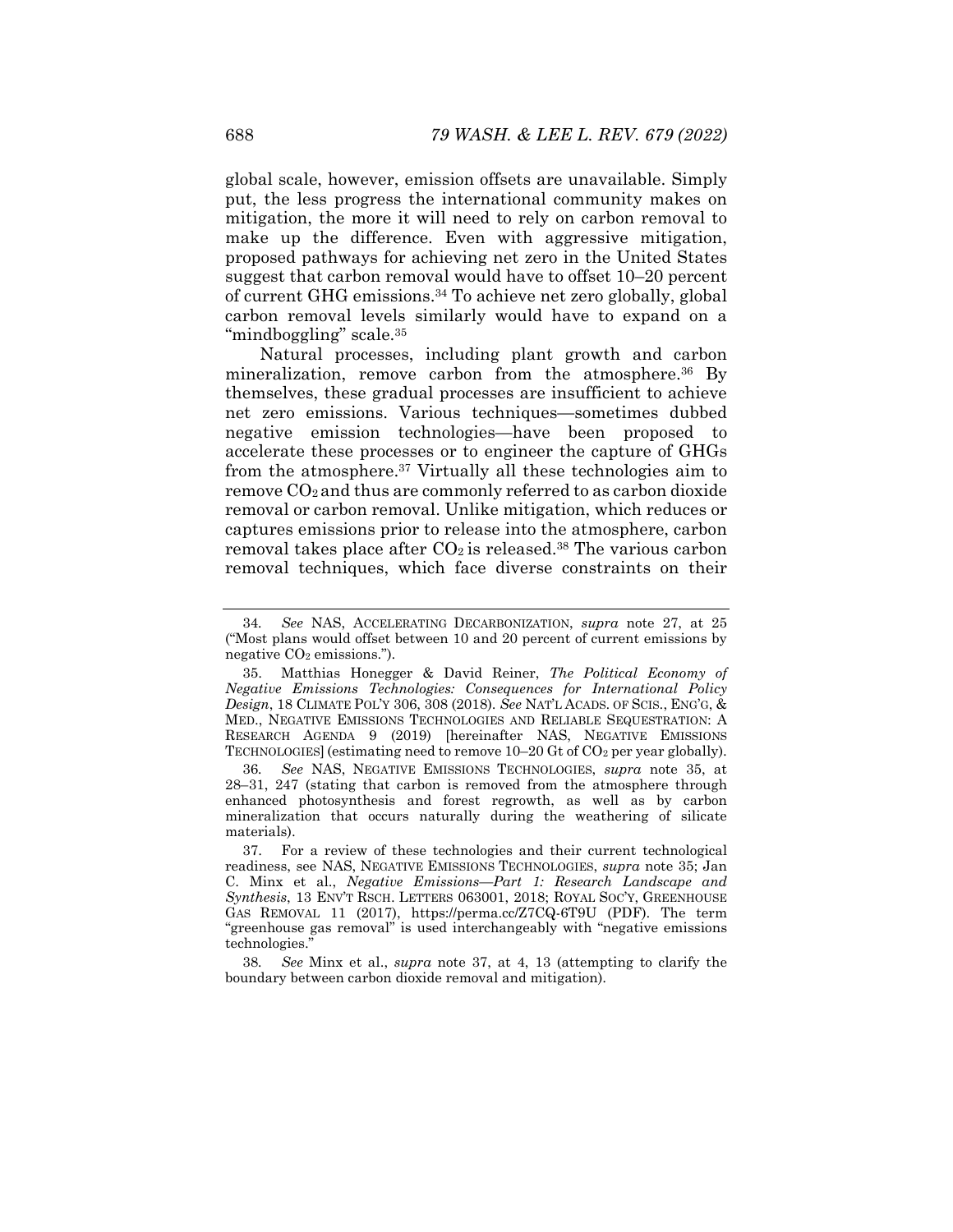potential large-scale deployment,<sup>39</sup> fall into two basic categories: nature-based techniques and engineered carbon removal.40 Generally speaking, nature-based techniques are more mature but offer limited and less permanent carbon storage capacity, whereas engineered carbon removal technologies are less mature but have greater and more permanent carbon storage potential.41

The most prominent nature-based techniques are forest carbon management and soil carbon sequestration. Forest carbon management includes conversion of unforested land to forest—through afforestation and reforestation—and improved management of existing forests to increase carbon stocks.<sup>42</sup> These practices, which are already being implemented in some places, offer relatively limited and potentially impermanent carbon storage.43 Annual carbon storage capacity from forest carbon management is estimated at  $0.25$  Gt  $CO<sub>2</sub>$  in the United States and 2.5 Gt  $CO<sub>2</sub>$  globally, assuming deployment in a manner that avoids large adverse impacts.<sup>44</sup>

<sup>39</sup>*. See* IPCC, *supra* note 19, at 316, 394; NAS, NEGATIVE EMISSIONS TECHNOLOGIES, *supra* note 35, at 7–8 (listing difficulties various NETs face such as limited land availability, high cost, and unknown environmental impacts).

<sup>40</sup>*. See* Minx et al., *supra* note 37, at 4 (stating that carbon dioxide removal methods "involve the ocean, land and technical systems, including such methods as iron fertilization, large-scale afforestation and direct capture of CO2 from the atmosphere using engineered chemical means").

<sup>41</sup>*. See id.* at 12 (graphing the costs and benefits of carbon dioxide removal methods).

<sup>42</sup>*. See* NAS, NEGATIVE EMISSIONS TECHNOLOGIES, *supra* note 35, at 89 (detailing forest carbon management techniques).

<sup>43</sup>*. See* IPCC, *supra* note 19, at 343 (describing afforestation and reforestation as limited by "constraints related to land use" and having limited potential over time due to saturation of forests); Albert C. Lin, *Carbon Dioxide Removal After Paris*, 45 ECOLOGY L.Q. 533, 540–41 (2018) [hereinafter Lin, *Carbon Dioxide Removal*] (stating that afforestation and reforestation offer only short-term carbon storage, reduce albedo, and have limited carbon storage potential). For a definition of afforestation and reforestation, as well as "forest management that enhances tree growth" and "prevention of degradation and deforestation," see G. Cornelis van Kooten, *Forest Carbon Offsets and Carbon Emissions Trading: Problems of Contracting*, 75 FOREST POL'Y & ECON. 83, 84 (2017).

 <sup>44.</sup> NAS, NEGATIVE EMISSIONS TECHNOLOGIES, *supra* note 35, at 6, 112, fig.3.1.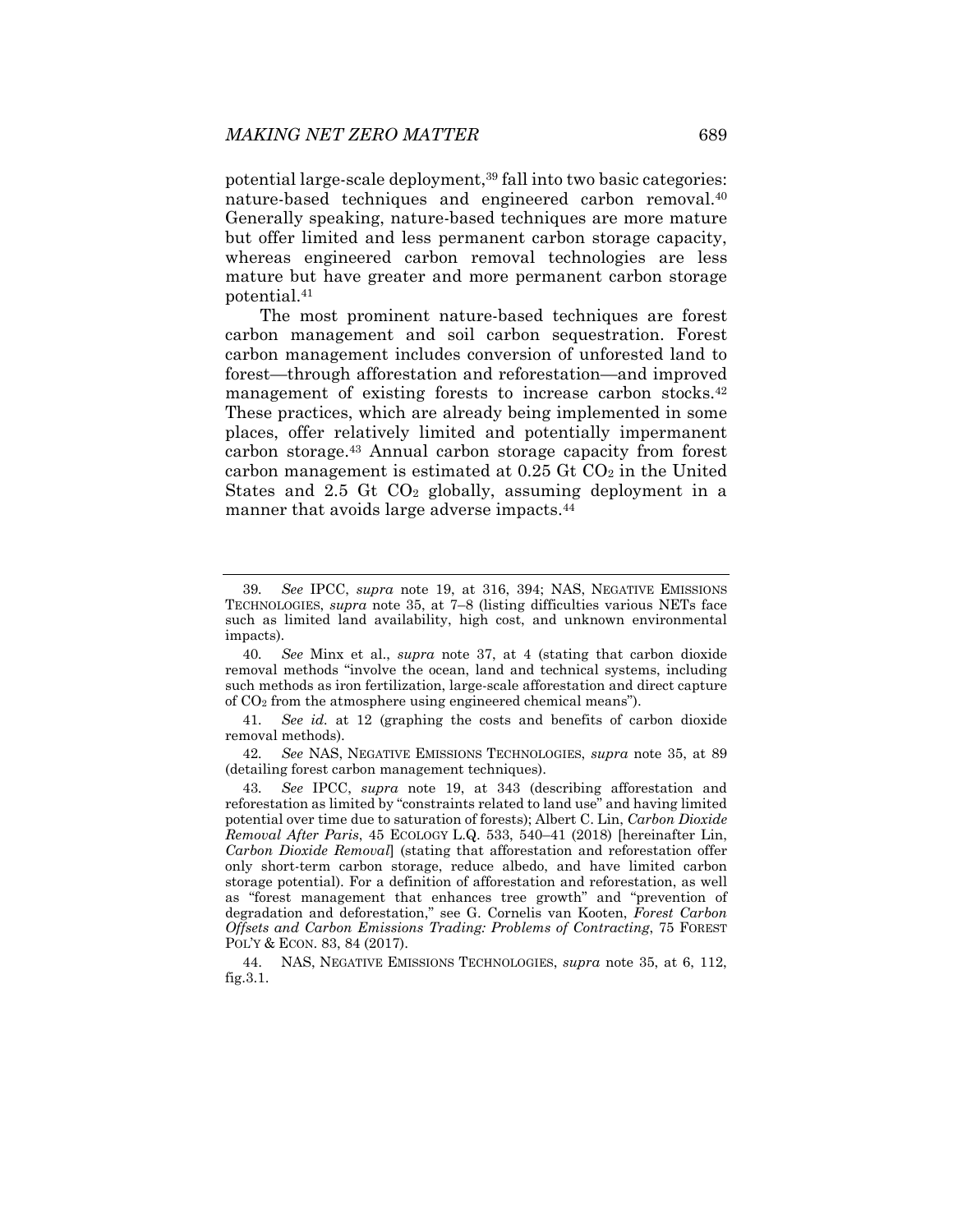Soil carbon sequestration refers to land management practices that increase carbon content in the soil. This mature technique generates a co-benefit of improved soil productivity but faces limitations in permanence and scalability.45 Annual carbon storage potential from improved cropland and grassland management is estimated at a modest  $0.25 \mathrm{G}$ t CO<sub>2</sub> in the United States and  $3 \text{ Gt CO}_2$  globally.<sup>46</sup> Soil carbon sequestration can be enhanced by amending soils with biochar—organic material heated in the absence of carbon. Estimates of biochar's potential to store carbon vary and may depend on biochar type, soil type, and environmental and management conditions.47

Given the relatively limited capacity of nature-based techniques to store carbon, significant levels of engineered carbon removal will be necessary to achieve Paris's goals.48 Engineered carbon removal techniques incorporate substantial technological innovation and include bioenergy with carbon capture and storage (BECCS), direct air capture and storage (DACS), and enhanced weathering.49 BECCS combines the combustion of biomass at power stations to produce energy with the capture of  $CO<sub>2</sub>$  generated during combustion and its storage

48*. See* NAS, NEGATIVE EMISSIONS TECHNOLOGIES, *supra* note 35, at 8–9, 13 ("If the goals for climate and economic growth are to be achieved, negative emissions technologies will likely need to play a large role.").

<sup>45</sup>*. See* IPCC, *supra* note 19, at 345 (reviewing the literature on soil carbon sequestration and biochar); NAS, NEGATIVE EMISSIONS TECHNOLOGIES, *supra* note 35, at 123 (detailing the co-benefits of soil carbon sequestration practices); NCI, ACCELERATING NET ZERO, *supra* note 2, at 3–4 (discussing soil carbon sequestration).

 <sup>46.</sup> NAS, NEGATIVE EMISSIONS TECHNOLOGIES, *supra* note 35, at 6, 112, fig.3.1.

<sup>47</sup>*. See* IPCC, *supra* note 19, at 345 (evaluating research on soil carbon sequestration and biochar); Sabine Fuss et al., *Negative Emissions—Part 2: Costs, Potentials and Side Effects*, 13 ENV'T RSCH. LETTERS 063002, 2018, at 26 [Fuss et al., *Negative Emissions*] (suggesting that "a lower range of 0.3–2.0  $GtCO<sub>2</sub> yr<sup>-1</sup>$  by 2050 seems plausible").

<sup>49</sup>*. See* MATT PIOTROWSKI & CLAIRE LANGLEY, CLIMATE ADVISERS, TECHNOLOGICAL CARBON REMOVAL: RECENT ECONOMIC AND POLITICAL TRENDS IN THE UNITED STATES 6 (2019), https://perma.cc/729S-JGDF (PDF) (detailing carbon dioxide removal techniques); ETHAN L. ELKIND ET AL., CAPTURING OPPORTUNITY: LAW AND POLICY SOLUTIONS TO ACCELERATE ENGINEERED CARBON REMOVAL IN CALIFORNIA 1 (2020), https://perma.cc/PJ3E-3996 (PDF) (stating that carbon dioxide removal techniques can include "bioengineered approaches or enhancement of natural carbon sinks" as well as "engineered options").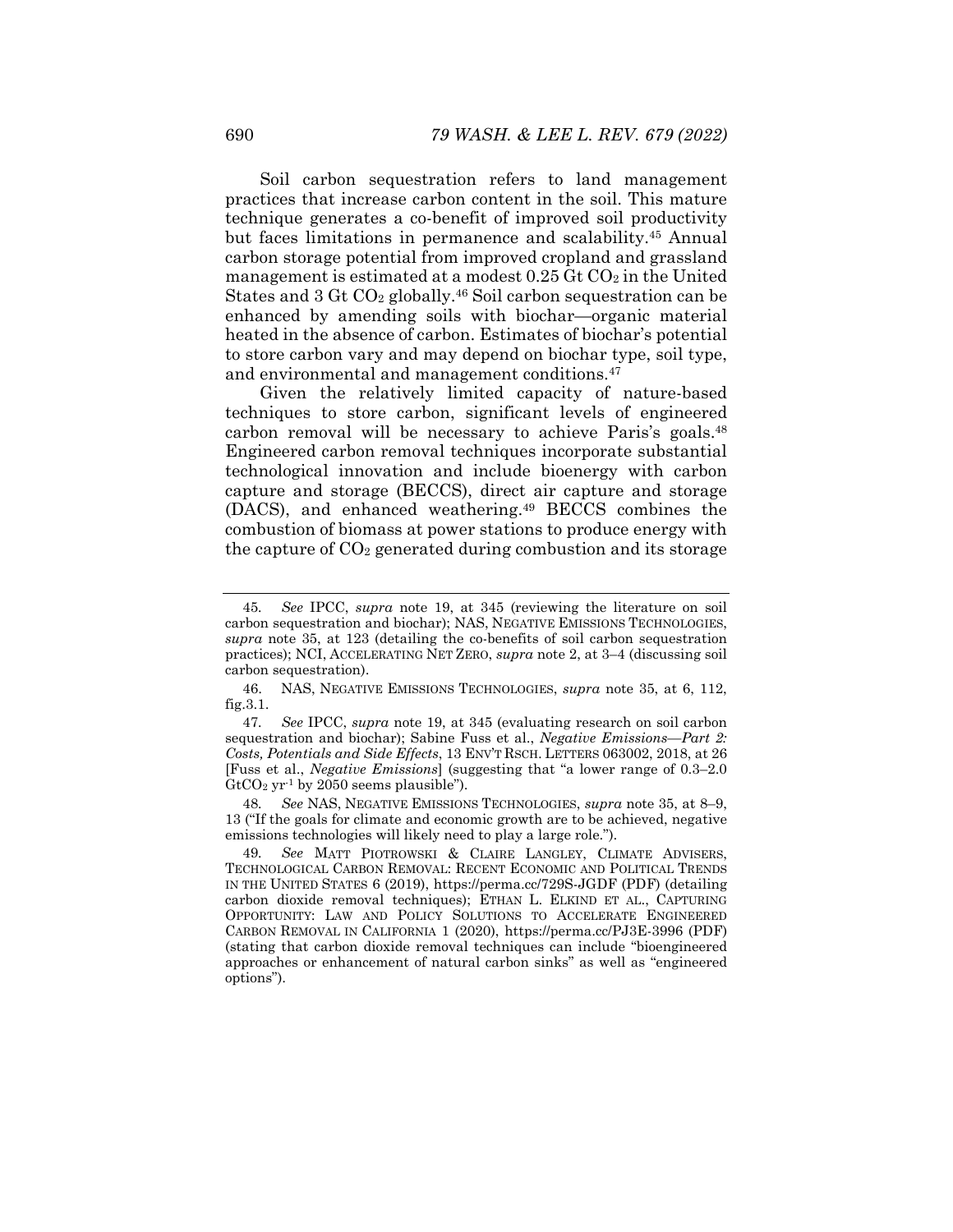in geologic reservoirs.50 Requiring significant amounts of land and water, BECCS has yet to achieve commercial deployment because of its high cost and lack of infrastructure.51 Nonetheless, estimates suggest a potential for BECCS to store 3.5–5.2 Gt  $CO<sub>2</sub>$  globally each year by 2050.<sup>52</sup>

DACS projects would capture  $CO<sub>2</sub>$  from the air via chemical processes and store it in geologic reservoirs.53 These facilities would require relatively little land, can be located flexibly, and offer potentially immense storage capacity.54 The technology is currently the subject of several demonstration projects but is not ready for deployment.55 DACS's energy requirements result in substantially higher overall costs than other carbon removal techniques, though further research and development could bring these costs down.<sup>56</sup>

Enhanced weathering involves spreading ground-up rocks on land or in the ocean to facilitate chemical reactions that absorb  $CO<sub>2</sub>$  from the atmosphere.<sup>57</sup> Potential limitations of

54*. See id.*

 55. GLOBAL CCS INST., GLOBAL STATUS OF CCS 2021, at 59 (2021), https://perma.cc/WL2R-2N8W (PDF).

56*. See* IPCC, *supra* note 19, at 346 (stating there are some optimistic outlooks that DACS may be brought to scale); NCI, ACCELERATING NET ZERO, *supra* note 2, at 4 (stating that basic science innovations are important factors in "expanding the scope of approaches to direct air capture"); NAS, NEGATIVE EMISSIONS TECHNOLOGIES, *supra* note 35, at 232 (discussing the DACS research needed).

57*. See* IPCC, *supra* note 19, at 345. Enhanced weathering is a subcategory of carbon mineralization, which encompasses various potential methods of storing CO2 in carbonate minerals. *See* NAS, NEGATIVE EMISSIONS TECHNOLOGIES, *supra* note 35, at 304 (explaining the costs and benefits of "combined mineral capture from air and solid storage"). Another subcategory, in situ carbon mineralization, is "a largely speculative" technique in which  $CO<sub>2</sub>$ -bearing fluids would be circulated through underground rock formations. *Id.* at 249, 273 (defining and explaining the scientific process of in situ carbon mineralization).

<sup>50</sup>*. See* NCI, ACCELERATING NET ZERO, *supra* note 2, at 4.

<sup>51</sup>*. See* IPCC, *supra* note 19, at 342 (stating that incentives for ramping up BECCS are weak and detailing the high costs of creating BECCS infrastructure); Lin, *Carbon Dioxide Removal*, *supra* note 43, at 537–39 (stating that BECCS "is far from ready for large-scale deployment" in part because carbon capture and storage has not reached commercial scale due to its cost).

 <sup>52.</sup> NAS, NEGATIVE EMISSIONS TECHNOLOGIES, *supra* note 35, at 7, 154.

 <sup>53.</sup> IPCC, *supra* note 19, at 346.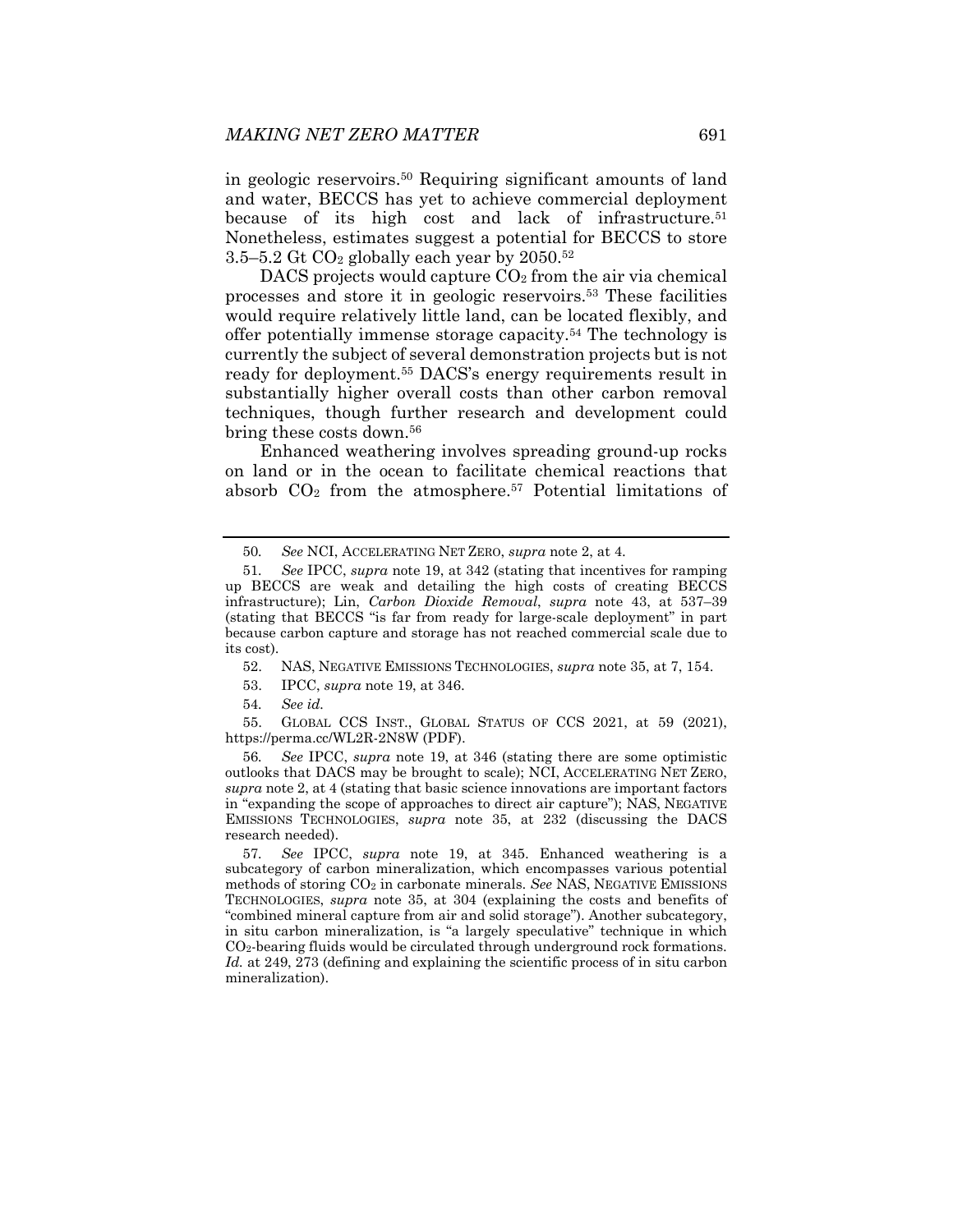enhanced weathering, which has been the subject of limited study, include cost, environmental impacts, and scalability.58 The practical storage capacity of enhanced weathering is uncertain in light of its technological immaturity.59

Achieving net zero goals, which will require substantial amounts of carbon removal, would only stabilize atmospheric  $GHG$  concentrations.<sup>60</sup> Drawing down excess  $CO<sub>2</sub>$  levels in the atmosphere will require even greater levels of carbon removal—i.e., net negative emissions.<sup>61</sup> But carbon removal's ability to compensate for inadequate mitigation is not boundless. As explained later, limitations of scale, efficacy, cost, and sustainability are associated with each carbon removal technique in varying degrees. $62$ 

# C. *Net Zero*

Net zero is not only a global ambition but increasingly a target for governments and private actors. Net zero planning can guide carbon mitigation and removal and establish criteria

<sup>58</sup>*. See* IPCC, *supra* note 19, at 345 (listing the costs and "side effects" of enhanced weathering, which include the release of metals and increased pH in bodies of water); NAS, NEGATIVE EMISSIONS TECHNOLOGIES, *supra* note 35, at 14 (explaining the high costs and underexplored technologies of carbon mineralization and direct air capture); Lin, *Carbon Dioxide Removal*, *supra* note 43, at 541 (noting the "possible ecological consequences" and uncertainty "of enhanced weathering").

<sup>59</sup>*. See* NAS, NEGATIVE EMISSIONS TECHNOLOGIES, *supra* note 35, at 6–7 (displaying the estimated cost, potential  $CO<sub>2</sub>$  removal, and limiting factors of different negative emission technologies).

<sup>60</sup>*. See* IPCC, *supra* note 19, at 17 ("[Carbon dioxide removal] would be used to compensate for residual emissions and, in most cases, achieve net negative emissions to return global warming to 1.5°C following a peak.").

<sup>61</sup>*. See* Levin et al., *Designing and Communicating*, *supra* note 4, at 4 (explaining that scenarios for achieving 1.5°C require that "emissions do not stop declining at net zero—they ultimately become net negative"); IPCC, *supra* note 19, at 17 (describing the different effects of large scale application of carbon dioxide removal techniques).

<sup>62</sup>*. See infra* Part IV.B.2; *see also* M.J. MACE ET AL., GOVERNING LARGE-SCALE CARBON DIOXIDE REMOVAL: ARE WE READY? 14 (2018), https://perma.cc/9F6G-GMBV (PDF) (explaining that using various carbon removal techniques is necessary to reduce the impacts of their limitations and risks).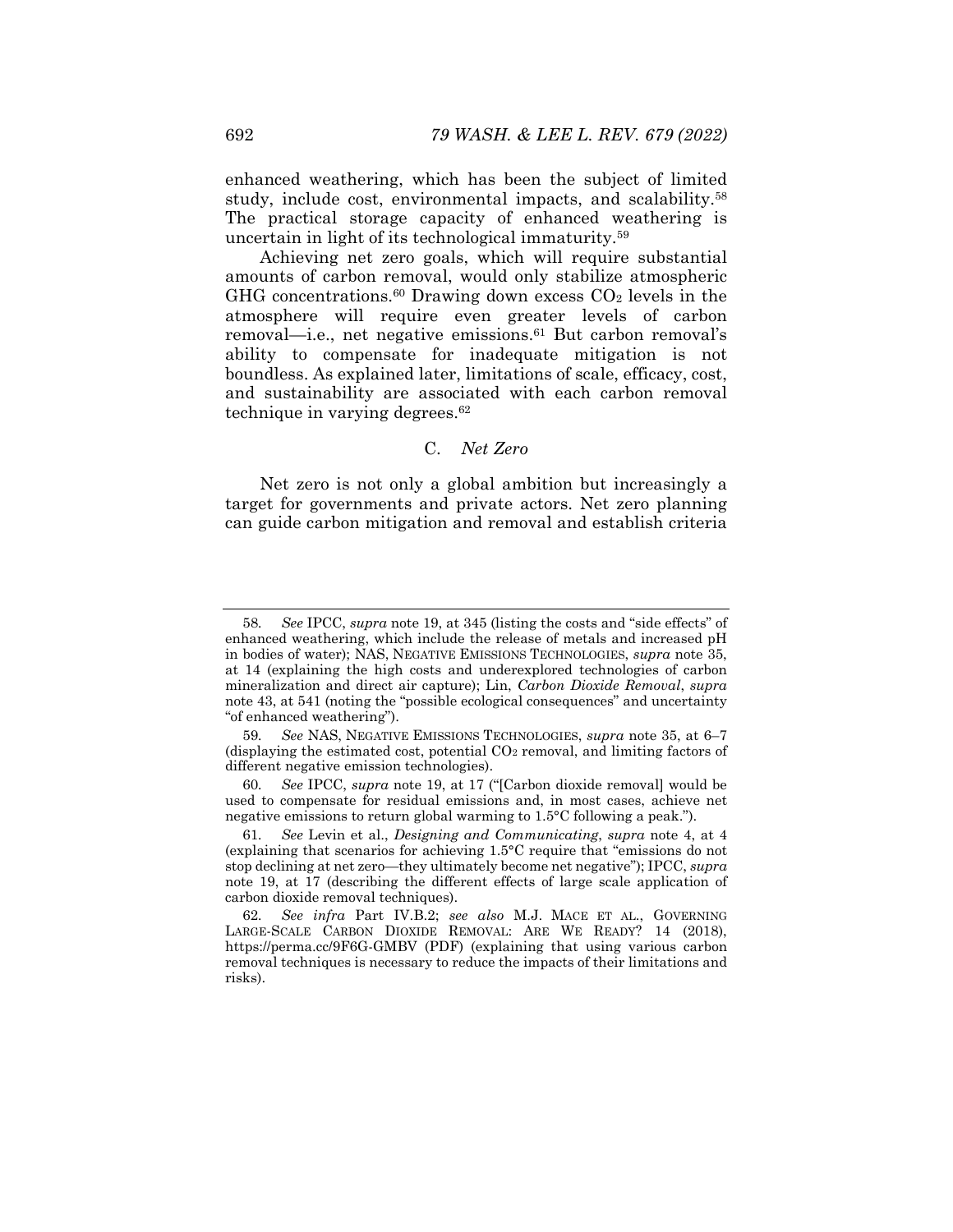for measuring performance, while allowing for adjustments as circumstances change and more information arises.63

Whether invoked by governments or private entities, net zero can take on different meanings. An entity may apply its net zero target to a specific sector or product. $64$  Some targets encompass only those emissions arising within a jurisdiction's boundaries or a company's operations (commonly referred to as "Scope 1 emissions").65 Some companies include—in addition to Scope 1 emissions—emissions relating to the company's use of grid-supplied energy ("Scope 2 emissions"), as well as emissions generated by the company's supply chain and the transport, use, and disposal of the company's products ("Scope 3 emissions").<sup>66</sup> Net zero targets also vary in terms of whether an entity intends to achieve its target on its own or by relying on carbon credits that reflect emissions reductions or carbon removal by other actors.67 In light of the multiple ways of defining net zero, transparency is essential to understanding each target, holding entities accountable, and making meaningful progress in addressing climate change.68

<sup>63</sup>*. Cf.* Edward L. Rubin, *Law and Legislation in the Administrative State*, 89 COLUM. L. REV. 369, 413–15 (1989) (discussing strengths of goal-oriented legislation).

<sup>64</sup>*. See* NCI, NAVIGATING THE NUANCES, *supra* note 6, at 22 (explaining that companies' net zero goals "do not necessarily apply to companies' full emissions").

<sup>65</sup>*. Id.* at 9.

<sup>66</sup>*. Id.* at 9 tbl.1. *See* WORLD ECONOMIC FORUM, NET-ZERO CHALLENGE: THE SUPPLY CHAIN OPPORTUNITY 7 (2021) [hereinafter WEF] (explaining and illustrating the differences between Scope 1, 2, and 3). For governments, Scope 3 emissions include emissions outside a jurisdiction's boundaries that result from activities within those boundaries. *See* NCI, NAVIGATING THE NUANCES, *supra* note 6, at 9 tbl.1 (illustrating the differences between subnational and corporate actors in regard to Scope 1, 2, and 3).

<sup>67</sup>*. See* IEA, NET ZERO, *supra* note 1, at 34 (explaining that "some pledges allow GHG mitigation that occurs outside a country's borders to be counted towards the net zero target"); NCI, NAVIGATING THE NUANCES, *supra* note 6, at 47 (exploring concerns raised by use of carbon offsets).

<sup>68</sup>*. See* NCI, NAVIGATING THE NUANCES, *supra* note 6, at 58 ("Transparency can facilitate accountability and positive pressure for target quality.").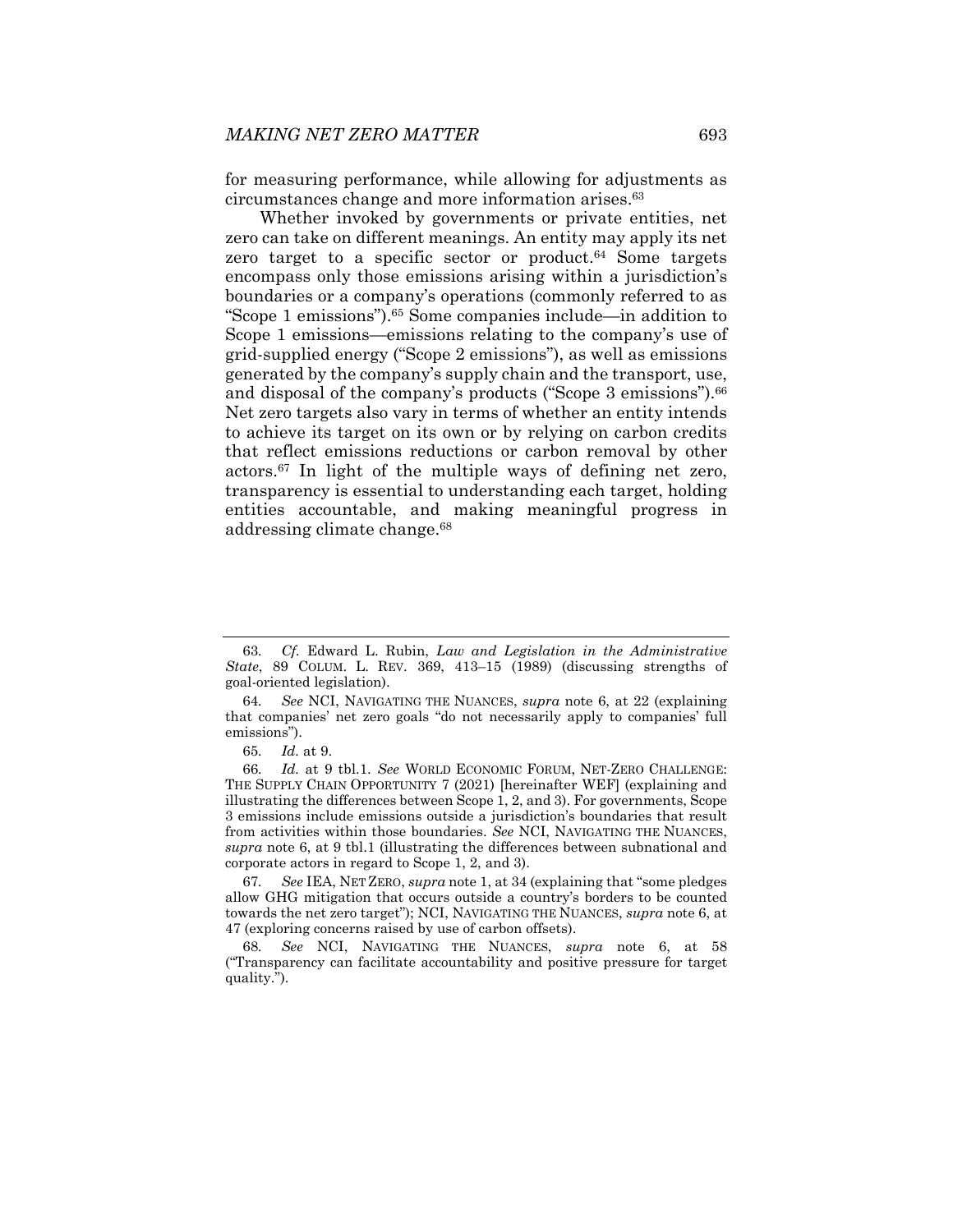### 1. National Net Zero Commitments

Government net zero commitments are consistent with, but not required by, the Paris Agreement. The agreement reflects a bottom-up approach to climate mitigation: rather than imposing a top-down mandate that parties reduce their GHG emissions, it allows each party to declare its own "Nationally Determined Contribution" (NDC).69 National net zero targets are consistent with the Paris approach in that they involve pledges, voluntarily made and individually determined, by each nation of its contribution to addressing climate change.70 To avoid shifting responsibility to other nations, a national net zero target would balance GHG emissions from sources within that country with GHGs removed by sinks within that country.71

Although national and subnational governments' net zero targets may be enshrined in legislation, most targets so far have taken the form of nonbinding policy goals.72 The European Union and Japan have committed to achieve net zero GHGs by 2050.73 China has pledged to become carbon neutral by 2060.74

73*. See* European Commission Press Release IP/20/335, Committing to Climate-Neutrality By 2050: Commission Proposes European Climate Law and Consults on The European Climate Pact (Mar. 4, 2020), https://perma.cc/SPZ5-2JUF (noting EU's existing political commitment and describing proposed European Climate Law); Simon Denyer & Akiko Kashiwagi, *Japan, World's Third Largest Economy, Vows to Become Carbon Neutral by 2050*, WASH. POST (Oct. 26, 2020), https://perma.cc/5R7V-CGBF.

74*. See* Somini Sengupta, *China, in Pointed Message to U.S., Tightens Its Climate Targets*, N.Y. TIMES (Sept. 22, 2020), https://perma.cc/ZYR9-AW8Y (last updated Nov. 13, 2020) ("President Xi Jinping of China pledged on Tuesday that his country would adopt much stronger climate targets and achieve what he called 'carbon neutrality before 2060.'").

 <sup>69.</sup> Paris Agreement art. 3, *supra* note 18.

<sup>70</sup>*. See* Levin et al., *Designing and Communicating*, *supra* note 4, at 8 (noting that several countries have incorporated net zero targets into their NDCs under the Paris Agreement).

<sup>71</sup>*. See id.* at 6 (describing the differences between a country's net zero emissions levels with and without international transfers of GHG mitigation).

<sup>72</sup>*. See* IEA, NET ZERO, *supra* note 1, at 32 (explaining that out of the forty-four countries with net zero emission pledges, "ten countries have made meeting their net zero target a legal obligation"); Levin et al., *Designing and Communicating*, *supra* note 4, at 2, 7–8 (listing the countries that have made net zero emissions pledges through either law, strategy, policy, or a collective commitment); ECIU, *supra* note 25, at 11 (counting countries, states, regions, cities, and companies that have made net zero emission commitments). National net zero commitments are tracked at https://eciu.net/netzerotracker.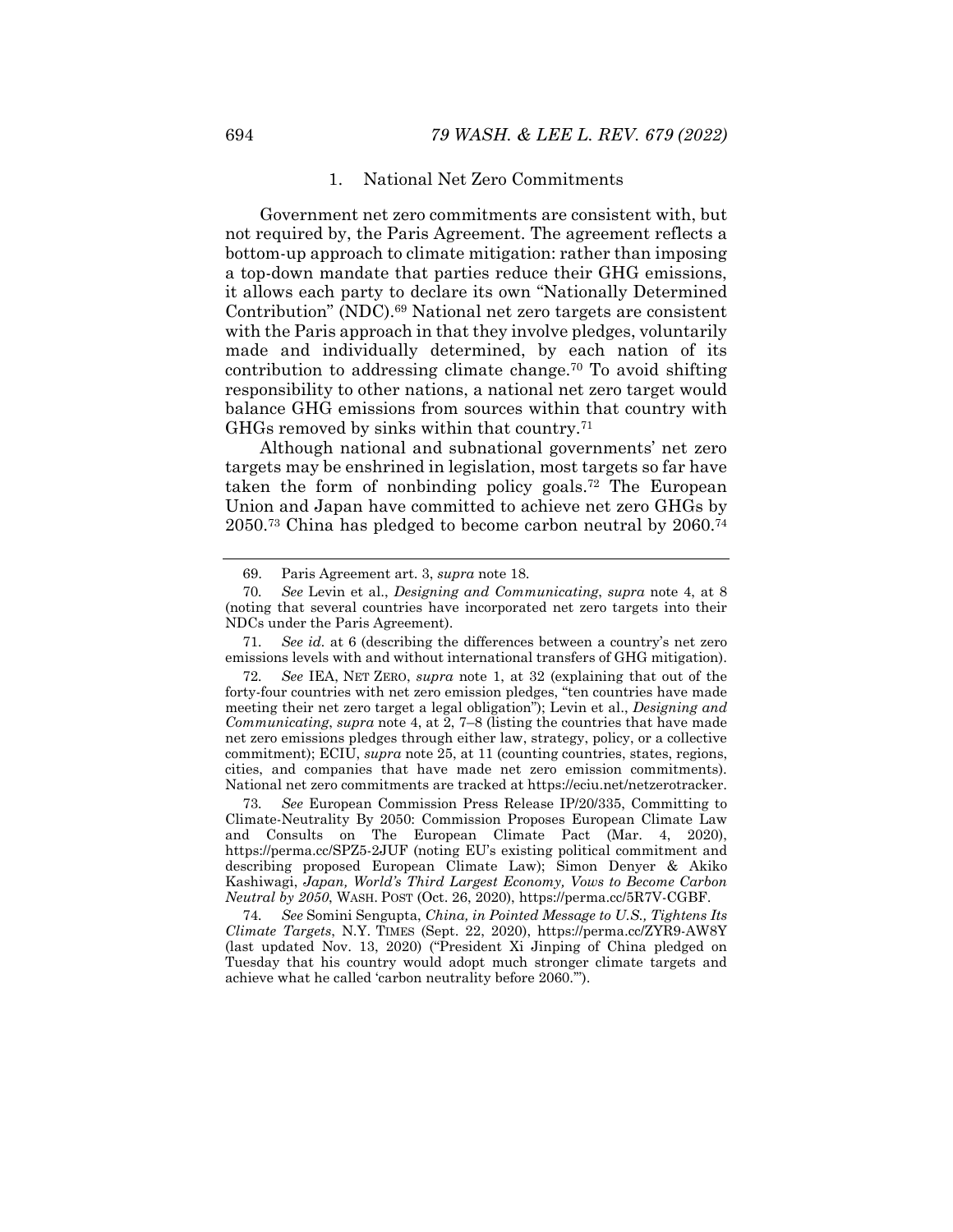The United States has set a goal of achieving net zero emissions by 2050,75 and its 2021 "Long Term Strategy" describes necessary technological transformations as well as possible pathways for achieving that goal.76 States and cities representing 35 percent of the U.S. population have adopted net zero targets.77

Thus far, net zero declarations have included few concrete details or credible plans on how nations will achieve their targets or counter residual GHG emissions.78 Some countries plan to rely on carbon offsets in order to achieve net zero.79 Saudi Arabia, for example, intends to offset continued oil production with carbon removal.<sup>80</sup> Many countries with net zero targets have simply pledged to balance emissions and removals rather than establishing distinct targets for GHG emissions reductions

<sup>75</sup>*. See* Exec. Order No. 14,008, § 201, 86 Fed. Reg. 7619 (Feb. 1, 2021) (describing the United States' "government-wide approach to the climate crisis").

<sup>76</sup>*. See* U.S. Dep't of State & Exec. Off. of the President, The Long-Term Strategy of the United States: Pathways to Net-Zero Greenhouse Gas Emissions by 2050, at 5–6, 17–24 (2021) [hereinafter Long-Term Strategy].

<sup>77</sup>*. See Full Committee Hearing to Examine Development and Deployment of Large-Scale Carbon Dioxide Management Technologies Before the S. Comm. on Energy & Nat. Res.*, 116th Cong. 4 (2020), (statement of Ernest J. Moniz, President and CEO of Energy Futures Initiative, Inc.), https://perma.cc/XDN4-25FF.

<sup>78</sup>*. See* IEA, NET ZERO, *supra* note 1, at 34 (explaining how "few net zero pledges are supported by detailed policies and firm routes to implementation"); Geden & Schenuit, *supra* note 25, at 21. For example, Australia's plan to achieve net zero by 2050 has been criticized as "mostly magical thinking" because of its heavy reliance on largely untested technologies and on hydrogen made from fossil fuels. Damien Cave, *Australia Pledges 'Net Zero' Emissions by 2050. Its Plan Makes That Hard to Believe*, N.Y. TIMES (Oct. 26, 2021), https://perma.cc/W2L3-NTG7 (last updated Nov. 3, 2021) (describing the Australian government's process of finalizing its emissions plan and technological approach to reaching its goals).

<sup>79</sup>*. See* IEA, ENERGY TECH, *supra* note 29, at 362 (listing Sweden, Norway, Chile, and Switzerland as countries planning to use "international carbon offsets to meet their targets").

<sup>80</sup>*. See* Sara Schonhardt, *Saudi Arabia's Climate Plan Relies on More Oil*, CLIMATEWIRE (Nov. 8, 2021, 6:30 AM), https://perma.cc/88KZ-Q78W (explaining Saudi Arabia's plan to implement carbon capture technologies so that it can continue to produce oil).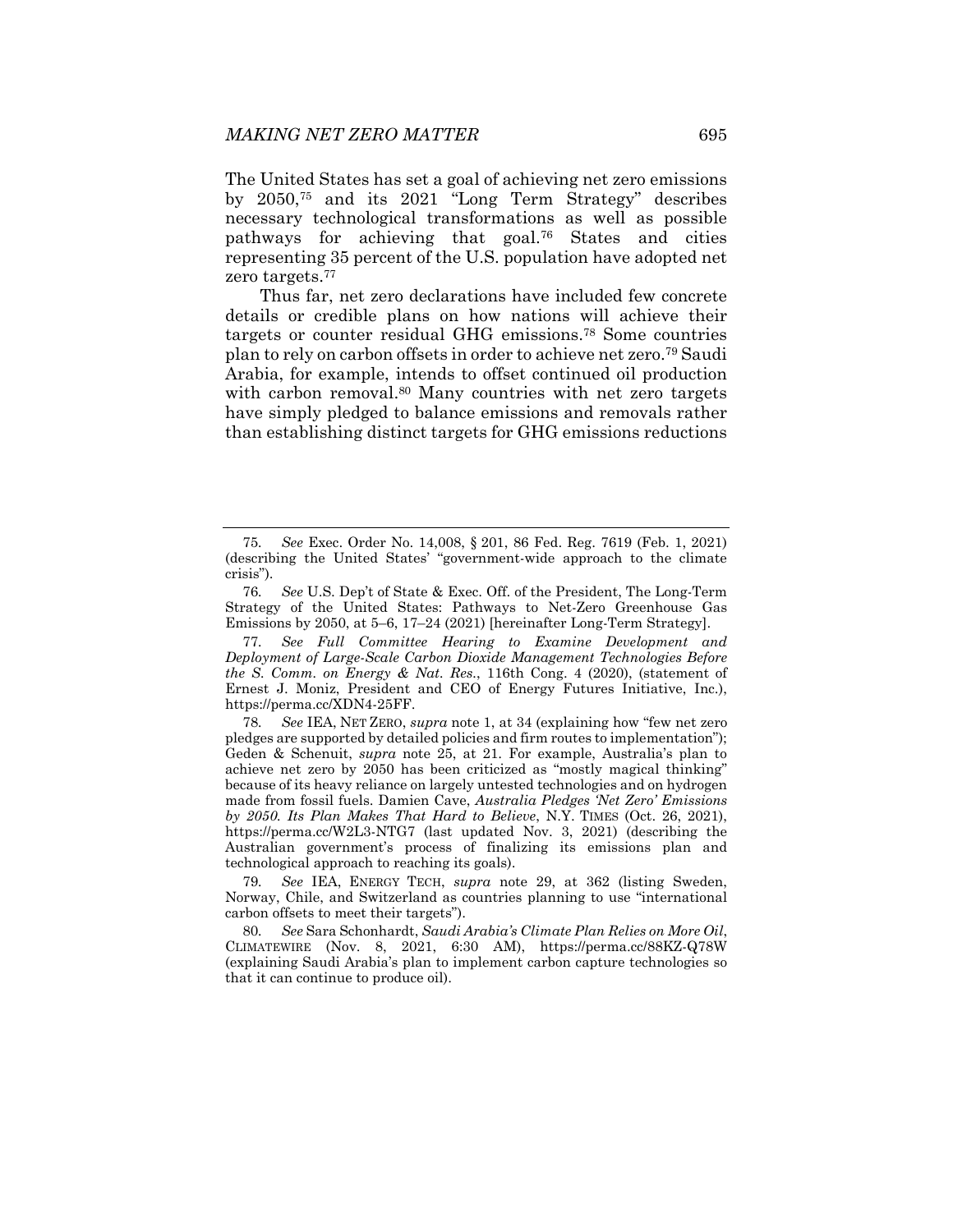and GHG removals.<sup>81</sup> Among the few with distinct targets are Finland, which has announced a net zero target for 2035 and set a separate sub-target for  $CO<sub>2</sub>$  removal,<sup>82</sup> and Sweden, whose 2045 net zero goal includes a separate target of reducing GHG emissions by 85 percent.<sup>83</sup>

Some nations have begun to identify the carbon removal techniques they intend to rely on to achieve net zero. Several EU nations plan to rely primarily on land-based carbon removal (forestry).84 France intends to rely on BECCS to remove ten megatons of carbon per year by 2050.85 China anticipates substantial deployment of nature-based carbon removal, including tree planting and wetlands restoration.<sup>86</sup> However, it will likely need significant levels of CCS<sup>87</sup> and engineered

84*. See* Geden & Schenuit, *supra* note 25, at 22–23 (listing Finland and Sweden as examples of such countries).

85*. See id.* at 22 (stating that France is the only EU member with "a technological CO2 removal method").

86*. See Beijing's Plan to Reach Carbon-Neutral Goal Raises Questions*, CLIMATEWIRE (Oct. 13, 2020), [hereinafter *Beijing's Plan*] https://perma.cc/JJ73-9HSY (describing Beijing's projects to plant "billions of trees" and to restore "hundreds of thousands of hectares of wetlands"); Ranping Song, *4 Questions About China's New Climate Commitments*, WORLD RES. INST. (Sept. 30, 2020), https://perma.cc/JZ55-KQPJ (arguing that "China will need to fully unleash the potential of afforestation, wetland restoration and other natural-based solutions").

 87. CCS, typically classified as a form of carbon mitigation, shares characteristics of both mitigation and carbon removal. *See* EVE TAMME, CARBON REMOVAL WITH CCS TECHNOLOGIES 2 (2021), https://perma.cc/7U5A-WSHS (PDF) ("Carbon capture and storage (CCS) offers climate change mitigation solutions by removing carbon dioxide (CO2) from the point sources, or the atmosphere, and storing it underground."). Unlike carbon removal, CCS captures carbon *before* it is released into the atmosphere. Emily Rhode, *Carbon* 

<sup>81</sup>*. See* Levin et al., *Designing and Communicating*, *supra* note 4, at 22–23 app. B (listing countries and comparing their coverage of GHGs, domestic sectors, and target years).

<sup>82</sup>*. See* Geden & Schenuit, *supra* note 25, at 22 (explaining Finland's "net-zero target for 2035 as an intermediate step towards net negative emissions").

<sup>83</sup>*. See* Levin et al., *Designing and Communicating*, *supra* note 4, at 15 ("Sweden has also set a target for emissions from activities within the country in 2045 to be at least 85 percent below 1990 levels."). The country is considering carbon removal or international offsets to make up for the remaining 15 percent of its emissions. *See* Felix Schenuit et al., *Carbon Dioxide Removal Policy in the Making: Assessing Developments in 9 OECD Cases*, 3 FRONTIERS IN CLIMATE, March 2021, at 7 [hereinafter *Carbon Dioxide Removal*] (explaining Sweden's target structure for emission reduction).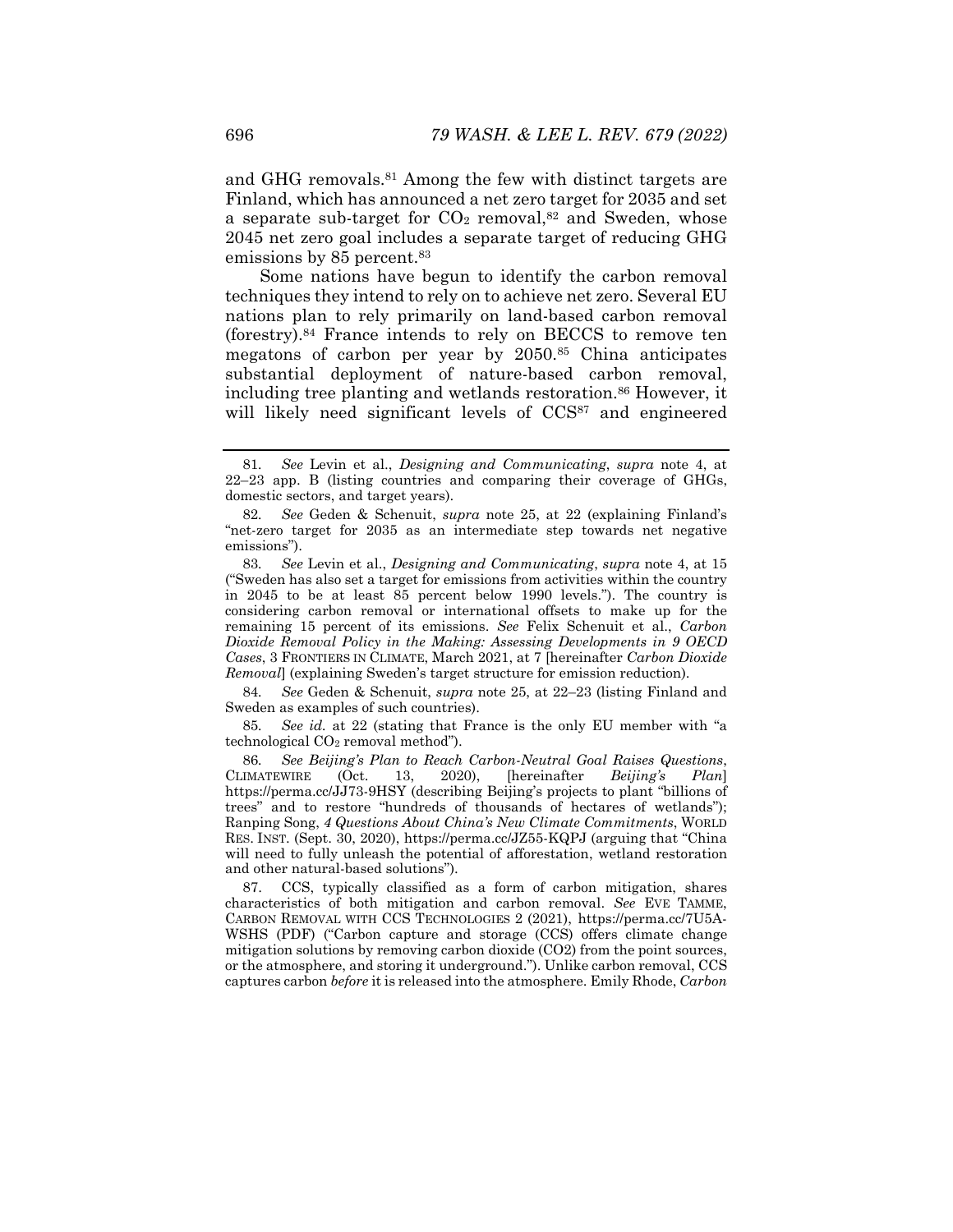carbon removal as well.<sup>88</sup> The United States has pointed to both nature-based and engineered carbon removal techniques as "critical" for achieving net zero.89

Although the United States has yet to adopt a detailed net zero strategy, expert analyses suggest that it would likely include dramatically expanding renewable energy, electrifying transportation and buildings, replacing fossil fuels with hydrogen and other zero-carbon fuels, managing forests and farmlands with a focus on carbon, reducing emissions of non-CO2 GHGs, and increasing energy and materials efficiency.90 These analyses generally acknowledge the need to deploy carbon removal technologies to offset residual emissions.91 One study by Princeton University researchers

88*. See Beijing's Plan*, *supra* note 86 (arguing that "it's unlikely that China . . . can get to net zero without some sort of carbon dioxide removal").

89. Long-Term Strategy, *supra* note 76, at 46.

90*. See* NAS, ACCELERATING DECARBONIZATION, *supra* note 27, at 30–31, 48–49 (listing recommendations to Congress); SUSTAINABLE DEV. SOLS. NETWORK, ZERO CARBON ACTION PLAN 2 (2020) [hereinafter ZCAP]

The key components required for the new green-growth model presented in this document include: (1) Rapid upscaling of renewable energy; (2) Electrification; (3) Transition to hydrogen, advanced biofuels, and other clean fuels; (4) Sustainable Forest and agricultural lands; (5) Reduced material wastes through Sustainable Materials Management; (6) Rejuvenation of the industrial heartland of America with a special focus on the Appalachian Region and the Midwest; (7) Government-backed financing, investments, and regulatory support; and (8) a national Research, Development, Demonstration and Deployment (RDD&D) strategy.

LARSON ET AL., *supra* note 26, at 9–10 (listing the "six pillars [that] are needed to support the transition to net-zero"); James H. Williams et al., *Carbon-Neutral Pathways for the United States*, AGU ADVANCES, Nov. 12, 2021, at 2.

91*. See* LARSON ET AL., *supra* note 26, at 10, 257 (identifying carbon capture and storage and enhanced land sinks as two of six key pillars for achieving net zero); Williams, *supra* note 90, at 17.

*Capture and Storage (CCS) Pros and Cons*, TREEHUGGER, https://perma.cc/5U5Y-2Z86 (last updated Aug. 13, 2021) (describing the benefits of CCS as being able to eliminate emissions at the source). However, CCS differs from conventional mitigation in that it assumes the generation of GHGs and stores those gases geologically. *See id.* (stating the biggest advantage of CCS is its permanent storage of gases underground in geological formations). In this regard, CCS resembles engineered carbon removal—and indeed involves the same geological storage processes as BECCS and DACS. *See* TAMME, *supra*, at 5.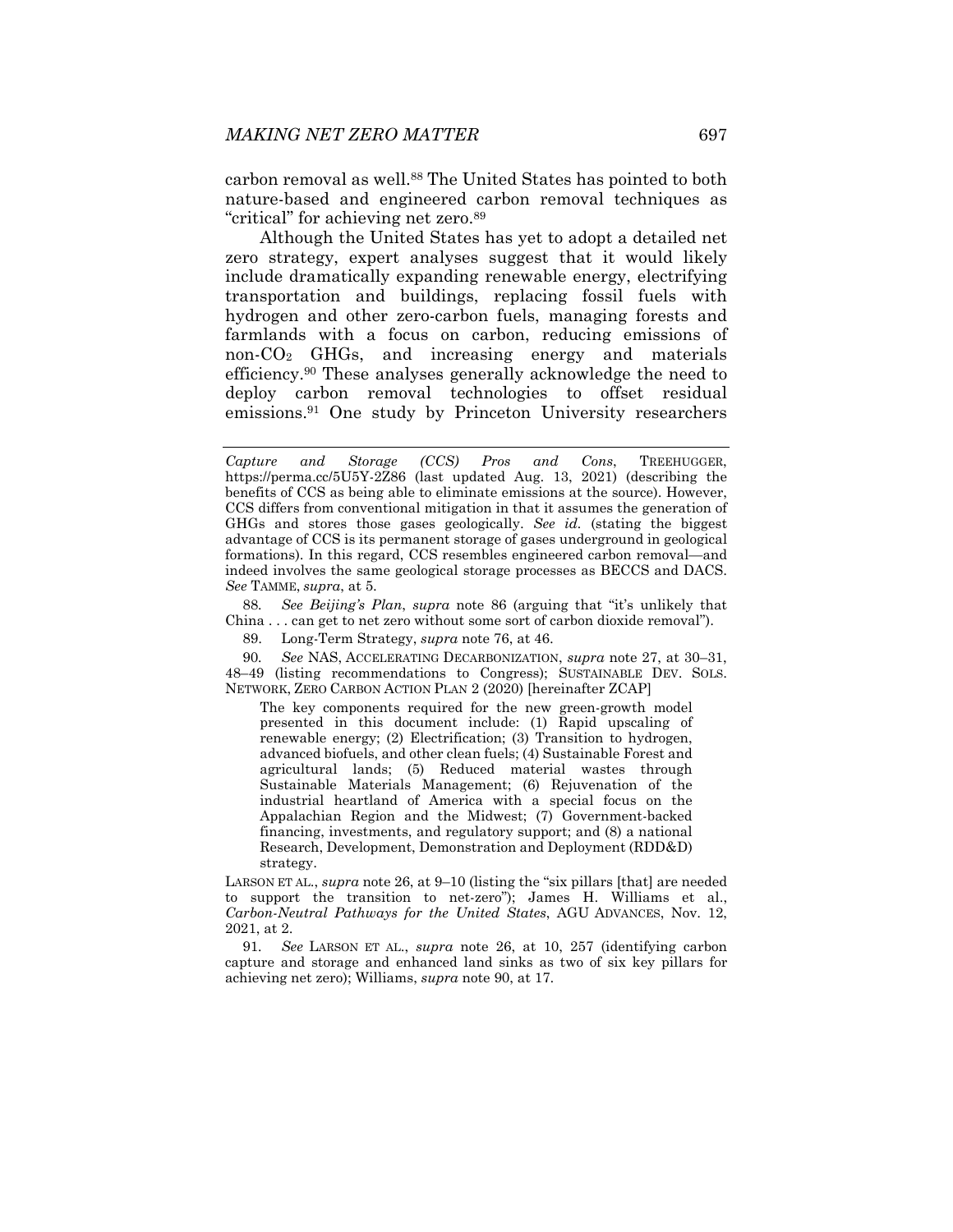projects a need for  $0.9-1.7$  Gt/CO<sub>2</sub> storage per year by 2050 involving thousands of injection wells.92 Another study nonetheless warns that "it is highly uneconomic to achieve carbon neutrality through a strategy of continuing high levels of gross  $CO<sub>2</sub>$  emissions from burning fossil fuels that are offset by [carbon removal]."93 Achieving net zero in the United States can happen at a modest cost but will require dramatic changes in infrastructure and technologies.94

# 2. Corporate Net Zero Commitments

Net zero commitments by private actors have also grown in number and importance. Though these commitments are voluntary and legally unenforceable, their achievement could make a sizeable contribution to addressing climate change.<sup>95</sup>

Corporations that have made net zero pledges represent a wide range of sectors. Taken together, these companies total over \$12 trillion in revenue and nearly twenty-five million employees, and have a carbon footprint exceeding 3.5 Gt GHGs.96 Corporate net zero pledges vary widely in terms of their timelines, scope of activities covered, and plans for implementation.97 Many pledges focus on the year 2050, but

 <sup>92.</sup> LARSON ET AL., *supra* note 26, at 10 (describing the necessary methods to capture and store enough carbon). The carbon would be captured not only from industrial facilities and gas-fired power plants, but also biomass-fired power plants and direct air capture facilities. *Id.* at 231 (discussing the different methods of capturing carbon).

 <sup>93.</sup> ZCAP, *supra* note 90, at 45.

<sup>94</sup>*. See* Williams, *supra* note 90, at 7–10 (estimating such costs as less than 1 percent of GDP).

<sup>95</sup>*. See* NCI, NAVIGATING THE NUANCES, *supra* note 6, at 20 (noting that "companies pursuing net-zero emissions have a footprint greater than 3.5 gigatonnes of GHG annual emissions, which is more than India's annual emissions").

<sup>96</sup>*. See id.* at 19–20 (describing companies' massive impact on the environment); Maitane Sardon, *Total Pledges Net-Zero Emissions by 2050*, WALL ST. J. (May 5, 2020), https://perma.cc/U4KF-TCCY (analyzing pledges made by European oil companies). For a list detailing many of these corporate pledges, see *Carbon Removal Corporate Action Tracker*, INST. FOR CARBON REMOVAL L. & POL'Y (May 7, 2020), https://perma.cc/LZ5H-2L58.

<sup>97</sup>*. See* SBTI, *supra* note 2, at 5, 14–15 (providing a science-based net zero standard for companies and financial institutions); NCI, NAVIGATING THE NUANCES, *supra* note 6, at 25 fig.6 (presenting overview of different net zero approaches).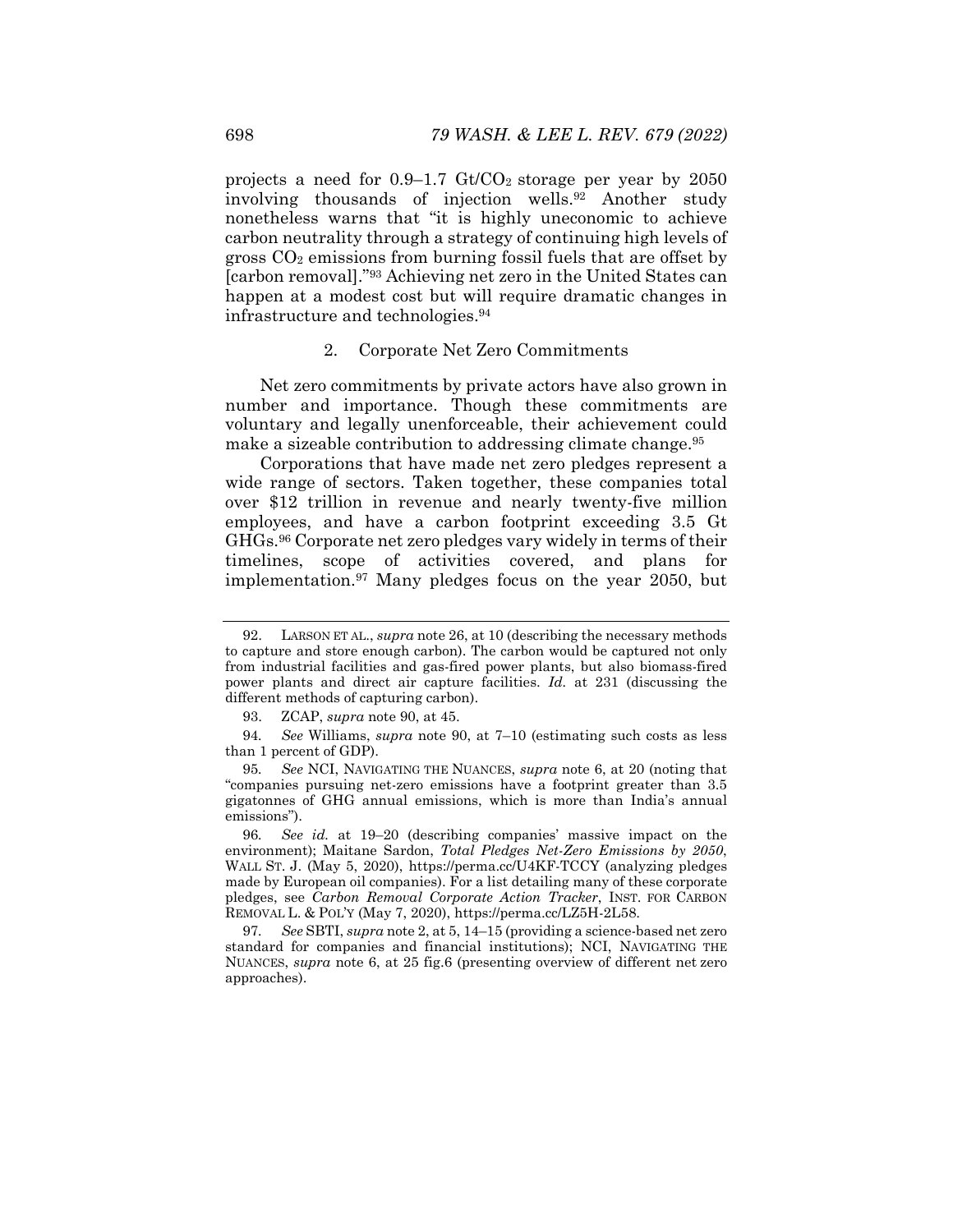some specify earlier or later dates.98 Some pledges cover emissions associated with a company's operations and exclude emissions associated with its supply chain or use of its products.99 Moreover, some corporate strategies rely on the purchase of offsets representing emissions reductions by a third party, potentially obscuring a company's own failure to decarbonize.100

A handful of companies have offered some detail on how they expect to reach net zero, with many intending to rely significantly on CCS or nature-based carbon removal, and a few beginning to invest in engineered carbon removal.101 For example, Apple aims to achieve carbon neutrality by 2030 by reducing its emissions by 75 percent and "investing in forests and other nature-based solutions around the world to remove carbon from the atmosphere."102 Similarly, Amazon plans to rely on reforestation projects to achieve net zero by 2040.103 Microsoft promises to become carbon negative by 2030 and remove all the carbon it has ever emitted by 2050, and it has joined the oil

<sup>98</sup>*. See* NCI, ACCELERATING NET-ZERO, *supra* note 2, at 15 (providing examples of companies with different target dates such as 2020, 2030, 2050, and 2100); IEA, ENERGY TECH, *supra* note 29, at 365 box 7.2 (describing corporate net zero emission targets).

<sup>99</sup>*. See, e.g.*, Sardon, *supra* note 96 (discussing net zero pledges by major European oil companies).

<sup>100</sup>*. See* SBTI, *supra* note 2, at 24 (explaining that a strategy of relying on carbon offsets "is not consistent with reaching a state that is consistent with reaching net-zero emissions at the planetary level"); NCI, NAVIGATING THE NUANCES, *supra* note 6, at 27, 47 (warning against the limitations of claiming carbon neutrality by offsetting).

<sup>101</sup>*. See* NCI, NAVIGATING THE NUANCES, *supra* note 6, at 52 (noting that offset credits from forestry-related projects are "by far the most popular type of offset credit on the voluntary market"); Brad Plumer & Christopher Flavelle, *Businesses Aim to Pull Greenhouse Gases from the Air. It's a Gamble*, N.Y. TIMES (Jan. 18, 2021), https://perma.cc/9P4J-U2FS (last updated Oct. 10, 2021) (describing the widespread corporate interest in carbon removal and discussing some of its risks).

 <sup>102.</sup> Press Release, Apple*,* Apple Commits to be 100 Percent Carbon Neutral for Its Supply Chain and Products by 2030 (July 21, 2020), https://perma.cc/P5AQ-H8P7; *see also* Somini Sengupta & Veronica Penney, *Big Tech Has a Big Climate Problem. Now, It's Being Forced to Clean Up*, N.Y. TIMES (July 21, 2020), https://perma.cc/ASW7-PE6R (describing Apple's pledge and the critiques from climate advocates).

<sup>103</sup>*. See* Sengupta & Penney, *supra* note 102 ("Amazon announced last September its bid to be carbon-neutral by 2040.").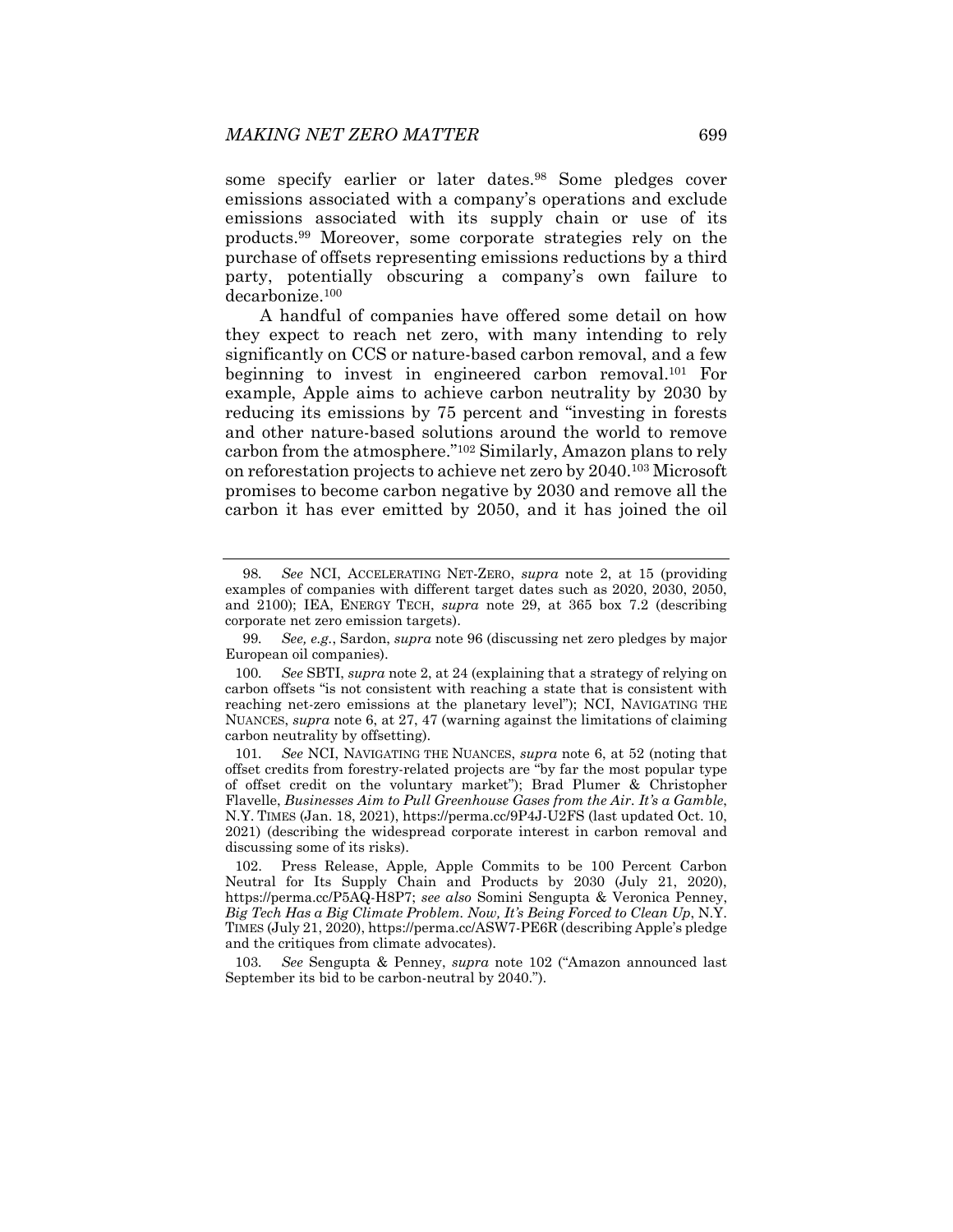industry's Northern Lights initiative, a project to capture 100 million tons of industrial carbon emissions and to store it in subsea reservoirs off the coast of Norway.104 The company also has expressed interest in afforestation, reforestation, soil carbon sequestration, BECCS, and DACS.105 And United Airlines, as part of its commitment to achieve carbon neutrality by 2050, announced a multimillion-dollar investment to support DACS technology development.106

Utility and energy companies' net zero pledges are of particular interest because of their carbon-intensive operations. To reach net zero by 2050, the Southern Company, an electric utility, plans to rely on CCS, DACS, and afforestation.107 Duke Energy and Entergy likewise promise to achieve net zero by 2050 through a combination of existing techniques and new technologies.108 Notwithstanding such pledges, a consultant's

105*. See* David Roberts, *Microsoft's Astonishing Climate Change Goals, Explained*, VOX (July 30, 2020, 10:10 AM), https://perma.cc/VL93-8AND (describing the company as "setting new standards" and discussing the breadth of its commitment).

106*. See United Makes Bold Environmental Commitment Unmatched by Any Airline; Pledges 100% Green by Reducing Greenhouse Gas Emissions 100% by 2050*, CISION (Dec. 10, 2020), https://perma.cc/S6CL-ZGDT ("United becomes the first airline in the world to announce a commitment to invest in Direct Air Capture technology.").

107*. See* Kristi E. Swartz, *Southern Company Commits to Net-Zero CO2 Emissions by 2050*, ENERGYWIRE (May 28, 2020), https://perma.cc/WT2L-HLCT ("The company also is interested in so-called direct air capture, which removes carbon dioxide from the atmosphere, and afforestation, which adds trees to large areas where they did not previously grow.").

108*. See* Edward Klump, *Entergy Rolls out 2050 Net-Zero Plan*, ENERGYWIRE (Sept. 25, 2020), https://perma.cc/DZ4N-E8MY (explaining Entergy's plan to invest in renewables and explore new technologies such as battery storage and carbon capture); *Duke Energy Aims to Achieve Net-Zero Carbon Emissions by 2050*, DUKE ENERGY (Sept. 17, 2019), https://perma.cc/GDJ7-62JS (describing Duke Energy's plan to reduce carbon emissions and invest in technology research).

<sup>104</sup>*. See* Stanley Reed, *Europe's Big Oil Companies Are Turning Electric*, N.Y. TIMES (Aug. 17, 2020), https://perma.cc/2LEA-UBQA (discussing the oil industry's turn towards cleaner energy); Lorence Heikell, *Northern Lights Is Innovating for the Future of Carbon Transport and Storage*, MICROSOFT (Oct. 14, 2020), https://perma.cc/B629-GSX3 (announcing the partnership between Microsoft and Northern Lights); Lucas Joppa et al., Comment, *Microsoft's Million-Tonne CO2-Removal Purchase—Lessons for Net Zero*, 597 NATURE 629, 629 (2021) (discussing Microsoft's commitment to reducing its emissions by paying for 1.3 million tons of  $CO<sub>2</sub>$  to be removed from the atmosphere).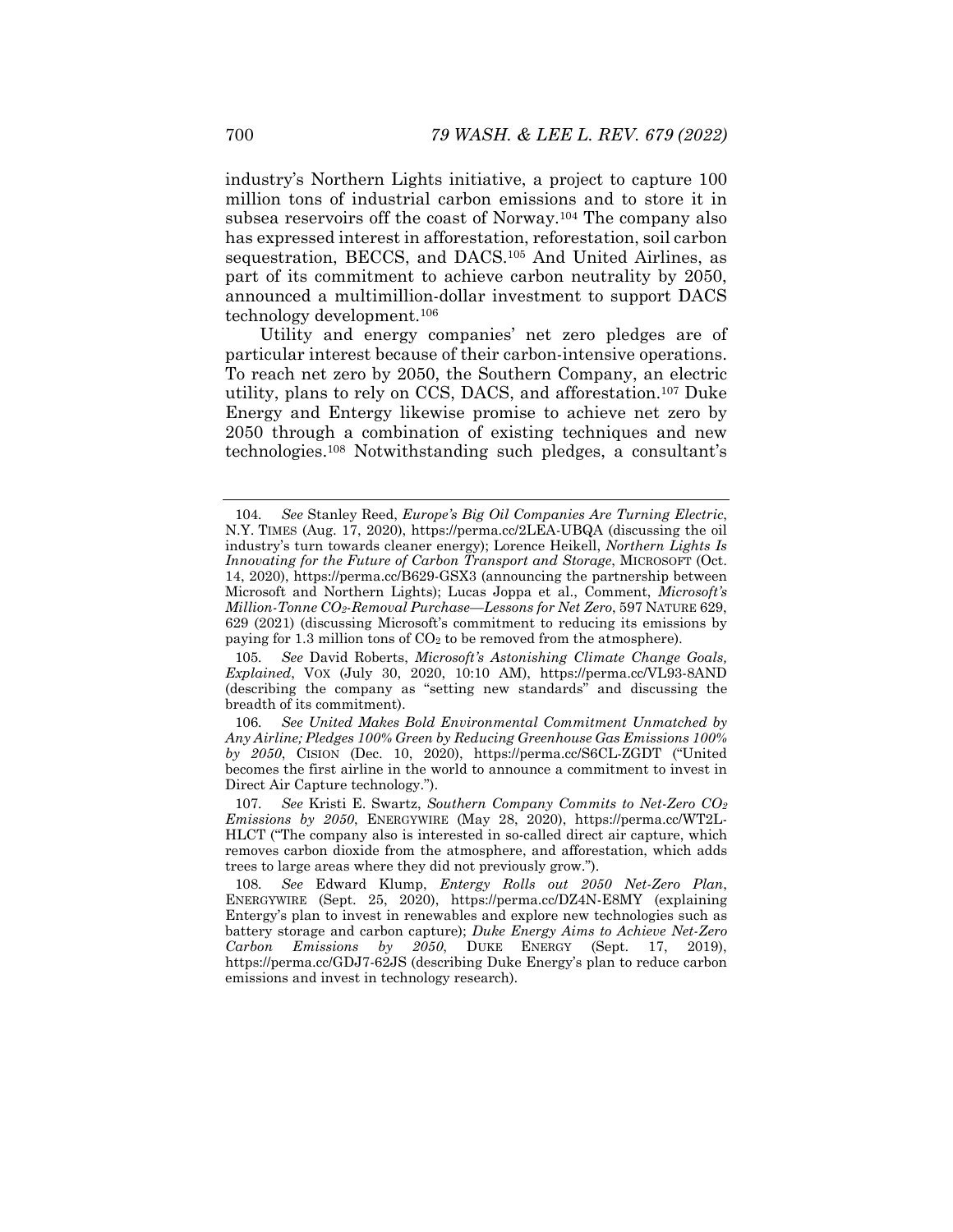report found "significant gaps between [utilities'] decarbonization targets and the scheduled fossil-fuel plant retirements, renewable additions, and flexibility requirements needed" to achieve net zero.109

Even oil companies have begun to jump on the net zero bandwagon. Several European-based oil companies have made net zero pledges and initiated a shift in their business models away from fossil fuels.110 Shell's net zero pledge relies on "storing away emissions that cannot be avoided, either through nature or using the technology that already exists to capture and store away  $CO_2$ ."<sup>111</sup> BP's strategy to achieve net zero by 2050 includes "building scale in renewables and bioenergy [and] seeking early positions in hydrogen and CCUS."112 BP's strategy does not explicitly mention carbon removal, but the company likely will have to depend on CCS and nature-based carbon removal to achieve net zero.<sup>113</sup>

111*. A Net-Zero Emissions Energy Business*, SHELL (Apr. 16, 2020), https://perma.cc/GVH7-SPEM. Shell has announced a short-term carbon reduction target, as well as an intent to set future targets annually. *See* DELOITTE, THE 2030 DECARBONIZATION CHALLENGE: THE PATH TO THE FUTURE OF ENERGY 15 (2020), https://perma.cc/4574-W85G (PDF) ("[Shell] recently announced a short-term target of reducing its net carbon footprint by 3% to 4% by the end of 2022, along with its intention to set targets annually, with each year's target covering either a three or five-year period.").

112*. Our Strategy*, BP., https://perma.cc/3839-C6X2; Steven Mufson, *BP Built Its Business on Oil and Gas. Now Climate Change Is Taking It Apart*, WASH. POST (Aug. 4, 2020), https://perma.cc/HT6L-YBR4 (describing BP's "increase in spending on low-carbon energy").

113*. See* Matt McGrath, *Climate Change: Study Pours Cold Water on Oil Company Net Zero Claims*, BBC NEWS (May 12, 2020), https://perma.cc/XBH2- EP52 ("[A]ll of the plans . . . are, to some degree, dependent on carbon capture and storage (CCS) technology and nature-based solutions such as planting trees.").

 <sup>109.</sup> Stanley Porter et al., Utility Decarbonization Strategies: Renew, Reshape, and Refuel to Zero, DELOITTE (Sept. 21, 2020), https://perma.cc/8XNS-XM3T.

<sup>110</sup>*. See* Nicholas Kusnetz, *Two U.S. Oil Companies Join Their European Counterparts in Making Net Zero Pledges*, INSIDE CLIMATE NEWS (Nov. 12, 2020), https://perma.cc/7LQZ-LQX4 (describing Occidental Petroleum and ConocoPhillips' net zero pledges as the first from American oil companies but different from the pledges made by European oil companies). Exemplifying the more limited approach of U.S. oil majors, Chevron has expressed an "aspiration" to achieve net zero emissions—excluding Scope 3 emissions—by 2050. CHEVRON, CLIMATE CHANGE RESILIENCE: ADVANCING A LOWER CARBON FUTURE 2, 38 (2021), https://perma.cc/Y8HH-XUTU (PDF).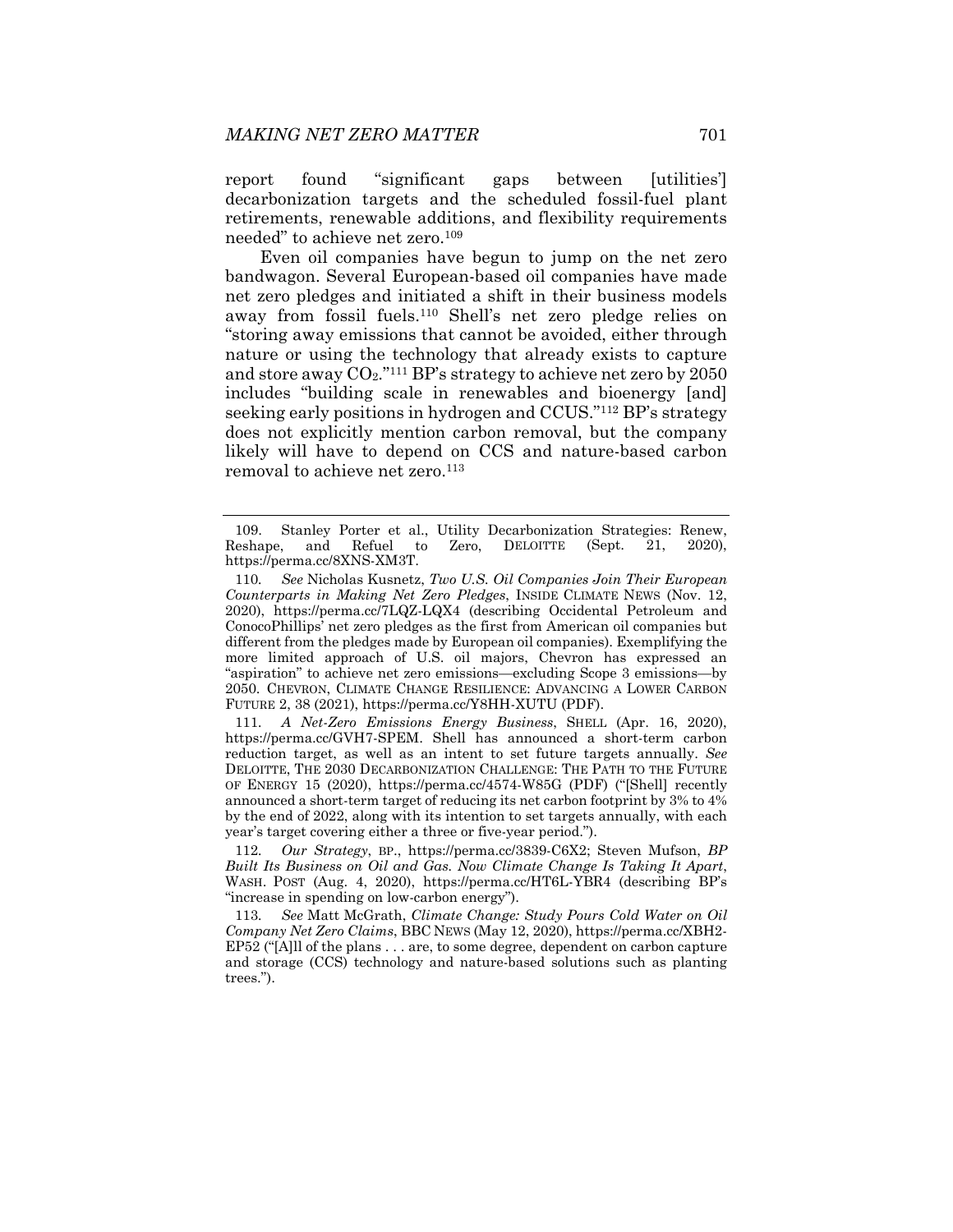Most corporate pledges have not been accompanied by the disclosure of detailed strategies for achieving net zero.<sup>114</sup> Granted, possible pathways to net zero are riddled with uncertainty, and companies need time to figure out how to accomplish their pledges. Skeptics nonetheless worry that corporate net zero pledges may constitute little more than greenwashing.115 For these pledges to have a meaningful impact, they must be subject to careful scrutiny, and the companies that make them must be held accountable for failing to fulfill them.

#### II. ARE NET ZERO PLEDGES LIKELY TO MATTER?

Private net zero commitments are voluntary. Governmental net zero commitments are largely nonbinding, and even those that have been incorporated into law may not be enforceable.116 Whether binding or not, net zero commitments may turn out to be little more than political and economic posturing unless backed by concrete plans and efforts. By setting goals without specifying how to achieve them, governments and private actors may duck difficult choices and costly actions.117 In light of their potential limitations, will net zero commitments matter?

Public and private actors' motivations for making net zero pledges, examined below, shed light on this critical question. Although net zero pledges may constitute a blend of greenwashing and sincere commitments to addressing climate change, identifying mechanisms to hold actors accountable for their pledges will be essential.

<sup>114</sup>*. See* David Iaconangelo, *"The Math Doesn't Yet Add Up." Net-Zero Plans Fall Short*, ENERGYWIRE (Sept. 24, 2020, 6:21 AM), https://perma.cc/9BSZ-YY4C ("Many of the largest companies in the United States, including major energy firms, are not seriously planning to reduce carbon dioxide emissions or lack sufficiently detailed net-zero road maps  $\dots$  .").

<sup>115</sup>*. See* Roberts, *supra* note 105 (describing climate advocates' hesitation to trust corporate commitments).

<sup>116</sup>*. See* Rubin, *supra* note 63, at 415 (suggesting that courts generally are "designed to adjudicate claims of right, not achieve broad social policy results").

<sup>117</sup>*. See* David Schoenbrod, *Goals Statutes or Rules Statutes: The Case of the Clean Air Act*, 30 UCLA L. REV. 740, 747–48 (1983) (discussing how Congress's setting of ambitious goals in Clean Air Act allowed it to evade difficult policy questions).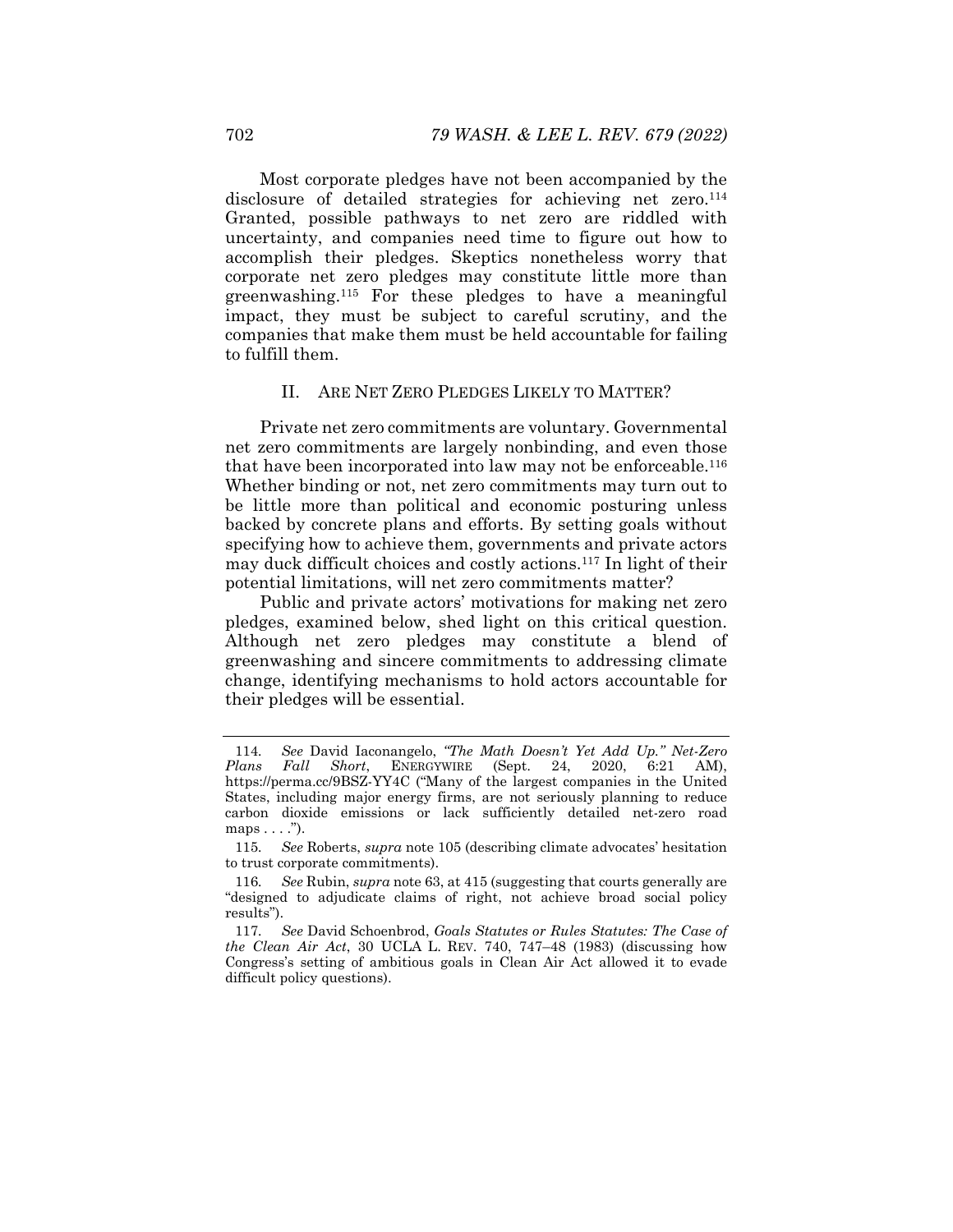#### A. *Motivations for Private Pledges*

Private entities' net zero targets exemplify private environmental governance—"actions taken by non-governmental entities that are designed to achieve traditionally governmental ends."118 Companies may apply private environmental standards not only to themselves but also to suppliers, borrowers, and other entities with which they interact, sometimes reaching into different sectors and across national borders.119 Investment manager BlackRock Inc., for example, could influence hundreds of other companies through its pledge to require companies it invests in to develop plans to achieve net zero by 2050.120 Major lenders such as Citigroup, Morgan Stanley, JPMorgan Chase, Bank of America, Barclays, and HSBC have made similar pledges with respect to companies that borrow from them.121 Net zero pledges that include Scope 3 emissions, such as pledges made by Unilever and GE, similarly extend beyond narrowly defined corporate boundaries.<sup>122</sup>

 <sup>118.</sup> Michael P. Vandenbergh, *Private Environmental Governance*, 99 CORNELL L. REV. 129, 146 (2013) [hereinafter Vandenbergh, *Private*].

 <sup>119.</sup> *See id.* at 156–58 (explaining supply chain contracting and providing examples).

<sup>120</sup>*. See* Avery Ellfeldt, *BlackRock Puts Muscle Behind Push for Net Zero*, CLIMATEWIRE (Feb. 19, 2021, 6:42 AM), https://perma.cc/Q85R-VR3K (reporting on the firm's threat to vote against company directors who fail to address company contributions to climate change).

<sup>121</sup>*. See* Avery Ellfeldt, *Citi Goes Net Zero. Who's Next?*, CLIMATEWIRE (Mar. 2, 2021), https://perma.cc/LA2W-GTSM (describing Citi's pledge to "eliminate planet-warming emissions associated with their financing activities" by 2050); Avery Ellfeldt, *Bank of America Pledges to Hit Net Zero by 2050*, CLIMATEWIRE (Feb. 12, 2021), https://perma.cc/KZK8-VUHH (listing Bank of America, JPMorgan Chase, and Morgan Stanley as banks committed to aligning their businesses with the Paris Agreement); Maitane Sardom, *Barclays Pledges Net Zero Emissions by 2050*, WALL ST. J. (Mar. 30, 2020), https://perma.cc/5CGC-FGEH (describing the pledges made by "Europe's largest money managers"); Alastair Marsh, *HSBC Shareholders Ask Bank to Cut Fossil-Fuel Lending Exposure*, BLOOMBERG (Jan. 11, 2021), https://perma.cc/SYCA-T86X (PDF) (reporting on HSBC shareholders' resolution urging the bank "to reduce its exposure to fossil-fuel assets and set targets in line with the Paris Agreement").

<sup>122</sup>*. See* UNILEVER, CLIMATE TRANSITION ACTION PLAN 2 (2021), https://perma.cc/2AUG-SJRL (PDF) ("[Unilever's] target covers upstream Scope 3 emissions, Scope 1 & 2 emissions and mandatory downstream Scope 3 emissions."); Ryan Beene, *GE Sets 2050 Goal of Zero Emissions from Jet Engines, Gas Power*, BLOOMBERG GREEN (July 12, 2021, 9:00 AM),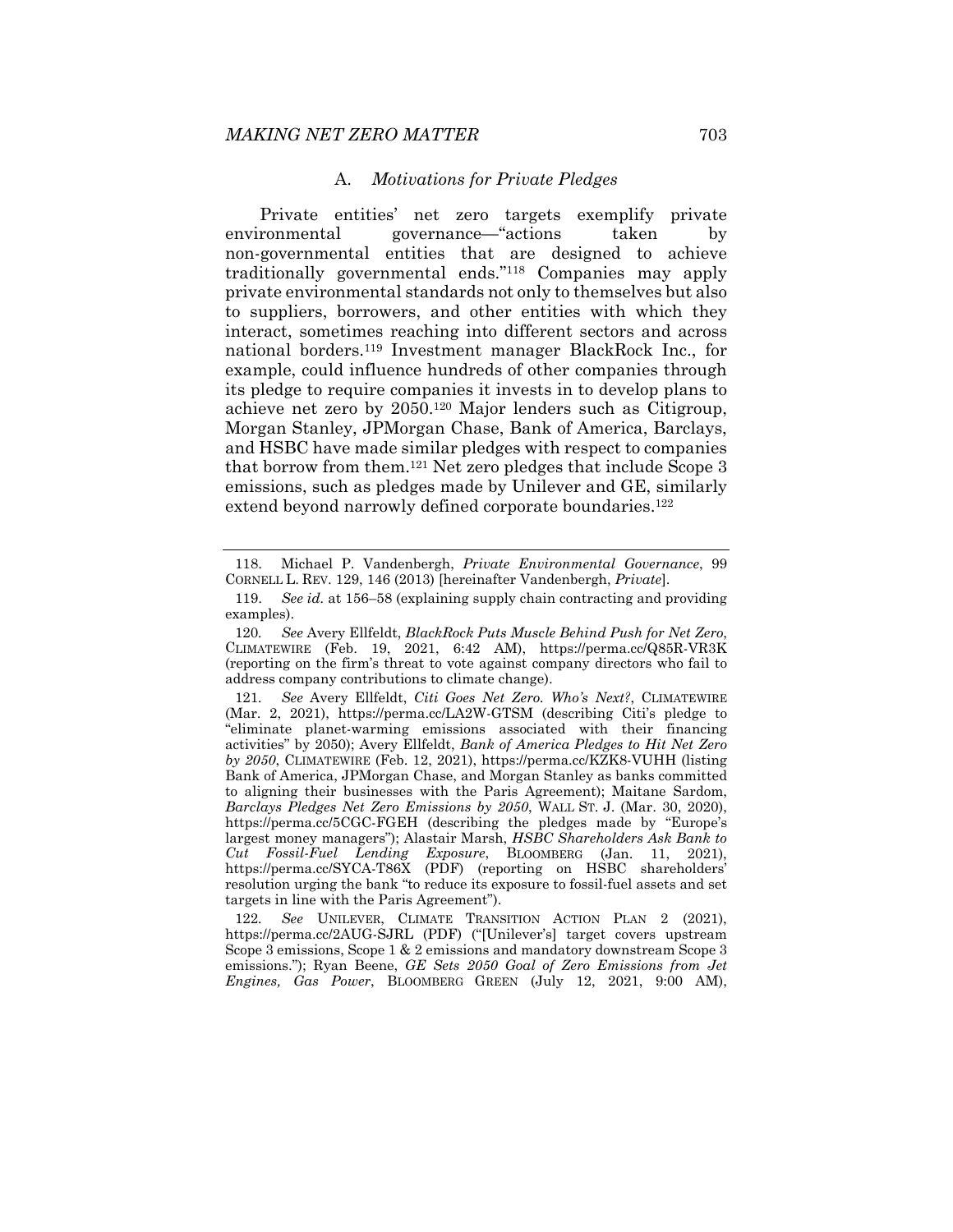Private environmental governance may be motivated by "a mixture of efficiency, resource supply, competition, and reputational goals that can all be squared neatly with profit maximization, along with altruistic preferences or norms."123 Net zero commitments specifically can yield more energy-efficient operations, boost employee morale, burnish a company's reputation, and respond to pressure from customers, investors, and lenders.124 These commitments can also express corporate values and improve a company's strategic position in anticipation of future developments.125

Some steps toward net zero, including energy efficiency measures and targeted investing, are win-win opportunities that can simultaneously increase profits and decrease carbon emissions.126 These opportunities are substantial: an estimated 40 percent of GHG emissions in key supply chains could be eliminated through measures that would save money or come at very low cost.127 With respect to efficiency measures, private environmental governance can "provid[e] information about the efficiency opportunity, overcom[e] behavioral failures, better

https://perma.cc/4QDW-YQP6 (explaining GE's dedication to address Scope 3 emissions); Emily Pontecorvo, *How to Make a Net-Zero Pledge that Actually Means Something*, GRIST (Sept. 22, 2020), https://perma.cc/PE4B-WYNL ("Scope 3 emissions make up the vast majority of most companies' carbon footprints, so it's essential that they are included in net-zero targets.").

 <sup>123.</sup> Vandenbergh, *Private*, *supra* note 118, at 180.

<sup>124</sup>*. See* MICHAEL P. VANDENBERGH & JONATHAN M. GILLIGAN, BEYOND POLITICS: THE PRIVATE GOVERNANCE RESPONSE TO CLIMATE CHANGE 138–49 (2017) (explaining how climate issues become a priority to individuals and corporations as well as the benefits of making climate concerns a priority).

<sup>125</sup>*. See* NCI, NAVIGATING THE NUANCES, *supra* note 6, at 20 (explaining that some corporations value "sustainability in their corporate identity and as a selling point to consumers").

<sup>126</sup>*. See* Michael P. Vandenbergh, *Motivating Private Climate Governance: The Role of the Efficiency Gap*, 71 ARK. L. REV. 349, 353–54 (2018) [hereinafter Vandenbergh, *Motivating*] ("If many situations exist in which corporations and households can profit by reducing energy use, private initiatives that target corporations and households should not need the coercive power or resources of government to induce them to act . . . ."); GROUP OF 30, MAINSTREAMING THE TRANSITION TO A NET-ZERO ECONOMY 38 (2021), https://perma.cc/9RUN-QDTC (PDF) ("There is already evidence that by investing in 'greener' companies, investors can reap significant financial rewards.").

<sup>127</sup>*. See* WEF, *supra* note 66, at 17 (stating that about "40% of all emissions could be eliminated with measures that either yield savings . . . or come at abatement costs below  $\epsilon$ 10 per tonne of CO<sub>2</sub>e").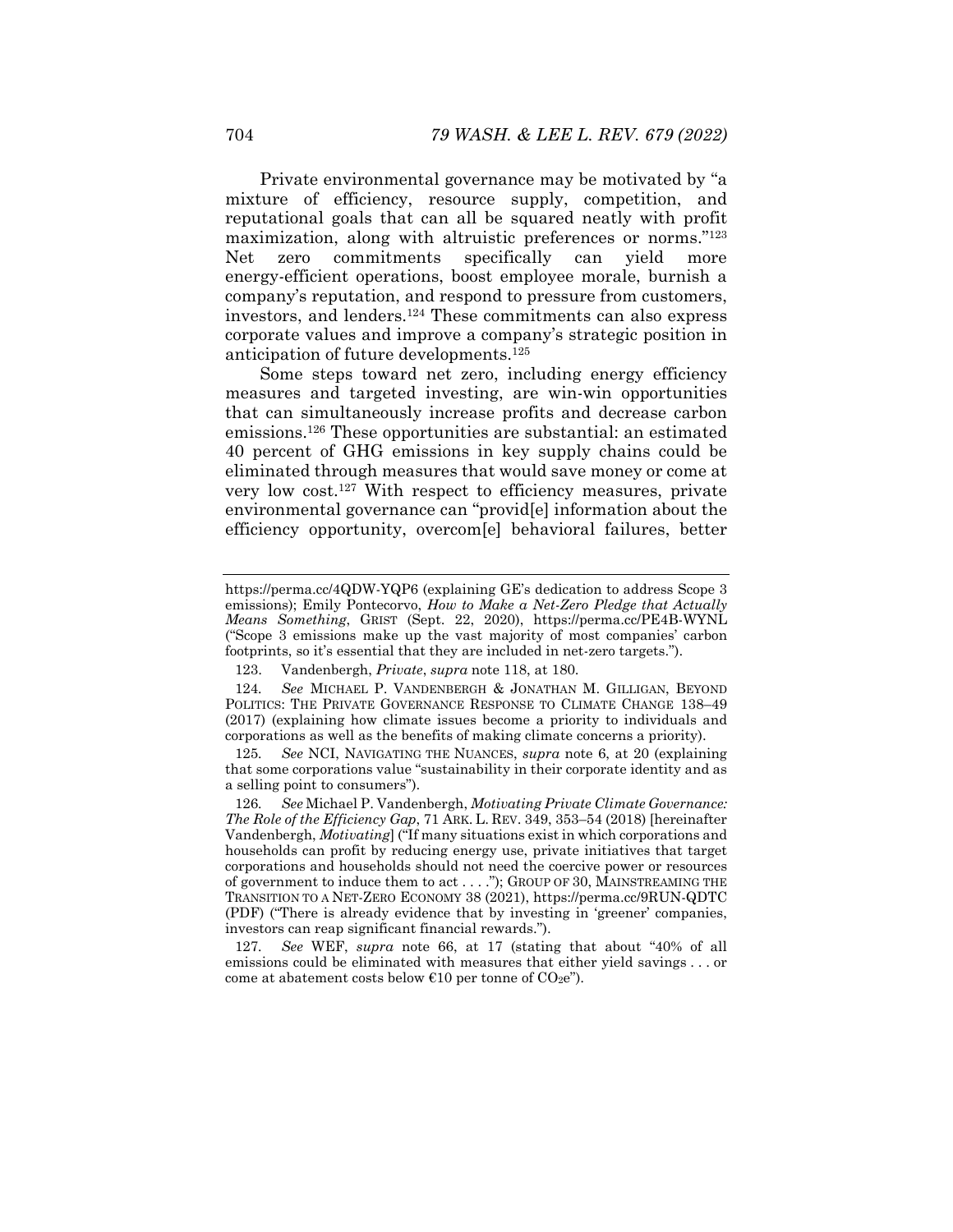align[] incentives between principals and agents, or otherwise overcom[e] barriers to actions that are in the target's interest."128 Relatedly, investing in companies that are implementing net zero strategies can benefit investors' bottom line by focusing on companies best positioned for the long term.129

Achieving net zero will not always involve win-win situations.130 When additional costs are involved, a company that adopts a net zero target presumably will have motivations other than direct cost savings.131 Perhaps the reputational benefits from a net zero target will outweigh any sales lost due to higher costs.132 Overall sales might increase if consumers are willing to pay more for low-carbon goods.<sup>133</sup> Although evidence on consumer willingness to pay a premium for more sustainably produced goods and services is mixed,134 a company may derive reputational benefits among corporate customers, lenders, investors, and employees even if sales do not increase.135

134*. See* Sarah E. Light & Eric W. Orts, *Parallels in Public and Private Environmental Governance*, 5 MICH. J. ENV'T & ADMIN. L. 1, 69 n.304 (2015) ("Most studies thus far have focused on consumer demand as the primary motivating factor, but studies point to conflicting results.").

135*. See* VANDENBERGH & GILLIGAN, *supra* note 124, at 142–43 (discussing corporate investments in building and maintaining reputation and evidence that corporate actions on climate change affect reputation).

 <sup>128.</sup> Vandenbergh, *Motivating*, *supra* note 126, at 354.

<sup>129</sup>*. See* GROUP OF 30, *supra* note 126, at 40 ("A company that significantly lags behind its peers in reducing its emissions is more likely to lose market share as carbon prices increase than a company that is just as high carbon as its competitors.").

<sup>130</sup>*. See* Desmond Butler & Steven Mufson, *Can the Market Save the Planet? FedEx Is the Latest Brand-Name Firm to Say It's Trying*, WASH. POST (Mar. 5, 2021, 7:00 AM), https://perma.cc/RK3Y-LTE7 (quoting U.C.S.D. professor David Victor) ("Net zero does not mean efficiency; it means complete transformation, and that's the challenge.").

<sup>131</sup>*. See id.*

<sup>132</sup>*. See id.*

<sup>133</sup>*. See* WEF, *supra* note 66, at 21 ("[S]urvey-based studies indicate that more than 50% of consumers are willing to pay more for sustainable products."); VANDENBERGH & GILLIGAN, *supra* note 124, at 142 (noting studies finding willingness to pay a small premium in some cases but concluding that "overall consumer demand for low-carbon goods . . . is not overwhelming"). Price increases for end-consumers sometimes can be kept to a minimum. WEF, *supra* note 66, at 21 (estimating a 1–4 percent rise in consumer prices in the medium term as a result of accounting for supply chain emissions).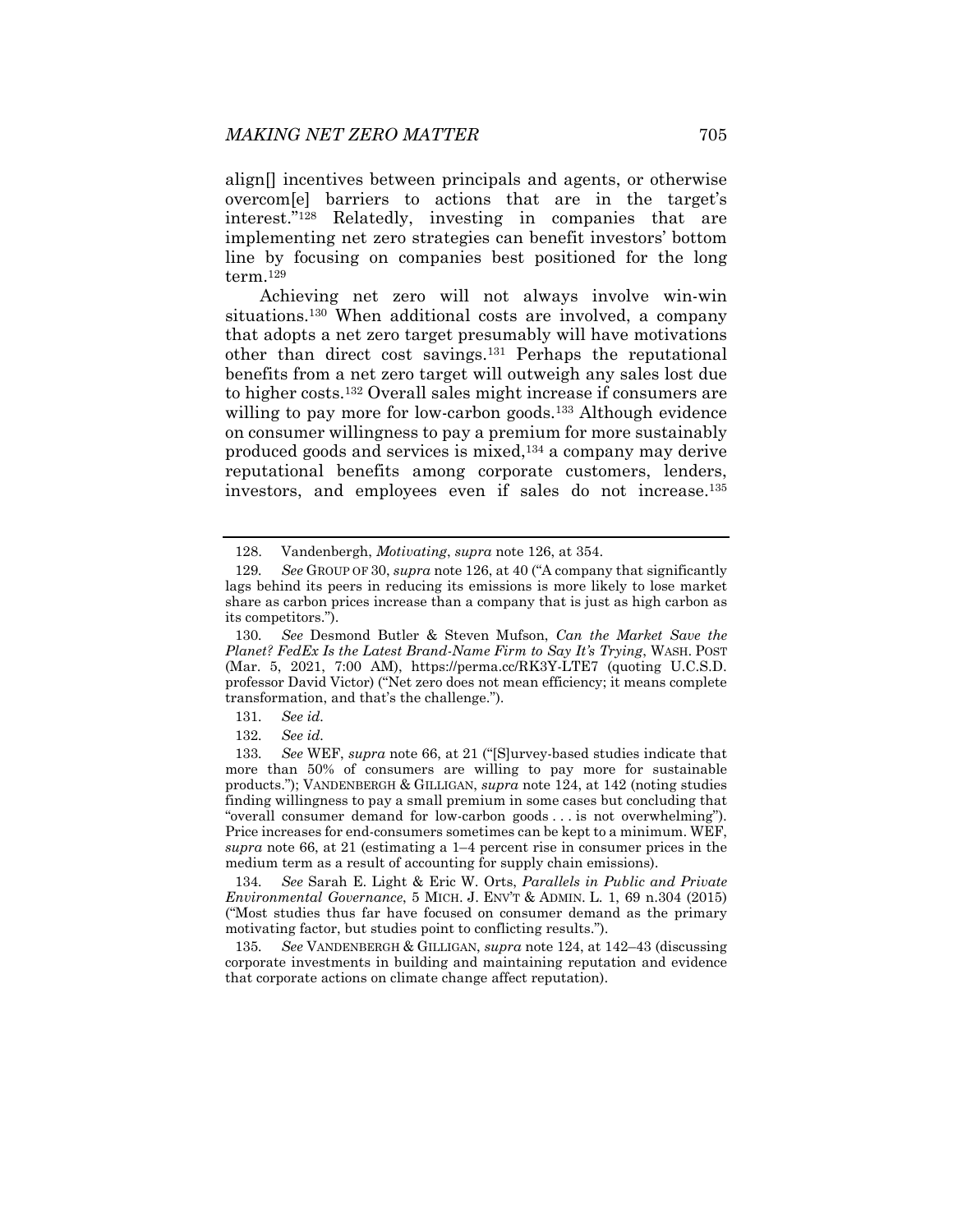Admittedly, such benefits can be difficult to measure, and they may depend more on the perception that a company is reducing emissions than its actual conduct.<sup>136</sup>

Some companies may set a net zero target in anticipation of future regulation or future markets. Shortly after President Biden's inauguration, GM announced that it would sell only electric vehicles by 2035 and achieve carbon neutrality by 2040.137 The move was apparently made in response to political developments and a growing belief that electric cars will soon dominate the market for new automobiles.138 Similarly, Shell's pledge to achieve net zero by 2050, inclusive of emissions associated with its products, reflects the company's assessment that focusing on "markets where demand for cleaner products and services is strongest" will "deliver[] more predictable cash flows and generat<sup>[e]</sup> higher returns."<sup>139</sup> Furthermore, net zero commitments by thirty-five U.S. utilities appear to reflect growing confidence in hydrogen as a fuel source and other potential technological advances.140 Whether companies will take concrete actions to back up such pronouncements depends not only on their good faith but also on their willingness to make decisions based on long-term projections.

Companies often frame net zero targets in terms of doing the right thing. For example, BP's chairman declared, "[a]iming for net zero is not only the right thing for BP, it is the right thing

<sup>136</sup>*. See id.* at 142 ("The most important corporate motivations may arise less from corporate concerns about direct consumer purchasing behavior . . . than from more indirect brand reputation concerns.").

<sup>137</sup>*. See* Neal E. Boudette & Coral Davenport, *G.M. Will Sell Only Zero-Emission Vehicles by 2035*, N.Y. TIMES (Jan. 28, 2021), https://perma.cc/F2A9-FYMK (last updated Oct. 1, 2021) ("Leaders could point to G.M.'s decision as evidence that even big businesses have decided it is time . . . to transition away from fossil fuels that have powered the global economy for more than a century.").

<sup>138</sup>*. See id.* (stating that electric cars are the "fastest-growing segment of the auto industry").

 <sup>139.</sup> Press Release, Shell, Shell Accelerates Drive for Net-Zero Emissions with Customer-First Strategy (Feb. 11, 2021), https://perma.cc/HC57-5G5M.

<sup>140</sup>*. See* John Fialka, *How 35 Utilities Plan to Hit Net Zero*, E&E NEWS (Feb. 25, 2021), https://perma.cc/Q4DX-7P6H ("The leading innovation appears to be 'green' hydrogen, an energy carrier that can be produced with little or no  $CO<sub>2</sub>$  emissions.").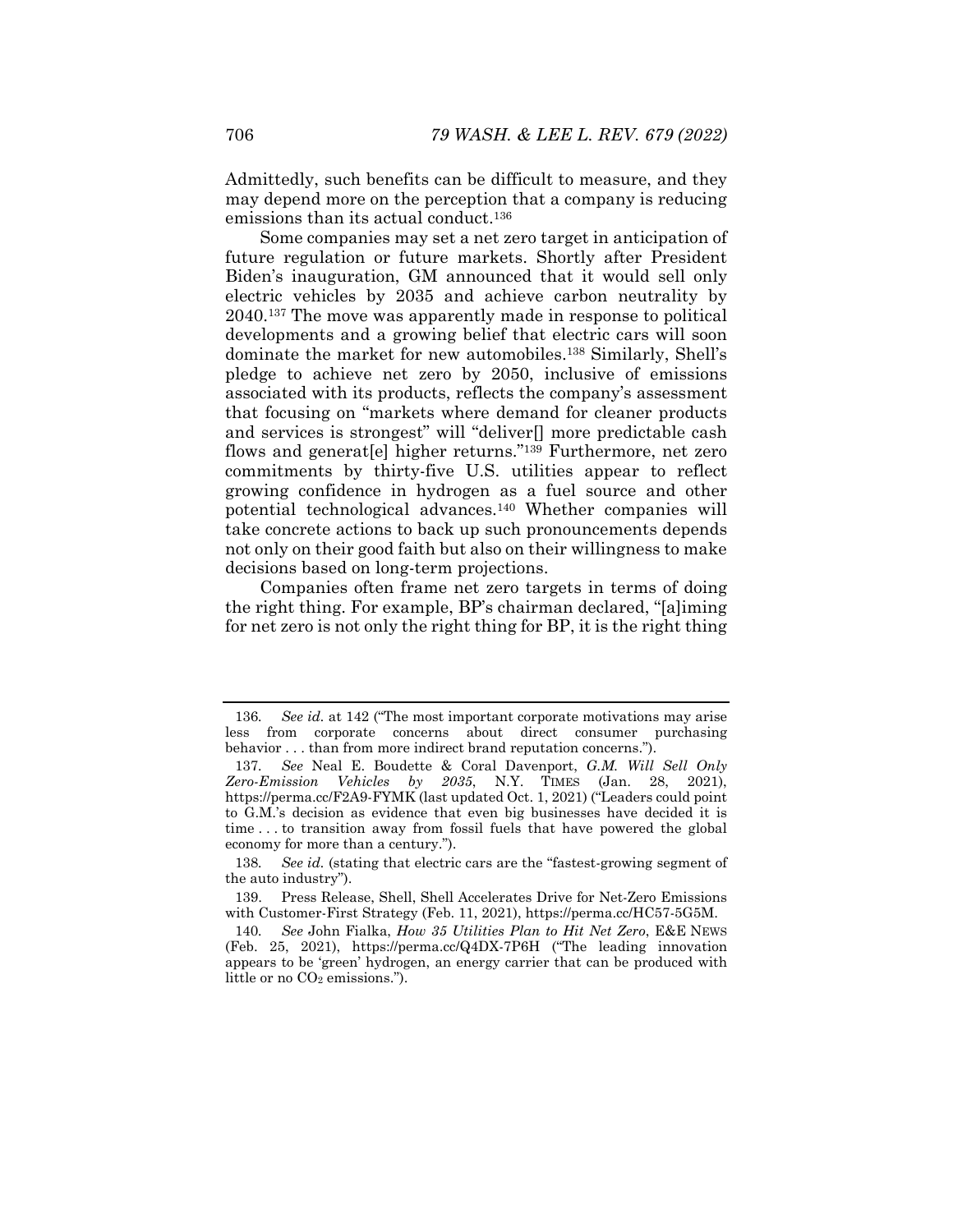for our shareholders and for society more broadly."141 Nestlé's CEO similarly wrote: "[a]s a good steward of the planet, Nestlé feels a moral obligation to make these changes and believes that the work we are doing is critical to the survival of supply chains and our business."142 And Walmart's President and CEO announced, "[w]e want to go beyond sustainability to become a regenerative company dedicated to placing nature and humanity at the center of our business practices."<sup>143</sup> Such pronouncements warrant healthy skepticism. They nonetheless offer a reminder that factors other than profit may motivate corporate decision making.144

Notwithstanding a range of possible motivations, net zero targets undeniably pose a danger of greenwashing. In general, voluntary environmental programs in the United States have yielded limited environmental improvements.145 The popularity of net zero targets and the lack of detail behind many of them suggest a serious risk of greenwashing.146 Excluding Scope 3 emissions from net zero targets can allow companies to claim carbon neutrality while maintaining carbon-intensive business models.147 The fact that many net zero targets are decades away raises further doubts: in the year 2050, will anyone notice or

 <sup>141.</sup> Press Release, bp, BP Sets Ambition for Net Zero by 2050, Fundamentally Changing Organisation to Deliver (Feb. 12, 2020), https://perma.cc/T8KC-DGSJ.

 <sup>142.</sup> Mark Schneider, *Nestle CEO: Climate Change Laggards Put the Planet—and Their Businesses—at Risk*, FORTUNE (Dec. 2, 2020, 1:30 AM), https://perma.cc/C726-HXPJ.

 <sup>143.</sup> Doug McMillon, *Walmart's Regenerative Approach: Going Beyond Sustainability*, WALMART (Sept. 21, 2020), https://perma.cc/KAG8-AA25.

<sup>144</sup>*. See* VANDENBERGH & GILLIGAN, *supra* note 124, at 151–52 (suggesting that corporate decision makers have flexibility to pursue goals in addition to pure profit).

<sup>145</sup>*. See* Cary Coglianese, *Pledging, Populism, and the Paris Agreement: The Paradox of a Management-Based Approach to Global Governance*, 34 MD. J. INT'L L. 139, 167–68 (2019) (stating that many facilities joined Performance Track, a voluntary environmental program, to be seen as leaders rather than to actually improve environmental performance).

<sup>146</sup>*. See* Edward Klump, *Natural Gas and Net Zero: Can They Coexist?*, ENERGYWIRE (Oct. 13, 2021, 6:13 AM), https://perma.cc/4THU-EF2L (saying that "green washing" is a term used by climate advocates to suggest corporate actions are insufficient).

<sup>147</sup>*. See, e.g.*, *id.* (noting utility company's pledge to achieve net zero by 2035, excluding Scope 3 emissions, but that such emissions currently account for 83 percent of the company's current GHG emissions).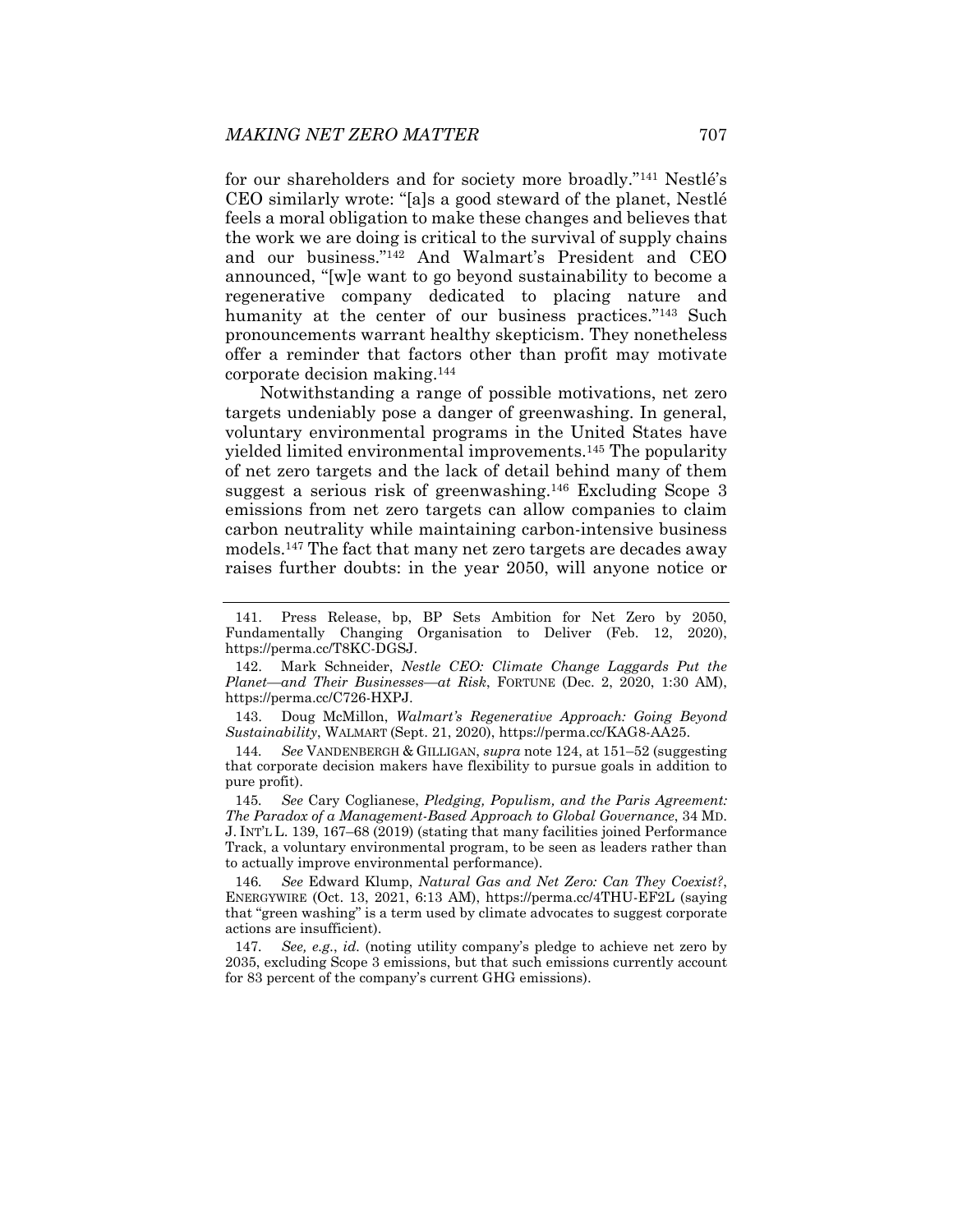sanction an entity's failure to achieve a target set in 2022? Net zero targets might represent no more than empty promises that help companies deflect criticism and forestall regulation.<sup>148</sup> Although the relatively weak threat of GHG regulation to date suggests that regulatory avoidance has not been a primary motivation behind corporate net zero targets,149 political momentum for such regulation has been building.

Greenwashing aside, net zero targets may fail to live up to their promises for another reason. Namely, the GHG-emitting activities once performed by net zero companies may simply continue under other companies that are not bound by net zero pledges.150 Such "net zero leakage" could severely undermine the impact of implementing net zero pledges.151 A prominent example of net zero leakage involves the sell-off by major oil companies of their most heavily polluting assets to small, privately held companies.152 Such moves reduce the carbon emissions associated with the large companies but yield little, if any, environmental benefit.153 In some instances, emissions may even increase because the purchasers—often private companies not subject to investor pressure—are more likely to develop the asset and to operate with lower standards.154

151*. See id.*

153*. See* Tabuchi, *supra* note 152 (stating that smaller companies have no public scrutiny or pressure to improve their environmental targets, and that operating in a green manner is not a priority for their business models).

154*. See* Carlos Anchondo & Mike Lee, *Oil Majors Are Getting Out of Oil. It Might Spike Emissions*, ENERGYWIRE (June 17, 2021, 7:16 AM),

<sup>148</sup>*. See* Joshua Ulan Galperin, *Environmental Governance at the Edge of Democracy*, 39 VA. ENV'T L.J. 70, 94–97 (2021) (discussing potential for private environmental governance to displace government programs).

<sup>149</sup>*. See* VANDENBERGH & GILLIGAN, *supra* note 124, at 150 (noting that many corporations reaffirmed their intent to reduce GHG emissions notwithstanding the Trump Administration's decision to withdraw from the Paris Agreement).

<sup>150</sup>*. See* John Mulliken, *Big Oil Gets Clean and the World Stays Dirty*, BOSTON GLOBE, https://perma.cc/PX7G-BBT8 (last updated June 10, 2021, 3:00 AM) ("BP sold its oil reserves on Alaska's North Slope to Hilcorp, a private company.").

<sup>152</sup>*. See* Hiroko Tabuchi, *Here Are America's Top Methane Emitters. Some Will Surprise You.*, N.Y. TIMES (June 2, 2021), https://perma.cc/N37Z-7Z2E (last updated Oct. 26, 2021); Mulliken, *supra* note 150 ("But the path of least resistance for them likely will be to sell off the dirtiest parts of their portfolios to private companies whose investors and boards do not face the same scrutiny.").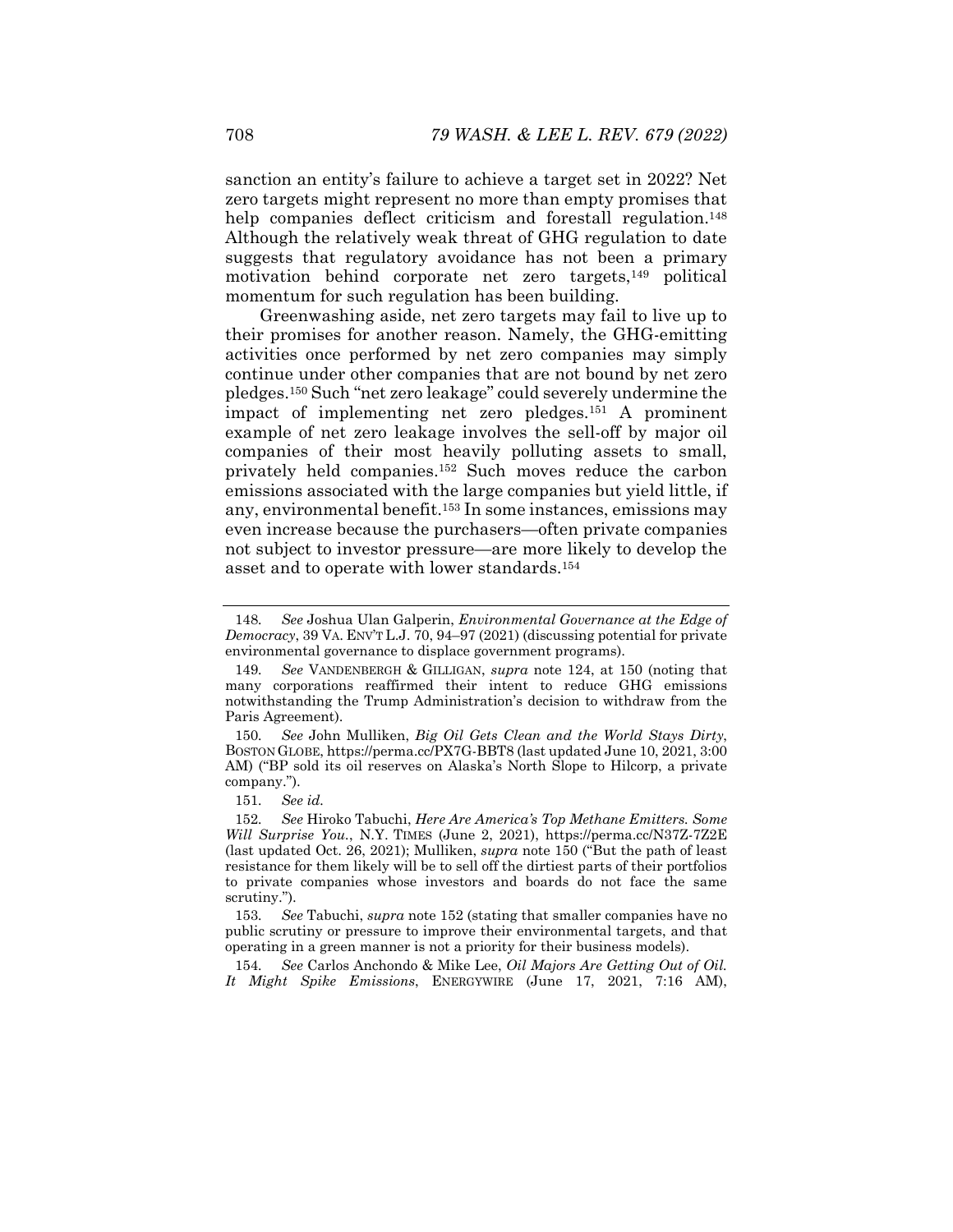### B. *Motivations for Governmental Pledges*

Governments do not face the same profit-driven incentives to adopt net zero targets as the private sector. Nonetheless, some climate-related policy changes, such as the elimination of fossil fuel subsidies or the imposition of carbon taxes, would benefit public budgets.155 Moreover, the adoption of net zero targets by many governments points to policy or political benefits. Governments' net zero targets can align national climate policy with international climate objectives, guide policymaking and decision making, provide certainty to businesses, investors, and other actors, and shape sustainable long-term development.156 Credible net zero commitments can reduce the amount of stranded assets and reduce the need for drastic policy interventions down the road.157 Macroeconomic benefits may include higher levels of investment and reduced fossil fuel imports.158

Economic nationalism may also motivate national net zero pledges, as countries seek to promote clean technology industries and employment, foster energy security, and lay the groundwork for carbon border taxes.159 Net zero policies can help

156*. See* Levin et al., *Designing and Communicating*, *supra* note 4, at 5, 21 (describing broad motivations behind the adoption of net zero targets).

157*. See* GROUP OF 30, *supra* note 126, at 16 ("If ambitious climate targets are seen as credible, businesses will stop investing in high-carbon technologies and in the future, there will be fewer fully depreciated carbon-intensive plants competing against green alternatives.").

https://perma.cc/5VKC-BMMW ("But while the sales would help Shell and other oil companies move closer to meeting their own climate goals . . . historically, asset sales have meant an uptick in emissions.").

<sup>155</sup>*. See* Savannah Bertrand, *Fact Sheet: Proposals to Reduce Fossil Fuel Subsidies*, ENV'T & ENERGY STUDY INST. (July 23, 2021), https://perma.cc/G9K3-NBKM ("Eliminating fossil fuel subsidies would save taxpayer dollars while simultaneously reducing greenhouse gas emissions.").

<sup>158</sup>*. See id.* at 10 ("In many cases, the macroeconomic benefits of higher investments and lower fossil fuel imports may outweigh the macroeconomic  $costs \ldots$ ").

<sup>159</sup>*. See* Daniel A. Farber et al., Thinking Globally, Acting Locally: Lessons from the U.S., Japan, and China 38 (2021) (unpublished manuscript), https://perma.cc/LK9V-QUTM (PDF) ("States may also seek economic advantage from being first-movers on climate change by developing related intellectual property and industries."); Nathanial Gronewold, *More Nations Aim for Net-Zero Emissions by 2050*, CLIMATEWIRE (Nov. 30, 2020, 7:01 AM), https://perma.cc/K48M-G3BS (illustrating the trend of setting net zero target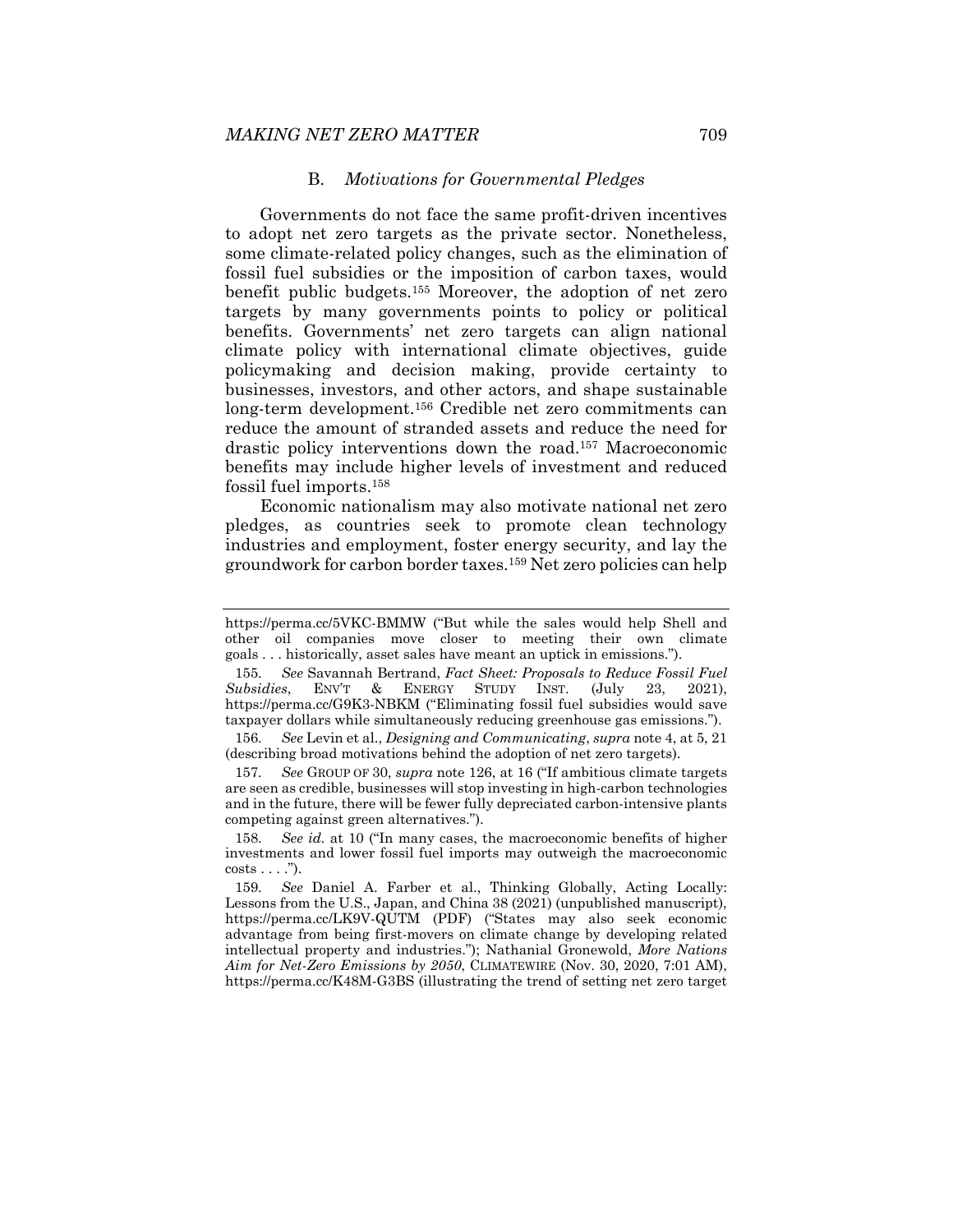first-movers to develop expertise and new technologies that can provide a long-term competitive advantage.160 Nations that develop more sustainable, post-industrial economies will often be attractive to businesses and individuals.<sup>161</sup> Indeed, politicians in some countries have campaigned in response to popular support for ambitious climate action.162 In other countries, however, populist movements have pushed in the opposite direction, prompting leaders to attack commitments on climate change and other global matters.163

International political pressure is another important factor that can encourage states to make and carry out net zero pledges. The Paris Agreement does not require parties to submit NDCs that would be consistent with the 1.5°C or 2°C temperature goals, nor does it require parties to achieve the commitments set forth in their NDCs.164 Rather, the agreement assumes that international pressure will lead countries to

161*. See* Farber et al., *supra* note 159, at 43 ("[J]urisdictions . . . may want to gain or burnish their reputations for being forward-looking and sustainable, which can help attract business and residents for a post-industrial economy.").

163*. See* Coglianese, *supra* note 145, at 176–78 ("The Paris Agreement's flexibility and voluntary nature have so far not kept populist elected leaders in countries such as the United States and Brazil from lambasting it.").

164*. See* Noah M. Sachs, *The Paris Agreement in the 2020s: Breakdown or Breakup?*, 46 ECOLOGY L.Q. 865, 872 (2019) ("The parties opted for this voluntary approach because a 'tougher' agreement with binding targets and enforceable sanctions would not have attracted the participation of major emitters, including the United States.").

by 2050, fueled by "economic nationalism, trade frictions[,] and a rise of populism").

<sup>160</sup>*. See* GROUP OF 30, *supra* note 126, at 10 ("[C]ountries that move ahead of others are well-positioned to benefit from the economic opportunities that the transition to net zero brings.").

<sup>162</sup>*. See* GROUP OF 30, *supra* note 126, at xiii–xiv ("An increasing number of politicians have recognized this and campaign on ambitious targets to reduce emissions."). For example, Liberal candidates in Canada promised to commit Canada to achieving net zero emissions by 2050. *See Liberals Move Forward to Legislate Net-Zero Emissions by 2050*, LIBERAL (Sept. 24, 2019), https://perma.cc/7R7V-CSHC ("[A] re-elected Liberal government will take concrete steps to lower emissions and make life more affordable for Canadians."). And during the 2020 presidential campaign, Joe Biden endorsed the goal of achieving net zero emissions in the energy sector by 2035. *See* Adam Aton, *Can the "Biden Green Deal" Appease Progressives?*, CLIMATEWIRE (Oct. 1, 2020, 5:40 AM), https://perma.cc/V2C4-S7M2.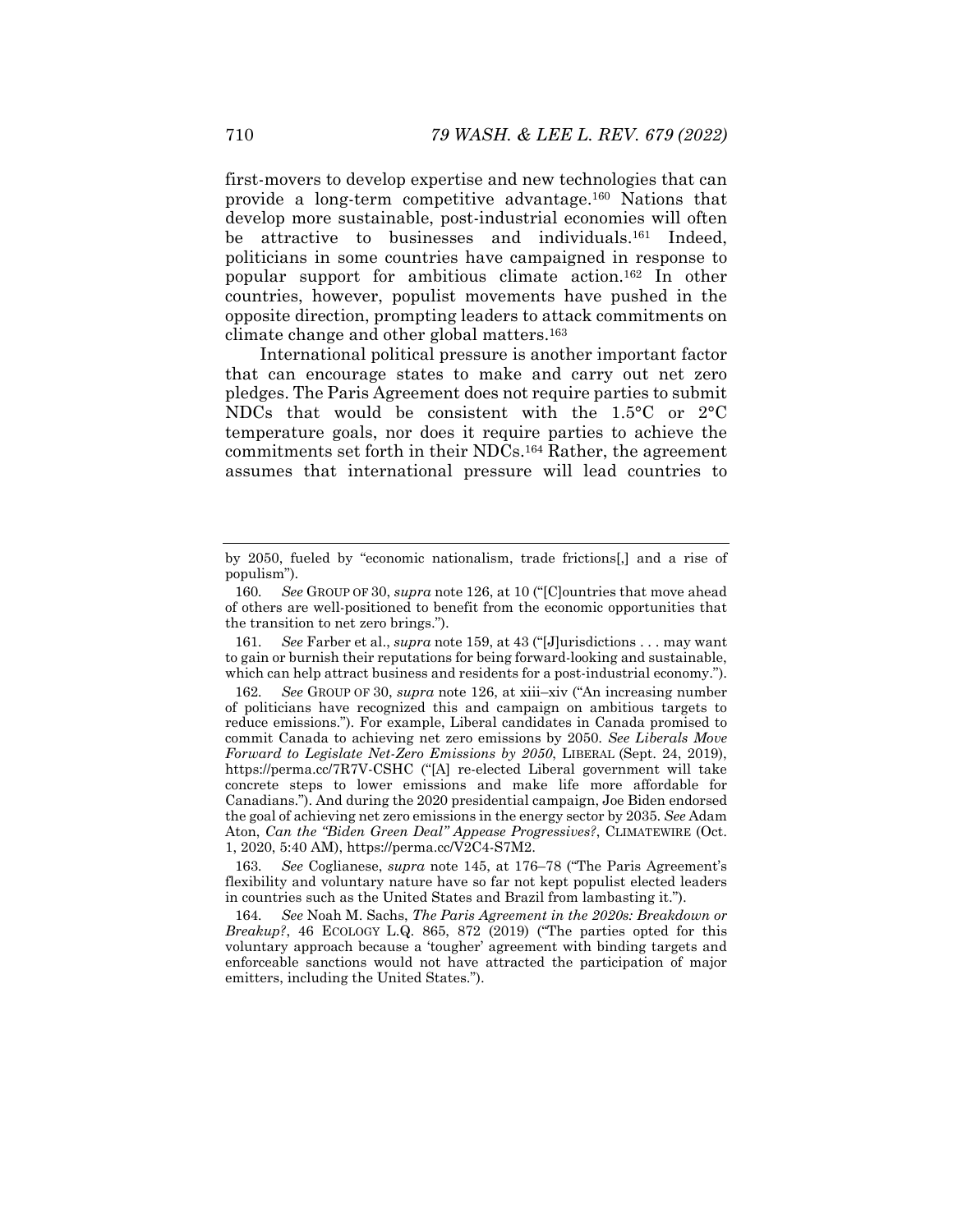ratchet up their NDCs over time.165 National net zero targets function in a similar voluntary and self-determined way as NDCs. Indeed, NDCs could eventually incorporate net zero targets. Unfortunately, with respect to both NDCs and net zero targets, policymakers face incentives to set ambitious goals—while simultaneously instituting weak policies unlikely to accomplish those goals.166 Ultimately, it is not clear that international pressure will be sufficient to compel countries to achieve their NDCs or their net zero pledges. Powerful domestic interests will offer stiff resistance, especially as increasingly stringent emissions reductions become necessary to achieve net zero.167 Furthermore, "naming and shaming" strategies offer little leverage against voluntary pledges, particularly where widely accepted benchmarks for evaluating those pledges do not exist.168

# III. REINFORCING NET ZERO TARGETS

Nation-states and corporations have various motivations to make net zero pledges, and perhaps weaker motivations to implement and achieve those pledges. To increase the likelihood of follow-through on net zero commitments, society should develop and implement transparency and accountability mechanisms. In addition, both public law and private law offer tools for potentially enforcing net zero pledges notwithstanding their voluntary nature.

167*. See* Sachs, *supra* note 164, at 876–77 ("In each party's cost-benefit calculus, powerful domestic economic interests will undoubtedly weigh as much or more than concerns about international reputation . . . .").

<sup>165</sup>*. See id.* at 874–76 ("The ratchet mechanism refers to the provisions of the Paris Agreement that require parties to submit progressively more 'ambitious' NDCs over time.").

<sup>166</sup>*. See id.* at 875 ("[T]he ratchet mechanism is a necessary but not sufficient condition for a consistent, upward trajectory of NDCs. Parties must somehow be incentivized to stick with it."); GROUP OF 30, *supra* note 126, at xiv ("Once elected, politicians are hence tempted to skimp on environmental efforts to fuel short-term growth.").

<sup>168</sup>*. See* Coglianese, *supra* note 145, at 164–65 (noting that the Paris Agreement "offers no clear, commonly accepted norm with respect to the amount of emissions reductions that any nation should achieve"); Sachs, *supra* note 164, at 876–83 (challenging assumption that peer pressure will consistently support ratcheting up of national pledges under Paris Agreement).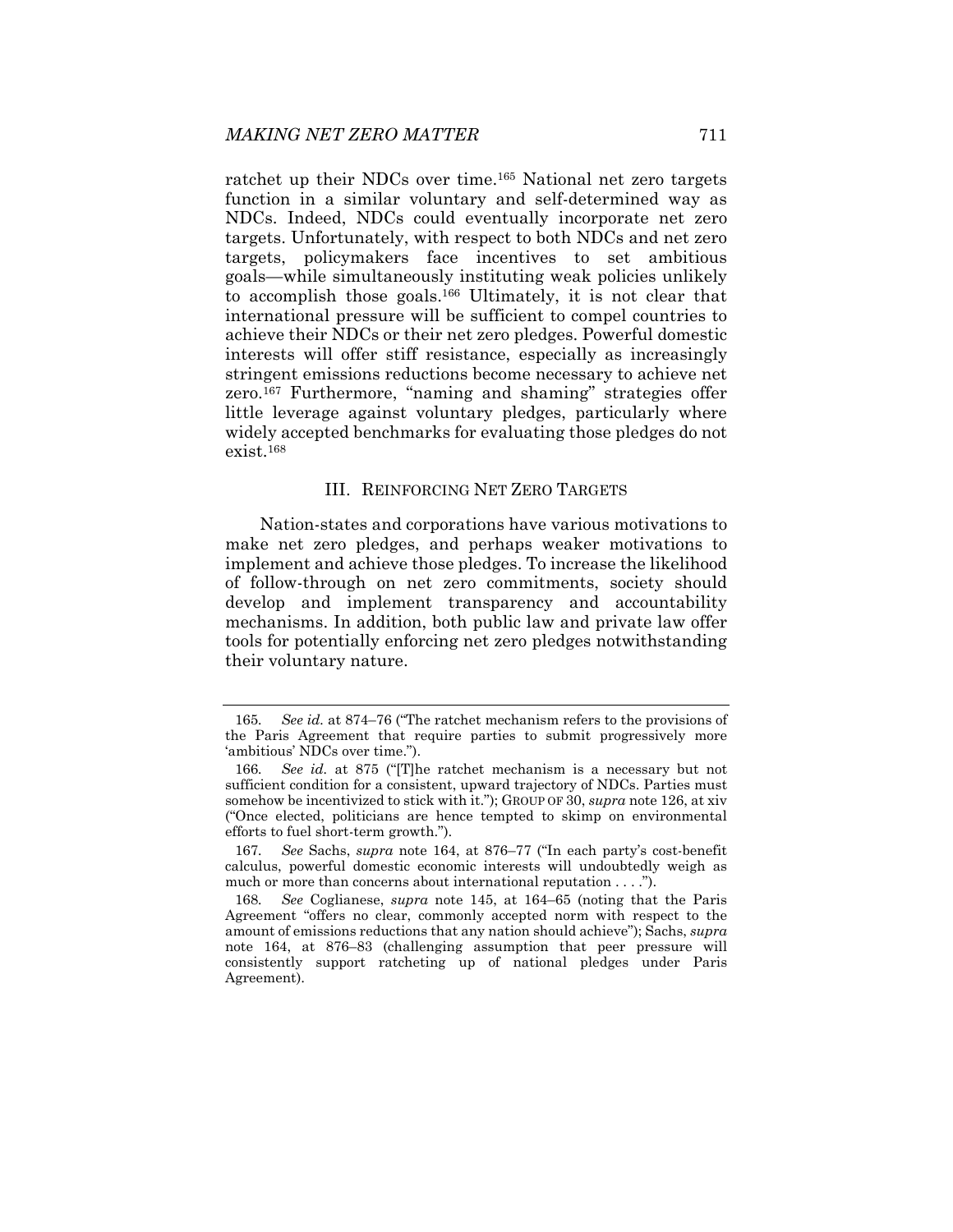# A. *Transparency and Verification of Net Zero Targets*

Transparency plays an important role in translating voluntary commitments into meaningful impacts. Public commitments can attract attention, provide clear direction to stakeholders, and promote accountability.169 Transparency on specific details—including an entity's planned pathway to net zero, emissions reduction measures, actual emissions, and reliance on offsets and carbon removals—will enable distinctions to be drawn between genuine progress toward net zero and mere greenwashing.170

With sufficient transparency, nongovernmental organizations, rival companies, the media, investors, and the public can track entities' progress in achieving net zero and highlight their shortcomings.<sup>171</sup> For private climate initiatives, market incentives, peer pressure, and reputational risk all can promote accountability.172 Reporting and review mechanisms common in environmental treaty regimes can serve a similar function for governmental net zero targets.173

### 1. Disclosure Frameworks

In the absence of specific legal mandates, voluntary frameworks and standards for sustainability reporting offer potentially useful guidance on the development and disclosure

<sup>169</sup>*. See* Levin et al., *Designing and Communicating*, *supra* note 4, at 19 ("Clearly communicating a net-zero target to domestic and international stakeholders is essential if a genuine commitment to transform economic systems is not to be perceived as political greenwashing.").

<sup>170</sup>*. See* NCI, NAVIGATING THE NUANCES, *supra* note 6, at 5, 57–58 ("Such transparency also provides a clearer opportunity for ambitious actors to stand out.").

<sup>171</sup>*. See* Light & Orts, *supra* note 134, at 58 (explaining different methods of enforcement with examples from both public and private sectors).

<sup>172</sup>*. See* VANDENBERGH & GILLIGAN, *supra* note 124, at 386 ("[P]rivate climate initiatives often do provide some level of accountability by firms to customers, investors, and employees who have preferences for reducing carbon emissions.").

<sup>173</sup>*. See* DANIEL BODANSKY, THE ART AND CRAFT OF INTERNATIONAL ENVIRONMENTAL LAW 238–43 (2010) (explaining the different types of reporting mechanisms in environmental treaty regimes, and their pros and cons).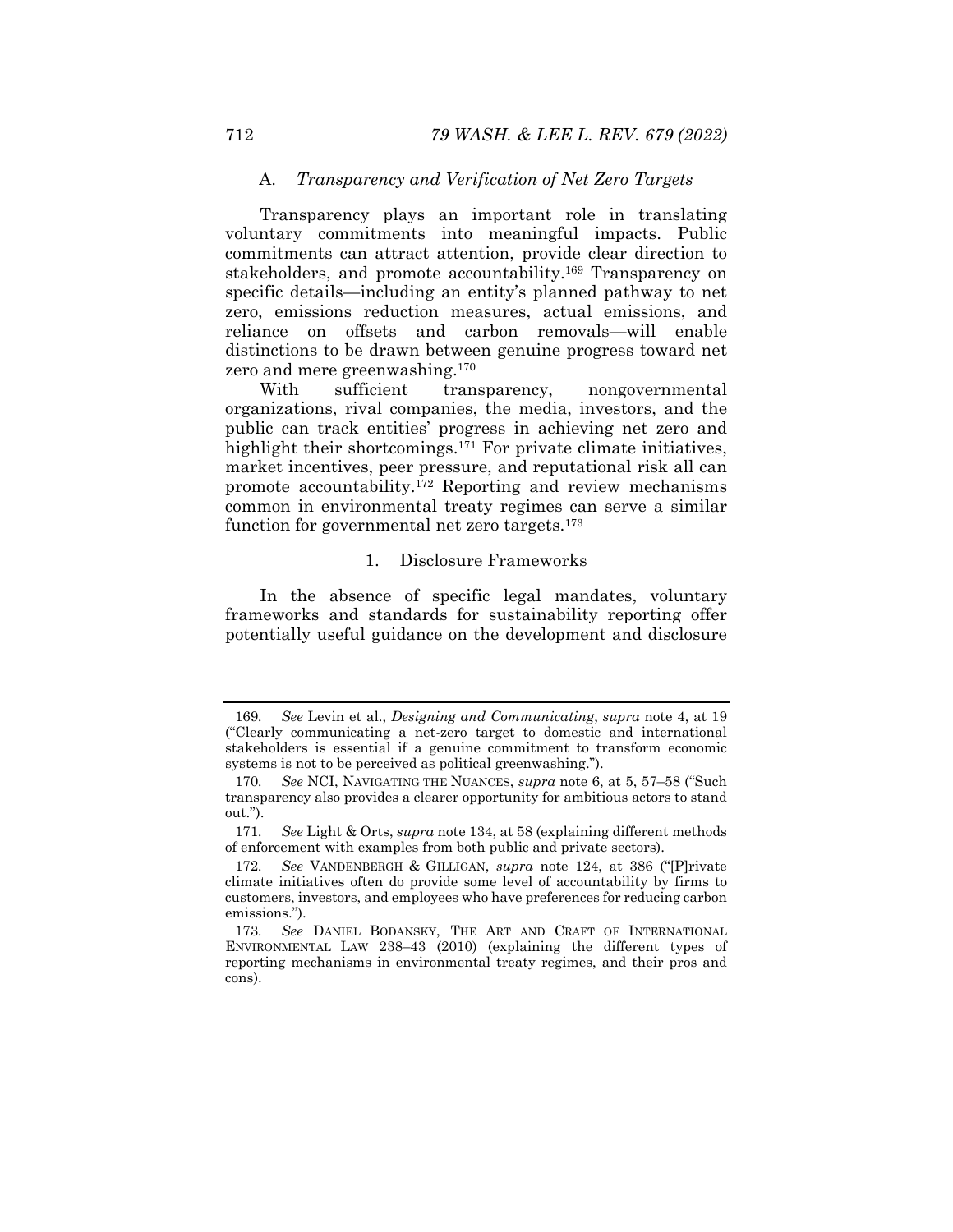of net zero targets.174 A leading voluntary framework, from the Task Force on Climate-related Financial Disclosures (TCFD), includes general recommendations for climate-related disclosures.175 Of particular relevance to net zero targets are recommendations to "[d]isclose Scope 1, Scope 2, and, if appropriate, Scope 3 greenhouse gas (GHG) emissions" and to "[d]escribe the targets used by the organization to manage climate-related risks and opportunities and performance against targets."176 Although the TCFD framework does not expressly mention net zero targets, corporate disclosure of such targets should follow the TCFD's advice to describe timeframes for applying climate-related targets and indicators for assessing progress against targets.177 Further reporting guidance can be found in standards issued by the Sustainability Accounting Standards Board (SASB) and the Global Reporting Initiative (GRI). The SASB standards concern the reporting of financially material sustainability information—i.e., information that would be useful to investors.178 The widely used GRI standards

<sup>174</sup>*. See* Richard Barker et al., *The Future of ESG Is . . . Accounting?*, HARV. BUS. REV. (Dec. 3, 2020), https://perma.cc/G2DU-BTEA (discussing proposed creation of Sustainability Standards Board that would create a global baseline of sustainability disclosure standards); *IFRS Foundation Announces International Sustainability Standards Board, Consolidation with CDSB and VRF, and Publication of Prototype Disclosure Requirements*, IFRS FOUND. (Nov. 3, 2021), https://perma.cc/6FWR-7AWZ (announcing formation of International Sustainability Standards Board).

<sup>175</sup>*. See* MADISON CONDON ET AL., MANDATING DISCLOSURE OF CLIMATE-RELATED FINANCIAL RISK 18 (2021), https://perma.cc/93DX-VE9Z (PDF) (discussing "broad support [for the framework] from the investment community, regulators, and corporations").

 <sup>176.</sup> TASK FORCE ON CLIMATE-RELATED FIN. DISCLOSURES, RECOMMENDATIONS OF THE TASK FORCE ON CLIMATE-RELATED FINANCIAL DISCLOSURES 14, 22–23 (2017), https://perma.cc/M9B5-UGX2 (PDF).

<sup>177</sup>*. See id.* at 23 (giving guidelines for metrics and targets sectors should adopt).

<sup>178</sup>*. See* CONDON ET AL., *supra* note 175, at 19 (stating that the SASB standards "supplement[] the TCFD framework by providing detail and specificity"); Susan N. Gary, *Best Interests in the Long Term: Fiduciary Duties and ESG Integration*, 90 U. COLO. L. REV. 731, 772 (2019) ("The SASB explains that the standards represent 'a complete set of globally applicable industry-specific standards which identify the minimal set of financially material sustainability topics and their associated metrics for the typical company in an industry.'").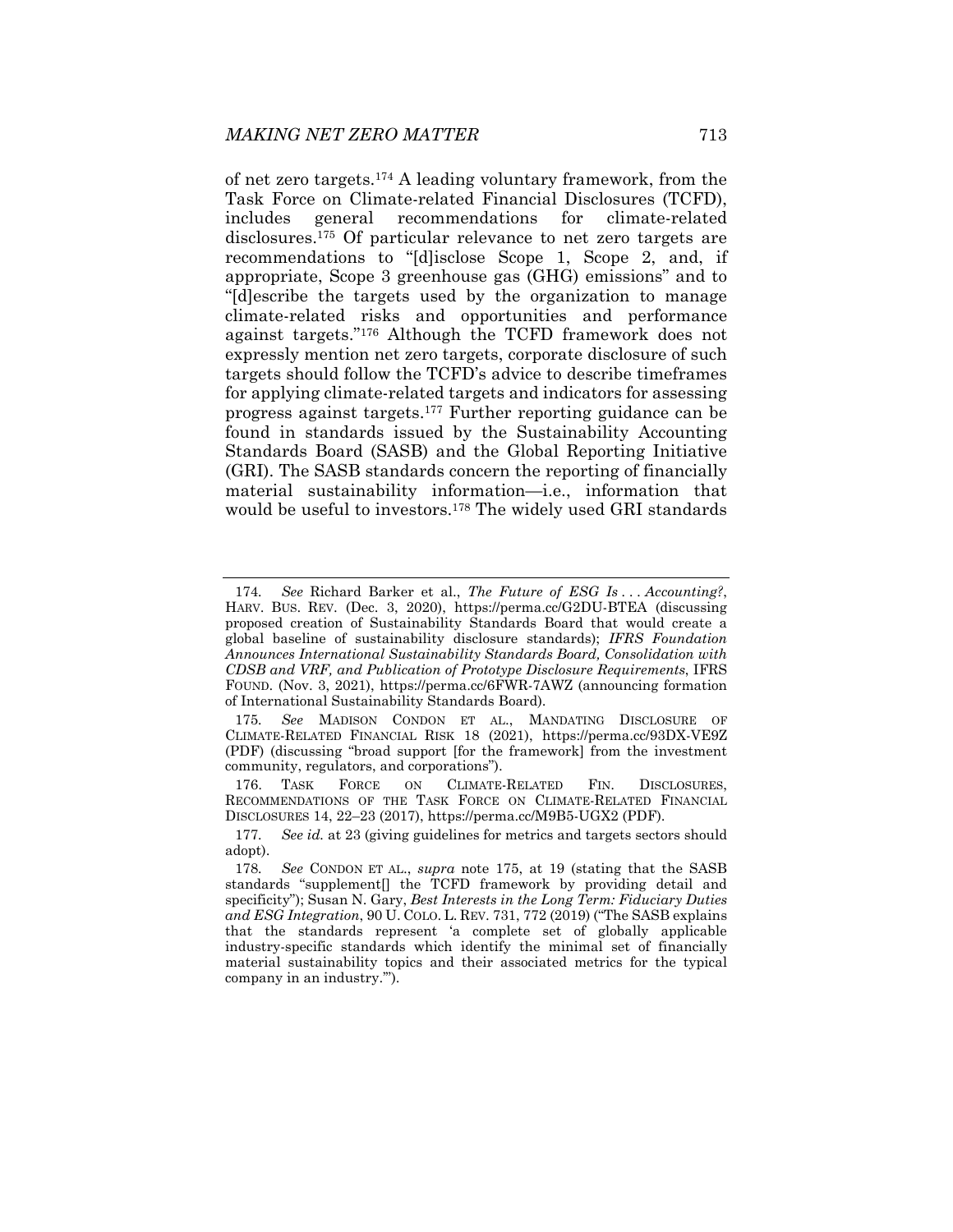broadly address reporting on economic, environmental, and social impacts, not all of which are relevant to investors.<sup>179</sup>

Voluntary standards specific to net zero targets are being developed. In October 2021, the Science Based Targets Initiative (SBTI) released its "Net-Zero Standard," a document that offers guidance, criteria, and recommendations for large corporations in setting net zero targets.180 This voluntary standard defines corporate net zero to mean "[r]educing scope 1, 2, and 3 emissions to zero or to a residual level that is consistent with reaching net-zero emissions . . . in eligible 1.5°C-aligned pathways" and "[n]eutralizing any residual emissions at the net-zero target year" and beyond.181 Under this standard, corporate net zero targets should include 5–10 year emissions reduction targets in line with 1.5°C pathways, targets to reduce emissions to a residual level in line with 1.5°C scenarios by 2050, and actions beyond companies' value chains to mitigate emissions or remove carbon.<sup>182</sup>

Government oversight of climate-related corporate disclosures, which to date has been limited, is poised to increase.183 Securities law requires publicly held companies to

<sup>179</sup>*. See* Gary, *supra* note 178, at 773–74 ("GRI released the Standards in 2016 to 'enable all organizations to report publicly on their economic, environmental and social impacts . . .'"); Barker et al., *supra* note 174 ("[T]he Global Reporting Initiative (GRI) is focused on the entire range of sustainability issues that matter to society as a whole.").

<sup>180</sup>*. See* SCI. BASED TARGETS INITIATIVE, SBTI CORPORATE NET ZERO STANDARD VERSION 4 (2021), https://perma.cc/PH2E-PUAR (PDF) ("Through a transparent multi-stakeholder process, the Science Based Targets initiative (SBTi) has developed the first global science-based standard for companies to set net-zero targets."). SBTI has issued separate guidance for financial institutions and suggested that small- and medium-sized enterprises follow a simplified route for setting net zero targets. *See id.* at 5 (stating that the "Net Zero Standard" is meant for corporations with more than 500 employees, and that there are separate guidelines for smaller businesses and financial institutions).

<sup>181</sup>*. Id.* at 8.

<sup>182</sup>*. See id.* at 8–10 (describing targets for large corporations).

<sup>183</sup>*. See* Virginia Harper Ho, *Modernizing ESG Disclosure*, 2022 U. ILL. L. REV. 277, 286–88 ("Demand for ESG disclosure reform has risen rapidly over the past decade, driven by growing consensus among mainstream investors that all companies should disclose material ESG information . . . ."); CONDON ET AL., *supra* note 175, at 10, 21–22 (observing that climate-related disclosures have "failed to result in comparable, specific, and decision-useful climate risk disclosure," often because of their incompleteness and boilerplate nature).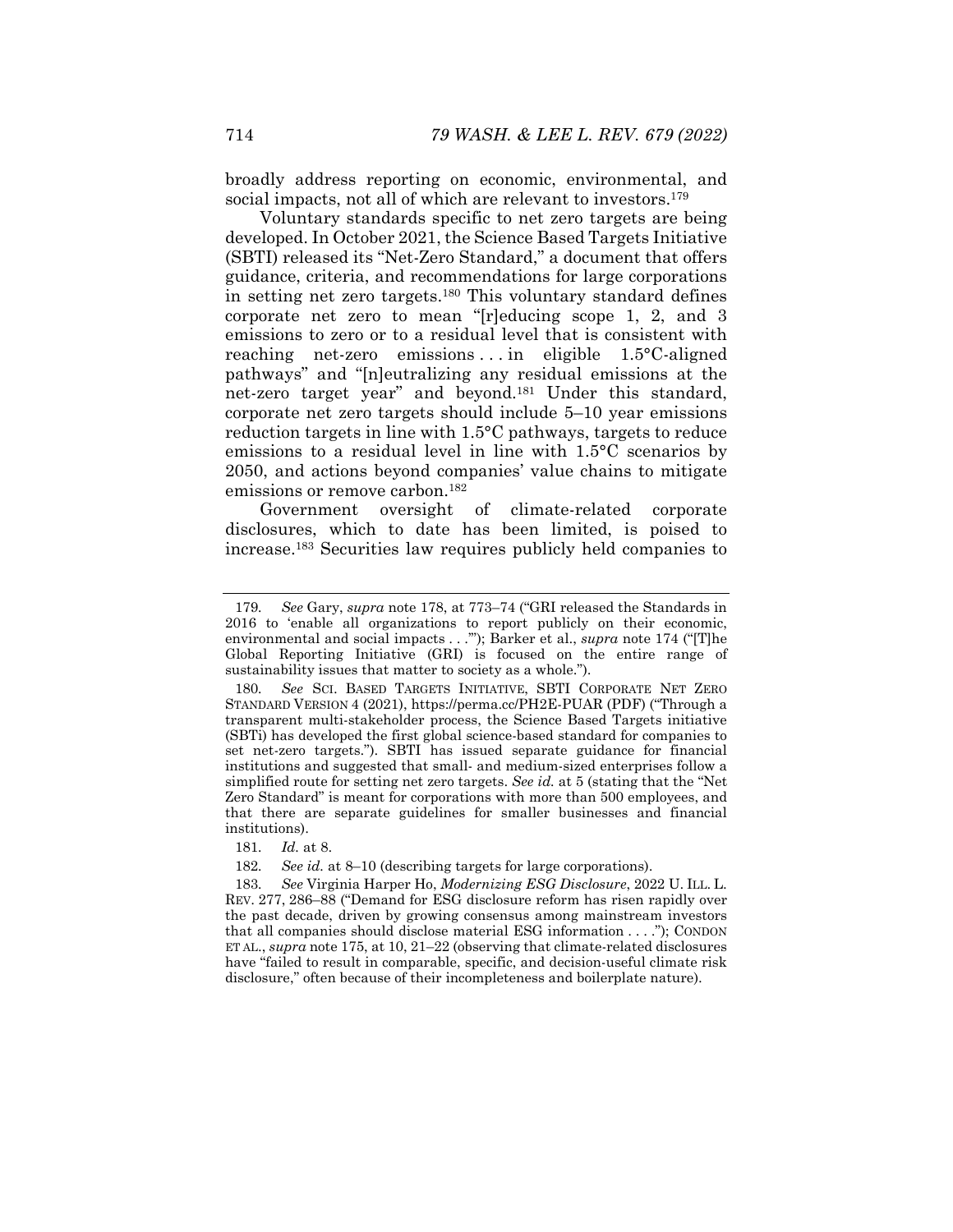disclose material information.184 The materiality standard refers to "a substantial likelihood that a reasonable shareholder would consider [the information] important in deciding how to vote."185 Securities and Exchange Commission (SEC) guidance on climate-related disclosures, issued in 2010, observes that climate change may trigger required disclosures in terms of impacts of climate change legislation and regulation, indirect consequences of regulation or business trends, and climate change's physical impacts.186 The guidance focuses on disclosure of impacts and risks, rather than forward-looking objectives such as net zero targets.<sup>187</sup> Nonetheless, as the SEC proceeds with rulemaking on climate-related disclosures, the agency has proposed to require companies to report and disclose specific metrics such as GHG emissions and reduction goals.<sup>188</sup>

Legislative proposals to mandate climate-related disclosure include both federal and state bills. At the federal level, the Paris Climate Agreement Disclosure Act would amend the 1934

187*. See id.* at 6297 ("This interpretive release is intended to remind companies of their obligations under existing federal securities laws and regulations to consider climate change and its consequences as they prepare disclosure documents to be filed with us and provided to investors.").

<sup>184</sup>*. See* TSC Indus., Inc. v. Northway, Inc., 426 U.S. 438, 449 (1976) ("What the standard does contemplate is a showing of a substantial likelihood that, under all the circumstances, the omitted fact would have assumed actual significance in the deliberations of the reasonable shareholder.").

<sup>185</sup>*. Id.*; *see* CONDON ET AL., *supra* note 175, at 12–13 ("The materiality standard is a self-imposed limitation on the typical scope of the SEC's disclosure requirements, and the Commission has occasionally required disclosures untethered from a materiality assessment.").

 <sup>186.</sup> Commission Guidance Regarding Disclosure Related to Climate Change, 75 Fed. Reg. 6290, 6290 (Feb. 8, 2010) (to be codified at 17 C.F.R. pts. 211, 231 and 241) ("The Securities and Exchange Commission . . . is publishing this interpretive release to provide guidance to public companies regarding the Commission's existing disclosure requirements as they apply to climate change matters.").

<sup>188</sup>*. See* The Enhancement and Standardization of Climate-Related Disclosures for Investors, 87 Fed. Reg. 21,334 (Apr. 11, 2022); SEC, ENHANCEMENT AND STANDARDIZATION OF CLIMATE-RELATED DISCLOSURES (2022), https://perma.cc/JP6P-4FDF (PDF) (summarizing proposed rule). Regulators in the United Kingdom, the European Union, Mexico, and New Zealand are considering requirements that companies make TCFD-compliant disclosures. *See* GROUP OF 30, *supra* note 126, at 29 ("To support the progress being made on the voluntary and private sector side, authorities around the world need to set out a timetable for making TCFD-compliant disclosure mandatory.").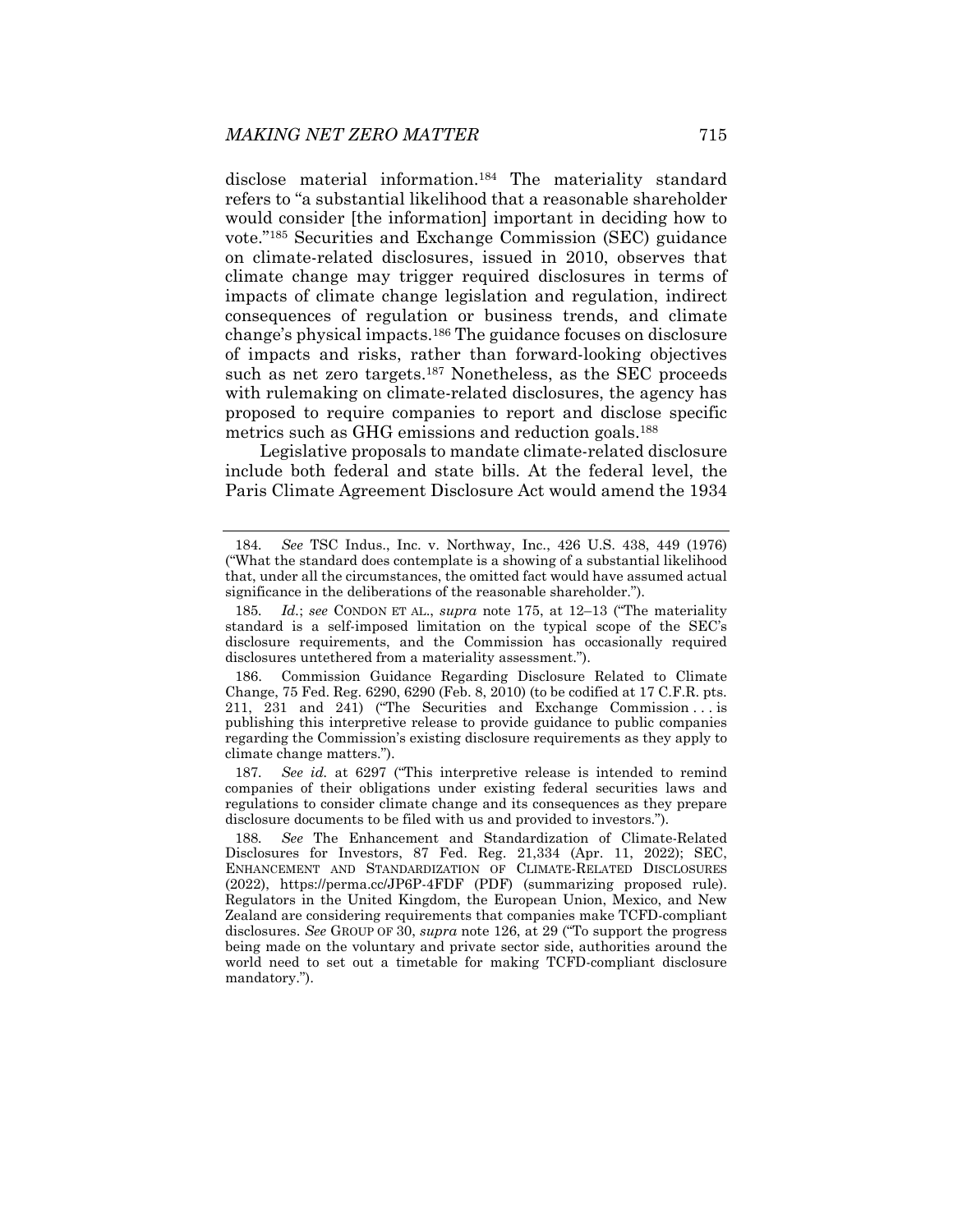Securities Exchange Act to require public companies to report on whether they have "set or . . . committed to achieve, targets that are a balance between greenhouse gas emissions and removals, at a pace consistent with [Paris's temperature goals]."189 Companies that have not set or committed to set such targets would be required to explain their failure to do so. The Climate Risk Disclosure Act would require public companies to report GHG emissions and potential financial impacts of climate change.190 And at the state level, California's proposed Climate Corporate Accountability Act initially sought to require large companies doing business in the state to set science-based emission targets consistent with Paris's 1.5°C temperature goal, although this requirement has since been deleted from the bill.191

#### 2. Benchmarking and Third-Party Certification

Disclosure requirements would not make emissions targets or net zero targets enforceable. However, disclosure requirements could foster standardization of reporting and target-setting, thereby making it easier for stakeholders and the public to draw comparisons between companies, evaluate the ambition of targets, and hold companies accountable for their progress (or lack thereof) in achieving them.

An important way in which disclosure can promote accountability is by enabling benchmarking of net zero strategies and the establishment of scorecards that analyze company performance in an accessible format.192 For example, the Climate Action 100+ Net Zero Company Benchmark assesses major carbon-emitting companies with respect to their

 <sup>189.</sup> Paris Climate Agreement Disclosure Act (Discussion Draft), 117th Cong., 1st Sess. § 3(a)(1)(A) (2021), https://perma.cc/FX9M-VGRY (PDF).

<sup>190</sup>*. See* H.R. 2570, 117th Cong. (2021) (setting out disclosure requirements of GHG emissions for public companies).

<sup>191</sup>*. See* S.B. 260, Cal. Leg., Reg. Sess. (Cal. 2021), https://perma.cc/5ARV-MXD3 (explaining that the act would require businesses to make certain disclosures regarding their GHG emissions).

<sup>192</sup>*. See* Louis G. Leonard, *Under the Radar: A Coherent System of Climate Governance, Driven by Business*, 50 ENV'T L. REP. 10546, 10561 (2020) ("Just as setting a target seems to unlock innovative capacity to implement it, setting a target also should trigger corporate self-governance processes to drive compliance.").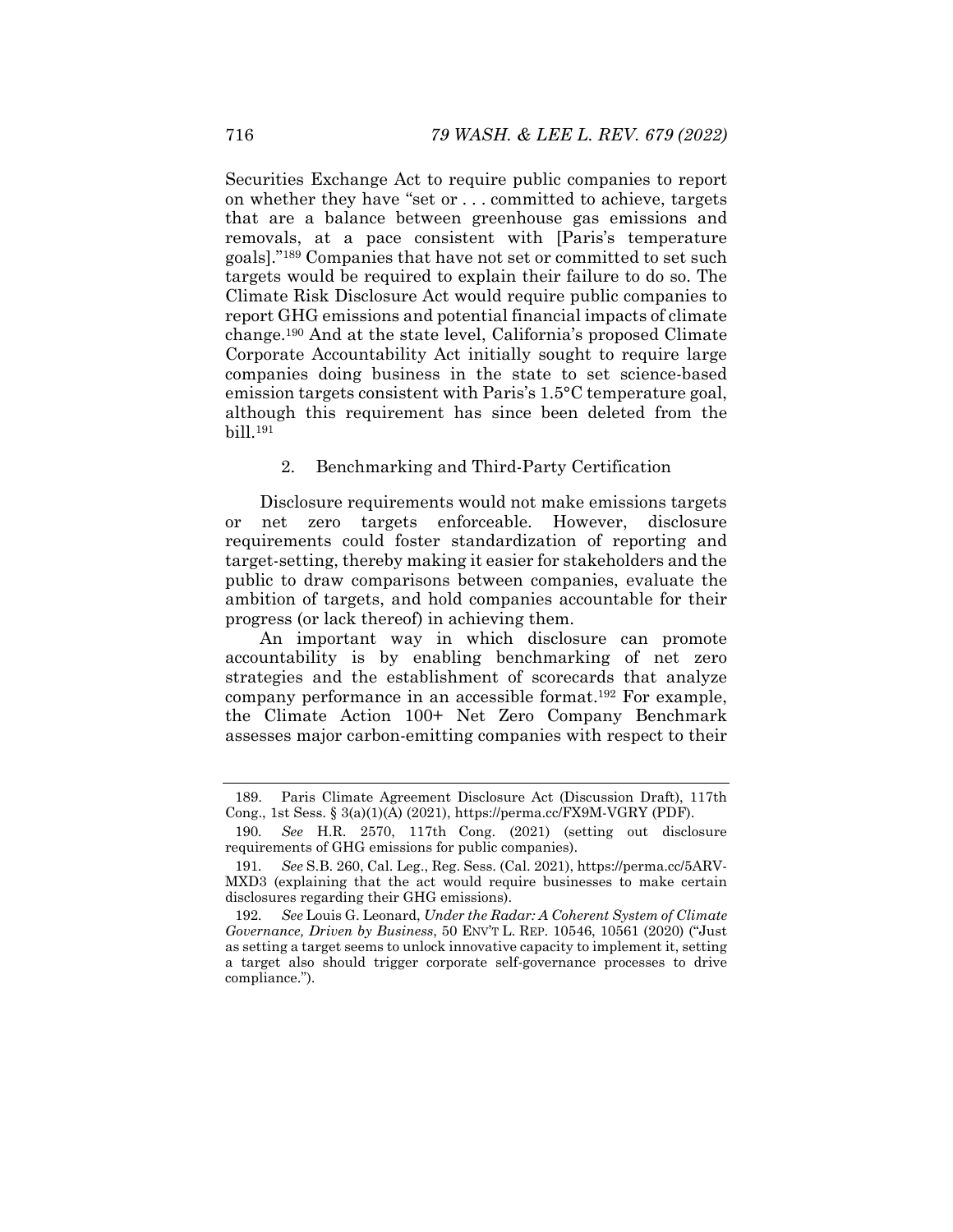net zero ambition, emissions reductions targets and goals, decarbonization strategy, capital allocation alignment, and other indicators.193 In regard to short-term emissions targets, a company is assessed on whether it has set a target between 2020 and 2025 for reducing emissions, whether any such target covers at least 95 percent of Scope 1 and 2 emissions, whether the company has set a Scope 3 emissions target, and whether the company's short-term target is aligned with a trajectory to achieve Paris's  $1.5^{\circ}$ C goal.<sup>194</sup> The assessment's purpose is to set corporate expectations and inform corporate actions, establish a mechanism for tracking progress, and provide a tool for investors to evaluate and engage with companies.195

Third-party certification of net zero efforts can reinforce carbon disclosure.196 Various entities offer carbon neutrality

194*. See* 2020 PROGRESS REPORT, *supra* note 193, at 17 (describing disclosure indicators for companies).

<sup>193</sup>*. See* CLIMATE ACTION 100+, 2020 PROGRESS REPORT 11 (2020) [hereinafter 2020 PROGRESS REPORT], https://perma.cc/ZUS7-ED5M (PDF) (explaining updates on how Climate Action 100+ evaluates companies). Assessments of individual companies can be found at *Companies*, CLIMATE ACTION 100+, https://perma.cc/8RH2-SJTH. The Benchmark "does not interrogate the quality of company decarbonisation strategies directly." *Frequently Asked Questions*, CLIMATE ACTION 100+, https://perma.cc/D3MP-HA96.

<sup>195</sup>*. See id.* at 14–15 ("Climate Action 100+ seeks to focus investor action on the world's largest GHG emitters, including emissions across the value chain, and companies that present the greatest climate-related risk to investors' portfolios or that have a significant opportunity to drive a broader net-zero economy transition."). For specified sectors, the Benchmark also considers companies' capital expenditures and output relative to a range of climate change scenarios. For example, with respect to capital allocation by electric utilities, the Benchmark assesses a company's projected technology mix compared to the market average and whether a company has announced a full phase-out of coal or gas units by 2040. *See id.* at 21 ("The capital allocation indicators are designed to complement the disclosure indicators by providing further insights to investors regarding the adequacy of companies' capital allocation plans, and relative alignment with the company's stated emissions reduction targets.").

<sup>196</sup>*. See* Graeme Auld & Lars H. Gulbrandsen, *Private Regulation in Global Environmental Governance*, *in* THE HANDBOOK OF GLOBAL CLIMATE & ENVIRONMENTAL POLICY 394, 405 (Robert Falkner ed., 2013), https://perma.cc/S59T-WFRN (PDF) (noting that Carbon Disclosure Project (CDP) discloses corporate responses and summary analyses of companies' climate-related activities but does not set standards for corporate performance).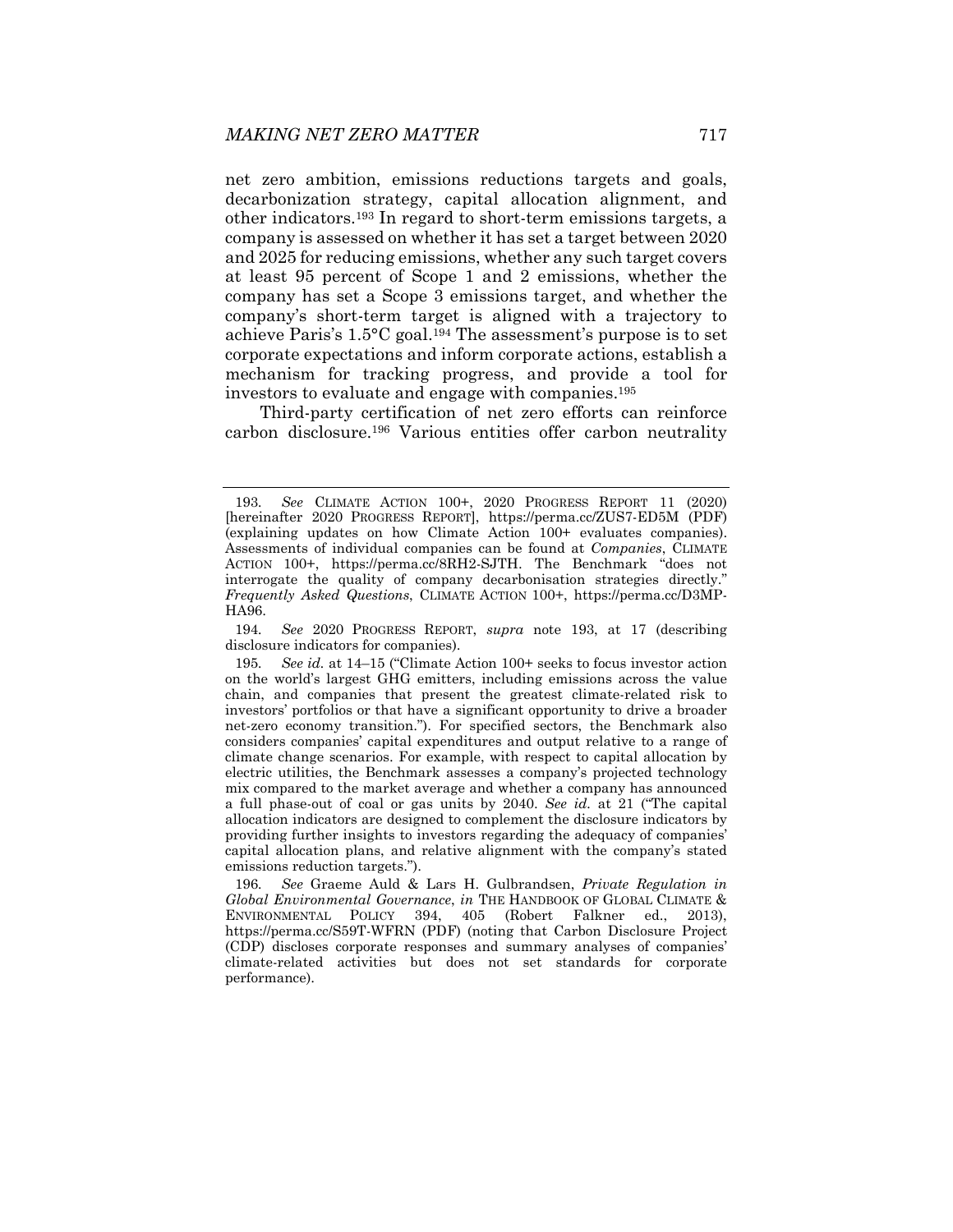certifications for specific products, activities, or companies.197 Such certifications may serve as initial steps toward implementing net zero targets but do not necessarily warrant that a company is achieving net zero from society's overall perspective. This is because carbon neutrality certifications generally do not account for Scope 3 emissions, and companies may offset their emissions through carbon credits that may not represent the permanent removal of carbon from the atmosphere.198

By encouraging green innovation and improvements in production processes, environmental certification programs can complement traditional regulation and promote public ends.199 The oversight potentially provided by certification systems can be especially valuable in the absence of government regulation.200 However, certification systems themselves may be subject to concerns about credibility, transparency, and cost, and consumers may not be able to readily judge the meaning of a particular certification or distinguish between different certifications.201 Ideally, third-party certification of net zero

201*. See id.* at 1036–37 (discussing credibility, transparency, and accountability concerns because consumers must rely on certifiers to

<sup>197</sup>*. See, e.g.*, NAT. CAP. PARTNERS, THE CARBONNEUTRAL PROTOCOL: THE GLOBAL STANDARD FOR CARBON NEUTRAL PROGRAMMES 26 (2021), https://perma.cc/4T4W-BAJG (PDF) ("To provide consistency across a wide range of possible situations, The Protocol provides for a number of different CarbonNeutral certifications corresponding to different possible entities, products and activities."); Claire Elise Thompson, *"Climate Neutral" Products Are Now a Thing. What's Behind the Label?*, GRIST (Mar. 3, 2021), https://perma.cc/5HCP-SH5Y (describing Climate Neutral Certified, a nonprofit attempting to hold businesses to higher standards to maintain good practices for the environment).

<sup>198</sup>*. See Briefing: Net Zero for Corporates*, CARBON TRUST, https://perma.cc/2JPV-TW8N (stating that companies should report progress against targets annually and include "fully disaggregated emissions and removals in the GHG Inventory, broken down by Scope 1, 2, and 3); *see, e.g.*, *Climate Neutral Certified Brands*, CLIMATE NEUTRAL, https://perma.cc/7CVC-KKNK (listing 338 brands that have become Climate Neutral Certified); NAT. CAP. PARTNERS, supra note 197, at 28–29, 63.

<sup>199</sup>*. See* Albert C. Lin, *Power to the People: Restoring the Public Voice in Environmental Law*, 46 AKRON L. REV. 1017, 1035 (2013) (explaining the promise of environmental certification).

<sup>200</sup>*. See id.* at 1022 ("Finally, the government's struggles to address environmental challenges suggest general limitations to the ability of conventional regulation alone to adequately respond to these challenges.").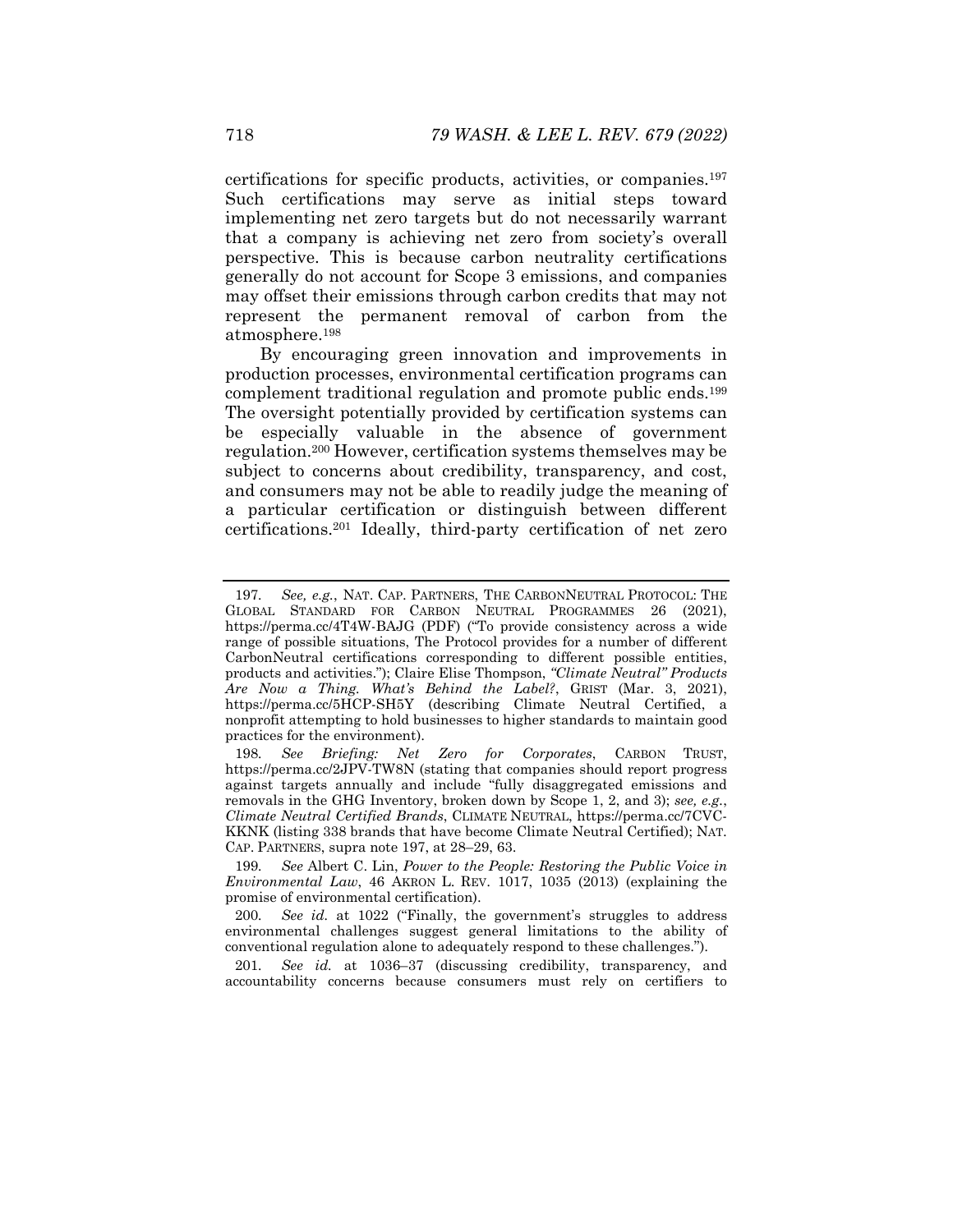efforts would offer transparency on certification standards and procedures, include audits of the companies they certify, and clearly communicate the meaning of certification.202

\* \* \*

The net zero transparency and accountability efforts discussed above focus primarily on the private sector, but disclosure and verification requirements could apply similarly to government net zero targets. Government pledges are already being tracked on several websites, including Climate Watch's Net Zero Tracker203 and the United Nations' Climate Action website.204 Such websites should include coverage of specific commitments and plans underlying net zero pledges as nations flesh them out. Furthermore, integrating net zero pledges or elements of those pledges into NDCs would trigger an array of accountability mechanisms found in the Paris Agreement. These mechanisms include incorporation of NDCs in a public registry, reports of progress in implementing NDCs, technical expert review, and multilateral peer review.205

### B. *Enforcement of Private Net Zero Targets*

Ensuring that entities implement net zero targets is challenging. While voluntary commitments by definition are not legally enforceable, various mechanisms are available to pressure companies to follow through on their net zero pledges. In the United States, such mechanisms include securities fraud

determine whether a product was produced in an environmentally friendly manner).

<sup>202</sup>*. See id.* at 1037 (stating that parties with access to information on third-party certifiers' finances, evaluation criteria, and monitoring processes can assess the credibility of certification schemes).

<sup>203</sup>*. Net Zero Tracker*, *supra* note 1.

<sup>204</sup>*. Net-Zero Coalition*, U.N.: CLIMATE ACTION, https://perma.cc/2JUH-GDAW.

<sup>205</sup>*. See* Paris Agreement arts. 4, 13, *supra* note 18 (outlining accountability mechanisms); *see also* U.N. CLIMATE CHANGE SECRETARIAT, REFERENCE MANUAL FOR THE ENHANCED TRANSPARENCY FRAMEWORK UNDER THE PARIS AGREEMENT (2020), https://perma.cc/2WX5-9EBB (PDF) (offering guidance to technical expert reviewers in fulfilling their tasks under the Paris Agreement).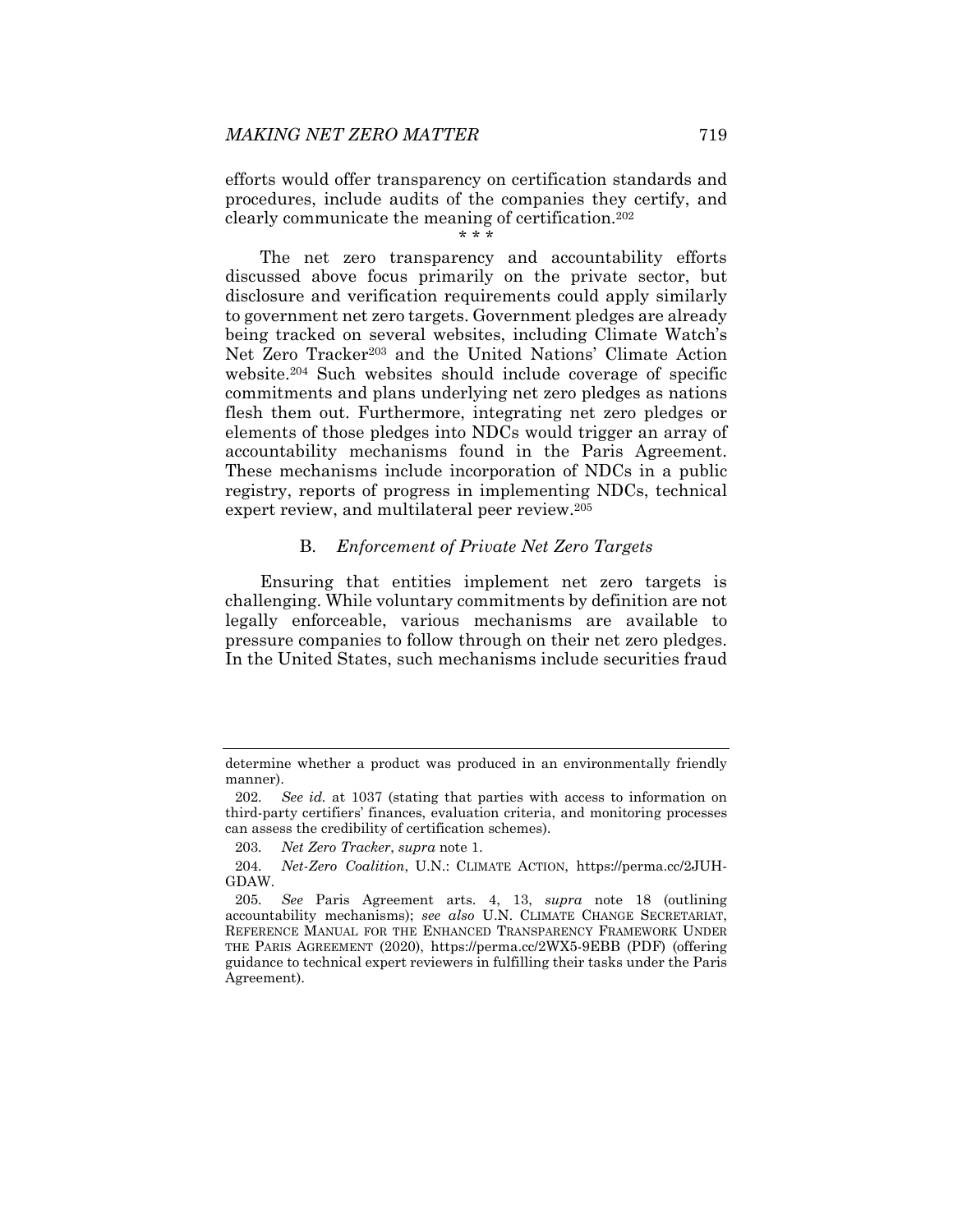litigation, consumer protection actions, contractual arrangements, and consumer and investor pressure.206

#### 1. Securities Fraud Litigation

Plaintiffs are just beginning to test the potential for securities fraud claims to police climate disclosures. Section 10(b) of the Securities Exchange Act of 1934207 makes it unlawful "[t]o use or employ, in connection with the purchase or sale of any security...any manipulative or deceptive device . . . ."208 Rule 10b-5 specifies that such unlawful conduct includes the making of an untrue statement of a material fact or the omission of a material fact.<sup>209</sup> "In a typical  $\S 10(b)$  private action a plaintiff must prove (1) a material misrepresentation or omission by the defendant; (2) scienter; (3) a connection between the misrepresentation or omission and the purchase or sale of a security; (4) reliance upon the misrepresentation or omission; (5) economic loss; and (6) loss causation."210

While the case law on Section 10(b) actions involving sustainability disclosures is limited, courts have tended to look more favorably on claims involving "concrete, repetitive, and fact based" disclosures, as opposed to disclosures that "contain 'vague' and 'aspirational' language."211 This distinction suggests that distant net zero targets may prove less actionable than more immediate and concrete goals. While courts may hesitate to enforce even the latter because of their forward-looking

 <sup>206.</sup> Other mechanisms may be available outside the United States. For example, the Dutch trial court decision in *Vereniging Milieudefensie v. Royal Dutch Shell* relied on an "unwritten standard of care" in the Dutch Civil Code to require Shell Oil to reduce its  $CO<sub>2</sub>$  emissions by at least 45 percent by 2030. Rechtbank Den Haag [Court of the Hague] 26 mei 2021, ECLI:NL:RBDHA:2021:5339, 4.4.1, 5.3 (Vereniging Milieudefensie/Royal Dutch Shell).

 <sup>207. 15</sup> U.S.C. § 78.

<sup>208</sup>*. Id.* § 78j(b).

 <sup>209. 17</sup> C.F.R. § 240.10b-5.

 <sup>210.</sup> Stoneridge Inv. Partners, LLC v. Scientific-Atlanta, Inc., 552 U.S. 148, 157 (2008).

 <sup>211.</sup> Caitlin M. Ajax & Diane Strauss, *Corporate Sustainability Disclosures in American Case Law: Purposeful or Mere "Puffery"?*, 45 ECOLOGY L.Q. 703, 706 (2018).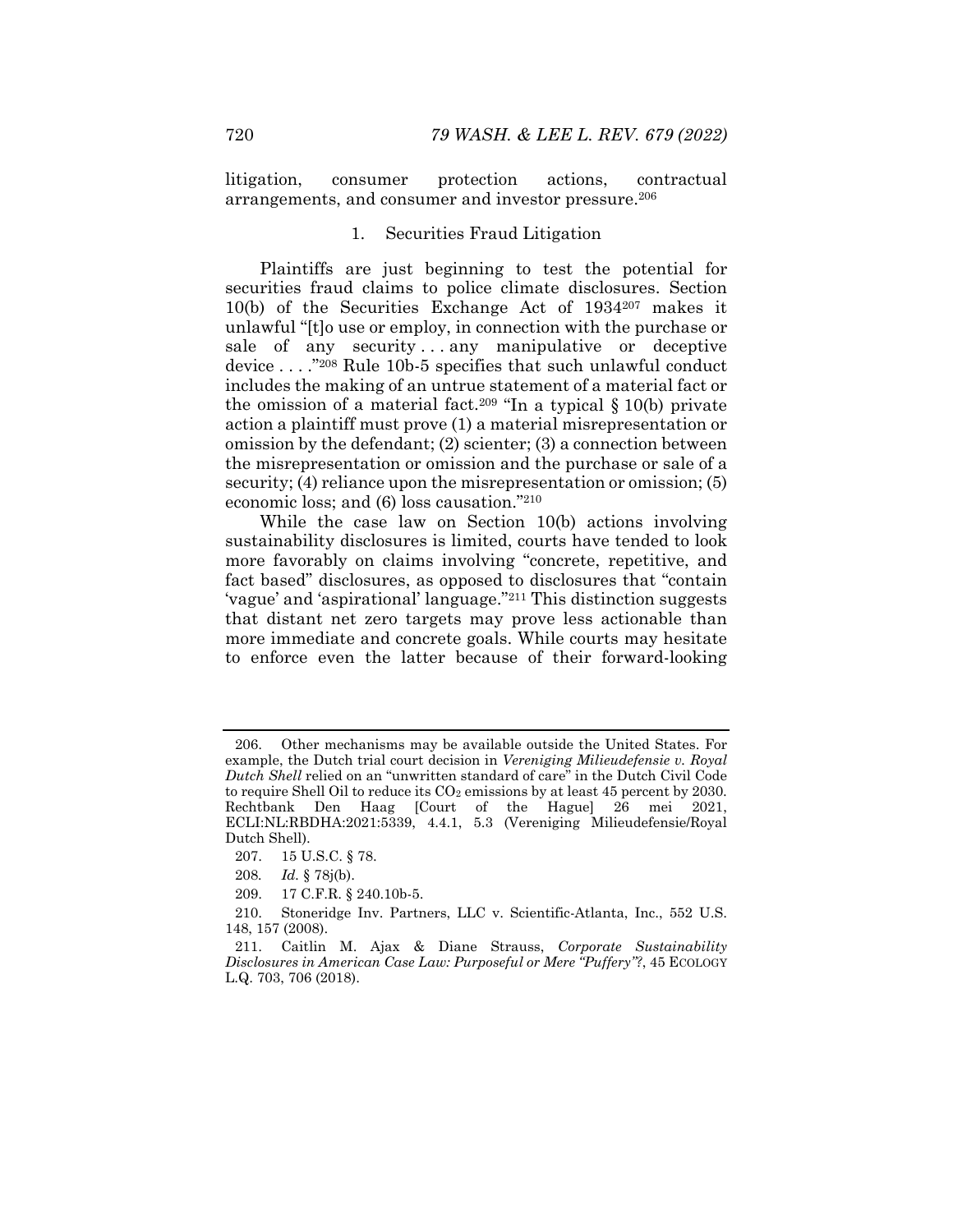nature,<sup>212</sup> investors' growing interest in, and use of, climate-related information increases the likelihood that courts will find such information material.<sup>213</sup> Indeed, the fact that a corporate statement is contingent or future-oriented does not preclude a materiality finding.214 Predictive statements can serve as a basis for liability if they were false at the time they were made and were unaccompanied by meaningful cautionary language.215

Lawsuits alleging that Exxon Mobil misled investors with respect to climate change costs hint at how courts might address Section 10(b) misrepresentation claims involving net zero targets. The leading case was brought by New York under a state law governing securities fraud.216 That law, which incorporates the federal standard of materiality, prohibits a misrepresentation of material facts in connection with the issuance, purchase, or sale of securities.217 New York alleged

<sup>212</sup>*. See id.* at 707 (suggesting that "most sustainability disclosures and public sustainability commitments from companies are . . . 'aspirational'").

<sup>213</sup>*. See* Hana V. Vizcarra, *The Reasonable Investor and Climate-Related Information: Changing Expectations for Financial Disclosures*, 50 ENV'T L. REP. 10106, 10107 (2020) [hereinafter Vizcarra, *Reasonable Investor*] ("The shift in how reasonable investors view climate-related information means companies can no longer make materiality determinations the way they always have. As more reasonable investors consider such information material, the likelihood increases that courts will.").

<sup>214</sup>*.* In Ajax & Strauss, *supra* note 211, the authors noted the Supreme Court's holding in *Basic Inc. v. Levinson*, 485 U.S. 224, 238 (1988), "that 'materiality' in the context of contingent and/or speculative information will depend on 'a balancing of both the indicated probability that the event will occur and the anticipated magnitude of the event in light of the totality of the company activity.'" Ajax & Strauss, *supra* note 211, at 717.

<sup>215</sup>*. See In re* BP P.L.C. Sec. Litig., 843 F. Supp. 2d 712, 747–48 (S.D. Tex. 2012) ("Where the forward-looking statement is not accompanied by cautionary language, a plaintiff must demonstrate that the defendant made the statement with 'actual knowledge' as to its falsity."); Vizcarra, *Reasonable Investor*, *supra* note 213, at 10108 ("There is also a statutory protection for forward-looking statements when accompanied by meaningful cautionary statements or when not made with actual knowledge that the statement was misleading.").

<sup>216</sup>*. See* New York v. Exxon Mobil Corp., No. 452044/2018, 2019 WL 6795771, at \*3 (N.Y. Sup. Ct. 2019) (explaining the Martin Act).

<sup>217</sup>*. See id.* at \*3 (stating that the law "prohibits the use of 'any device, scheme or artifice ... deception, misrepresentation, concealment, suppression, fraud, false pretense or false promise' in connection with the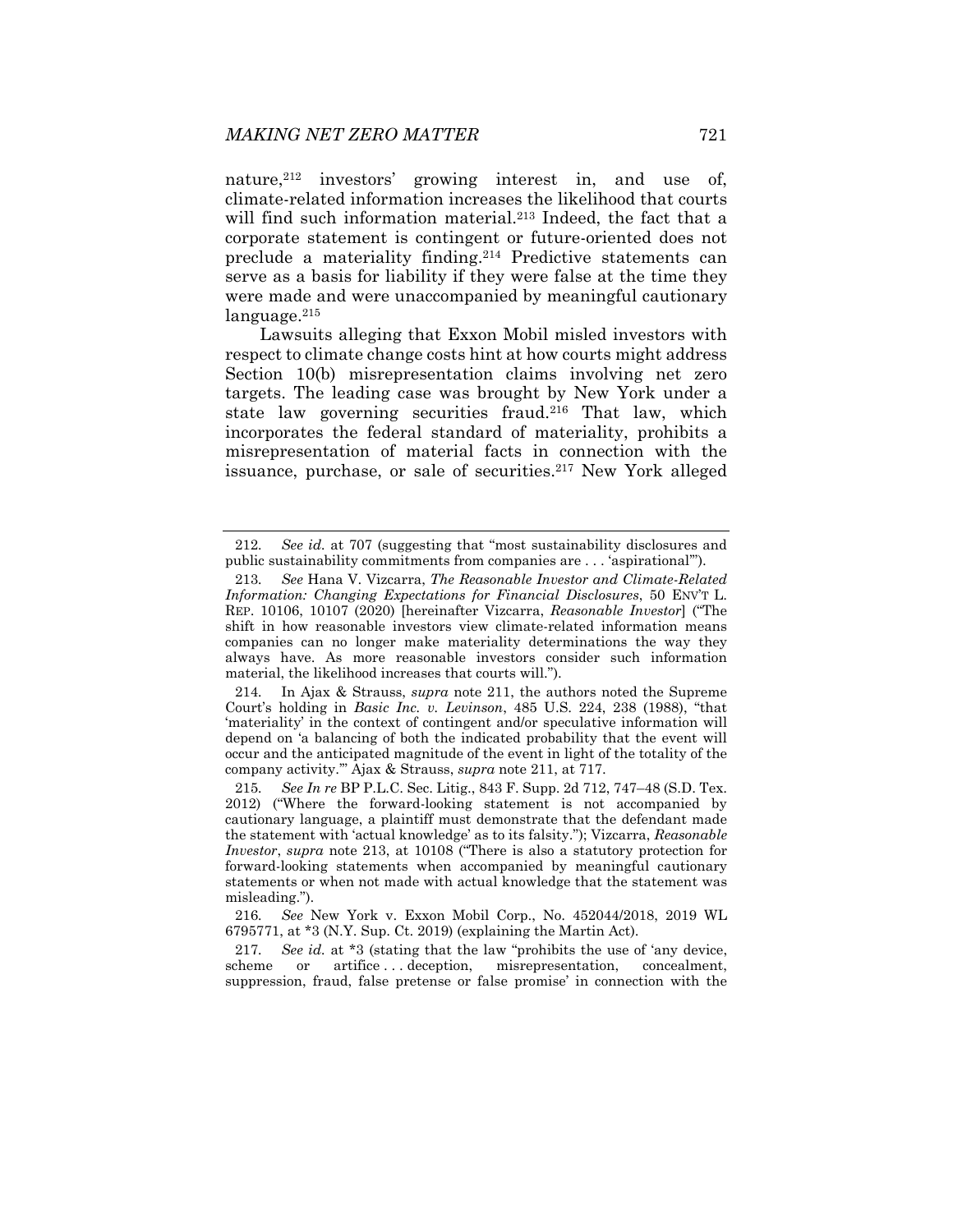that Exxon Mobil misled investors by disclosing publicly a proxy cost of carbon that reflected possible climate regulations while relying internally on GHG projections that did not account for such regulation.218 Finding Exxon Mobil's disclosures not misleading, the trial court reasoned that the proxy cost of carbon metric and internal GHG projections served different purposes and that no actual investors were misled.<sup>219</sup> The court also found any alleged disinformation immaterial because "no reasonable investor would have viewed speculative assumptions about hypothetical regulatory costs projected decades into the future as significantly altering the total mix of information available."220 The court's reasoning, if applied to net zero targets, does not rule out Section 10(b) claims.221 However, it does suggest that courts will carefully consider the nature of a company's assumptions and the timeframe of future projections.

2. Federal and State Consumer Protection Laws

State consumer protection laws, as well as the Federal Trade Commission's (FTC) authority over unfair or deceptive practices, could also serve as leverage with respect to corporate net zero targets.

Section 5 of the FTC Act<sup>222</sup> authorizes the FTC to police "unfair or deceptive acts or practices in or affecting commerce";223 an act or practice is deceptive if it is likely to

222. 15 U.S.C. § 45.

 223. *Id.* § 45(a)(1). "Deception" is defined as "a representation, omission or practice that is likely to mislead the consumer acting reasonably in the circumstances, to the consumer's detriment." Cliffdale Assocs., Inc., 103 F.T.C. 110, 110 (1984).

<sup>&#</sup>x27;issuance, exchange, purchase, sale, promotion, negotiation, advertisement, investment advice or distribution' of securities").

<sup>218</sup>*. Id.* at \*12–13. *But cf.* Ramirez v. Exxon Mobil Corp., 334 F. Supp. 3d 832, 847 (N.D. Tex. 2018) (denying Exxon's motion to dismiss claim that use of proxy cost of carbon that differed from GHG costs could constitute material misrepresentation under Section 10(b)).

<sup>219</sup>*. Exxon Mobil*, 2019 WL 6795771, at \*15.

<sup>220</sup>*. Id.* at \*21 (internal quotation omitted).

<sup>221</sup>*. See* Hana Vizcarra, *Understanding the* New York v. Exxon *Decision*, HARV. L. SCH. ENV'T & ENERGY L. PROGRAM (Dec. 12, 2019), https://perma.cc/EK7H-B7CT ("This case does not preclude climate-related information from being material, whether disclosed through voluntary or mandatory disclosures.").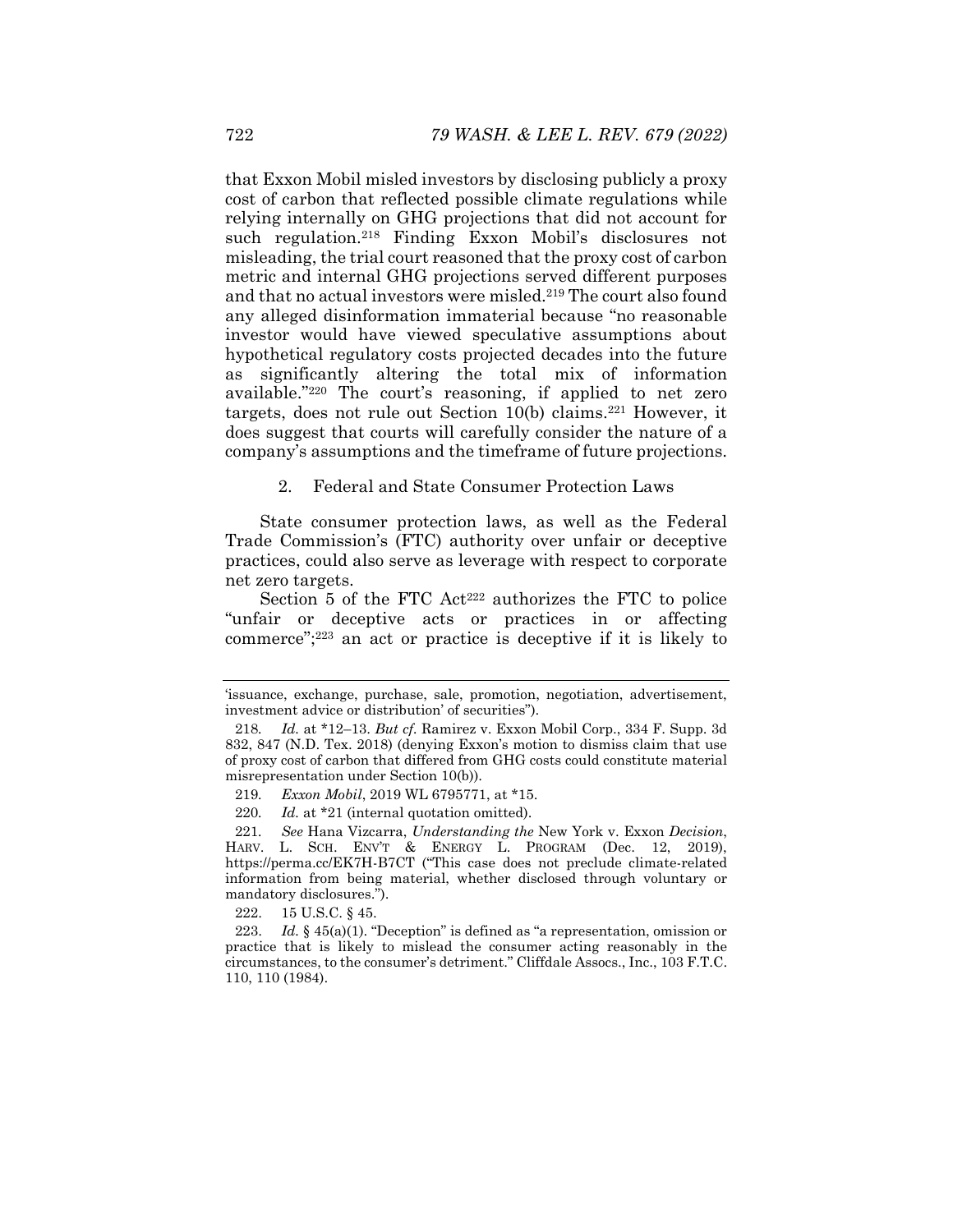mislead, even if it does not cause actual deception.224 The agency's "Green Guides" provide guidance on environmental claims that may qualify as unfair or deceptive.225 Enforcement against green marketing claims has historically focused on testable, product-specific claims, such as false claims that a product is biodegradable or incorporates recycled content.226 Enforcement with respect to net zero pledges may be trickier, given the distant timeframes at issue, the focus of such pledges on a company's overall emissions rather than emissions associated with a specific product, and the various ways of defining net zero.227 Nonetheless, nongovernmental organizations recently filed a complaint with the FTC against Chevron with respect to its broad statements of environmental commitments.228 The complaint alleges that Chevron overstated in advertisements its investments in renewable energy and its commitment to reducing fossil pollution and requests that Chevron stop its deceptive marketing efforts and disseminate corrective statements.229

227*. See* Kelly Levin et al., *What Does "Net-Zero Emissions" Mean? 8 Common Questions, Answered*, WORLD RES. INST. (Sept. 17, 2019) [hereinafter Levin et al., *What Does "Net-Zero Emissions Mean?*], https://perma.cc/5EZZ-4SNZ (discussing critiques of net zero targets).

<sup>224</sup>*. See* David Hackett et al., *Growing ESG Risks: The Rise of Litigation*, 50 ENV'T L. REP. 10849, 10853 (2020) ("Notably, in order for the FTC to find a company's conduct to be improperly deceptive, the company need not actually deceive or even intend to deceive a consumer.").

<sup>225</sup>*. See* FTC Guides for the Use of Environmental Marketing Claims, 16 C.F.R. § 260.1(a) (2012) (explaining the purpose of the guides).

<sup>226</sup>*. See* Robin N. Rotman et al., *Greenwashing No More: The Case for Stronger Regulation of Environmental Marketing*, 72 ADMIN. L. REV. 417, 422, 434 (2020) (discussing cases in which the FTC challenged claims such as "100% biodegradable" and "compostable"); Timothy C. Bradley, *Likelihood of Eco-Friendly Confusion: Greenwashing and the FTC "Green Guides*", LANDSLIDE (Sept./Oct. 2011), https://perma.cc/GUX7-3GFY (PDF) (summarizing efforts to curtail greenwashing).

<sup>228</sup>*. See* Kevin Crowley, *Chevron 'Greenwashing' Targeted in Complaint Filed With FTC*, BLOOMBERG (Mar. 16, 2021, 8:00 AM), https://perma.cc/8FUL-L2R5 ("Chevron's pledge of 'ever-cleaner energy' amounts to so-called greenwashing because it hides the reality that the company's production plans may end up increasing absolute emissions, according to Global Witness, Greenpeace USA and Earthworks.").

<sup>229</sup>*. See* Press Release, Earthworks, Accountability Groups File First of Its Kind FTC Complaint Against Chevron for Misleading Consumers on Climate Action (Mar. 16, 2021) (asserting that "[t]he complaint would be the first to petition the FTC to use its Green Guides against a fossil fuel company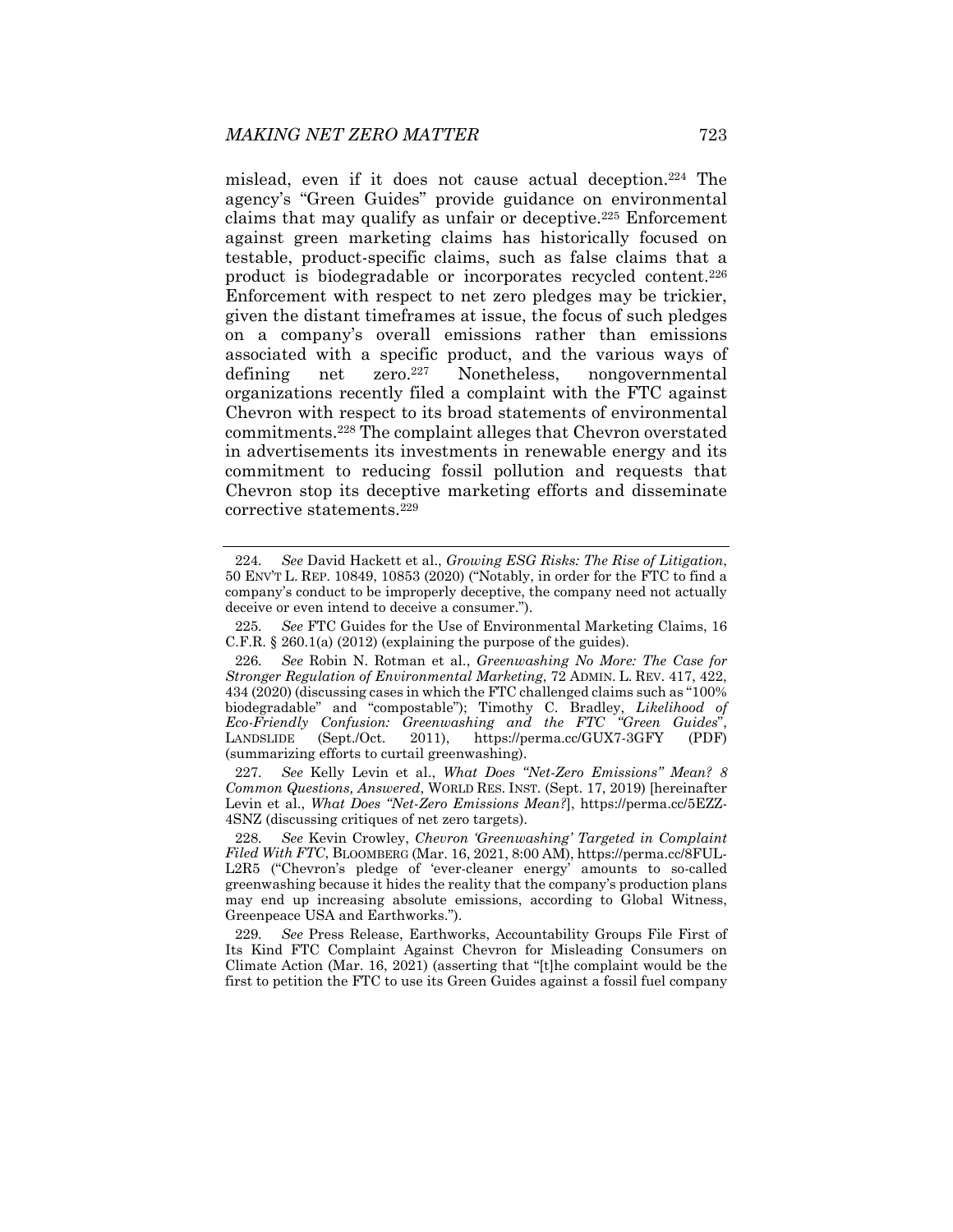State consumer protection laws may offer a similar mechanism to enforce corporate net zero targets.230 State consumer protection claims alleging misleading sustainability information have typically centered on product labels, although an increasing number of cases have focused on company environmental, social, and governance (ESG) statements.231 In adjudicating these claims, courts have distinguished company commitments and statements of "specific and verifiable facts," which are more likely to be actionable, from merely "aspirational" and forward-looking statements.232

Several states have filed lawsuits alleging that fossil fuel companies' deceptive advertising, marketing, and communications violated state consumer protection laws.233 These include: a complaint filed by Massachusetts alleging that Exxon Mobil violated the state's consumer protection law through deceptive greenwashing campaigns and material misrepresentations to investors about its use of a proxy cost of carbon;234 a complaint filed by Connecticut alleging that Exxon Mobil engaged in deceptive greenwashing in violation of the state's unfair trade practices act;235 a lawsuit filed by the District of Columbia alleging that deceptive advertising,

231*. See* Hackett et al., *supra* note 224, at 10851–52 ("While consumer claims most commonly challenge product labeling, plaintiffs have begun to extend the reach of these state consumer laws, setting their sights on company ESG statements made in various forms.").

232*. See id.* at 10852–53 (quoting Nat'l Consumers League v. Wal-Mart Stores, Inc., No. 2015 CA 007731 B, 2016 WL 4080541, at \*6 (D.C. Super. Ct. July 22, 2016)).

233*. See* Jennifer Hijazi, *States Test New Climate Strategies in Big Oil Showdowns*, E&E NEWS (June 29, 2020, 6:51 AM), https://perma.cc/45EF-STF6 ("The top attorneys for the District of Columbia and Minnesota last week launched major lawsuits against the oil and gas industry, adding to a growing swell of climate battles focused on consumer protection.").

 234. Complaint at 197–98, 202–04, Massachusetts v. Exxon Mobil Corp., No. 19-03333, 2019 WL 11666641 (Mass. Super. Ct. Nov. 29, 2019).

 235. Complaint at 36–43, Connecticut v. Exxon Mobil Corp., No. 3:20-cv-1555, 2021 WL 2389739 (D. Conn. June 2, 2021).

for misleading consumers on the climate and environmental impact of its operations").

 <sup>230.</sup> Unlike the FTC Act, state consumer protection acts allow private parties to bring claims. *See* Henry N. Butler & Joshua D. Wright, *Are State Consumer Protection Acts Really Little-FTC Acts?*, 63 FLA. L. REV. 163, 164, 173 (2011) (explaining differences between state and federal consumer protection laws).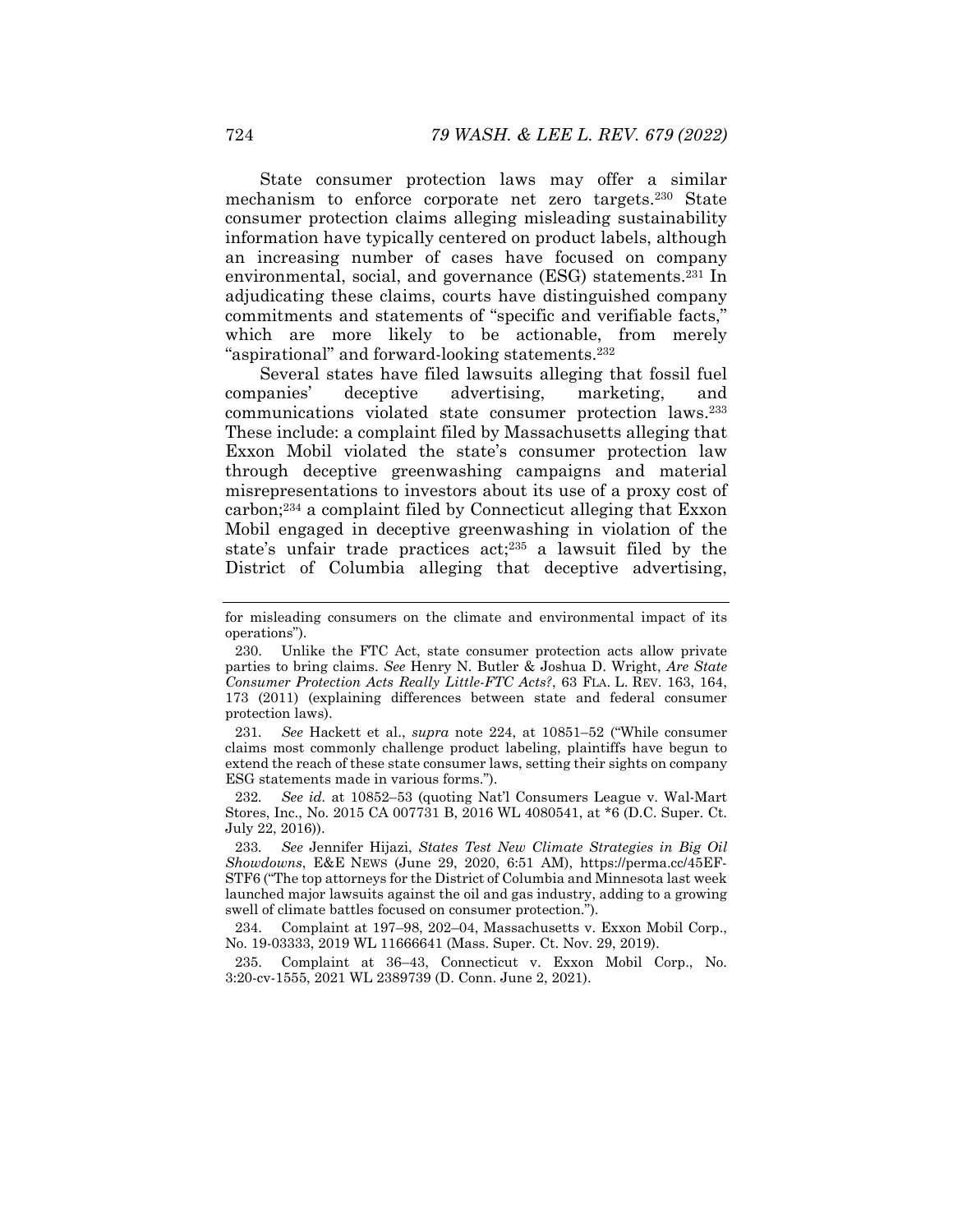marketing, and communications by multiple oil companies constituted unfair and deceptive trade practices;236 and a complaint filed by Vermont alleging similar claims under Vermont law.237

These lawsuits, if successful, could lay the foundation for future allegations that a company's net zero pledge constituted unlawful greenwashing or deceptive marketing. Courts nonetheless may hesitate to premise liability on net zero targets because of their forward-looking and aspirational nature<sup>238</sup> and their company-wide scope.239 Even if courts find liability, it is not clear that they would require companies to follow through on their pledges. Remedies in consumer protection cases typically involve actual or punitive damages, restitution, or perhaps injunctive relief barring further misrepresentations or requiring corrective statements.240

# 3. Enforcement by Contract

Contractual arrangements, by creating enforceable rights that do not otherwise exist, can be useful mechanisms for promoting accountability. Some corporations and institutions already require suppliers to meet specified sustainability standards.241 Net zero targets also could be integrated into supply chain contracts and enforced by manufacturers and

 <sup>236.</sup> Complaint at 67–77, District of Columbia v. Exxon Mobil Corp. et al., No. 2020 CA 002892 B (D.C. Super. Ct. June 25, 2020).

 <sup>237.</sup> Complaint at 64–67, Vermont v. Exxon Mobil Corp. et al. (Vt. Super. Ct. Sept. 14, 2021), https://perma.cc/XJ5V-2CXP (PDF).

<sup>238</sup>*. See* Ajax & Strauss, *supra* note 211, at 725 (discussing the holding in *Ruiz v. Darigold, Inc.*, No. C14-1283RSL, 2014 WL 5599989, at \*4 (W.D. Wash. Nov. 3, 2014), that forward-looking, aspirational statements in a CSR report did not constitute a misrepresentation that would likely deceive a reasonable consumer).

<sup>239</sup>*. See id.* at 724 (noting that in applying state consumer protection laws, courts have "narrowed the definition of 'material' information to that concerning product defect or product safety").

<sup>240</sup>*. See* Victor E. Schwartz & Cary Silverman, *Common-Sense Construction of Consumer Protection Acts*, 54 U. KAN. L. REV. 1, 22–24 (2005) (discussing remedies available to private litigants).

<sup>241</sup>*. See* VANDENBERGH & GILLIGAN, *supra* note 124, at 144 ("Corporations that buy materials from others may create supply chain contracting requirements for carbon emissions reductions for a variety of reasons, including not only to reduce costs and enhance reputation but also to increase control over and certainty about supplies of raw materials and other goods.").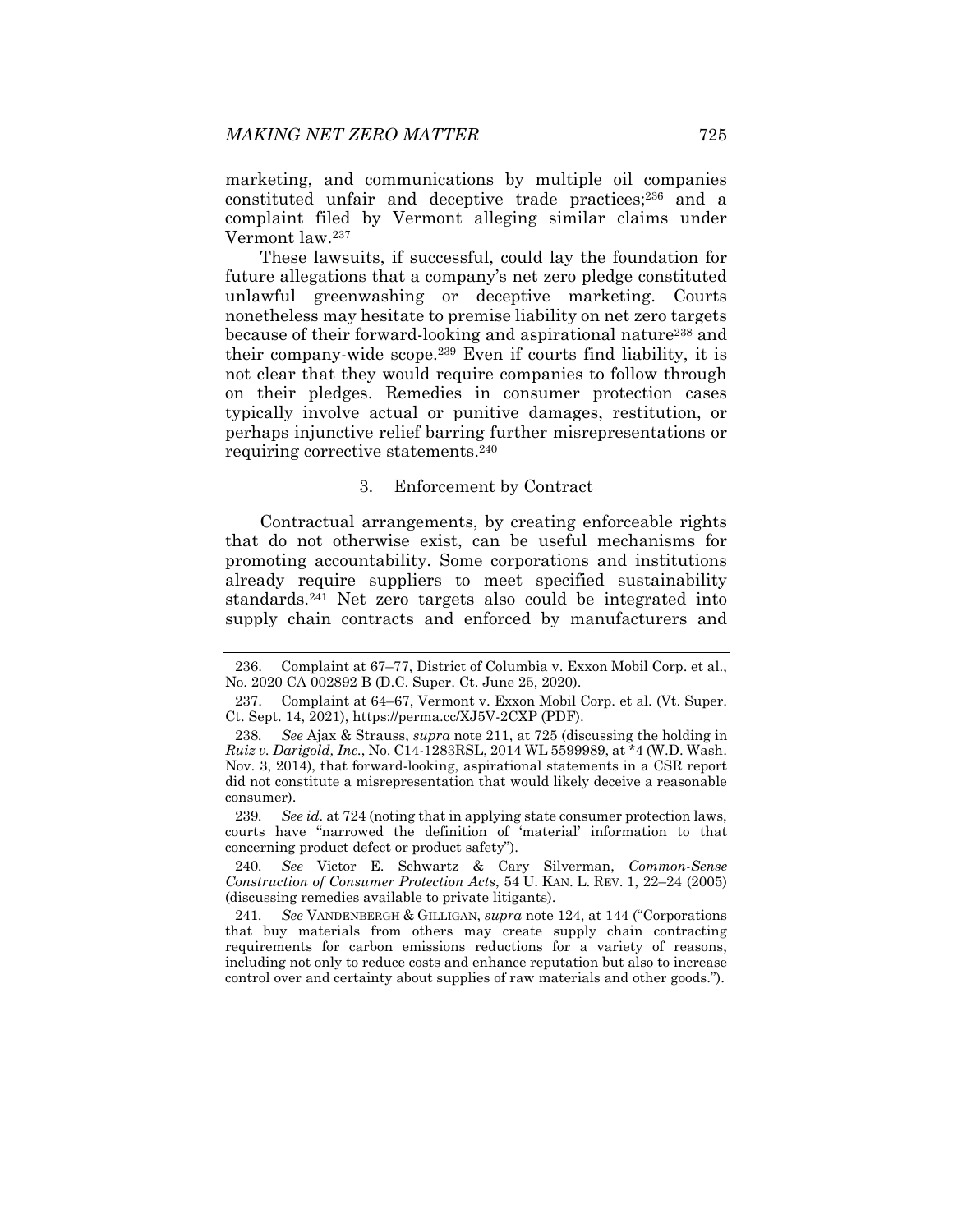retailers.242 Indeed, a wide variety of contractual mechanisms—including loan agreements, development agreements, and settlements—could be crafted to encourage net zero implementation.243

The use of contractual financing arrangements to advance environmental goals is not unprecedented. For example, sustainability-linked bonds peg the interest rate a company pays investors on whether the company achieves specified environmental and other goals.<sup>244</sup> Similarly, an agreement between asset manager BlackRock and a group of banks links BlackRock's borrowing costs to its ability to achieve specified environmental, social, and governance goals.<sup>245</sup> Under such arrangements, regular reporting of a company's performance with respect to those goals and third-party verification of performance are essential.246 Financing arrangements have yet to incorporate net zero targets, and the distant timeframes often associated with such targets can pose a challenge in ensuring accountability.247 Nonetheless, these instruments could be

245*. See* Dawn Lim, *BlackRock Must Hit ESG Targets or Pay More to Borrow Money*, WALL ST. J. (Apr. 7, 2021, 12:30 AM), https://perma.cc/96PV-P9V2 (discussing the firm's commitment to sustainable-business goals to keep its corporate borrowing costs down).

<sup>242</sup>*. See* Light & Orts, *supra* note 134, at 69 (arguing that supply chain standards imposed by contract are more durable than standards a firm imposes on itself).

<sup>243</sup>*. See, e.g.*, *id.* at 43 (discussing the Equator Principles, which require financial firms to undertake environmental impact assessments when making loans to support large-scale infrastructure projects).

<sup>244</sup>*. See* Kristin Broughton, *Companies Test a New Type of ESG Bond with Fewer Restrictions*, WALL ST. J. (Oct. 5, 2020, 5:30 AM), https://perma.cc/FBK8- DC4S (stating that sustainability-linked bonds are usually structured so that companies pay a higher interest rate to investors if they fail to achieve environmental goals before the maturity date). In contrast to traditional green bonds, whose proceeds must be used for "green" or environmentally oriented projects, sustainability-linked bonds' proceeds may be used for general business purposes and are generally subject to less burdensome disclosure requirements. *Id.*

<sup>246</sup>*. See* INT'L CAP. MKT. ASS'N, SUSTAINABILITY-LINKED BOND PRINCIPLES: VOLUNTARY PROCESS GUIDELINES 2 (2020), https://perma.cc/Q9DT-8QHH (PDF) (listing verification as one of the five core components of the Sustainability-Linked Bond Principles).

<sup>247</sup>*. See* Levin et al., *What Does "Net-Zero Emissions Mean?*, *supra* note 227 (arguing that decision-makers must take distant timelines into account by establishing near-term milestones on the path to net zero emissions).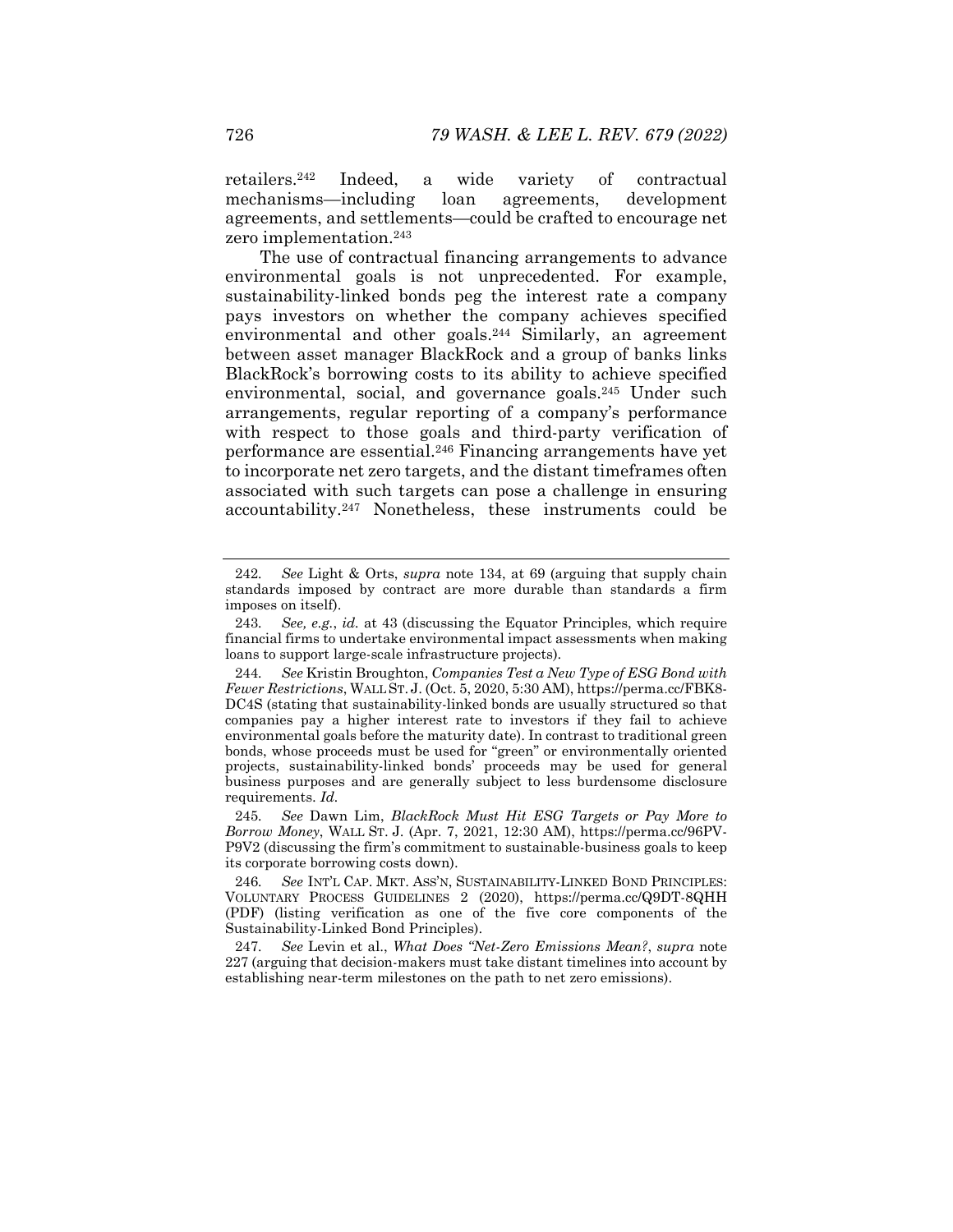designed to assess a company's performance in terms of interim targets or concrete goals. For example, a company might be expected to reduce net carbon emissions 50 percent by 2025 or to use energy only from renewable sources by 2025.

Other types of contracts could incorporate net zero targets in whole or in part. Development agreements between a company and a local government or good neighbor agreements between a company and a community might incorporate elements of net zero implementation plans.248 Settlements of environmental lawsuits also might include net zero targets.<sup>249</sup> Climate change-related public nuisance claims against major oil companies may be logical candidates for such settlements, as at least some of the primary defendants in such cases—BP, Shell, Occidental, and Total—have made net zero pledges.250 Similarly, companies that are being prosecuted for environmental violations could be required to meet net zero targets as part of a consent decree.<sup>251</sup> Many companies that have made net zero pledges have also been the subject of serious or multiple environmental prosecutions in recent years—including

<sup>248</sup>*. See* DOUGLAS KENNEY ET AL., NAT. RES. L. CTR., EVALUATING THE USE OF GOOD NEIGHBOR AGREEMENTS FOR ENVIRONMENTAL AND COMMUNITY PROTECTION: FINAL REPORT 13–14 (2004) (stating that environmental good neighbor agreements are rare, but that case studies suggest that they are effective when used in appropriate circumstances).

<sup>249</sup>*. See, e.g.*, Michael Wines, *Duke Energy to Pay Fine Over Power Plant Violations*, N.Y. TIMES (Sept. 10, 2015), https://perma.cc/6ZQA-GBTW (discussing Duke Energy's settlement regarding the violation of Clean Air Act regulations in the 1990s).

<sup>250</sup>*. See, e.g.*, Complaint at 13–14, 58–63, City of New York v. BP et al., 325 F. Supp. 3d 466 (S.D.N.Y. 2018) (No. 18 Civ. 182) (stating that the defendants' conduct constitutes substantial and unreasonable interference with and obstruction of public rights and property); *see also* County of San Mateo v. Chevron et al., 295 F. Supp. 3d 934, 937 (N.D. Cal. 2018) (explaining that the claim against the defendants was that their contributions to greenhouse gas emissions constituted a "substantial and unreasonable interference with public rights").

<sup>251</sup>*. See, e.g.*, United States v. Alcoa, 533 F.3d 278, 281 (5th Cir. 2008) (stating that defendant company entered into a consent decree that permitted construction of a new power plant with specified emissions limitations after being sued for a violation of the Clean Air Act).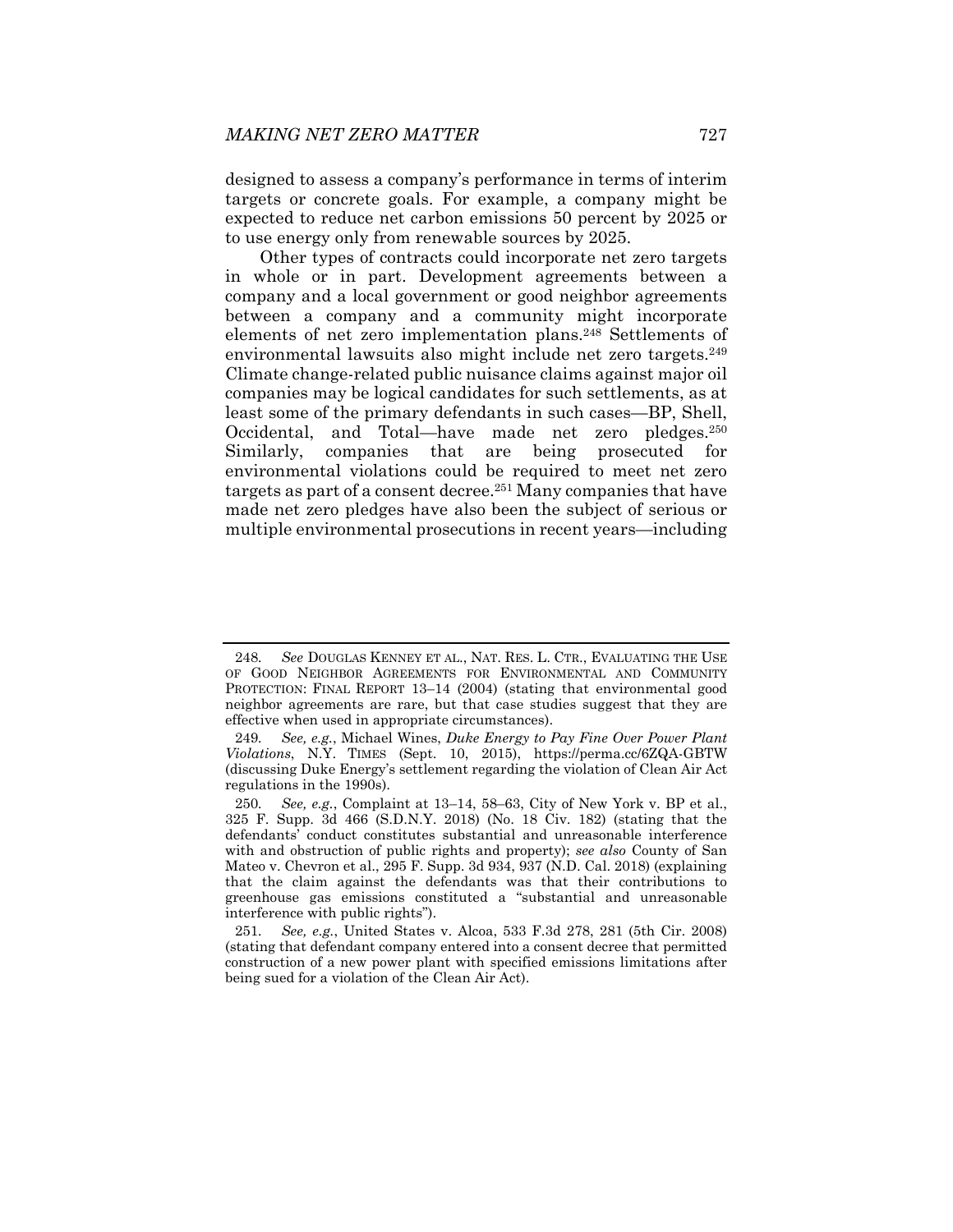Volkswagen,252 GM,253 Duke Energy,254 Xcel Energy,255 and Rio Tinto.256 Incorporating net zero targets into settlements of nonenvironmental violations would reach an even broader range of companies.

# 4. Enforcement by Consumers and Investors

Consumers and investors also can pressure corporations to make and implement net zero pledges. Tools of consumer pressure include not only individual purchasing

<sup>252</sup>*. See What Becoming 'Carbon Neutral' Means to Volkswagen—and Why Way Forward*, VOLKSWAGEN https://perma.cc/3MHL-5S83 (pledging carbon neutrality by 2050). In 2016 and 2017, Volkswagen entered into multibillion dollar settlements with the EPA to resolve claims that it sold 590,000 vehicles equipped with computer software designed to cheat on emissions tests. *See Volkswagen Clean Air Act Civil Settlement*, EPA, https://perma.cc/S84N-LALG ("These settlements resolve allegations that Volkswagen violated the Clean Air Act by the sale of approximately 590,000 model year 2009 to 2016 diesel motor vehicles equipped with 'defeat devices.'").

<sup>253</sup>*. See General Motors, the Largest U.S. Automaker, Plans to Be Carbon Neutral by 2040*, GENERAL MOTORS (Jan. 28, 2021), https://perma.cc/ULL3- A6ZF (pledging carbon neutrality by 2040). See *Violation Tracker Parent Company Summary*, GOOD JOBS FIRST (2021), https://perma.cc/JS8F-33E8, for a list of legal violations by GM, including environmental violations.

<sup>254</sup>*. See Duke Energy Aims to Achieve Net-Zero Carbon Emissions by 2050,*  DUKE ENERGY (Sept. 17, 2019), https://perma.cc/Y4LH-E85M (pledging to achieve net zero carbon emissions by 2050). In 2015, Duke's subsidiaries pleaded guilty to criminal violations of the Clean Water Act resulting from a coal ash spill and agreed to pay over \$100 million in fines and environmental projects. *See Summary of Criminal Prosecutions*, EPA, https://perma.cc/7G5S-RBRJ. In the same year, Duke also agreed to pay over \$5 million to settle alleged Clean Air Act violations. *See* Wines, *supra* note 249 (stating that the settlement will finance projects ranging from electric-vehicle charging stations at rest stops to the replacement of wood burning stoves).

 <sup>255.</sup> *See Planning Our Clean Energy Future*, XCEL ENERGY, https://perma.cc/23TY-83ZH (pledging to produce carbon-free electricity by 2050). See *Violation Tracker Parent Company Summary*, GOOD JOBS FIRST, https://perma.cc/3SH2-BH76, for a list of legal violations by Xcel, including environmental violations.

<sup>256</sup>*. See Climate Change*, RIO TINTO (2020), https://perma.cc/KS74-GQMM (announcing ambition to achieve net zero by 2050); *see also* Livia Albeck-Ripka, *Abandoned Rio Tinto Mine Is Blamed for Poisoned Bougainville Rivers*, N.Y. TIMES (Sept. 30, 2020), https://perma.cc/PPU3-HHUL (reporting on alleged environmental and human rights violations arising out of Rio Tinto's failure to clean up an abandoned mine in Papua New Guinea).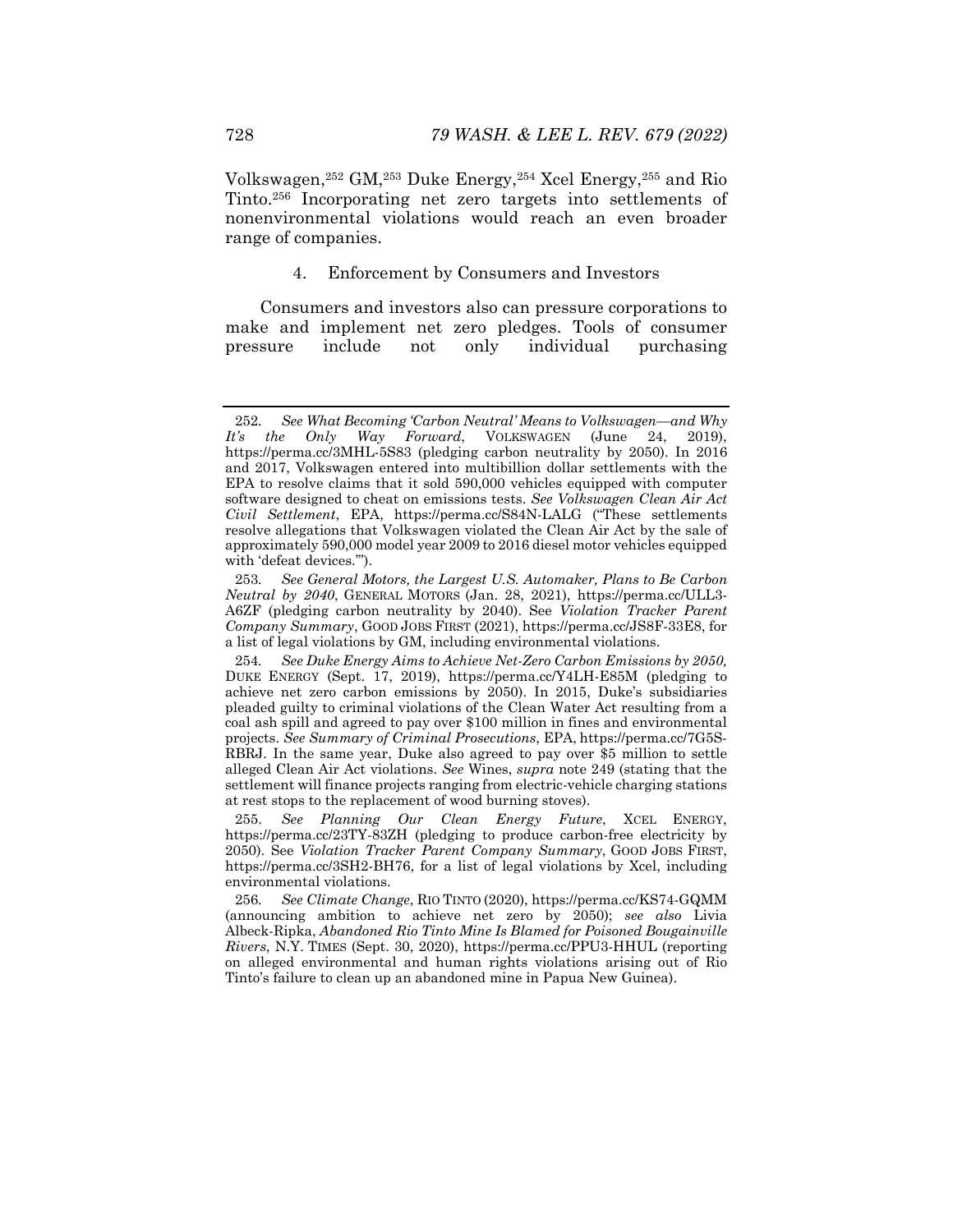behavior—which may be of limited effectiveness<sup>257</sup>—but also boycotts and other campaigns aimed at pressuring target companies as well as institutions and organizations associated with them.<sup>258</sup> Reputational harm may undermine a company's ability to attract employees and customers.259

Tools of investor pressure include climate-related divestment initiatives, screening out of carbon-intensive investments, and shareholder resolutions, all of which can focus the attention of management and the public on climate issues.<sup>260</sup> However, the impact of such efforts to date is uncertain. Climate-related divestment initiatives apparently have been too modest to affect share prices, and climate-related shareholder resolutions often receive a small share of votes.261 The basic tenets of corporate law—including shareholder primacy and the for-profit nature of corporations—appear quite difficult for such efforts to overcome.262

Nonetheless, net zero commitments by major investors themselves could play a critical role in ensuring that corporations carry out their net zero pledges. Especially

260*. See* VANDENBERGH & GILLIGAN, *supra* note 124, at 146–47; Peter Newell, *Civil Society, Corporate Accountability and the Politics of Climate Change*, 8 GLOB. ENV'T POL. 122, 142 (2008).

261*. See* VANDENBERGH & GILLIGAN, *supra* note 124, at 146–47 (stating that although climate-related resolutions typically receive only a small share of votes, they still attract publicity and increase pressure for emissions disclosure and reductions); *see also* Jonathan M. Gilligan, *Carrots and Sticks in Private Environmental Governance*, 6 TEX. A&M L. REV. 179, 190 (2018) (discussing analyses generally finding "no important impact of divestment campaigns on share prices").

<sup>257</sup>*. See supra* text accompanying notes 133–135.

<sup>258</sup>*. See* Douglas A. Kysar, *Sustainable Development and Private Global Governance*, 83 TEX. L. REV. 2109, 2152–53 (2005); R. Henry Weaver, *Is Consumer Activism Economic Democracy?*, 22 U. PA. J.L. & SOC. CHANGE 241, 256–67 (2019).

<sup>259</sup>*. See* Daniel C. Esty & Quentin Karpilow, *Harnessing Investor Interest in Sustainability: The Next Frontier in Environmental Information Regulation*, 36 YALE J. REG. 625, 632–33 (2019).

<sup>262</sup>*. See* Stavros Gadinis & Amelia Miazad, *Corporate Law and Social Risk*, 73 VAND. L. REV. 1401, 1416–18 (2020) (suggesting that voluntarily expending resources on sustainable outcomes might run afoul of boards' and managers' duties); *see also* Newell, *supra* note 260, at 148 (noting that governance through such nonstate actors tends to yield forms of accountability that are "temporary, unenforceable, [and] subject to tokenism and publicity cycles").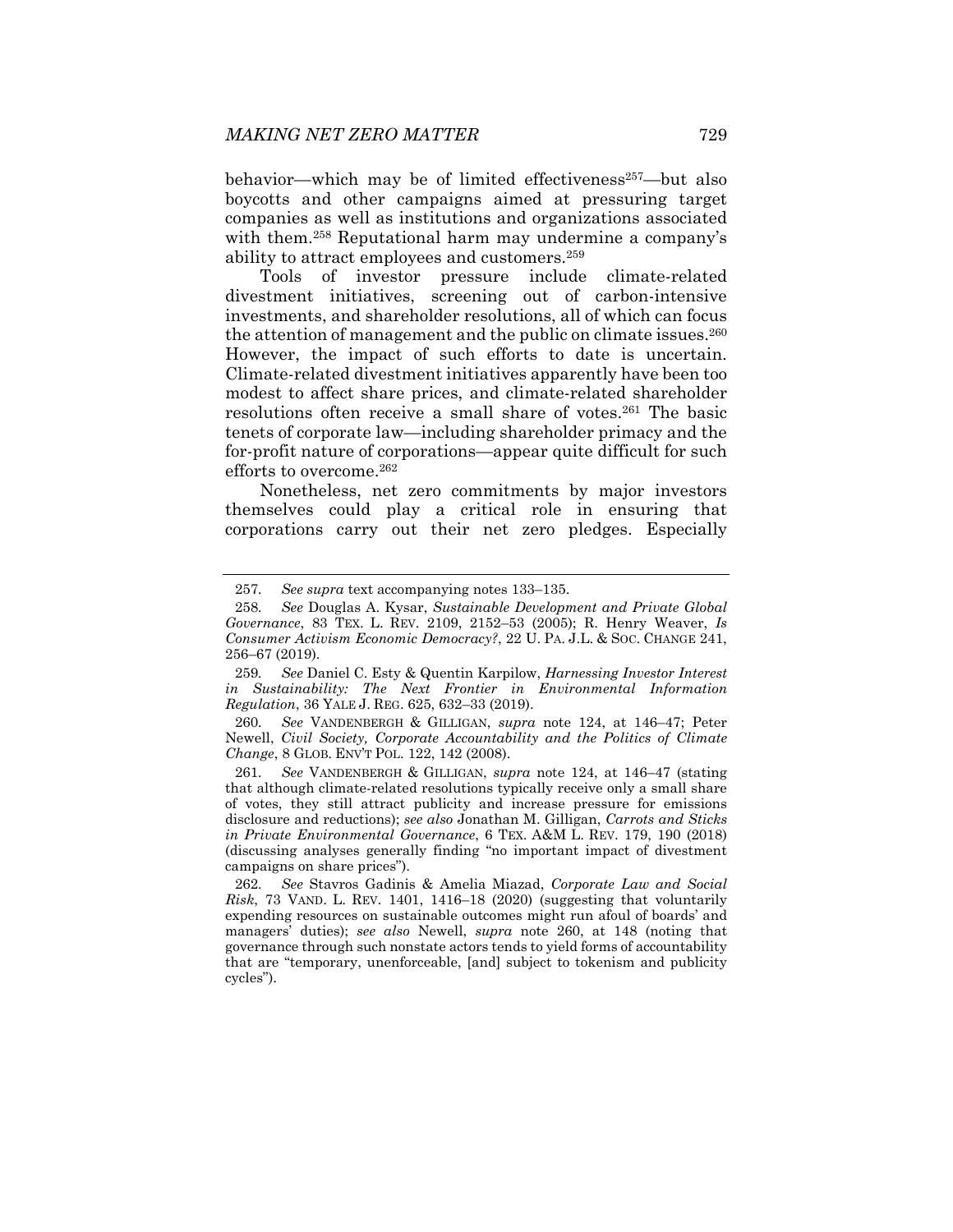important, Vanguard and other large asset managers have turned to ESG as a tool for mitigating risks because they cannot readily liquidate or diversify their holdings.263 Bound by their fund strategies to hold shares in specific companies or industries, these managers adopt a longer-term approach to shareholder value that takes into account at least some factors that may escape quarterly earnings reports.264 Under the Paris Aligned Investment Initiative's Net Zero Asset Owners Commitment, the leading investor effort on net zero, investors agree to achieve net zero portfolios by 2050 or sooner and to set interim emission reduction targets for 2030 or sooner.265 The investors that have entered into this commitment, representing some \$33 trillion in total investments, are supported by a framework that assists asset owners and managers in implementing their commitments.266

### C. *Enforcement of Government Net Zero Targets*

Although the foregoing enforcement mechanisms may not be available against governments, public entities' net zero commitments might be enforced in some countries through statutory, constitutional, or human rights litigation.

In the United States, separation-of-powers concerns and justiciability doctrines make it unlikely that a court would issue an order enforcing a broad net zero target. The *Juliana*<sup>267</sup> litigation, where plaintiffs sought to vindicate their alleged right to a "climate system capable of sustaining human life," suggests how a court might approach a net zero-based claim.268 In *Juliana*, the Ninth Circuit dismissed the plaintiffs'

<sup>263</sup>*. See* Gadinis & Miazad, *supra* note 262, at 1449 (noting that BlackRock, State Street, and Vanguard, which have started to support ESG efforts, each "controls, on average, 5% to 8% of every publicly traded U.S. company, often qualifying as the biggest shareholder").

<sup>264</sup>*. See id.* at 1449–57; *see also* Gilligan, *supra* note 261, at 186–87.

 <sup>265.</sup> Press Release, Ceres, New Global Effort Launches for Investors to Achieve Net-Zero Portfolios in Line with the Paris Agreement Goals (Mar. 10, 2021).

<sup>266</sup>*. See* INST. INV. GRP. ON CLIMATE CHANGE, NET ZERO INVESTMENT FRAMEWORK IMPLEMENTATION GUIDE 5 (2021), https://perma.cc/7W4J-TLWD (PDF).

 <sup>267.</sup> Juliana v. United States, 947 F.3d 1159 (9th Cir. 2020).

<sup>268</sup>*. Id.* at 1164 (internal quotation omitted).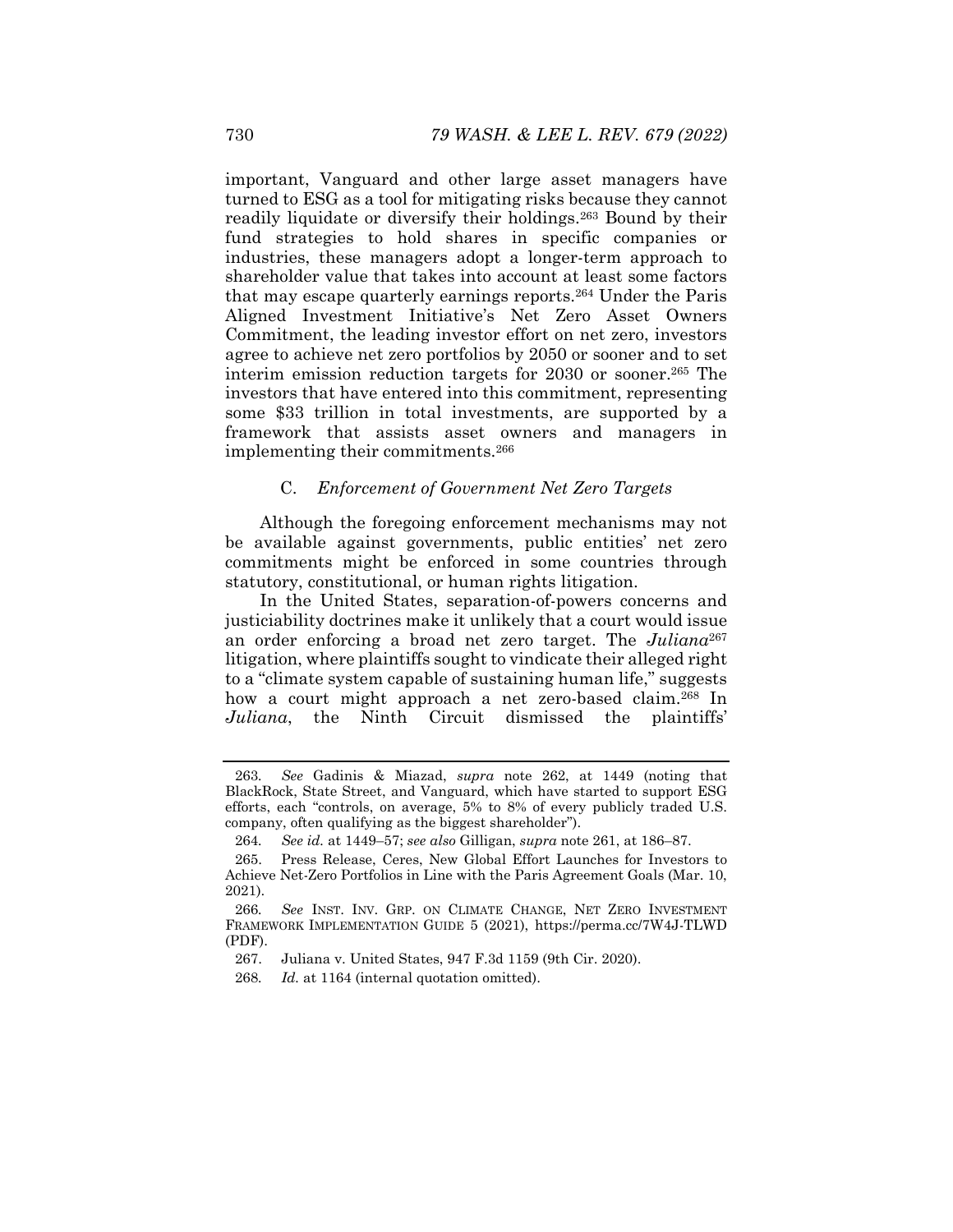claims—rooted in due process and public trust doctrine—for lack of standing.<sup>269</sup> The court explained that only the political branches, not the courts, could redress the plaintiffs' injuries by requiring "the government to develop a plan to 'phase out fossil fuel emissions and draw down excess atmospheric  $CO<sub>2</sub>$ ."270 Efforts to enforce a net zero target against the federal government would likely encounter similar judicial reluctance. Cases in Canada<sup>271</sup> and the United Kingdom<sup>272</sup> involving analogous claims have come out similarly.

Incorporating net zero targets into law may enhance prospects for enforcement in some countries. A prominent example of such legislation is the United Kingdom's Climate Change Act,273 which establishes a goal of achieving net zero by 2050, requires the establishment of five-year carbon budgets, and mandates regular reporting of emissions and budget implementation.274 Similar legislation in Canada requires its environmental minister to set periodic carbon reduction targets (or "milestones") every five years and to establish a GHG emission reduction plan for achieving each target, with the objective of attaining net zero by 2050.275 Aside from declaring a net zero target date, such legislation can establish frameworks that promote coordination, collaboration, transparency, and accountability.276 Denmark's climate law, for instance, not only

<sup>269</sup>*. See id.* at 1164–65 ("[T]he plaintiffs' impressive case for redress must be presented to the political branches of government.").

<sup>270</sup>*. Id.*

<sup>271</sup>*. See* La Rose et al. v. Her Majesty the Queen, [2020] F.C. 1008, 23 (Can.) (dismissing claims that Canada's weak climate policy violated plaintiffs' constitutional rights as nonjusticiable and failing to state a reasonable cause of action).

<sup>272</sup>*. See* Plan B Earth & Others v. Secretary of State [2018] EWHC 1892 (Eng.), *appeal denied*, [2019] No. C1/2018/1750 (Eng.) (dismissing claims that the U.K. government had a public sector equality duty to limit global temperature rises by reducing emissions for failure to state a claim).

 <sup>273.</sup> Climate Change Act 2008, c. 27 (UK).

<sup>274</sup>*. Id.* §§ 1, 4, 14, 16, 18.

 <sup>275.</sup> Canadian Net-Zero Emissions Accountability Act, S.C. 2020, c. C-12, §§ 6–10 (Can.).

<sup>276</sup>*. See* CANADIAN INST. FOR CLIMATE CHOICES, MARKING THE WAY: HOW LEGISLATING CLIMATE MILESTONES CLARIFIES PATHWAYS TO LONG TERM GOALS ix (2020), https://perma.cc/W2AK-2KWV (PDF). If a target is not met, the minister must explain why and describe measures being taken to address such failure. Canadian Net-Zero Emissions Accountability Act, § 16; *see also* David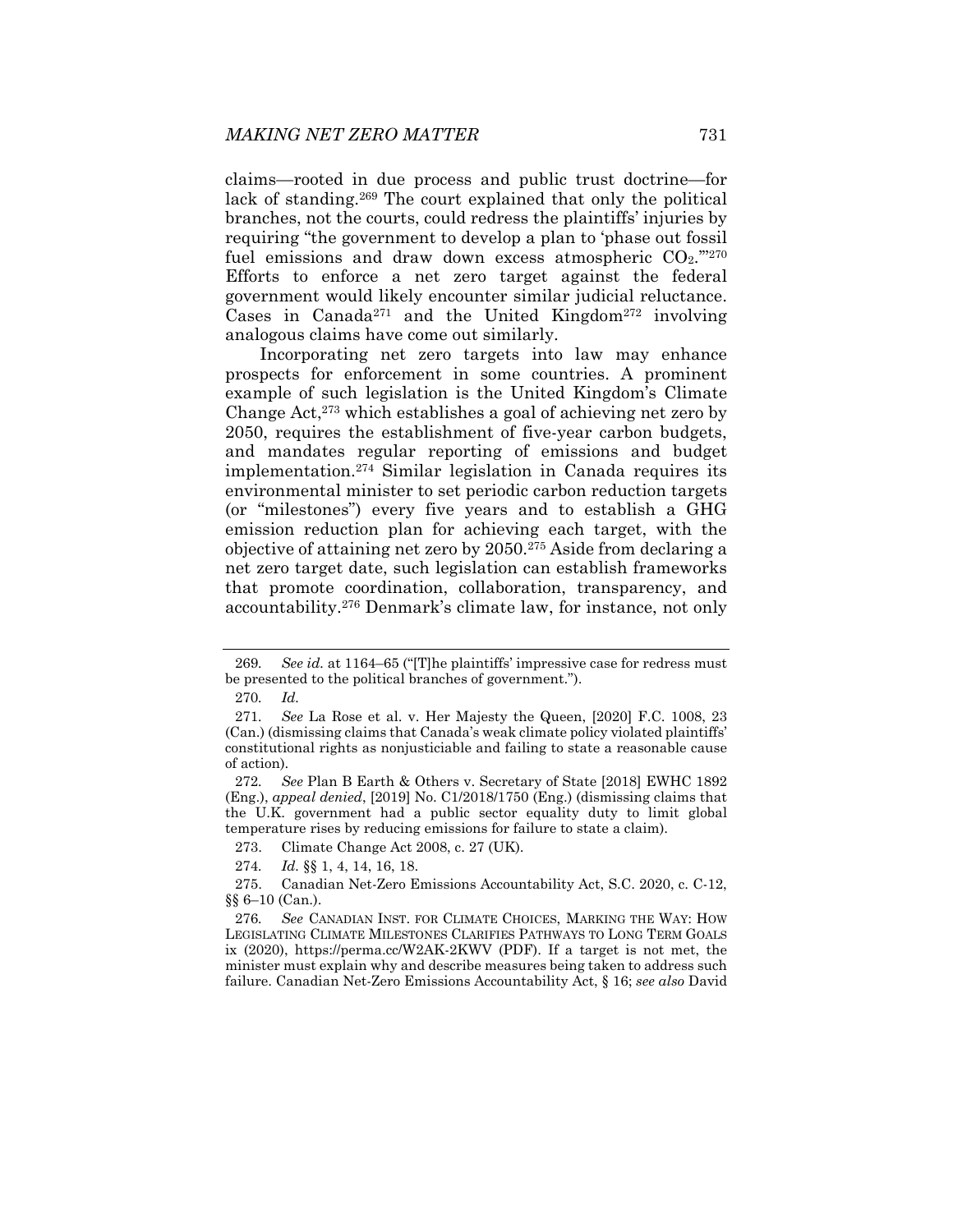sets target dates for reducing and eliminating emissions but also requires the government to obtain parliamentary approval of its climate strategies each year.277

In some countries, rights-based or statute-based litigation may offer an avenue for enforcing governmental net zero targets or pathways even if the targets themselves are not enshrined in law. Germany's Federal Constitutional Court, for example, held in *Neubauer*<sup>278</sup> that the German federal government has a duty to develop a long-term climate strategy consistent with the Paris Agreement.279 The government's failure to specify emissions reductions beyond 2030, the court explained, violated constitutional rights to "a future in accordance with human dignity" and to "an ecological minimum standard of living."280 Although Germany had enacted a law detailing strategies for achieving a 55 percent reduction in emissions by 2030, the court noted that the law "irreversibly offload[ed] major emission reduction burdens onto periods after 2030."281 The court ordered the government "at the very least [to] determine the size of the annual emission amounts to be set for periods after 2030 itself or impose more detailed requirements for their definition by the executive authority."282 In recognizing a duty to develop a long-term climate strategy consistent with the Paris Agreement,

281*. Id*.

V. Wright, *Bill C-12,* Canadian Net-Zero Emissions Accountability Act*: A Preliminary Review*, ABLAWG (Nov. 23, 2020), https://perma.cc/67WF-US7X (describing the compliance mechanisms of Bill C-12).

 <sup>277.</sup> Jocelyn Timperley, *The Law that Could Make Climate Change Illegal*, BBC FUTURE PLANET (July 7, 2020), https://perma.cc/SER4-939M.

 <sup>278.</sup> Bundesverfassungsgericht [BVerfG] [Federal Constitutional Court] Mar. 24, 2021, 1 BvR 2656/18, https://perma.cc/RDC8-C2UY (Ger.).

<sup>279</sup>*. See Constitutional Complaints Against the Federal Climate Change Act Partially Successful*, BUNDESVERFASSUNGSGERICHT (Apr. 29, 2021), https://perma.cc/Z6XA-ZZ2K (reporting the court's holding that "emissions amounts allowed until 2030 are incompatible with fundamental rights insofar as they lack sufficient specifications for further emission reductions from 2031 onwards"). Unofficial translation of full decision available at: Neubauer et al. v. Germany, https://perma.cc/RDC8-C2UY (PDF).

<sup>280</sup>*. Constitutional Complaints*, *supra* note 279.

<sup>282</sup>*. Id.* In response to the decision, German officials have proposed to achieve net zero by 2045, reduce GHG emissions 88 percent by 2040, and boost Germany's 2030 emissions reduction target from 55 percent to 65 percent. David Rising & Frank Jordans, *Germany Aims for Net Zero Emissions by 2045, 5 Years Earlier*, AP NEWS (May 5, 2021), https://perma.cc/X8RP-J258.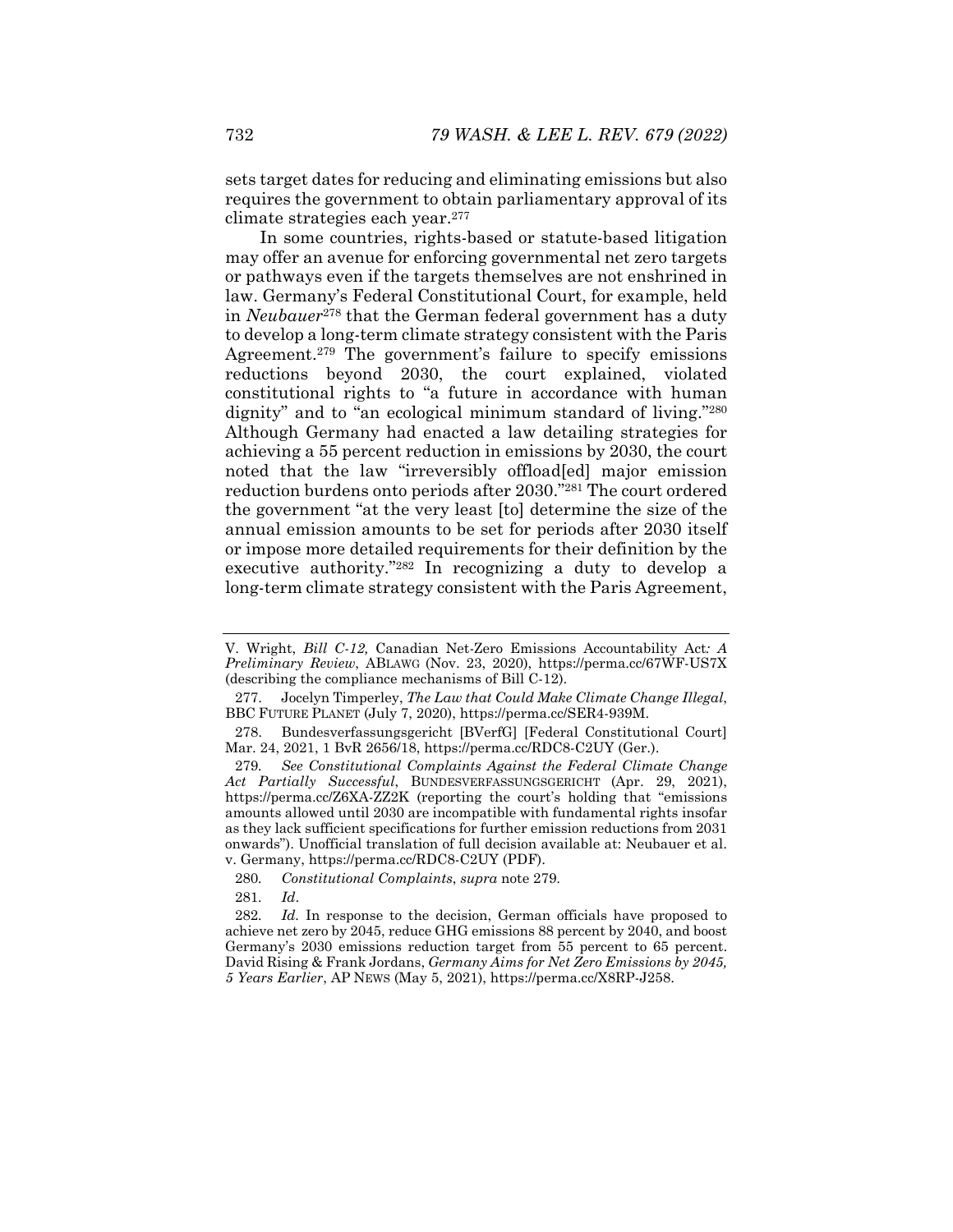*Neubauer* could serve as a foundation for a procedural duty to develop not only a net zero target but also a detailed strategy for achieving such a target.283

In another rights-based decision, the Netherlands' Supreme Court in *Urgenda*284 upheld a lower court mandate that the Netherlands adopt measures to reduce GHG emissions to 25 percent below 1990 levels by 2020.285 At issue were European Convention on Human Rights provisions guaranteeing rights to life, private life, and family life.286 The court interpreted these provisions in the context of climate change as obliging member states to do their part to reduce GHG emissions.287 In light of the 25–40 percent range of emissions reductions expected of developed countries, the court found the 17 percent reduction provided for under existing law inadequate.288 Rejecting the contention that a judicial mandate to reduce emissions by 25 percent impermissibly required the government to create legislation, the court explained that the government remained free to determine the specific measures it would adopt.289 While *Urgenda* does not address long-term mitigation goals, its reasoning could support a substantive obligation to adopt adequate measures to achieve net zero goals.290

 284. HR 20 december 2020, ECLI:NL:HR:2019:2007 (Netherlands/Stichting Urgenda) (Neth.).

- 285*. Id.* ¶ 2.2.1.
- 286*. See id.* ¶¶ 5.2.1–5.3.2.
- 287*. See id.* ¶¶ 5.8, 6.1.

288*. See id.* ¶ 7.5.1 (explaining that the Netherlands should reduce emissions by at least 25 percent).

289*. See id.* ¶ 8.2.7.

 <sup>283.</sup> Another relevant decision in this regard is *Friends of the Environment v. Ireland.* Relying on a statute that required the preparation of a mitigation plan for achieving a climate resilient and environmentally sustainable economy by 2050, the Irish Supreme Court ordered the Irish government to write a more detailed plan than the one it had prepared. Friends of the Irish Environment v. The Government of Ireland & Others [2020] IESC 49, ¶ 9.2 (Ir.).

<sup>290</sup>*. Cf.* Complaint at 41–42, Městský soudu v Praze podáno ze dne 21.04.2021 (MS) [Filed with the Circuit Court in the City of Prague on Apr. 21, 2021] (Czech), https://perma.cc/DZ6X-NPQV; Complaint at Annex ¶ 29–32, Cláudia Duarte Agostinho & Others v. Portugal & 32 Other States, No. 39371/20 (Eur. Ct. H.R., Sept. 3, 2020), https://perma.cc/SJ5T-BFGH (complaint, filed with the European Court of Human Rights against thirty-three European countries, seeking an order that each defendant nation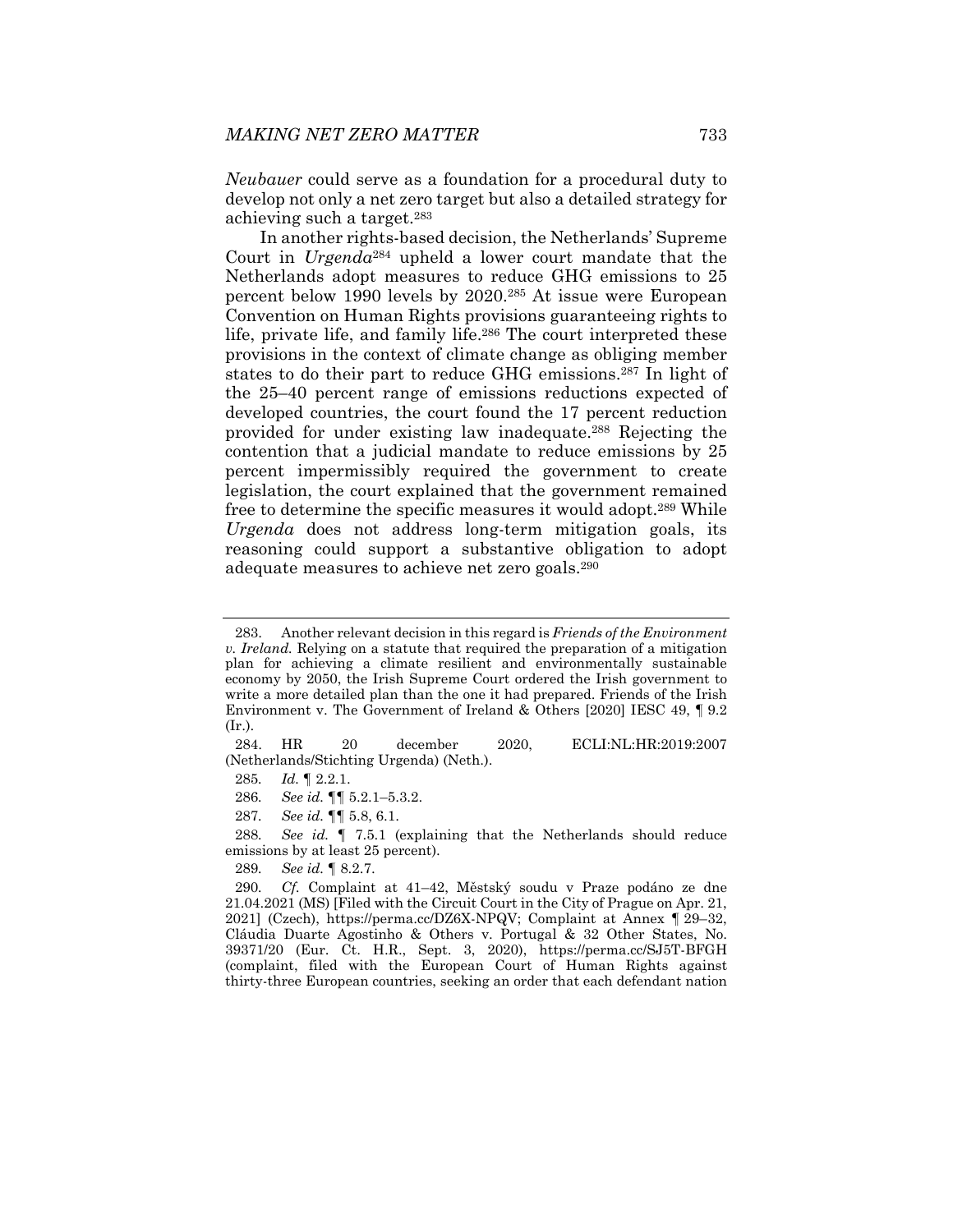Decisions challenging governments' failure to implement climate plans or policies suggest a possible basis for compelling the implementation of net zero policies. In *Leghari*,291 for example, Pakistan's Lahore High Court held that "the delay and lethargy of the State in implementing the [nation's climate change policy framework] offends the fundamental [constitutional] rights of the citizens."<sup>292</sup> The court ordered the government defendants to nominate a "climate change focal person" within each relevant ministry "to ensure the implementation of the Framework" and to establish a commission to assist the court in monitoring implementation.293 Although the case focused primarily on enforcing climate adaptation rather than climate mitigation efforts, it hints that some courts may be willing to compel implementation of net zero policies.294

# IV. NET ZERO AND THE RELATIONSHIP BETWEEN CARBON MITIGATION AND CARBON REMOVAL

Net zero commitments, if carried out, could contribute significantly to meeting Paris's temperature goals. How governments and corporations actually implement net zero pledges will be critical in determining whether those goals will be met and what a carbon-stabilized world will look like. Although net zero implies that carbon emissions will be balanced out by carbon removal, an important question that most net zero pledges have yet to address is whether to set distinct targets for carbon mitigation and carbon removal. This Part explains that important differences between the two, along

adopt mitigation measures reflecting a "fair share" of the global burden of mitigating climate change).

 <sup>291.</sup> Leghari v. Federation of Pakistan & Others, (2015) WP No. 25501/2015 (Lahore High Court) 6 (Pak.), https://perma.cc/H4RZ-W9QP.

<sup>292</sup>*. Id.* at 6.

<sup>293</sup>*. Id.* at 6–7.

 <sup>294.</sup> Similarly, in *Srestha v. Office of the Prime Minister*, the Nepal Supreme Court ordered the drafting and implementation of a law specifically addressing climate change mitigation and adaptation, and in the meantime, ordered adherence to existing climate change policy and adaptation plans. *See* Srestha v. Office of the Prime Minister, 074-WO-0283 (Dec. 25, 2018), 13 (Nepal), https://perma.cc/PXZ2-GWMV.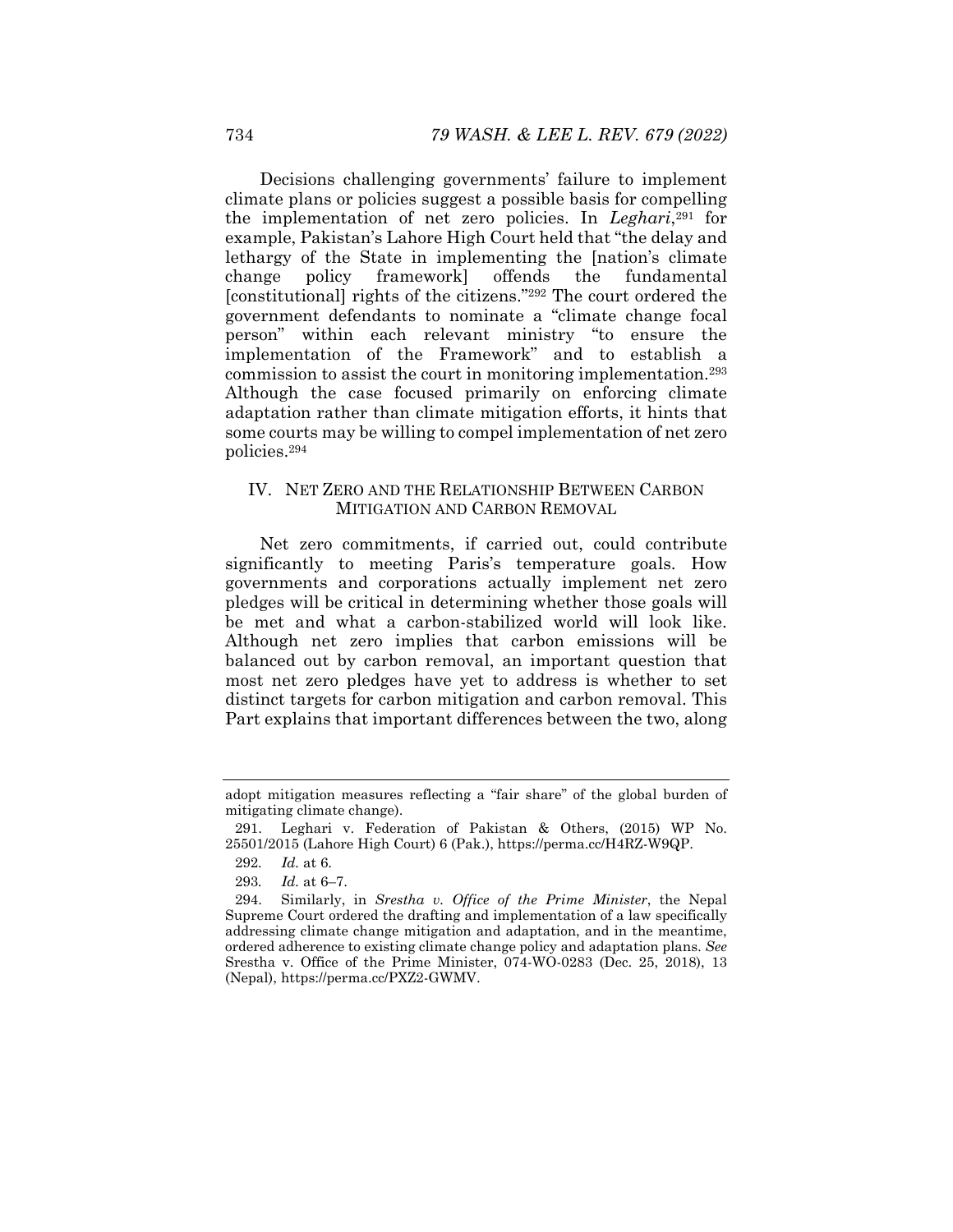with the potential for carbon removal to undermine carbon mitigation efforts, warrant separate targets.

### A. *Existing Policies Linking Carbon Mitigation and Carbon Removal*

Net zero pledges build on various policies that already link carbon mitigation and carbon removal. Such policies might be viewed as weak precedents against setting distinct carbon mitigation and removal goals within net zero targets. The Kyoto Protocol, the Paris Agreement's predecessor, calculated parties' compliance with emissions caps by including carbon removed from the atmosphere via land use change.295 The Paris Agreement, in calling for "a balance between anthropogenic emissions by sources and removals by sinks," suggests that emissions reductions and carbon removal are interchangeable.296 Furthermore, various carbon markets recognize the fungibility of emissions reductions and some types of carbon removal.

#### 1. The Kyoto Protocol

The Kyoto Protocol, which required developed countries to limit their GHG emissions, effectively treated certain types of land-based carbon removal as equivalent to mitigation in determining whether countries met their emission targets.297 Specifically, each developed country party calculated its emissions by including "greenhouse gas emissions by sources and removals by sinks resulting from direct human-induced land use change and forestry activities, limited to afforestation, reforestation and deforestation since 1990."298 Subsequent

<sup>295</sup>*. See Reporting and Accounting of LULUCF Activities Under the Kyoto Protocol*, UN CLIMATE CHANGE, https://perma.cc/7B7F-6X8Y (stating that the net change in carbon and greenhouse emissions from land use change "shall be used to meet the commitments referred to in" the Kyoto Protocol).

 <sup>296.</sup> Paris Agreement, *supra* note 18, art. 4.1.

<sup>297</sup>*. See* Neil Craik & William C.G. Burns, *Climate Engineering Under the Paris Agreement*, 49 ENV'T L. REP. 11113, 11116 (2019) (explaining that improved land management and forestry are well-understood as part of existing management strategies).

 <sup>298.</sup> Kyoto Protocol to the United Nations Framework Convention on Climate Change, art. 3.3, Dec. 10, 1997, 2303 U.N.T.S. 162, U.N. Doc. FCCC/CP/1997/L,7/ADD.1, 37 I.L.M. 32.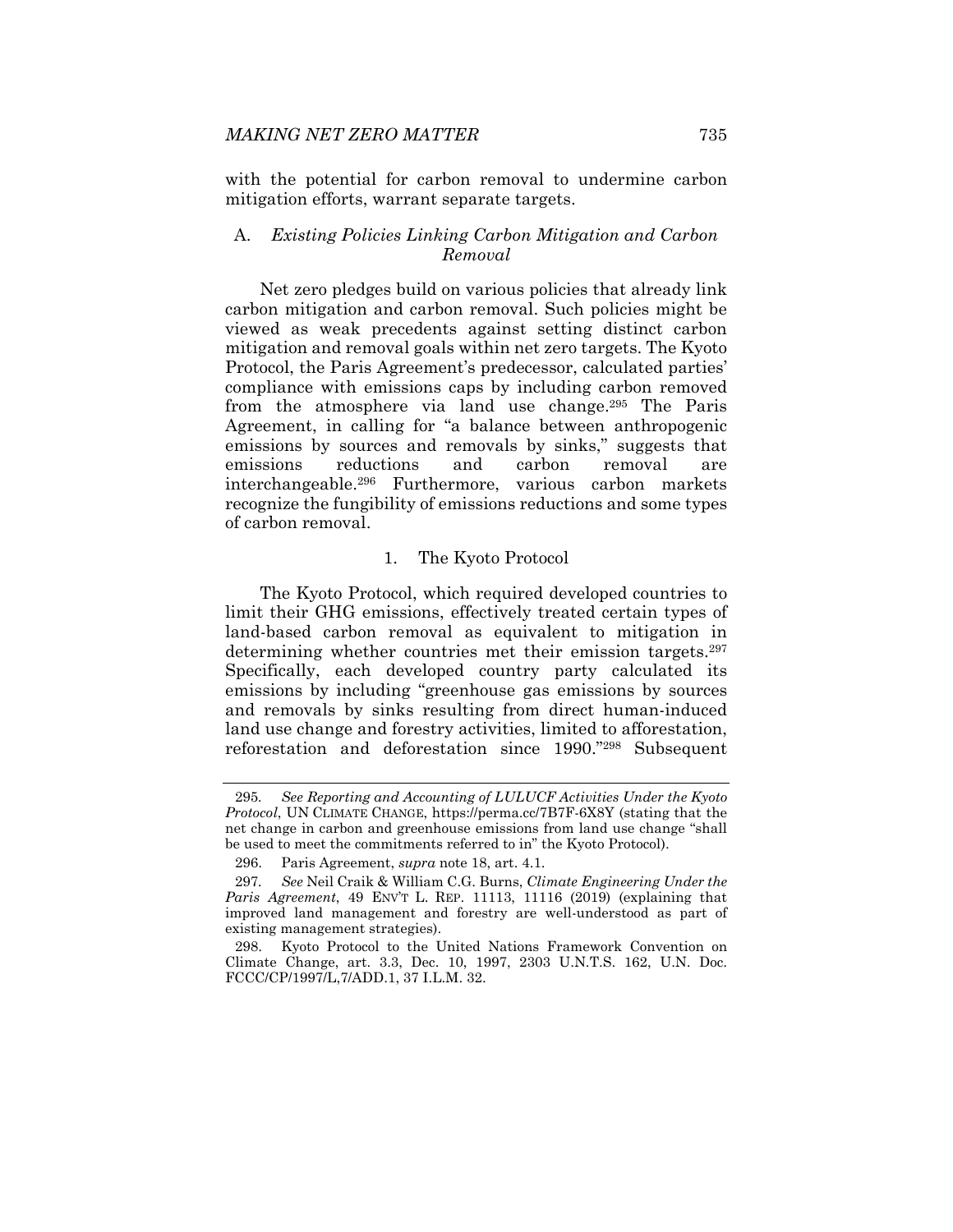decisions integrated additional types of land-based carbon removal—forest management, cropland management, grazing land management, revegetation, and wetlands drainage and rewetting—into these calculations.299

## 2. The Paris Agreement

As explained above, the Paris Agreement incorporates the net zero concept in its call for "a balance between anthropogenic emissions by sources and removals by sinks."300 Consistent with this language, the agreement urges parties "to conserve and enhance, as appropriate, sinks and reservoirs of greenhouse gases . . . including forests."301

Indeed, much of the modeling underlying Paris's temperature goals assumes ambitious amounts of carbon removal.302 The modeled scenarios analyzed pathways for achieving specific climate goals in a cost-effective manner using a combination of carbon removal and mitigation techniques.<sup>303</sup> Under these scenarios, achieving the 1.5°C goal will require large-scale carbon removal,  $304$  and even the  $2^{\circ}$ C goal assumes significant carbon removal unless mitigation efforts dramatically escalate.305 Seven years after negotiation of the

<sup>299</sup>*. See* MACE ET AL., *supra* note 62, at 17 (noting that decisions gave developed countries the option to include net emissions and removals from other designated land management activities in calculating total emissions); Annex to Decision 16/CMP.1 Land Use, Land-Use Change and Forestry, U.N. Doc. FCCC/KP/CMP/2005/8, at 6 (Mar. 30, 2006), https://perma.cc/V3AP-G5MN (providing guidance on how signatories may counterbalance emissions); Annex to Decision 2/CMP.7 Land Use, Land-Use Change and Forestry, U.N. Doc. FCCC/KP/CMP/2011/10/Add.1, at 13–14 (Mar. 15, 2012), https://perma.cc/56AZ-THEN (same). To address concerns regarding the verifiability and permanence of land-based carbon removals, parties could rely on such removals to satisfy only part of their compliance obligations. *See* MACE ET AL., *supra* note 62, at 17 (detailing the carbon removal potential).

<sup>300</sup>*. See* Paris Agreement, *supra* note 18.

<sup>301</sup>*. Id.* art. 5.1.

<sup>302</sup>*. See* Lin, *Carbon Dioxide Removal*, *supra* note 43, at 549 (characterizing the feasibility of carbon dioxide removal predicted by some models as "highly questionable").

<sup>303</sup>*. See* Minx et al., *supra* note 37, at 2–3.

<sup>304</sup>*. See* IPCC, *supra* note 19, at 121–22.

<sup>305</sup>*. See* Minx et al., *supra* note 37, at 13 ("[M]any commentators . . . suggest a large-scale dependence on negative emissions for 2°C scenarios . . . ."); ROYAL SOC'Y, *supra* note 37, at 13 ("Only very dramatic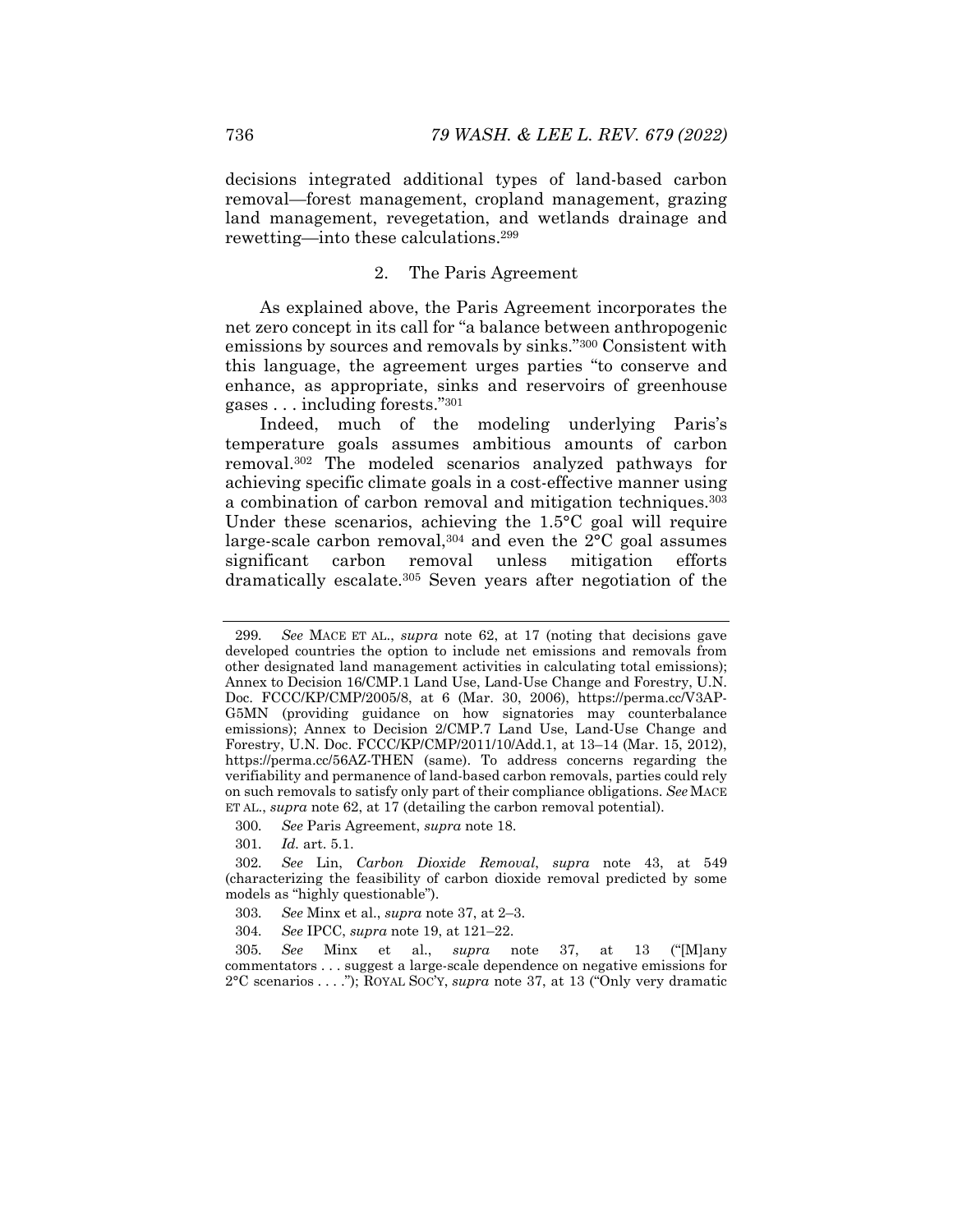Paris Agreement, as many countries struggle to meet their already inadequate climate pledges,306 even greater reliance on carbon removal will likely be necessary to achieve Paris's temperature goals.

Parties' initial NDCs focused primarily on emission reductions, with little mention of carbon removal except in conjunction with forest management.307 However, carbon removal activities are poised to play a more prominent role over time.308 The NDCs are to be revised every five years, with each successive NDC "represent[ing] a progression" beyond parties' previous commitments.309 Parties are also encouraged to prepare nonbinding "long-term low greenhouse gas emission development strategies" to guide the development of successive NDCs.310 Although most strategies submitted to date rely exclusively on emissions reductions, an increasing number of them refer to forest management and other types of carbon removal.311 For example, Japan's strategy highlights CCS and calls for further work on DACS and other carbon removal

308*. See* Craik & Burns, *supra* note 297, at 11121 (contending that states may "integrat[e] some [carbon removal] technologies into their reduction commitments since removals of  $CO<sub>2</sub>$  are expressly contemplated as an element of mitigation" under the Paris Agreement).

309. Paris Agreement, *supra* note 18, art. 4.3, 4.9.

311*. See* MACE ET AL., *supra* note 62, at 26–27 (outlining current provisions).

and rapid emissions reduction will allow the 2°C target to be met without" carbon removal technologies); *see also* Lin, *Carbon Dioxide Removal*, *supra*  note 43, at 549.

<sup>306</sup>*. See* EMISSIONS GAP REPORT 2021, *supra* note 15, at xix–xx (noting that G20 members are not on track to meet either their original or revised NDCs); Sachs, *supra* note 164, at 892–93.

<sup>307</sup>*. See* MACE ET AL., *supra* note 62, at 26 (highlighting guidance for reporting emissions from harvesting wood products). One quarter of mitigation pledged in NDCs arises from improved forest management. *See* ROYAL SOC'Y, *supra* note 37, at 28 (citing examples of deforestation reduction goals in Brazil and Mexico).

<sup>310</sup>*. Id.* art. 4.19; *see* Mafalda Duarte, *Marching Toward 2050: Purpose and Elements of Long-Term Low Greenhouse Gas Emission Development Strategies*, WORLD RES. INST., https://perma.cc/ZXF7-L575. The strategies are available at *Communication of Long-Term Strategies*, UN CLIMATE CHANGE, https://perma.cc/9L66-2ER3.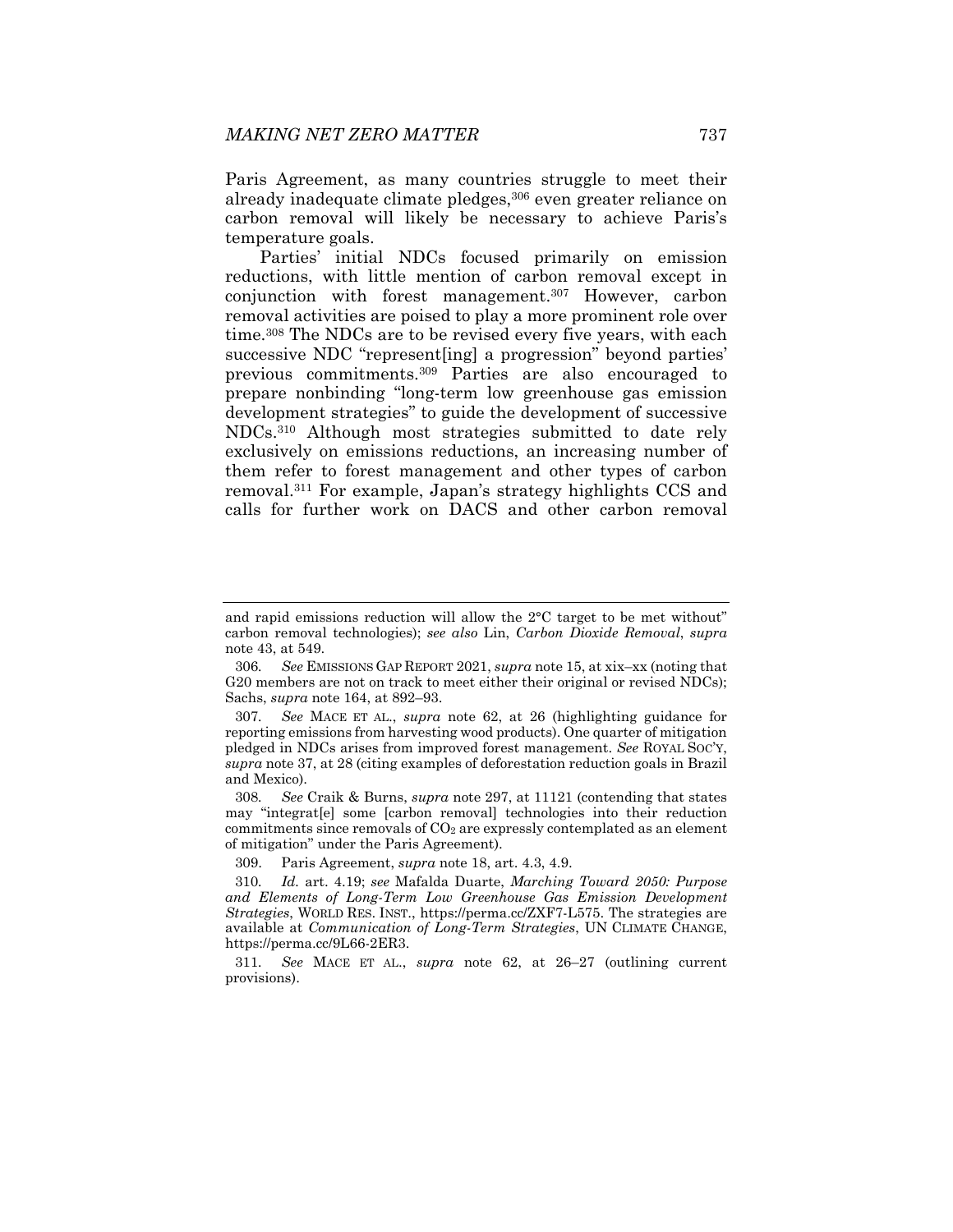techniques.312 Similarly, the United Kingdom's strategy advocates research, development, and incentives to "strengthen . . . understanding of [carbon removal] technologies and, where appropriate, move forward with deployment."313

# 3. Carbon Markets

Carbon markets that allow trading of carbon removal-based offsets offer perhaps the most prominent example of the equivalent treatment of carbon emissions reductions and carbon removals. Under cap-and-trade carbon markets, a regulator sets an overall cap on GHG emissions and allocates allowances representing a right to emit a defined quantity of GHGs.314 States, companies, or other sources must surrender allowances reflecting the amount of GHGs emitted.315 These entities can trade allowances with each other and thereby choose either to reduce their own emissions directly or to pay other entities to make equivalent emissions reductions on their behalf.316 Under some regimes, sources also may meet their compliance obligations by relying on offsets generated by entities that voluntarily remove carbon from the atmosphere.<sup>317</sup> Offsets are

 <sup>312.</sup> Government of Japan, The Long-Term Strategy Under the Paris Agreement, at 16, 26, 36, 79–81 (2019) (discussing Japan's efforts and strategy for carbon reduction).

 <sup>313.</sup> GOV. OF THE U.K., THE CLEAN GROWTH STRATEGY: LEADING THE WAY TO A LOW CARBON FUTURE 57 (2018); *see also* Geden & Schenuit, *supra* note 25, at 24–25 (highlighting that the United Kingdom is currently the leader in integrating carbon removal into climate policy).

<sup>314</sup>*. See* Robert N. Stavins, *A Meaningful U.S. Cap-and-Trade System to Address Climate Change*, 32 HARV. ENV'T L. REV. 293, 298 (2008) (explaining the basics of cap and trade).

<sup>315</sup>*. Id.*

<sup>316</sup>*. Id.*

<sup>317</sup>*. See* ERIC MARLAND ET AL., UNDERSTANDING AND ANALYSIS: THE CALIFORNIA AIR RESOURCES BOARD FOREST OFFSET PROTOCOL 1 (Springer eds., 1st ed. 2017) (outlining California's carbon offset regime); van Kooten, *supra* note 43, at 84 (stating that "most governments and international negotiations consider emissions trading to be the main policy vehicle").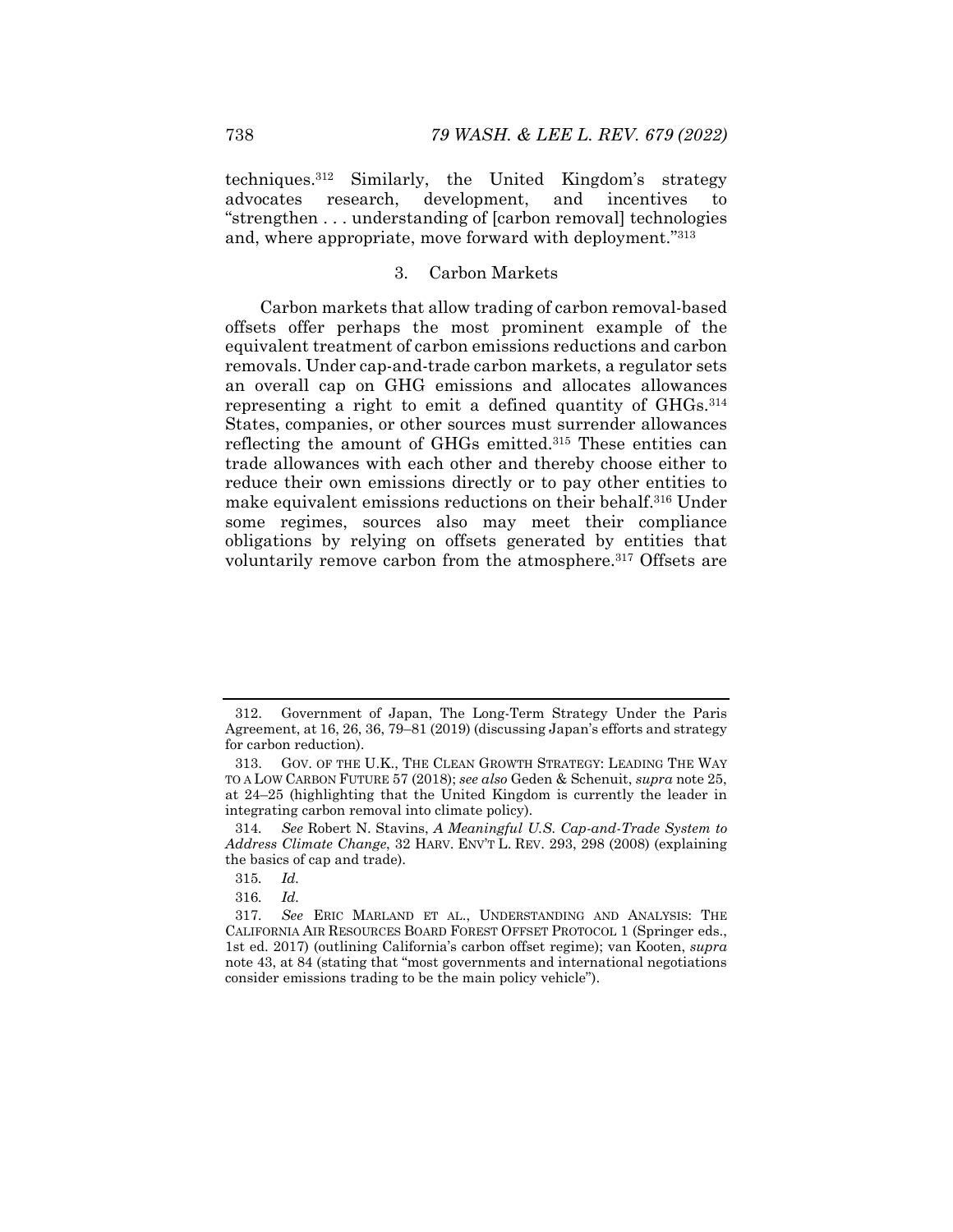available most commonly for forestry-related carbon removal318 and less frequently for other carbon removal techniques.<sup>319</sup>

# *a. Forestry Offset Credits*

California's cap and trade regime allows regulated entities to rely in part on offsets to meet their caps, including offsets from forestry projects.320 A ceiling on entities' use of offsets tacitly recognizes that the offsets do not represent carbon benefits wholly equivalent to direct carbon mitigation.321 A specific protocol governs programs involving reforestation, improved forest management, and avoided conversion of forests to non-forest land use.322 Carbon benefits must be additional, permanent, and verifiable.323 To account for the risk of leakage—i.e., that projects' carbon benefits will be undermined

320*. See* MARLAND ET AL., *supra* note 317, at 6 (indicating that 58 percent of all offset credits issued in California were related to forest projects).

<sup>318</sup>*. See* Wytze van der Gaast et al., *The Contribution of Forest Carbon Credit Projects to Addressing the Climate Change Challenge*, 18 CLIMATE POL'Y 42, 43 (2018) (explaining that forestry-related carbon offsets have been promoted by public funds that assist governments in their forest management).

 <sup>319.</sup> Various reports have advocated for the integration of carbon removal into carbon markets. *See* NAS, NEGATIVE EMISSIONS TECHNOLOGIES, *supra* note 35, at 133; ROYAL SOC'Y, *supra* note 37, at 11.

 <sup>321.</sup> From 2013 to 2020, use of offsets was restricted to 8 percent of an entity's overall GHG compliance obligations. CAL. CODE REGS. tit. 17, § 95854(b) (2011). Legislation extending California's cap and trade regime to 2030 similarly restricts offset use. CAL. HEALTH & SAFETY CODE  $\S 38562(b)(2)(E)$  (limiting offset use to 4 percent of an entity's compliance obligations from 2021 to 2025 and 6 percent from 2026 to 2030 and requiring that half the offsets come from projects that provide direct environmental benefits to California).

<sup>322</sup>*. See* CAL. ENV'T PROT. AGENCY, AIR RES. BD., COMPLIANCE OFFSETS PROTOCOL: U.S. FOREST PROJECTS (2011), https://perma.cc/2LJL-248S; CAL. ENV'T PROT. AGENCY, AIR RES. BD., COMPLIANCE OFFSETS PROTOCOL: U.S. FOREST PROJECTS (2014), https://perma.cc/7FDR-D67B; CAL. ENV'T PROT. AGENCY, AIR RES. BD., COMPLIANCE OFFSETS PROTOCOL: U.S. FOREST PROJECTS (2015) [hereinafter 2015 COMPLIANCE OFFSETS PROTOCOL], https://perma.cc/D54S-82KM.

 <sup>323. 2015</sup> COMPLIANCE OFFSETS PROTOCOL, *supra* note 322, at 25 (2015); *see* Tatyana Ruseva et al., *Additionality and Permanence Standards in California's Forest Offset Protocol: A Review of Project and Program Level Implications*, 198 J. ENV'T MGMT. 277, 279 (2017).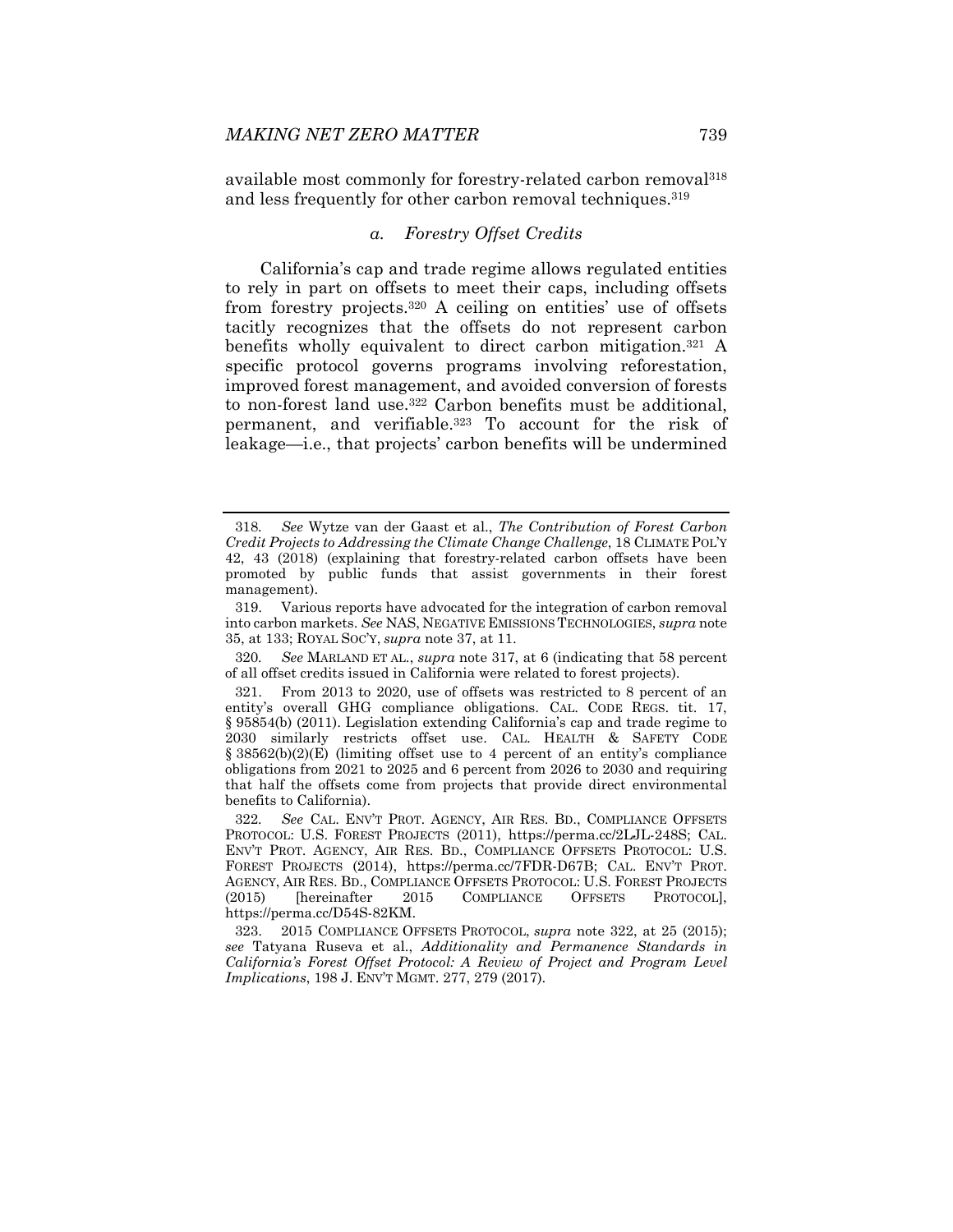by carbon releases elsewhere—offsets are discounted.324 In addition, a fraction of offsets are set aside in a buffer account and retired if fires or other events result in unintended carbon release.325 Although forestry projects have accounted for the majority of California's offset credits,<sup>326</sup> high transaction costs, complicated procedures, extensive commitment periods, and low and inconsistent carbon prices have discouraged participation.327

Australia has granted carbon offsets not only for forest carbon management but also for other specified land management activities. Under the country's Carbon Farming Initiative, landowners generated carbon credits through activities that sequestered carbon "in living biomass, dead organic matter or soil," including afforestation, reforestation, and soil sequestration.328 Initially, industry could use these credits to satisfy up to 5 percent of their carbon tax obligations.329 Australia subsequently replaced its carbon tax

326*. See* Chaeri Kim & Thomas Daniels, *California's Success in the Socio-Ecological Practice of a Forest Carbon Offset Credit Option to Mitigate Greenhouse Gas Emissions*, 1 SOCIO-ECOLOGICAL PRAC. RSCH. 125, 131 (2019) (detailing the forests accounting for the credits).

327*. See* MARLAND ET AL., *supra* note 317, at 53–54, 66 (discussing costs and other barriers); Nicolena vonHedemann et al., *Forest Policy and Management Approaches for Carbon Dioxide Removal*, 10 INTERFACE FOCUS 1, 10 (2020). The low price of carbon has been blamed for the negligible forestry projects undertaken in another domestic carbon market, the Regional Greenhouse Gas Initiative (RGGI). *Id.* at 10.

 328. Megan C. Evans, *Effective Incentives for Reforestation: Lessons from Australia's Carbon Farming Policies*, 32 CURRENT OP. ENV'T SUSTAINABILITY 38, 39 (2018); Jonathan Verschuuren, *Towards a Regulatory Design for Reducing Emissions from Agriculture: Lessons from Australia's Carbon Farming Initiative*, 7 CLIMATE L. 1, 16 (2017).

 329. Ing-Marie Gren & Abenezer Zeleke Aklilu, *Policy Design for Forest Carbon Sequestration: A Review of the Literature*, 70 FOREST POL'Y & ECON. 128, 133 (2016); Verschuuren, *supra* note 328, at 15. Australia's 2011 Clean Energy Act, later repealed, provided for a carbon tax on industry for 2012–2015, followed by a cap-and-trade scheme to apply beginning July 2015. *Id.* at 14.

 <sup>324.</sup> For a critical view of whether CARB has adequately accounted for leakage, see Barbara Haya, Policy Brief: The California Air Resources Board's U.S. Forest Offset Protocol Underestimates Leakage (2019), https://perma.cc/D5G9-A8HY (PDF).

 <sup>325. 2015</sup> COMPLIANCE OFFSETS PROTOCOL, *supra* note 322, at app. D; *see*  Ruseva et al., *supra* note 323, at 280 (explaining the purpose and use of the buffer account).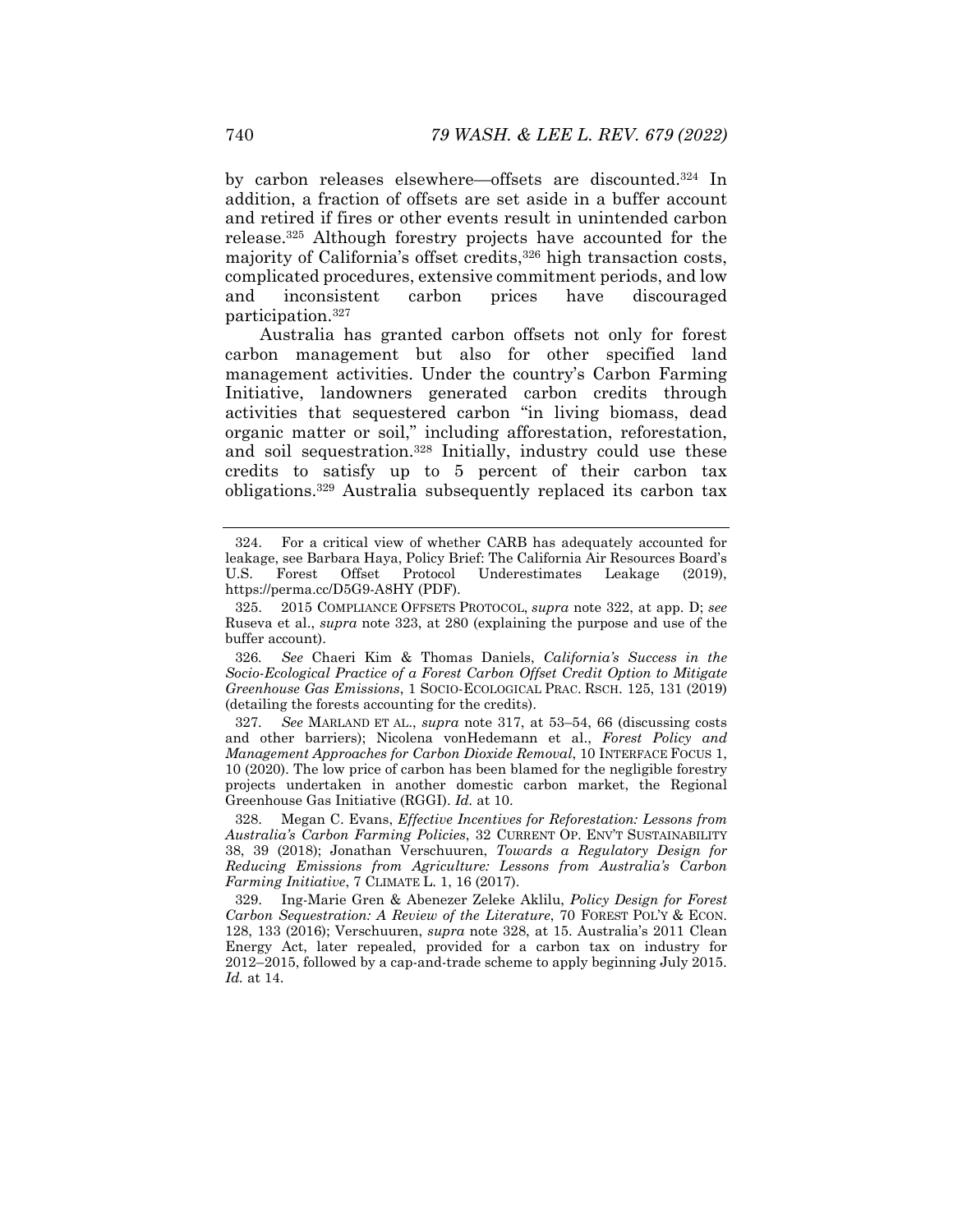with a voluntary program to subsidize carbon abatement.<sup>330</sup> Now, businesses that register carbon reduction or removal projects can earn carbon credits and then sell those credits to the government through a reverse auction.331 Forest-based sequestration (especially conversion of agricultural land to forests) has accounted for most of the funded projects.332

At the international level, the Kyoto Protocol's Clean Development Mechanism (CDM) was expected to serve as an important carbon market for forest-based carbon removal.333 Under this emissions trading scheme, emissions reduction projects and forest-related carbon removal projects in developing countries could generate carbon offsets, and developed countries could purchase these offsets in lieu of reducing their own emissions.334 Though projected to be significant sources of credits, afforestation and reforestation projects ultimately constituted less than 1 percent of CDM projects.335 The European Union refused to accept credits from

<sup>330</sup>*. See* Evans, *supra* note 328, at 39.

<sup>331</sup>*. See* COMMONWEALTH OF AUSTRALIA, THE EMISSIONS REDUCTION FUND—WHAT IT MEANS FOR YOU 7–8 (2019), https://perma.cc/7U6Z-47ZH (PDF). Critics have attacked the use of public money to pay for these projects and questioned their additionality and permanence, noting that some projects may be terminated after only twenty-five years. *See* Adam Morton, *Up in Smoke: What Did Taxpayers Get for the \$2bn Emissions Fund?*, GUARDIAN (June 2, 2018), https://perma.cc/J3KN-UY38 (profiling potential issues with the program); Evans, *supra* note 328, at 41 (same).

<sup>332</sup>*. See* Schenuit et al., *supra* note 83, at 10–11 (citing this method as the primary climate policy instrument in Australia); Courtney M. Regan et al., *The Influence of Crediting and Permanence Periods on Australian Forest-Based Carbon Offset Supply*, 97 LAND USE POL'Y 104800, 2020, at 2 (noting that "[f]orest-based sequestration methods accounted for approximately 81 percent of the total AUD \$2.29 billion spent on all projects" at the date of the article's publication); Morton, *supra* note 331 (stating that "vegetation projects," including "regenerating degraded habitat, tree-planting and 'avoided deforestation'" are expected to deliver two-thirds of the effects of Australia's emissions reductions fund).

<sup>333</sup>*. See* Lin, *Carbon Dioxide Removal*, *supra* note 43, at 552.

<sup>334</sup>*. See id.* at 553–57 (noting criticism of CDM's potential to reward actions that generate GHG credits but fail to make a positive environmental impact).

<sup>335</sup>*. See* vonHedemann, *supra* note 327, at 4 (2020) (highlighting that those projects were 0.9 percent of over 7,000 CDM projects); ROSS W. GORTE & JONATHAN L. RAMSEUR, CONG. RSCH. SERV., RL34560, FOREST CARBON MARKETS: POTENTIAL AND DRAWBACKS 3 (2008) (citing that afforestation and reforestation have only accounted for 0.3 percent).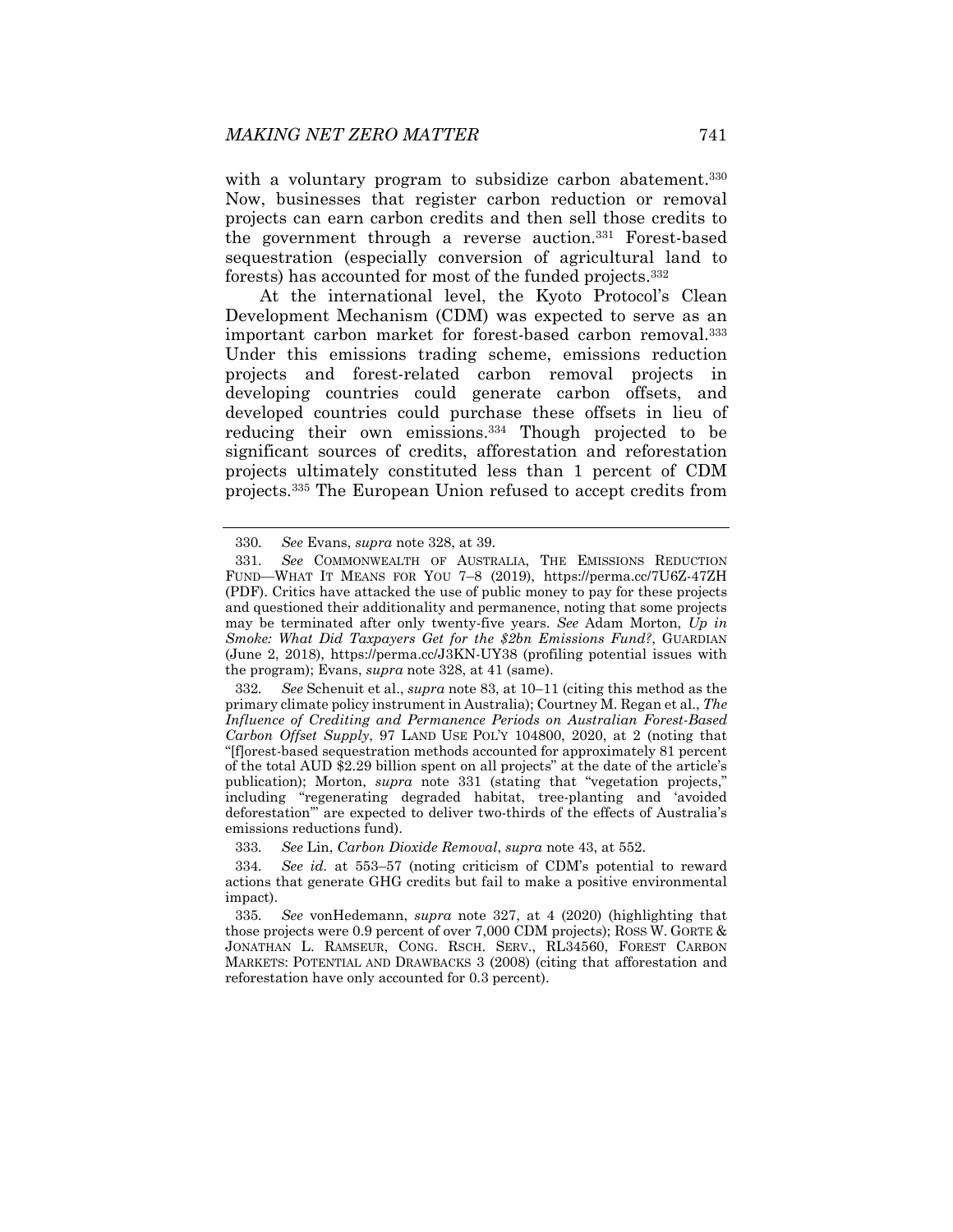CDM forestry projects in its Emissions Trading System, citing concerns about leakage, permanence, and accounting.336 The long timescale associated with forestry projects and the temporary nature of any credits that might be granted also made forestry projects relatively unattractive.337

The limitations placed on recognizing carbon credits from forest management reflect a view that carbon removal by forests warrants encouragement but is not quite equivalent to carbon mitigation. At the same time, modest levels of participation in such projects suggests that additional incentives—and safeguards—may be necessary to encourage desired types of carbon removal.

# *b. Credits from Non-Forestry Carbon Removal Projects*

The granting of carbon offsets for engineered carbon removal, such as the generous offsets for DACS available under amendments to California's Low Carbon Fuel Standard (LCFS), likewise suggests a degree of interchangeability between emissions reductions and carbon removal. Established in 2006, the LCFS aims to reduce the carbon intensity of transportation fuels sold in California.338 When a distributor sells fuel having a greater carbon intensity than specified targets, it must obtain LCFS credits to compensate for the excess carbon.<sup>339</sup> Amendments to the statutory scheme now allow for the issuance of LCFS credits for the storage of carbon captured directly from

<sup>336</sup>*. See* vonHedemann et al., *supra* note 327, at 4.

<sup>337</sup>*. See id.* The Paris Agreement contains several potential tools for promoting forest-based carbon removal. Article 6 of the agreement allows parties to transfer or share emission reductions from reduced deforestation and to engage in trading of carbon credits under the yet-to-be defined successor to the CDM, the Sustainable Development Mechanism. Paris Agreement art. 6.1, 6.4, , *supra* note 18; *see also* Honegger & Reiner, *supra* note 35, at 315–16 (noting the importance of ensuring credible accounting, keeping transaction costs low, and facilitating financial transfers in any mechanism that incorporates carbon removal projects).

<sup>338</sup>*. See* ALEX TOWNSEND & IAN HAVERCROFT, THE LCFS AND CCS PROTOCOL: AN OVERVIEW FOR POLICYMAKERS AND PROJECT DEVELOPERS 4 (2019).

<sup>339</sup>*. See id.* at 7 (adding that this rule applies to fuel providers who "produce, import, distribute, or sell transportation fuels in California").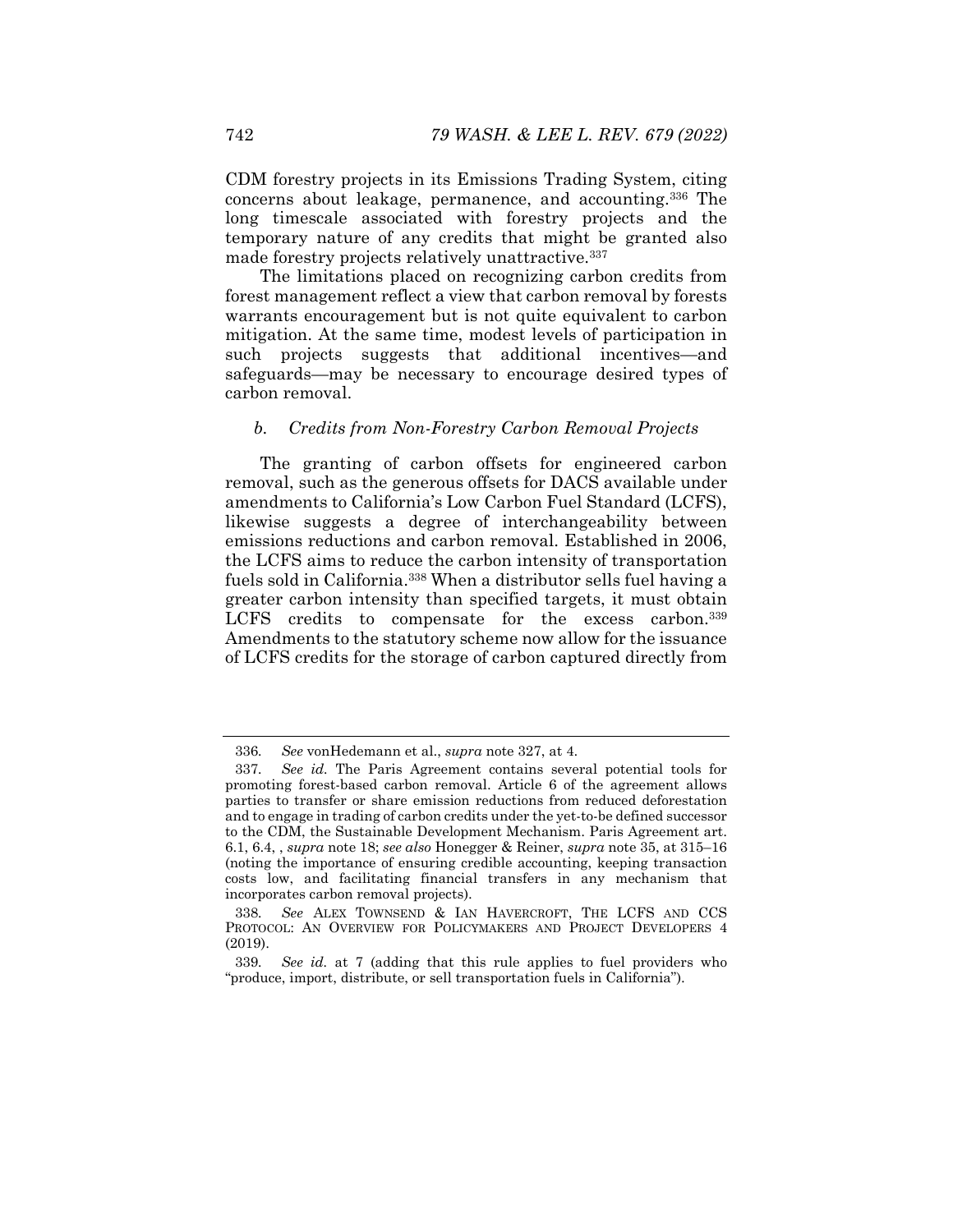the air,340 provided that an operator demonstrates a greater than 90 percent probability that at least 99 percent of the carbon will be stored for at least one hundred years.<sup>341</sup> Credits can be granted regardless of project location.342

The value of LCFS credits, which have averaged close to \$200 per ton, could offer a powerful incentive for DACS projects worldwide.343 Even though credit prices are projected to drop towards \$100 per ton in the current decade,<sup>344</sup> they would remain an order of magnitude greater than the price of credits arising from forestry projects.345 The potential to combine LCFS credits with other incentives could make DACS projects especially attractive.346

One such incentive, available under Section 45Q of the Internal Revenue Code, is a tax credit of up to \$50 per ton for the permanent underground storage of at least 100,000 tons of  $CO<sub>2</sub>$  from the ambient air.<sup>347</sup> The 45Q credit was originally

- 342. CAL. CODE REGS. tit. 17, § 95490(b)(3).
- 343*. See* NCI, NAVIGATING THE NUANCES, *supra* note 6, at 53.
- 344. LARSEN ET AL., *supra* note 340, at 23.

345*. See* NCI, NAVIGATING THE NUANCES, *supra* note 6, at 53. Forestry offset credits trade in the range of thirteen to fifteen dollars per ton in California's carbon market. *See* Ryan Dezember, *Preserving Trees Becomes Big Business, Driven by Emissions Rules*, WALL ST. J. (Aug. 24, 2020, 5:42 AM), https://perma.cc/3WWR-S27L ("California credits changed hands at an average of \$14.15 in 2019 and were up to \$15 before the coronavirus lockdown drove them lower. They have lately traded for about \$13.").

346*. See* TOWNSEND & HAVERCROFT, *supra* note 338, at 20 ("In combination, LCFS credits and 45Q tax credits could provide CCS project developers in the US with a strong financial incentive to capture  $CO<sub>2</sub>$  emissions and invest in CCS.").

347. 26 U.S.C. § 45 $Q(a)$ , (b), (d)(2)(C), (e)(1). Project construction must begin by January 1, 2026 in order to take advantage of the credit. *See*  Consolidated Appropriations Act, 2021, H.R. 133, 116th Cong. § 133 (2020) (extending the carbon dioxide sequestration credit by two years).

 <sup>340.</sup> CAL. CODE REGS. tit. 17, § 95490(a); TOWNSEND & HAVERCROFT, *supra*  note 338, at 9. The revised LCFS also authorizes credits for the storage of carbon captured from transportation fuel production processes, provided that the fuel is sold in California, and it allows fuels produced using carbon captured from the air to qualify as low carbon fuels so long as they are sold in California. *See* JOHN LARSEN ET AL., CAPTURING LEADERSHIP: POLICIES FOR THE US TO ADVANCE DIRECT AIR CAPTURE TECHNOLOGY 23 (2019) ("For every net ton of CO2 removed from the atmosphere and permanently stored, [Direct Air Capture (DAC)] facilities receive LCFS credits.").

 <sup>341.</sup> TOWNSEND & HAVERCROFT, *supra* note 338, at 10.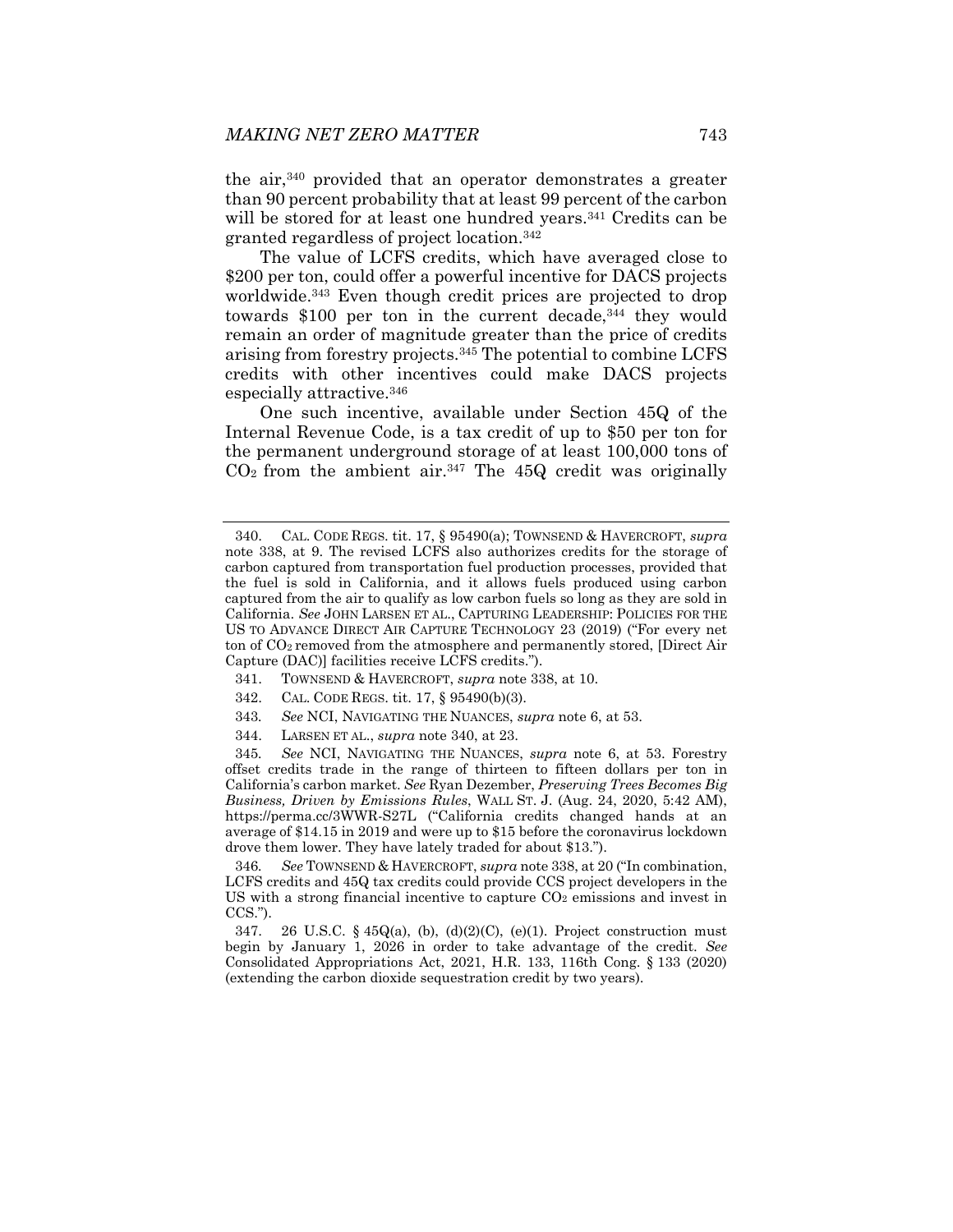limited to CCS projects at power plants and other GHG-generating facilities.348 Congress expanded the tax credit to DACS in 2018, recognizing the value of carbon sequestration regardless of whether the carbon was captured from the air or from power plant exhaust.349 Although the tax credit alone appears insufficient to incentivize DACS or the capture and storage of industrial emissions,<sup>350</sup> combining the tax credit with LCFS credits or other incentives could make DACS projects financially viable.351

## B. *Comparing Mitigation and Carbon Removal*

Policies linking carbon mitigation and carbon removal—including the net zero concept—reflect the atmospheric equivalence of a ton of carbon emissions avoided and a ton of carbon removed. Carbon mitigation and carbon removal nonetheless differ in important ways. Equivalent treatment of the two ignores differences in verifiability, permanence, feasibility, and risks. Ultimately, these differences and the potential for carbon removal to undermine carbon mitigation warrant the establishment of distinct goals within net zero targets.

#### 1. The Argument for Equivalence

From a physical science perspective focused narrowly on atmospheric carbon concentrations, equivalent treatment of carbon mitigation and carbon removal is logical: "Removing  $CO<sub>2</sub>$ 

<sup>348</sup>*. See* ANGELA C. JONES & MOLLY F. SHERLOCK, CONG. RSCH. SERV., IF11455, THE TAX CREDIT FOR CARBON SEQUESTRATION (SECTION 45Q) (2021) ("The tax credit for carbon oxide sequestration—often referred to using its IRC section, 45Q—is computed per metric ton of qualified carbon oxide captured and sequestered. (Before 2018, the tax credit was exclusively for  $CO<sub>2</sub>$ .)").

 <sup>349. 26</sup> U.S.C. § 45Q(d).

<sup>350</sup>*. See* Carlos Anchondo, *Trump's CCS Rule: Details, Doubts and EPA Disputes*, ENERGYWIRE (June 1, 2020, 7:30 AM), https://perma.cc/8L37-RSKD; Iulia Gheorghiu, *IRS Clarifies Carbon Capture Tax Credit, but More Policies Needed to Drive Deployment, Analysts Say*, UTILITY DIVE (June 1, 2020), https://perma.cc/DE3M-QX9H (stating that these new technologies are exciting but expensive).

<sup>351</sup>*. See* Gheorghiu, *supra* note 350 (stating that some have argued that the tax credit will better support carbon capturing technologies once they become commercial).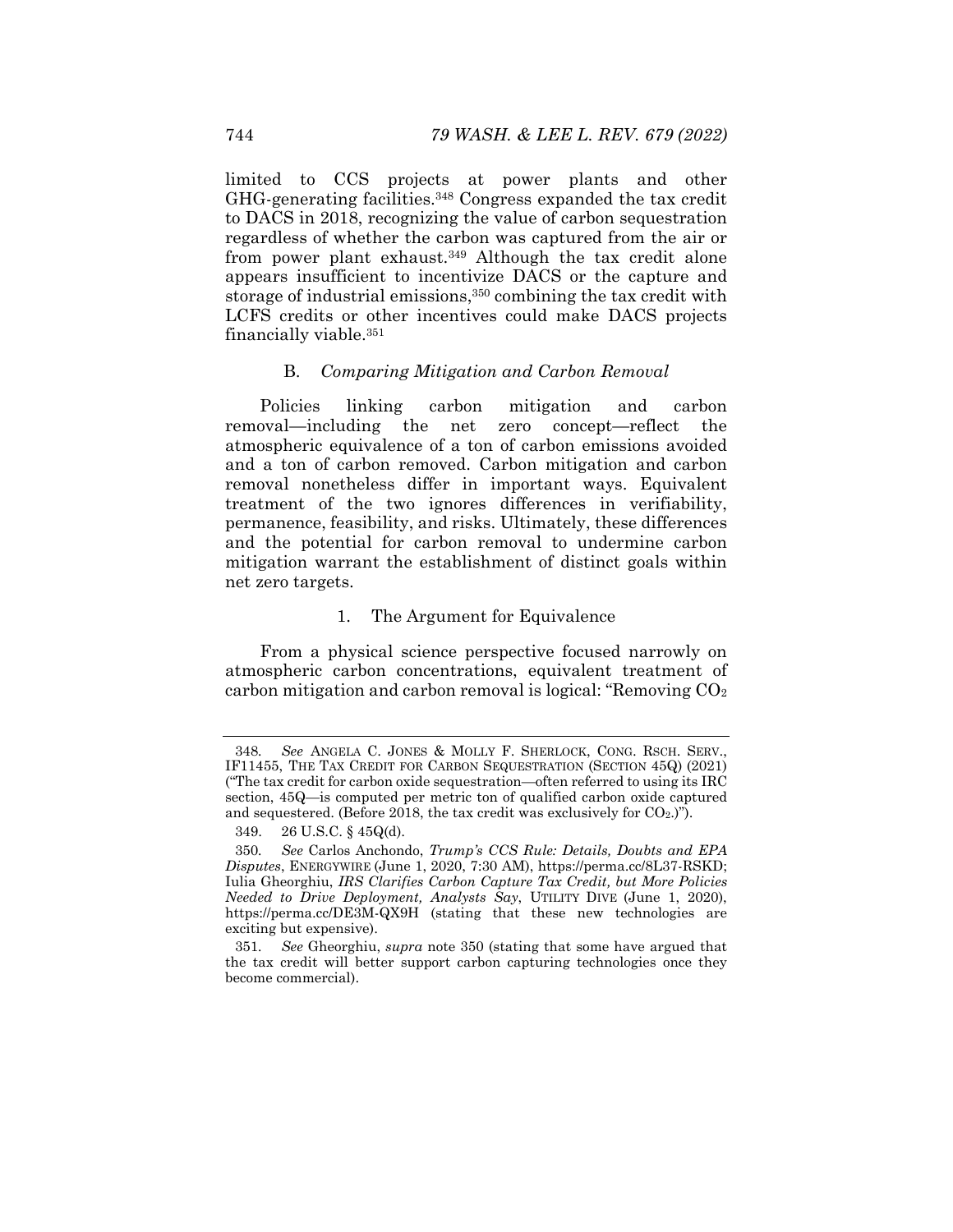from the atmosphere and storing it has the same impact on the atmosphere climate as simultaneously preventing emission of an equal amount of  $CO<sub>2</sub>$ ."352

Distinctions commonly drawn between specific techniques of mitigation or removal sometimes may seem arbitrary.353 Stopping deforestation typically qualifies as mitigation, whereas afforestation constitutes carbon removal.<sup>354</sup> Capturing and storing carbon from an industrial facility is characterized as mitigation, whereas capturing and storing carbon from the air is deemed carbon removal.355 Categorically favoring mitigation over carbon removal may overlook the uncertainties and concerns associated with specific techniques.356 For example, both the cultivation of bioenergy crops (often characterized as mitigation) and afforestation (a form of carbon removal) may displace other land uses and make intense demands on water and other resources.357 Likewise, CCS—typically classified as mitigation—shares common challenges of cost and lack of infrastructure with DACS and BECCS, carbon removal techniques that incorporate CCS.358 And just as efforts to reduce carbon emissions from electricity generation and industrial production in one place may be counterbalanced by the relocation of these activities elsewhere,359 forest conservation at one location may shift deforestation to other locations.360

 <sup>352.</sup> NAS, NEGATIVE EMISSIONS TECHNOLOGIES, *supra* note 35, at 23.

<sup>353</sup>*. See* Gareth Davies, *An Emissions Commitment Is a Plan for the Future: Developing and Using New NETs Should Be at the Heart of That Plan*, *in* DEBATING CLIMATE LAW (B. Mayer & A. Zahar eds., 2021).

<sup>354</sup>*. See id.* at 4.

<sup>355</sup>*. See id.* at 4–5.

<sup>356</sup>*. See id.* at 7.

<sup>357</sup>*. See* MACE ET AL., *supra* note 62, at 28.

<sup>358</sup>*. See id.* at 29.

<sup>359</sup>*. See id.* at 31 (stating that "appropriate regulations or safeguards will need to be put in place").

<sup>360</sup>*. See* G. Cornelis van Kooten & Craig M.T. Johnston, *The Economics of Forest Carbon Offsets*, 8 ANN. REV. RES. ECON. 227, 230 (2016) ("[B]ecause deforestation releases significant amounts of  $CO<sub>2</sub>$  into the atmosphere, the preservation and conservation of forests—that is, preventing degradation, converting to other uses, or simply delaying harvest—have been proposed as eligible but controversial means to obtain carbon offset credits.").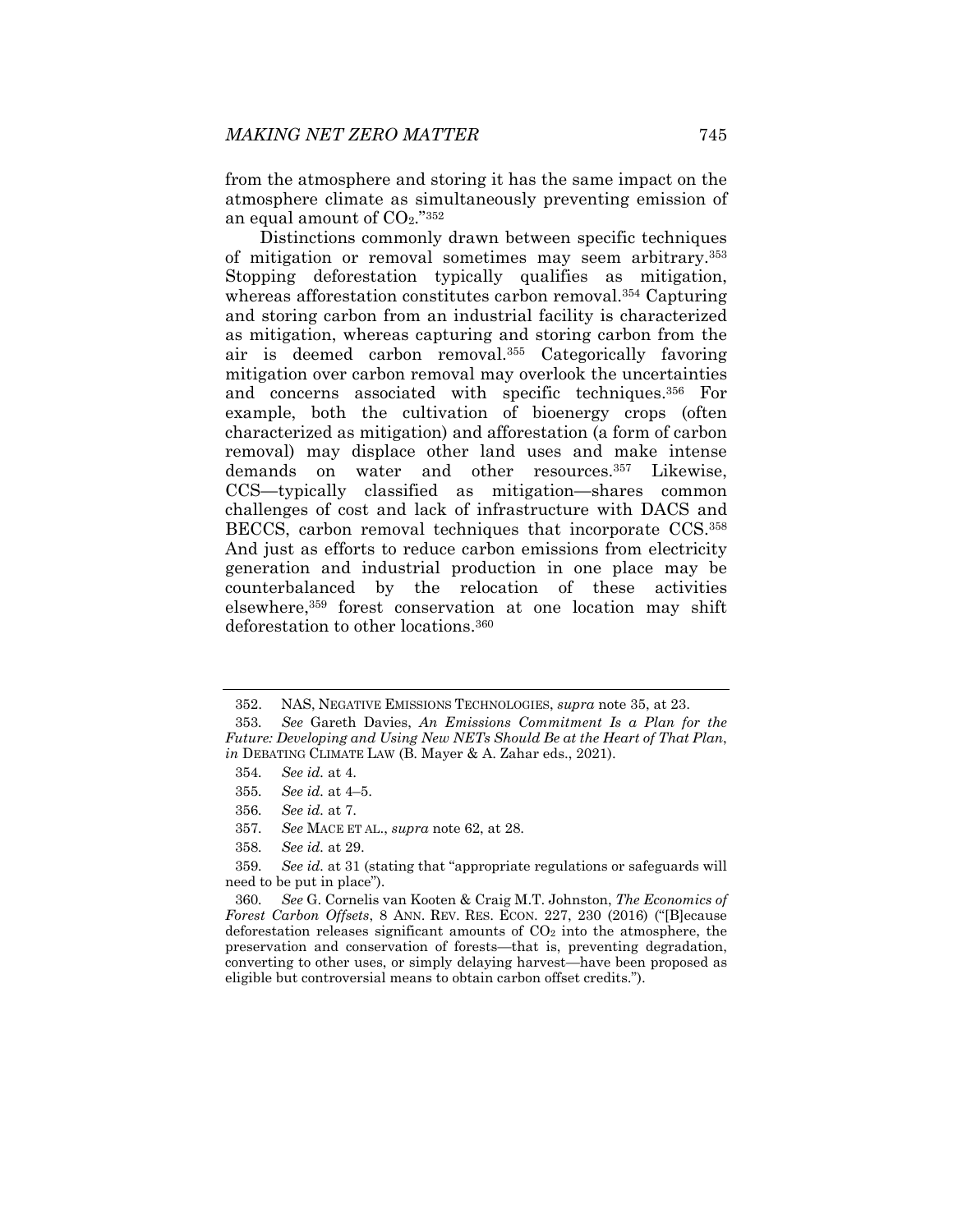### 2. Differences

Carbon removal and carbon mitigation nonetheless differ in important ways with respect to verifiability, permanence, readiness, and risks. Some of these differences apply only to specific techniques, but taken together, these differences warrant distinct treatment of carbon mitigation and carbon removal.

## *a. Accounting/Verifiability*

Existing reporting mechanisms for fossil fuel extraction, imports, and sales can readily track  $CO<sub>2</sub>$  emissions from fossil fuel combustion and reductions in such emissions.<sup>361</sup> In contrast, quantifying carbon benefits from carbon removal generally poses greater difficulties.362

Carbon accounting for nature-based carbon removal is particularly challenging. As a general matter, carbon removal rates depend on complex flows between carbon reservoirs and change over time.363 Uncertainties and heterogeneity in the amount of carbon removed have been a significant obstacle to incorporating forests into the climate regime.364 Climate conditions, tree species, rates of decomposition, and soil quality all may affect carbon removal rates.365 Ongoing changes in land cover compound the uncertainty, as do climate change's effects on plant growth and natural disturbances.366 Such uncertainties

<sup>361</sup>*. See* NAS, NEGATIVE EMISSIONS TECHNOLOGIES, *supra* note 35, at 185 (evaluating the existing technologies).

<sup>362</sup>*. See* Guy Lomax et al., *Reframing the Policy Approach to Greenhouse Gas Removal Technologies*, 78 ENERGY POL'Y 125, 130 (2015) ("[P]ractical quantification of carbon stored in many [carbon removal] technologies is more difficult than quantification of carbon emitted by fossil fuel combustion.").

<sup>363</sup>*. See id.*

<sup>364</sup>*. See* van der Gaast et al., *supra* note 318, at 44.

<sup>365</sup>*. See* vonHedemann et al., *supra* note 327, at 11; Gren & Aklilu, *supra* note 329, at 129; van der Gaast et al., *supra* note 318, at 43 ("Forestry projects, with their relatively long time horizons, have long been considered relatively risky investments."); Barbara Haya et al., *Managing Uncertainty in Carbon Offsets: Insights from California's Standardized Approach*, 20 CLIMATE POL'Y 1112, 1122 (2020).

<sup>366</sup>*. See* ROYAL SOC'Y, *supra* note 37, at 28 (pointing out that "the land is simultaneously a source and sink of  $CO<sub>2</sub>$ , due to a combination of both natural and anthropogenic factors").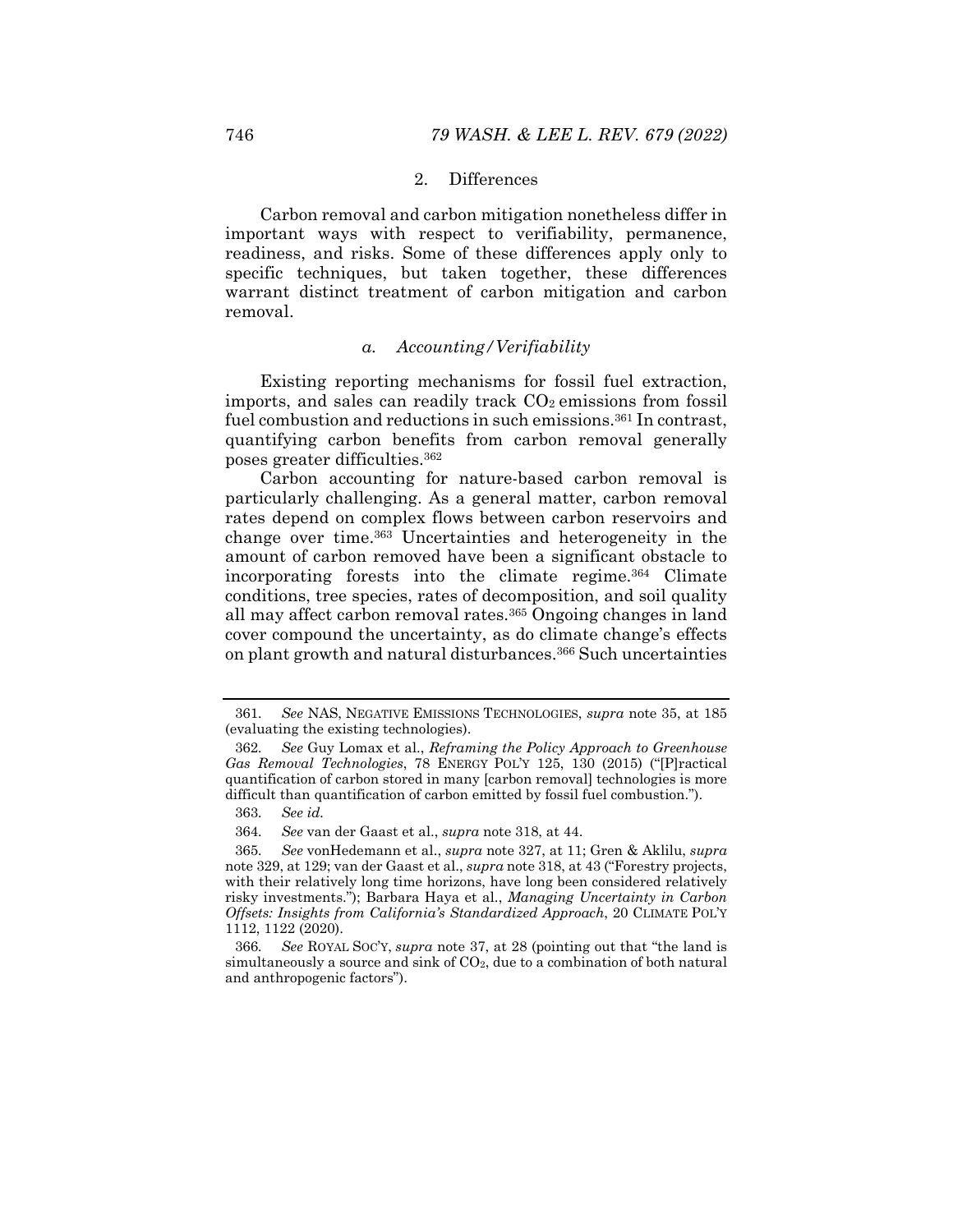are especially large in developing countries, which tend to have limited measuring and monitoring capacity.367

Soil carbon sequestration also is difficult to quantify and has likely been overestimated historically because of sampling bias.368 Changes in soil carbon are small relative to background carbon levels and often difficult to detect.369 Land management approaches, soil types, and local climate affect carbon sequestration rates.370 Experts nonetheless believe that soil carbon sequestration could be feasibly deployed, at least in parts of the United States, with remote monitoring and verification combined with measurements onsite.371

Monitoring and verification are relatively less difficult for geologically stored carbon, for which methods of tracking storage and detecting leakage are fairly well-developed.372 DACS is unlikely to pose unmanageable accounting concerns.<sup>373</sup> Carbon accounting may prove more challenging for BECCS, as calculations of net carbon removal must account for induced land use change as well as variations in production, transport, conversion, and sequestration.374 Relatively little is known about the verifiability of carbon stored via mineralization processes, though scientists suggest that measuring carbon storage for land-based enhanced weathering may be easier than for marine-based processes.375

### *b. Impermanence*

Carbon mitigation and carbon removal must be permanent to effectively address climate change. Carbon mitigation results

<sup>367</sup>*. See* MACE ET AL., *supra* note 62, at 29.

 <sup>368.</sup> NCI, ACCELERATING NET-ZERO, *supra* note 2, at 4. Biochar raises similar concerns regarding measurement and verification. *See* Fuss et al., *Negative Emissions*, *supra* note 47, at 26.

<sup>369</sup>*. See* ROYAL SOC'Y, *supra* note 37, at 34.

<sup>370</sup>*. See id.* at 33.

<sup>371</sup>*. See* NAS, NEGATIVE EMISSIONS TECHNOLOGIES, *supra* note 35, at 12.

<sup>372</sup>*. See id.* at 343–44.

<sup>373</sup>*. See id.* at 12.

<sup>374</sup>*. See id.* at 185 (explaining that "the amount of net carbon removal largely depends on the specific pathway chosen"); *cf.* ROYAL SOC'Y, *supra* note 37, at 41.

<sup>375</sup>*. See* NAS, NEGATIVE EMISSIONS TECHNOLOGIES, *supra* note 35, at 12; ROYAL SOC'Y, *supra* note 37, at 51–52.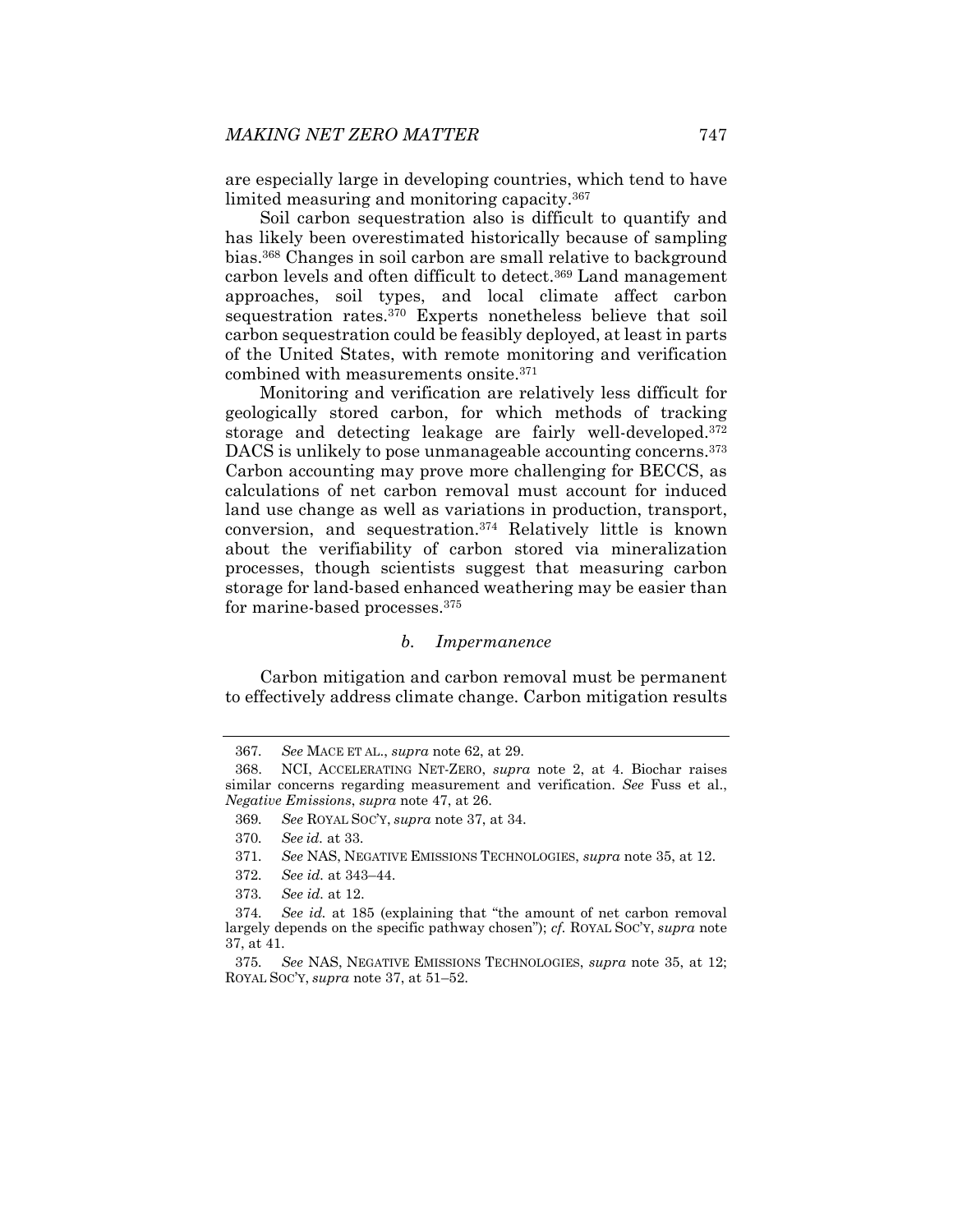in avoided emissions, which pose no risk of escape.376 In contrast, carbon removal techniques are subject to varying risks of carbon loss.377 Carbon stored in soil or wetlands can escape upon disturbance.378 Carbon stored in forests can be released by clearing, fire, or disease.379 Weak land use governance in some countries may intensify worries about impermanence of nature-based carbon storage.380

Impermanence is a lesser concern for BECCS, DACS, and land-based enhanced weathering.381 Storage of carbon in geologic reservoirs, as in BECCS and DACS, would present a relatively low risk of significant leakage if properly designed and implemented, and any leakage theoretically should be detectable and remediable.382 Although marine enhanced weathering would store carbon in a dissolved and potentially impermanent form, enhanced weathering on land would store carbon in a relatively permanent solid state.383

378*. See* NAS, NEGATIVE EMISSIONS TECHNOLOGIES, *supra* note 35, at 11 ("The terrestrial and coastal blue carbon options are reversible if the carbon sequestering practices are not maintained.").

379*. See id.* To address impermanence concerns, carbon markets may withhold a fraction of offset credits in a buffer pool and nullify those credits if stored carbon is subsequently released. *See id.* at 11.

380*. See* Duncan Brack & Richard King, *Managing Land-Based CDR: BECCS, Forests and Carbon Sequestration*, 12 GLOB. POL'Y (SPECIAL ISSUE) 45, 49 (2021).

381*. See* NAS, NEGATIVE EMISSIONS TECHNOLOGIES, *supra* note 35, at 12; Fuss et al., *Negative Emissions*, *supra* note 47, at 14 ("In principle, once the  $CO<sub>2</sub>$  removed from the atmosphere via BECCS is geologically stored, it is one of the NET options that is less vulnerable to reversal.").

382*. See* NAS, NEGATIVE EMISSIONS TECHNOLOGIES, *supra* note 35, at 343–44 (highlighting the advantages of BECCS and DACS); MACE ET AL., *supra* note 62, at 30.

383*. See* NAS, NEGATIVE EMISSIONS TECHNOLOGIES, *supra* note 35, at 12  $({}^{\circ}CO_2$  that is geologically sequestered can leak from saline aquifers but at rates low and straightforward enough to remediate."); Fuss et al., *Negative Emissions*, *supra* note 47, at 23 ("Hence these methods are connected and other land-based NETs could rely on EW to create the optimal soil and nutrient supply conditions.").

<sup>376</sup>*. See* Kate Dooley & Sivan Kartha, *Land-Based Negative Emissions: Risks for Climate Mitigation and Impacts on Sustainable Development*, 18 INT'L ENV'T AGREEMENTS 79, 85 (2018).

<sup>377</sup>*. See* Duncan P. McLaren et al., *Beyond "Net*-*Zero": A Case for Separate Targets for Emissions Reduction and Negative Emissions*, FRONTIERS IN CLIMATE, Nov. 2019, at 2 (differentiating between carbon mitigation and carbon removal).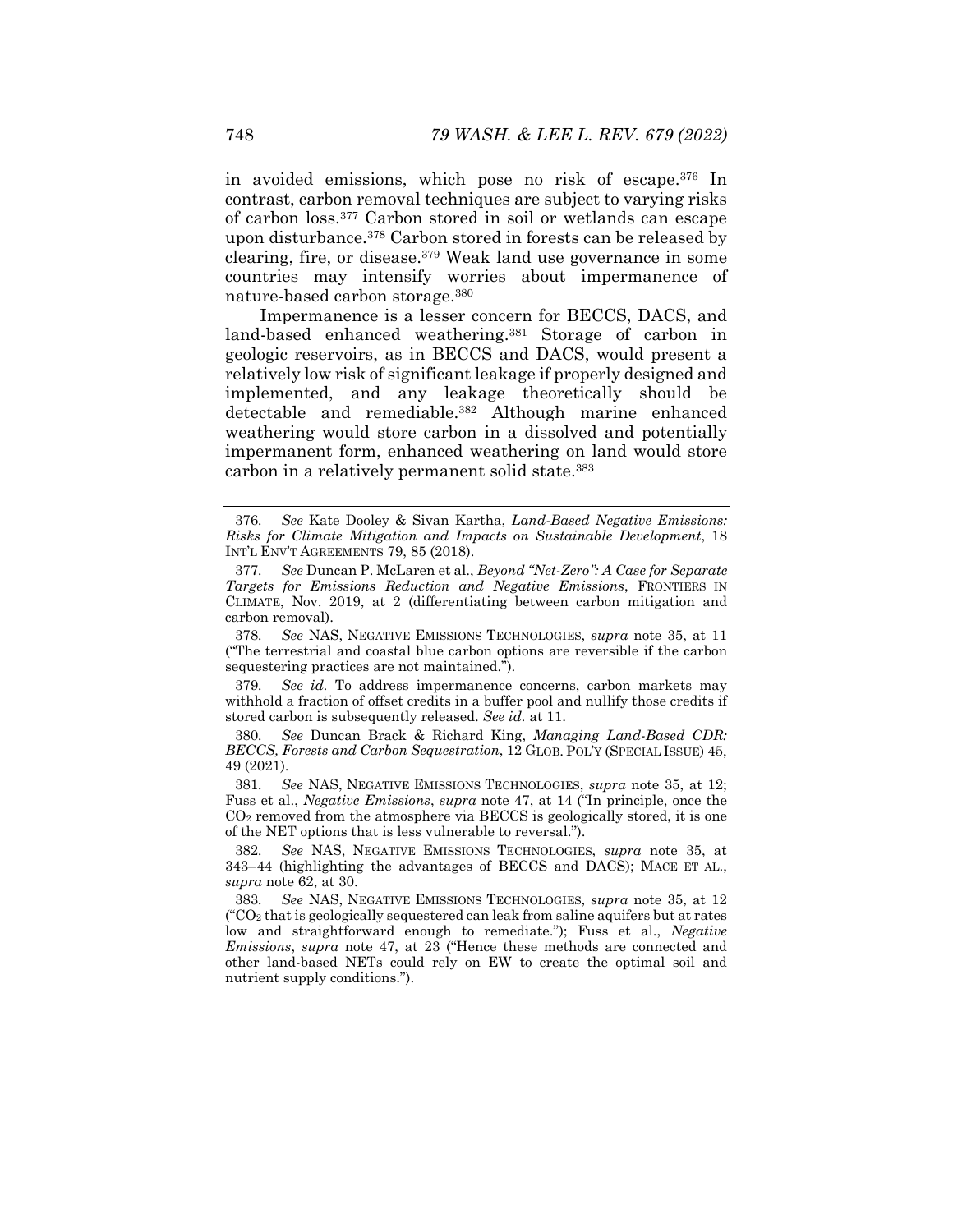The need to store carbon for centuries or longer further complicates the enforceability of carbon storage obligations.384 In the mitigation context, an entity that emits excessive GHGs can be penalized and required to make up for its excess emissions. Enforcing an entity's commitment to store emissions for centuries is trickier. Possible mechanisms to incentivize follow-through on such commitments include withholding carbon credits or awarding them over time, but these mechanisms would reduce the value of credits and the attractiveness of carbon storage projects.385

### *c. Technological Maturity and Feasibility*

Although some carbon mitigation technologies, such as energy storage and net zero carbon fuels, require further research and development,<sup>386</sup> many carbon mitigation options, including renewable energy generation and energy efficient technologies, are technologically mature and economically feasible.387

Carbon removal technologies also reflect a range of maturities and costs. However, scenarios for achieving Paris's temperature goals rely most heavily on carbon removal technologies that are less mature and involve greater uncertainties.388 Relatively cheap techniques that are already being deployed, such as afforestation and soil carbon sequestration, offer only limited carbon storage capacity.<sup>389</sup> Carbon removal techniques that promise greater storage

<sup>384</sup>*. See* NAS, NEGATIVE EMISSIONS TECHNOLOGIES, *supra* note 35, at 42 (concluding that "carbon needs to be stored, on average, for millennia" because of its long residence time in the atmosphere and oceans).

<sup>385</sup>*. See* NCI, ACCELERATING NET-ZERO, *supra* note 2, at 4. Indeed, contracts to create forest carbon offsets not only involve long-term commitments that are difficult to enforce, but also are subject to principal-agent problems that can undermine the integrity of the offsets. *See*  van Kooten, *supra* note 43, at 85–86.

<sup>386</sup>*. See* NAS, ACCELERATING DECARBONIZATION, *supra* note 27, at 57–58.

<sup>387</sup>*. See supra* notes 90–94 and accompanying text.

<sup>388</sup>*. See* Dooley & Kartha, *supra* note 376, at 82.

<sup>389</sup>*. See* Minx et al., *supra* note 37, at 17 ("NETs are, in principle, feasible at variable costs and with at least partially proven technology but not at unlimited scale, and often with high uncertainties on impact."); Dooley  $\&$ Kartha, *supra* note 376, at 84 (differentiating between various carbon removal techniques).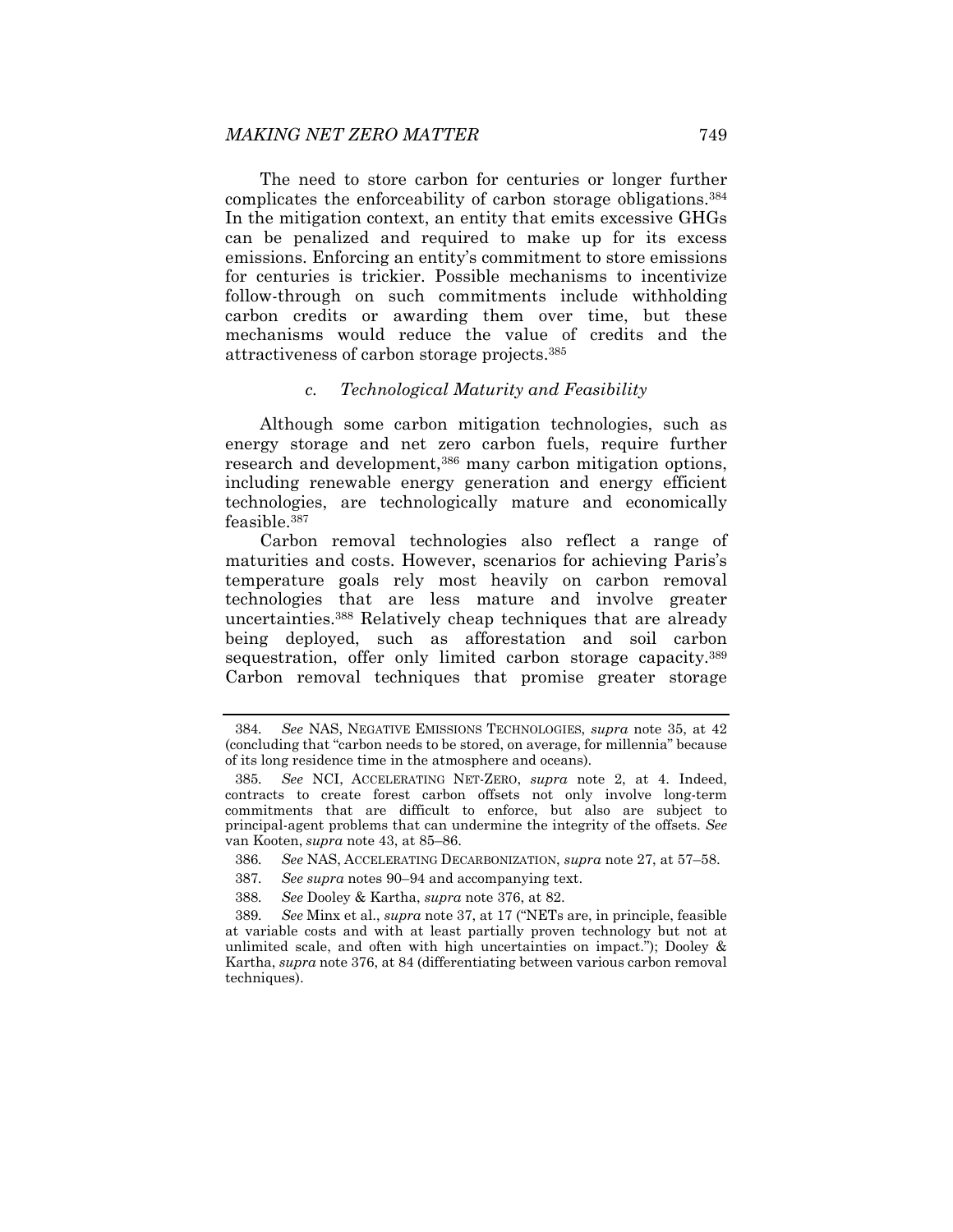potential—BECCS and DACS—are more expensive and less mature, featuring in a small handful of demonstration projects.390 BECCS has yet to achieve commercial viability,391 and DACS has "arrived at the 'valley of death,' where new technologies often fail to commercialize due to lack of investment."392 Expanded government funding and policy support is necessary to enable commercialization and to stimulate demand for these technologies.<sup>393</sup>

Relatedly, the costs of carbon removal vary widely among techniques and are subject to change and uncertainty. Land-based carbon removal is generally less expensive, but costs vary depending on practice and region.394 DACS, which can currently remove carbon at an estimated cost of \$600 per ton, is not yet economically feasible.395 However, some estimates project that costs could fall below \$150 or \$100 per ton with further development.396 BECCS's costs are partially offset by the production of electricity, but the relative inefficiency of

<sup>390</sup>*. See* Minx et al., *supra* note 37, at 17 (emphasizing the importance of discussing a "variety of technologies contributing potentially at more modest scales").

<sup>391</sup>*. See* NAS, NEGATIVE EMISSIONS TECHNOLOGIES, *supra* note 35, at 149 ("Biomass-fueled power generation is commercially deployed across the United States and the world, although no biomass power plants are coupled with carbon capture and sequestration.");  $cf.$  *id.* at 8 (concluding that BECCS is "ready for large-scale deployment" under the assumption that geological sequestration is ready for large-scale deployment).

 <sup>392.</sup> LARSEN ET AL., *supra* note 340, at 20.

<sup>393</sup>*. See id.* at 5–6, 20–21 (stating that federal action is needed to "[p]ush and [p]ull DAC [i]nto the [m]arketplace"); NAS, NEGATIVE EMISSIONS TECHNOLOGIES, *supra* note 35, at 232–46 (listing barriers that need to be overcome for effective assessment and deployment of direct air capture technology).

<sup>394</sup>*. See* NAS, NEGATIVE EMISSIONS TECHNOLOGIES, *supra* note 35, at 120 ("The direct costs of establishing new forests and performing management activities in different regions are well known based on experience, and several studies have revealed how landowners would respond to various carbon price levels.").

<sup>395</sup>*. Id.* at 125.

<sup>396</sup>*. See* FRIEDMANN ET AL., *supra* note 13, at 22; PIOTROWSKI & LANGLEY, *supra* note 49, at 11–12 (citing NAS study); *see also* LARSEN ET AL., *supra* note 340, at 20 (estimating a levelized cost of \$124 to \$325 per metric ton of  $CO<sub>2</sub>$ removed from the atmosphere for the first state-of-the-art, megaton scale DAC plant, plus \$18 per metric ton of  $CO<sub>2</sub>$  stored).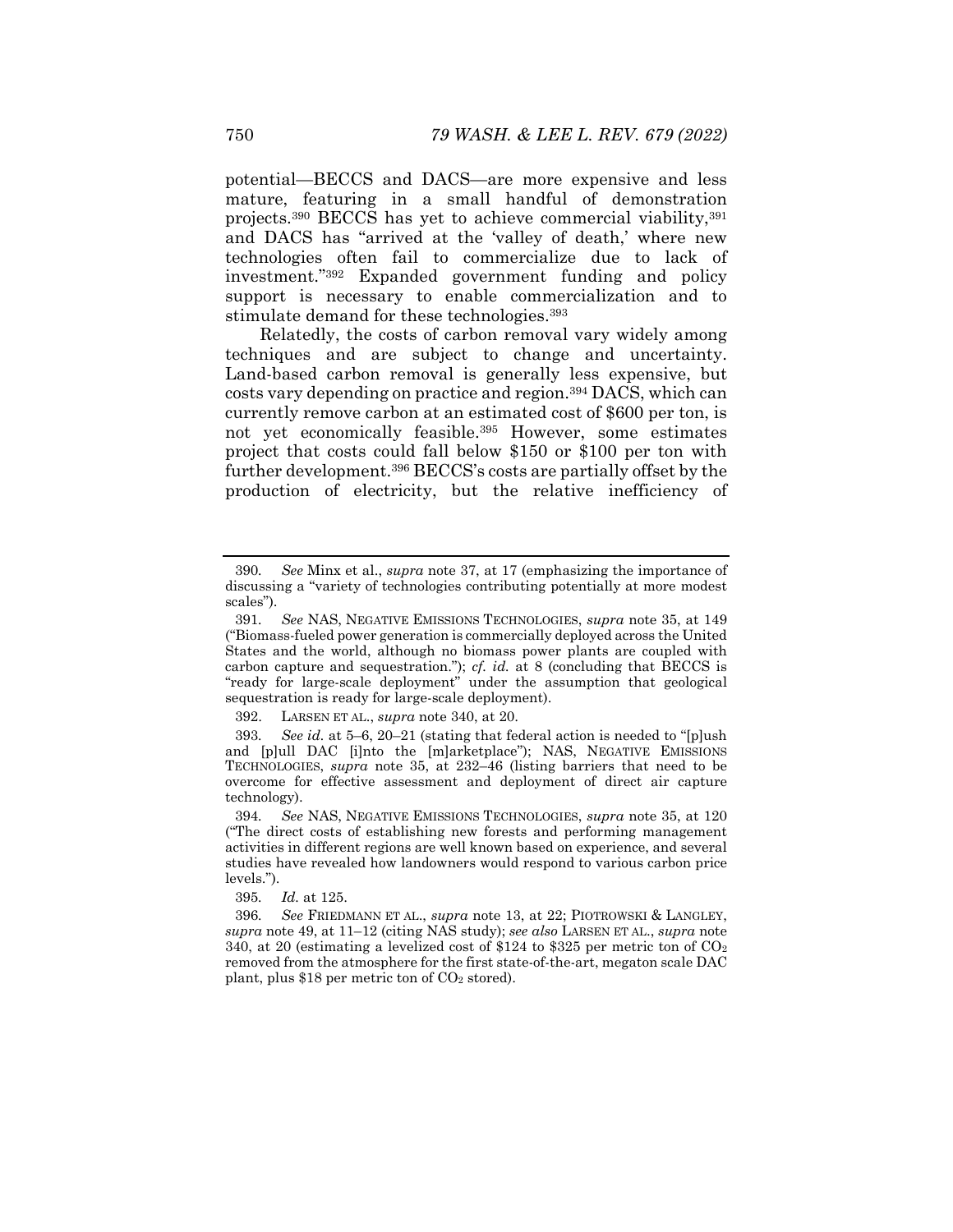bioenergy facilities leaves these facilities at a marked cost disadvantage to other sources of electric power.397

## *d. Risks*

Different techniques of carbon mitigation and carbon removal involve a range of drawbacks. However, greater uncertainty may surround the effects and risks of carbon removal technologies because they are generally less developed. The following discussion sketches out some of the more prominent concerns associated with carbon removal techniques.398

BECCS and land-based carbon removal techniques require significant amounts of land and could harm the livelihoods, food production, and biodiversity of local communities.399 This is of particular concern where land is converted to a new use.<sup>400</sup> Forestry activities and cultivation of bioenergy crops could increase competition for land, water, and fertilizer while exacerbating polluted runoff and other ecological impacts.<sup>401</sup>

399*. See* IPCC, *supra* note 19, at 125 (highlighting the drawbacks of BECCS and other carbon removal techniques); Dooley & Kartha, *supra* note 376, at 84–85 (pointing out that large-scale deployment of NETs likely involves less than desirable ecological and social impacts).

<sup>397</sup>*. See* NAS, NEGATIVE EMISSIONS TECHNOLOGIES, *supra* note 35, at 163 ("The primary challenge for biomass electrical power with carbon capture and sequestration is the low efficiency (typically less than 25 percent) of biomass power plants.").

 <sup>398.</sup> Note that some carbon removal technologies may offer co-benefits. BECCS produces energy or biofuels. *See* NAS, NEGATIVE EMISSIONS TECHNOLOGIES, *supra* note 35, at 43 (explaining that a potential co-benefit of creating billions of tons of negative  $CO<sub>2</sub>$  emissions includes "electricity" generation or biofuel production for BECCS"). Soil carbon sequestration, afforestation, biochar, and terrestrial enhanced weathering can improve soil quality. *See id.* at 123; Fuss et al., *Negative Emissions*, *supra* note 47, at 33 (noting the varying costs of different technologies).

<sup>400</sup>*. See* Fuss et al., *Negative Emissions*, *supra* note 47, at 13 ("Climate effects belong to the categories of direct land use change, indirect land use change, and albedo effects. Land use change emissions include those from change in previous use, such as deforestation, and changes in global land use induced by economic markets.").

<sup>401</sup>*. See id.* at 13, 16 (listing the negative impacts of forestry activities); NAS, NEGATIVE EMISSIONS TECHNOLOGIES, *supra* note 35, at 165–67 ("The area of land required per unit mass of carbon removed from the atmosphere is particularly important for BECCS, leading to different potential impacts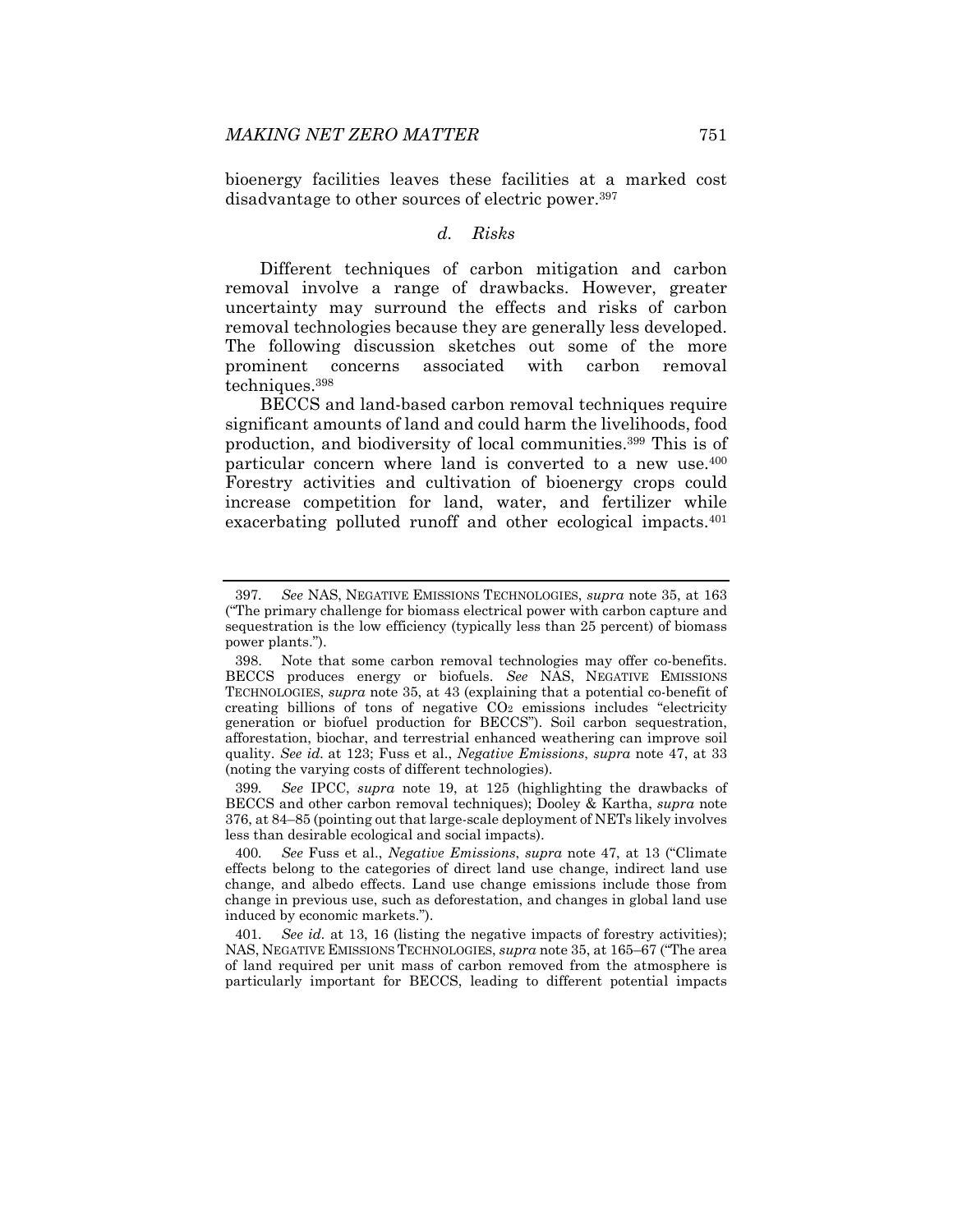Increased forest cover could also contribute to further warming by reducing the reflection of solar radiation.<sup>402</sup>

Compared to other types of carbon removal, DACS has a smaller physical footprint and offers greater geographical flexibility.403 Air capture facilities in theory could be located anywhere, but energy, infrastructure, and water needs will influence their location.404 DACS's large energy requirements are a major factor contributing to its high costs.405 In addition, the geological carbon storage involved in DACS and BECCS may trigger risks of groundwater contamination, seismic activity, and leaks from over-pressurization.406

Enhanced weathering is surrounded by scientific, economic, and environmental unknowns.407 Extracting and transporting minerals would impact the environment, and applying them could alter soil or ocean chemistry.408 In some contexts, mineral

403*. See* Christoph Beuttler et al., *The Role of Direct Air Capture in Mitigation of Anthropogenic Greenhouse Gas Emissions*, FRONTIERS IN CLIMATE, Nov. 2019, at 4 (reporting estimate by Climeworks, a leading DACS developer, that removing one gigaton of  $CO<sub>2</sub>$  would require 2000 km2 of land, including land required for renewable energy production).

404*. See* NAS, NEGATIVE EMISSIONS TECHNOLOGIES, *supra* note 35, at 224 ("Direct air capture systems have significantly fewer land requirements than do afforestation/reforestation and BECCS approaches, and because they do not require arable land their impacts on biodiversity would be much smaller.").

405*. See* Geden & Schenuit, *supra* note 25, at 11 ("The potential of this method is limited by the large amounts of energy it requires . . . ."); NAS, NEGATIVE EMISSIONS TECHNOLOGIES, *supra* note 35, at 376–78 (providing a table with costs).

406*. See* Fuss et al., *Negative Emissions*, *supra* note 47, at 14, 19 (highlighting global sequestration potential and costs); NAS, NEGATIVE EMISSIONS TECHNOLOGIES, *supra* note 35, at 337–38, 346 (explaining that induced seismic events have increased over the past five years "in regions with historically low rates of seismicity").

407*. See* NAS, NEGATIVE EMISSIONS TECHNOLOGIES, *supra* note 35, at 8 ("Carbon mineralization is currently constrained by many scientific unknowns, as well as uncertainty about environmental impacts and likely cost.").

408*. See* Fuss et al., *Negative Emissions*, *supra* note 47, at 22 (pointing out side effects associated with extraction and transportation of minerals); IPCC,

regarding land-use change, land conservation (e.g., nutrient availability), and biodiversity.").

<sup>402</sup>*. See* Fuss et al., *Negative Emissions*, *supra* note 47, at 16 (stating the biophysical, social, and economic side effects); Geden & Schenuit, *supra* note 25, at 10 (identifying "reduced reflection of solar radiation (albedo) in forest areas at northern latitudes" as a side effect of afforestation).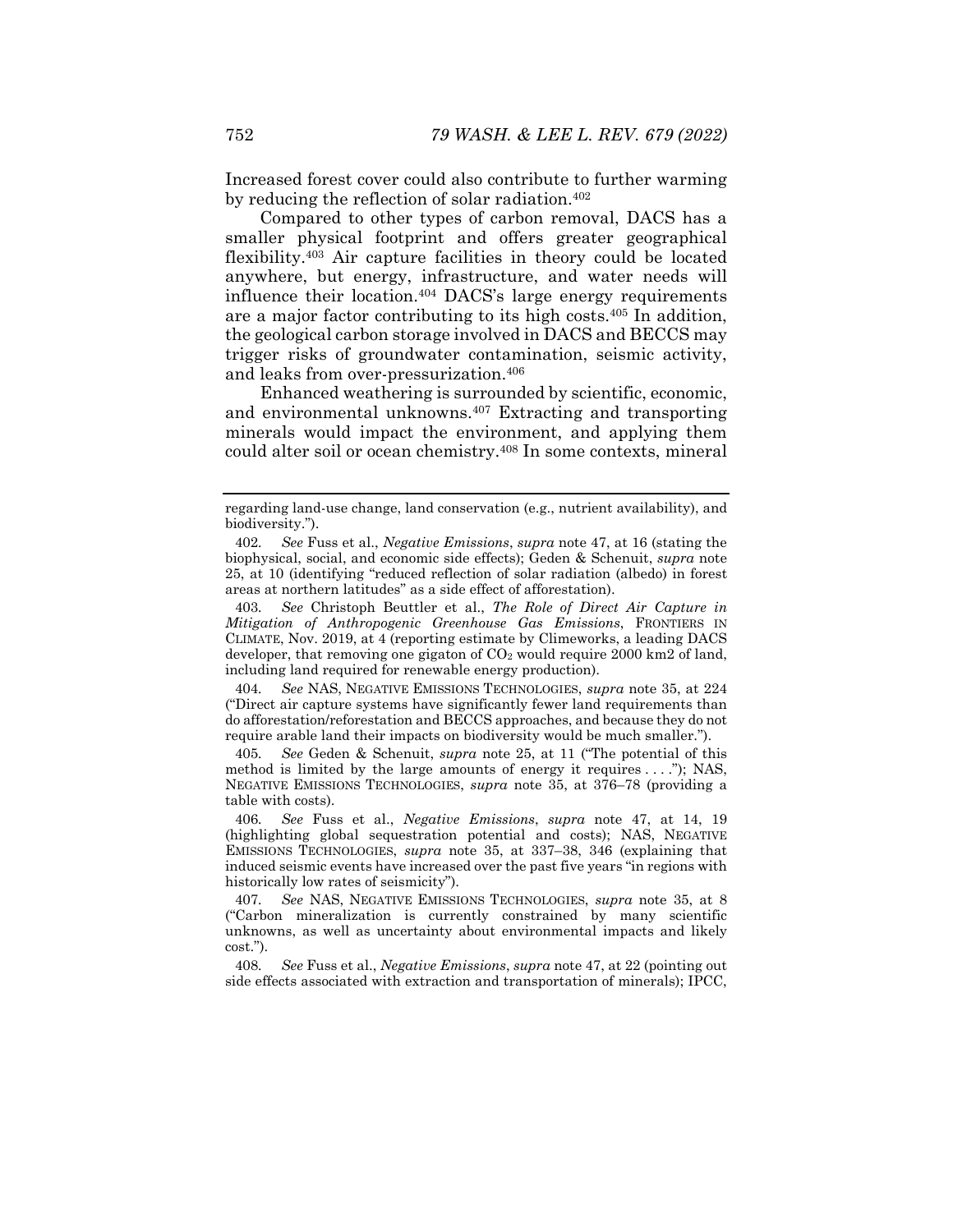application might yield co-benefits of improved soil quality or reduced ocean acidification.409 In situ carbon mineralization (where carbon would be immobilized through subsurface reactions) might avoid some adverse impacts but the technique at this point remains "largely speculative" and might cause water contamination or increased seismicity.410

Just as some mitigation measures may be more acceptable to the public than others, different types of carbon removal will face varying levels of public acceptance.<sup>411</sup> Techniques that involve modifications to existing practices, such as improved forest management or soil carbon sequestration, may encounter less public opposition.412 In contrast, techniques requiring land conversion could encounter resistance because of effects on land tenure, local livelihoods, food security, and gender equity.413 Furthermore, concerns surrounding risks of geological storage could drive public opposition to DACS or BECCS projects.414

#### 3. Mitigation Deterrence

Net zero strategies that fail to distinguish carbon removal and carbon mitigation assume their equivalence. Carbon markets that award credits equally for carbon removal and carbon mitigation rest on the same assumption. However, policymaking based on that assumption can undermine

414*. See* NAS, NEGATIVE EMISSIONS TECHNOLOGIES, *supra* note 35, at 347.

*supra* note 19, at 345–46 (explaining that ocean chemistry includes oxygen content and ocean acidification).

<sup>409</sup>*. See* Geden & Schenuit, *supra* note 25, at 11 (noting that mineral application "could contribute to improving soil quality" and "could counteract increasing [ocean] acidification").

 <sup>410.</sup> NAS, NEGATIVE EMISSIONS TECHNOLOGIES, *supra* note 35, at 273, 302–03.

<sup>411</sup>*. See* Gregory F. Nemet et al., *Negative Emissions—Part 3: Innovation and Upscaling*, ENV'T RSCH. LETTERS 063003, May 2018, at 8 ("While often treated as a separate issue, public acceptance of new technologies is crucial to their widespread adoption.").

<sup>412</sup>*. See id.*

 <sup>413.</sup> *See* Holly Jean Buck, *Rapid Scale-Up of Negative Emissions Technologies: Social Barriers and Social Implications*, 139 CLIMATIC CHANGE 155, 159–65 (2016) (identifying social areas that need to be confronted to scale up negative emissions technologies and suggesting recommendations for scientists, entrepreneurs, and policymakers).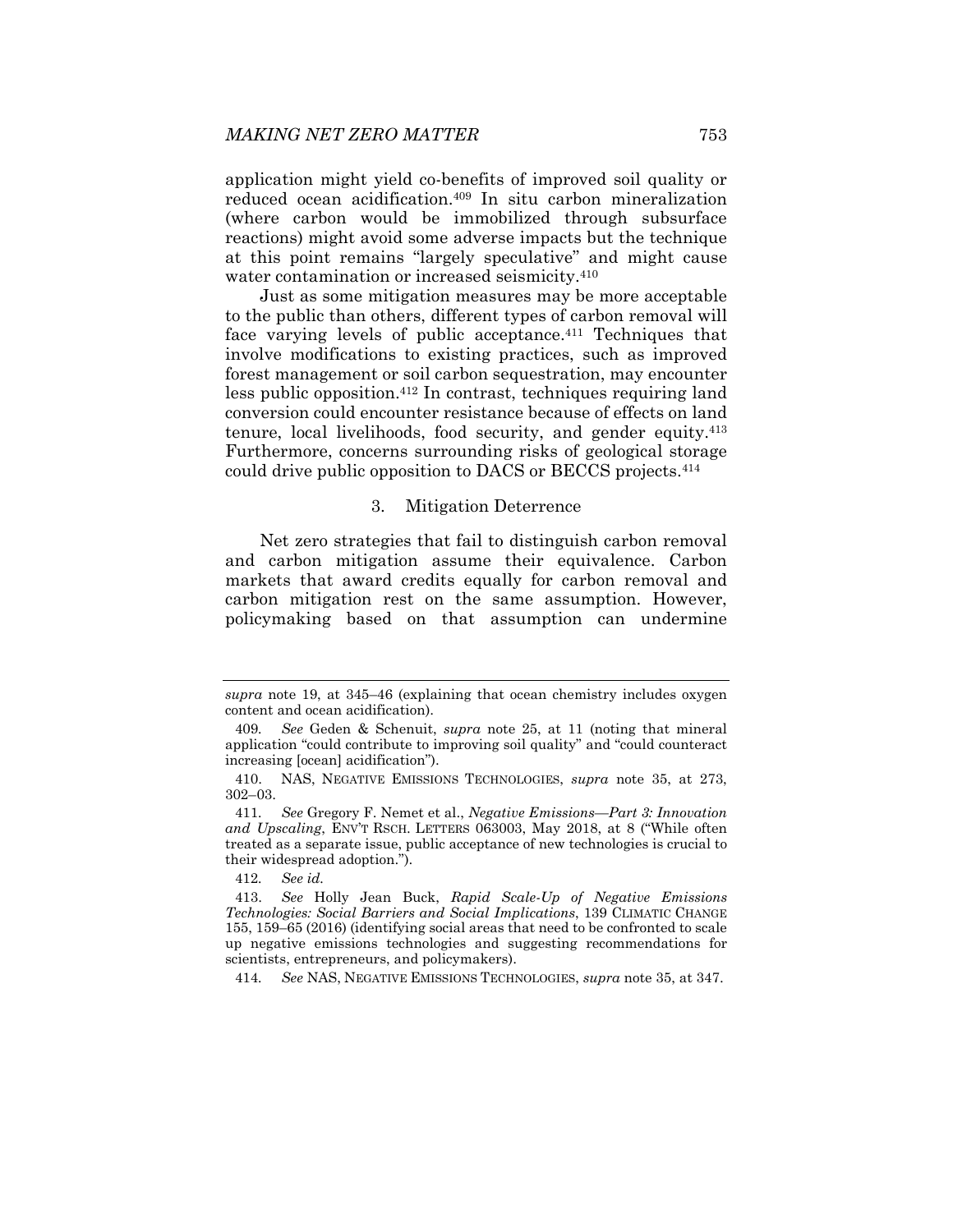mitigation efforts.415 In the course of implementing net zero, the danger, or moral hazard, is that key actors might substitute carbon removal for carbon mitigation.416

Such substitution may be problematic if: (1) carbon removed is not equivalent to carbon mitigated; (2) substitution shifts the burden of climate action to different people or future generations; or (3) both carbon removal and carbon mitigation are essential. Each of these conditions is a cause for serious concern.

## *a. Non-Equivalence*

Substituting carbon removal for emissions reductions could promote a more cost-effective response to climate change.417 Under cap-and-trade regimes allowing for the direct interchangeability of carbon mitigated and carbon removed, entities could simply choose between reducing emissions directly or purchasing carbon credits generated by mitigation or carbon removal activities.418 Regulated entities would have an economic incentive to choose the cheapest option and, if carbon mitigated and carbon removed were fungible, the same social benefit of limiting atmospheric carbon could be achieved at a lower cost.

Thus far, however, the cap-and-trade regimes that incorporate carbon removal generally have adopted conditions that acknowledge fundamental differences between carbon removal and mitigation. California established a ceiling on entities' ability to rely on offsets—including forestry offsets—to satisfy their compliance obligations. Australia's Carbon Farming Initiative capped industry's ability to rely on sequestered carbon to satisfy carbon tax requirements. And the European Union's refusal to accept carbon credits from CDM

<sup>415</sup>*. See* Kevin Anderson & Glen Peters, *The Trouble with Negative Emissions*, 354 SCIENCE 182, 183 (2016) (pointing out that negative-emission technologies exist at different levels of development); Geden et al., *supra* note 9, at 490 (explaining how the EU has been dealing with implementation of net zero policy).

<sup>416</sup>*. See* McLaren et al., *supra* note 377, at 1–2; Alexandre C. Köberle, *The Value of BECCS in IAMs: A Review*, 6 CURRENT SUSTAINABLE/RENEWABLE ENERGY REP. 107, 108 (2019).

<sup>417</sup>*. See* Köberle, *supra* note 416, at 107.

<sup>418</sup>*. See* Gren & Aklilu, *supra* note 329, at 128.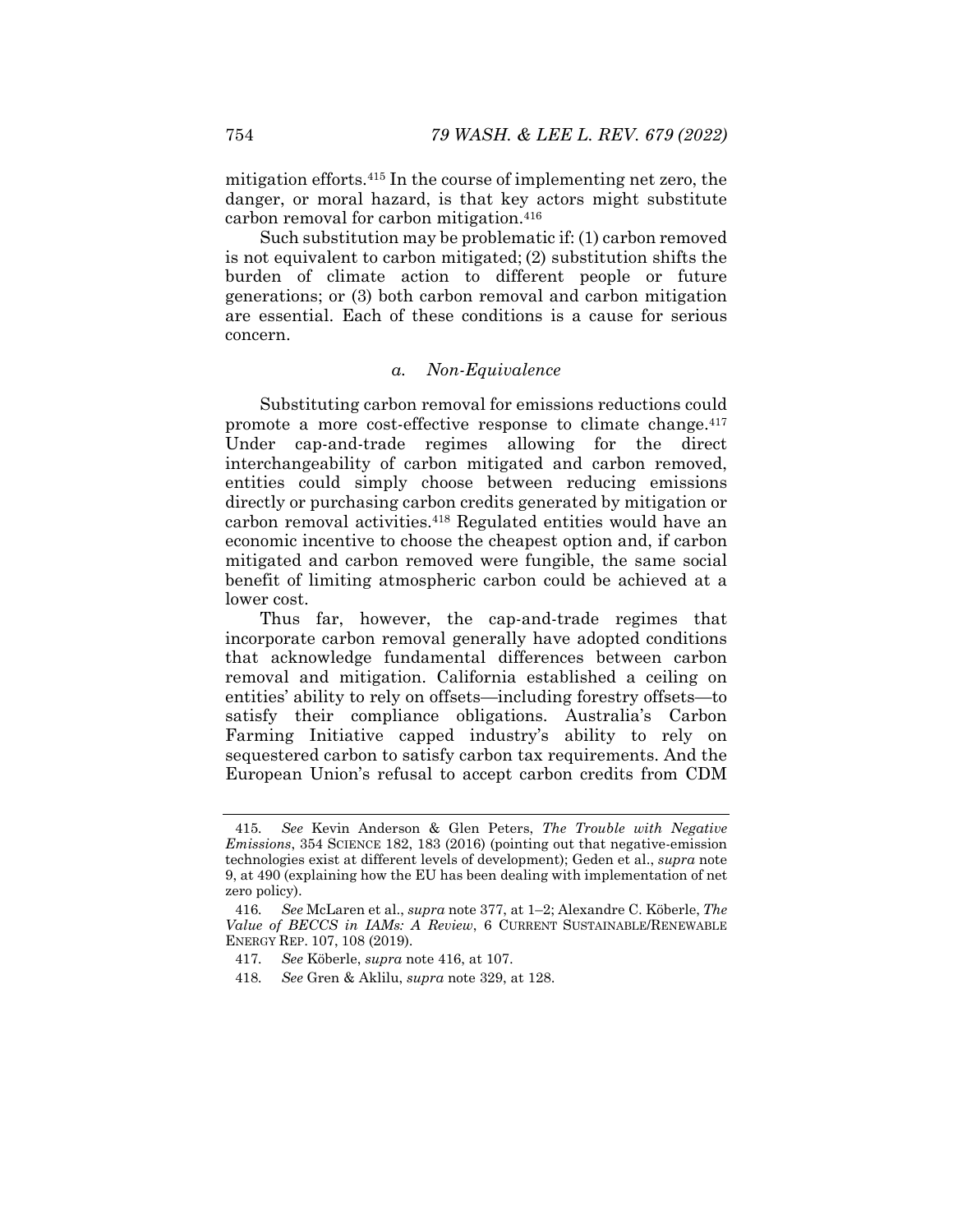forestry projects reflects skepticism regarding whether these credits represent carbon benefits equivalent to those generated by emissions reductions.419

One fundamental difference between carbon mitigation and carbon removal involves lost opportunity: "emissions reductions foregone in the present cannot be substituted in the global cumulative carbon budget by future emissions reductions."420 In other words, a decision to emit carbon today is not reversible, although it can be countered by increasing reliance on carbon removal.421 Another important distinction involves permanence: avoided emissions pose no risk of escape, whereas carbon removal poses varying risks of carbon loss, depending on the specific technique.<sup>422</sup> Moreover, carbon mitigation technologies generally are more mature and involve less uncertainty than carbon removal techniques.423 Those carbon removal techniques that are mature—afforestation and soil carbon sequestration—are subject to the greatest risk of carbon loss.<sup>424</sup> And those techniques that promise greater permanence—DACS and BECCS—are less mature.<sup>425</sup> When technological maturity

- 420. McLaren et al., *supra* note 377, at 2.
- 421*. Id*.
- 422*. See supra* Part IV.B.2.

423*. See* James Temple, *Carbon Removal Hype Is Becoming a Dangerous Distraction*, MIT TECH. REV. (July 8, 2021), https://perma.cc/7554-YYLA (explaining that there is significant uncertainty about the viability and effectiveness of large-scale carbon removal strategies and technologies).

424*. See* Dooley & Kartha, *supra* note 376, at 85 ("Negative emissions options that rely on sequestering carbon into the terrestrial biosphere inherently entail a risk that those carbon stocks will be re-released to the atmosphere.").

425*. See* Brack & King, *supra* note 380, 47–50 (2020) (explaining that "BECCS remains a fledgling technology" while nature-based carbon removal techniques "can be deployed in the near term, at low cost, and are attainable from approaches that are already available, rather than being reliant on largely unproven technologies").

<sup>419</sup>*. See Use of International Credits*, EUR. COMM'N, https://perma.cc/PU4Z-DAP2 (precluding use of Clean Development Mechanism credits from afforestation or reforestation activities); *see also* Wilfried Rickels et al., *The Future of (Negative) Emissions Trading in the European Union* 9 (Kiel Inst. for the World Econ., Working Paper No. 2164, 2020) (citing Article 12(3a) of the ETS Directive). EU emissions trading rules do provide that emitting facilities need not surrender emission allowances for carbon emissions that are captured and stored. *Id.*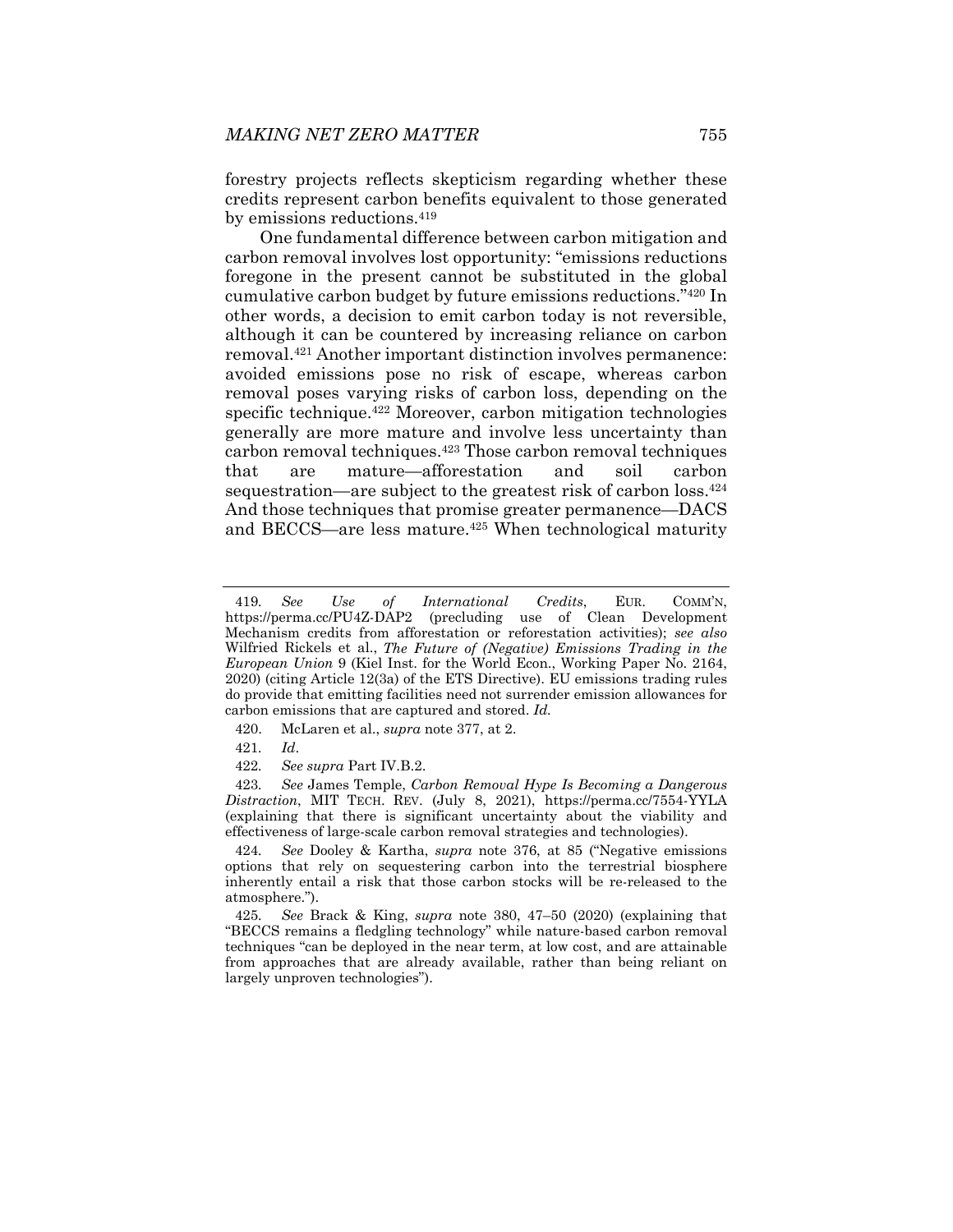and storage permanence are both considered, carbon mitigation techniques are preferable to carbon removal.426

Substitution of carbon removal for carbon mitigation also raises less obvious but equally important systemic concerns. Namely, such substitution might "delay[] transformative changes, lock[] in fossil fuel use, maintain[] the political power of fossil-heavy interests, and thus institutionaliz[e] the circumstances in which accelerated emissions cuts continue to be politically and economically expensive."427 Carbon mitigation efforts today might facilitate future mitigation by building economies of scale and reducing marginal costs, whereas carbon removal might prevent or delay these benefits.428

# *b. Burden Shifting*

A further danger of substituting carbon removal for carbon mitigation is the potential to shift the burdens of climate action—and risks of inaction—to vulnerable peoples or future generations. In climate change negotiations, developing countries have long resented being asked to preserve tropical forests in order to make up for developed countries' carbon emissions.429 Similar concerns that the Global South might bear

<sup>426</sup>*. See* Levin et al., *Designing and Communicating*, *supra* note 4, at 14 ("There are also ongoing risks of reversals and losses from carbon stored in land-based and geologic pools that could negate the climate benefit of carbon removals.").

<sup>427</sup>*. See* McLaren et al., *supra* note 377, at 4; *see* Habiba Ahut Daggash & Niall Mac Dowell, *Higher Carbon Prices on Emissions Alone Will Not Deliver the Paris Agreement*, 3 JOULE 2120, 2132 (2019) (reporting modeling results indicating that early carbon removal may prolong reliance on fossil fuel-fired power plants).

<sup>428</sup>*. See* Kenneth Gillingham & James H. Stock, *The Cost of Reducing Greenhouse Gas Emissions,* 32 J. ECON. PERSPS. 53, 63 (2018); Tabea Dorndorf et al., *Carbon Removal Experts Support Splitting "Net Zero" into Twin Targets*, CLIMATE HOME NEWS (Nov. 5, 2021, 5:04 PM), https://perma.cc/P4EW-PJX7.

<sup>429</sup>*. See* Peter Healey et al., *Governing Net Zero Carbon Removals to Avoid Entrenching Inequities*, FRONTIERS IN CLIMATE, May 2021, at 4 ("CDRs are seen as the rich country escape route from assuming a historically fair share of gross emissions reductions. . . . [I]n the developing world, unconditionally fungible 'net zero' emission framings need to be replaced or circumscribed so as to address and mitigate such perceptions.").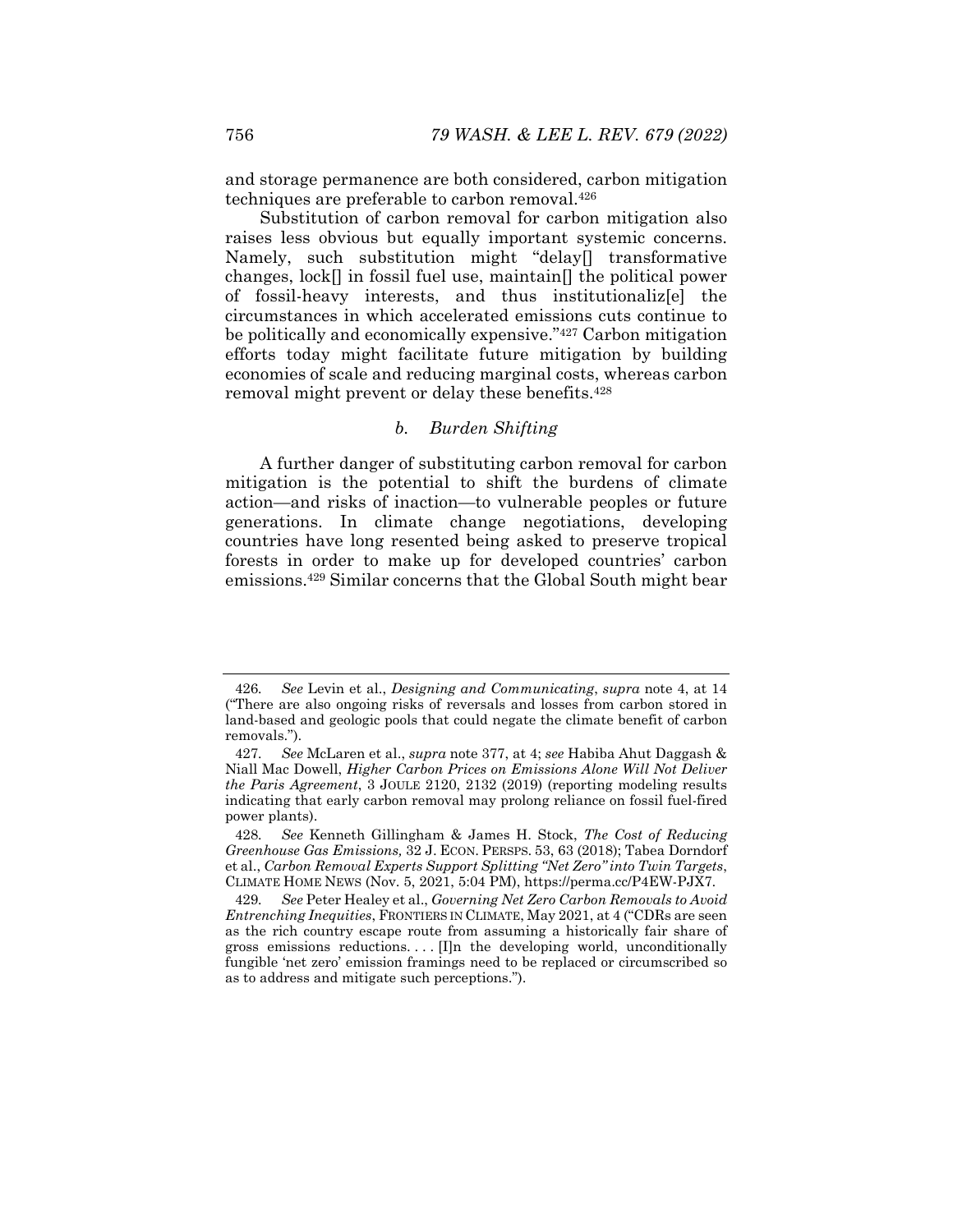disproportionate burdens surround the net zero concept.430 In particular, carbon removal activities might impact food production, land use, biodiversity, and local livelihoods in these countries.431 Moreover, should carbon removal efforts fall short, disadvantaged communities and the Global South will suffer the most severe climate consequences.432

Substituting carbon removal for carbon mitigation may also shift the timeframe in which climate action occurs. Carbon removal via afforestation and other nature-based techniques occurs over decades.433 Land conversion activities, such as forest or habitat destruction, can generate an initial carbon debt and delay carbon removal benefits.<sup>434</sup> More troublingly, carbon removal is sometimes framed as a tool to compensate in the future for present-day carbon emissions.<sup>435</sup> The application of discount rates in economic modeling can make future carbon removal seem more attractive than deep decarbonization today.436 Yet forgoing emissions reductions now in favor of removing carbon later shifts responsibility for addressing the climate crisis to future generations.437 It also transfers to future generations the risks that such technologies might fail or have unacceptable costs.438 If these technologies prove infeasible or

438*. See* Henry Shue, *Climate Dreaming: Negative Emissions, Risk Transfer, and Irreversibility*, 8 J. HUM. RTS. & ENV'T, 203, 208 (2017)

[I]t is unjust to create a gamble in which, if it goes badly, the losers are people who are totally vulnerable to us, the poorer people of the

<sup>430</sup>*. See* Megan Darby, *Net Zero: The Story of the Target that Will Shape Our Future*, CLIMATE HOME NEWS (Sept. 16, 2019, 5:30 AM), https://perma.cc/BSB3-AYRL.

<sup>431</sup>*. See* Dooley & Kartha, *supra* note 376, at 92.

<sup>432</sup>*. See* Anderson & Peters, *supra* note 415, at 183.

<sup>433</sup>*. See* Rene Cho, *Net Zero Pledges: Can They Get Us Where We Need to Go?*, COLUM. CLIMATE SCH. (Dec. 16, 2021), https://perma.cc/5KEX-ECFF.

<sup>434</sup>*. See* Mathilde Fajardy et al., *Negative Emissions: Priorities for Research and Policy Design*, FRONTIERS IN CLIMATE, Oct. 2019, at 3.

<sup>435</sup>*. See* Dooley & Kartha, *supra* note 376, at 81.

<sup>436</sup>*. See* Anderson & Peters, *supra* note 415, at 183.

 <sup>437.</sup> Köberle, *supra* note 416, at 109. This point is underscored by the pivotal role of the discount rate used in Integrated Assessment Modeling scenarios: carbon removal is projected to assume an increasingly significant role as modelers apply a higher discount rate. *Id.* In other words, the application of a high discount rate can make future investments in carbon removal appear unrealistically cheap in comparison to present-day mitigation. *Id.*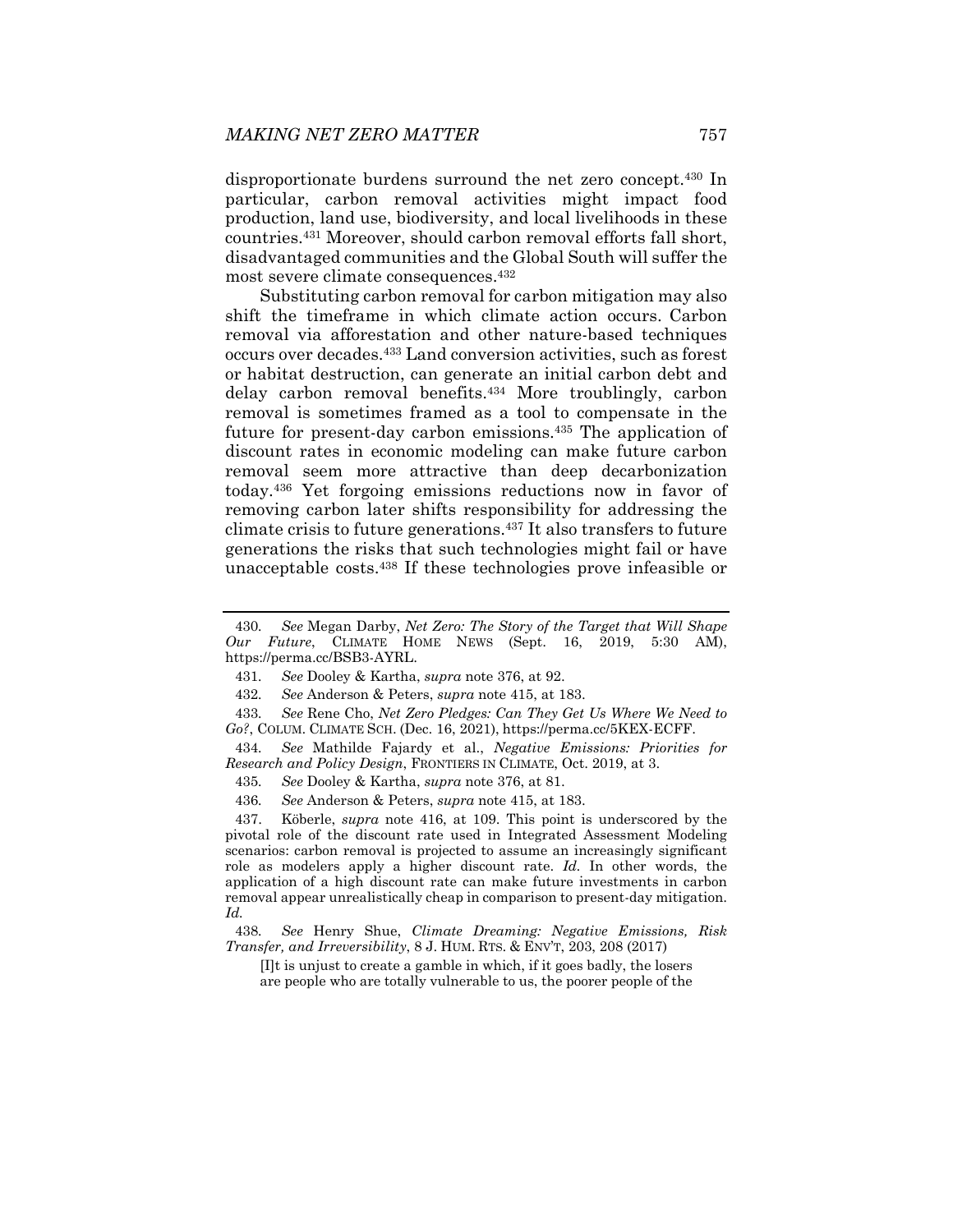ineffective, there is no backstop alternative and no way to undo emissions already released.<sup>439</sup> The failure of carbon removal techniques to live up to expectations could leave humanity "stranded with an insufficiently transformed energy economy and a carbon debt that cannot be repaid." 440

### *c. Both Essential*

Indeed, not only might carbon removal be framed as a substitute for emissions reductions, but it might actually displace or deter mitigation efforts.441 Such deterrence would harm the prospects of achieving Paris's climate goals. Achieving those goals requires *both* drastic reductions in emissions *and* a dramatic ramp-up of carbon removal.442 As a National Academy of Sciences committee concluded, both a "massive deployment of low-carbon technologies" to reduce energy-related carbon emissions, as well as a rapid scale-up of carbon removal technologies that assumes uncertain research breakthroughs, are necessary.443 Substituting carbon removal for carbon reduction does little good if both are essential.444

# C. *Net Zero Pledges Should Incorporate Distinct Targets for Carbon Mitigation and Carbon Removal*

In light of important differences between carbon mitigation and carbon removal and the danger of mitigation deterrence, net zero policies should distinguish between carbon mitigation and

444*. See* McLaren et al., *supra* note 377, at 1 ("[S]ubstituting negative emissions for emissions reduction could be harmful in itself. . . . It is crucial to ensure that negative emissions are delivered *in addition to* rapid emissions reduction.").

future whose food supply we are gambling with, and, if it goes well, the winners are ourselves, the well-off of the present who might otherwise invest more heavily in ambitious mitigation now.

<sup>439</sup>*. See* Dooley & Kartha, *supra* note 376, at 81.

<sup>440</sup>*. Id.* at 95.

<sup>441</sup>*. See* McLaren et al., *supra* note 377, at 1–2.

<sup>442</sup>*. See* NAS, NEGATIVE EMISSIONS TECHNOLOGIES, *supra* note 35, at 1, 9.

<sup>443</sup>*. See id.*; *see also* Honegger & Reiner, *supra* note 35, at 308 (characterizing the scale of carbon removal necessary as "mindboggling"); Beuttler et al., *supra* note 403, at 1 (noting that vast majority of modeling pathways for achieving 2°C goal rely on large-scale carbon removal as well as mitigation).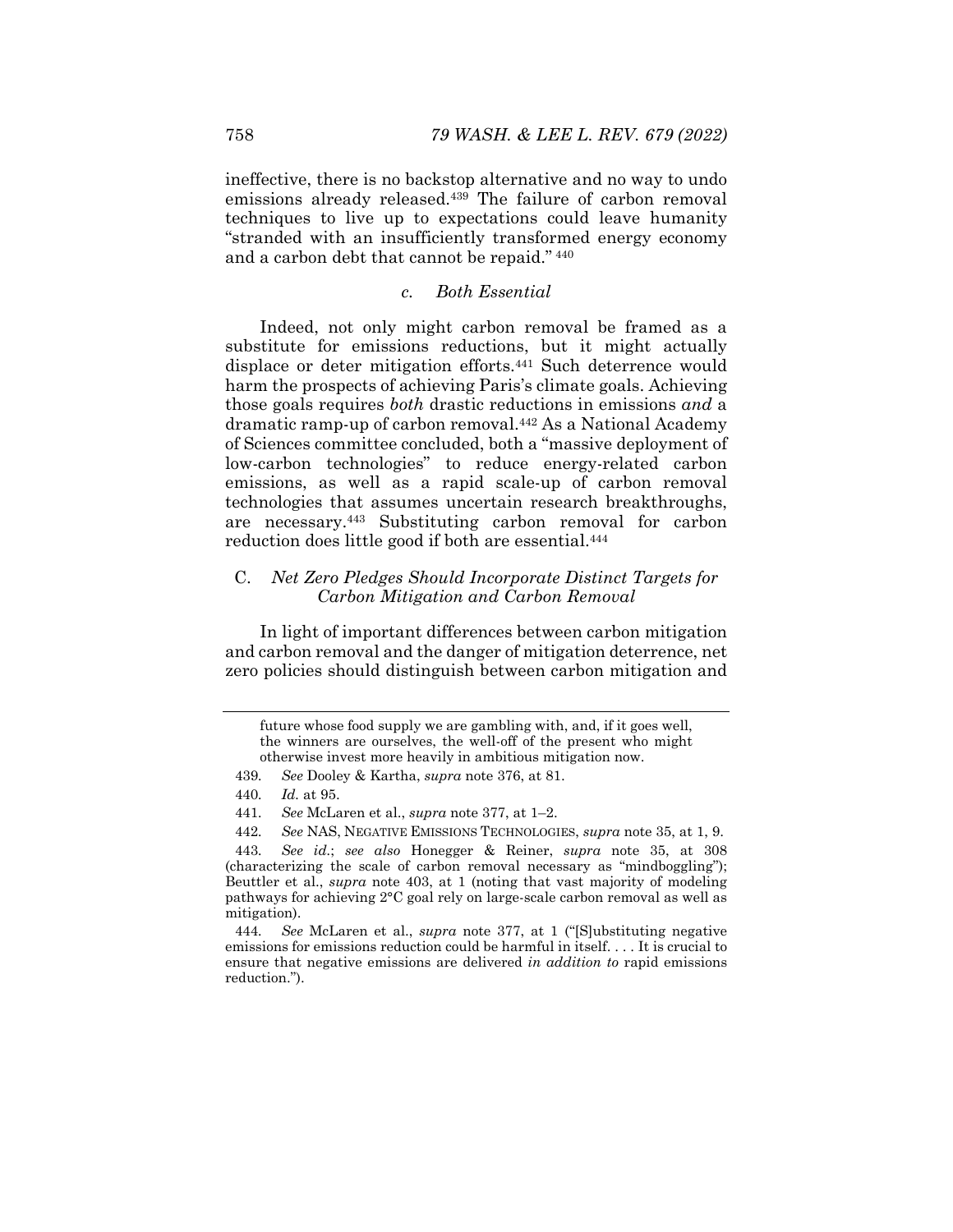carbon removal.445 Indeed, just as net zero goals may be adopted internationally, nationally, sub-nationally, or by a single organization, distinct targets for carbon removal and emission reductions should be adopted at different levels as well.<sup>446</sup>

Net zero goals potentially obscure reliance on carbon removal and promote a narrow focus on costs.447 All other things being equal, the economically rational way to implement a net zero commitment is to choose the most cost-effective option—i.e., the combination of carbon mitigation and carbon removal that fulfills that commitment at the lowest cost.448 Various nations and companies have expressed an intent to achieve net zero by relying on forestry and other land-based carbon removal approaches, notwithstanding concerns of verifiability and impermanence.449 This development is unsurprising, as the enhancement of natural carbon sinks typically has been viewed as a cheap source of carbon credits.<sup>450</sup> Yet net zero commitments that rely on DACS and BECCS raise concerns as well should these less mature techniques fail to develop as anticipated.451 The uncertain and changing nature of carbon removal costs further complicates calculations regarding the optimal blend of emissions mitigation and carbon removal.

### 1. Distinct Targets Within Net Zero Pledges

As an initial matter, net zero targets—whether set by nations, corporations, or other entities—should include distinct targets for emissions reduction and carbon removal.452 Clearly

 452. This recommendation goes beyond other approaches that focus on distinct national or international targets, *e.g.*, Geden & Schenuit, *supra* note 25, or that call for a sector-based approach, *e.g.*, Yoichi Kaya et al., *Toward Net Zero CO2 Emissions Without Relying on Massive Carbon Dioxide Removal*, 14 SUSTAINABILITY SCI. 1739 (2019).

<sup>445</sup>*. See id.* at 2.

<sup>446</sup>*. See id.*

 <sup>447.</sup> *See* Dorndorf et al., *supra* note 428.

<sup>448</sup>*. See* Cho, *supra* note 433.

<sup>449</sup>*. See* Temple, *supra* note 423.

<sup>450</sup>*. See* Gren & Aklilu, *supra* note 329, at 128.

<sup>451</sup>*. See* Levin et al., *Designing and Communicating*, *supra* note 4, at 14 (noting a "large degree of uncertainty about the scale and availability of future carbon removals from both land-based carbon sinks and emerging carbon-removal technologies").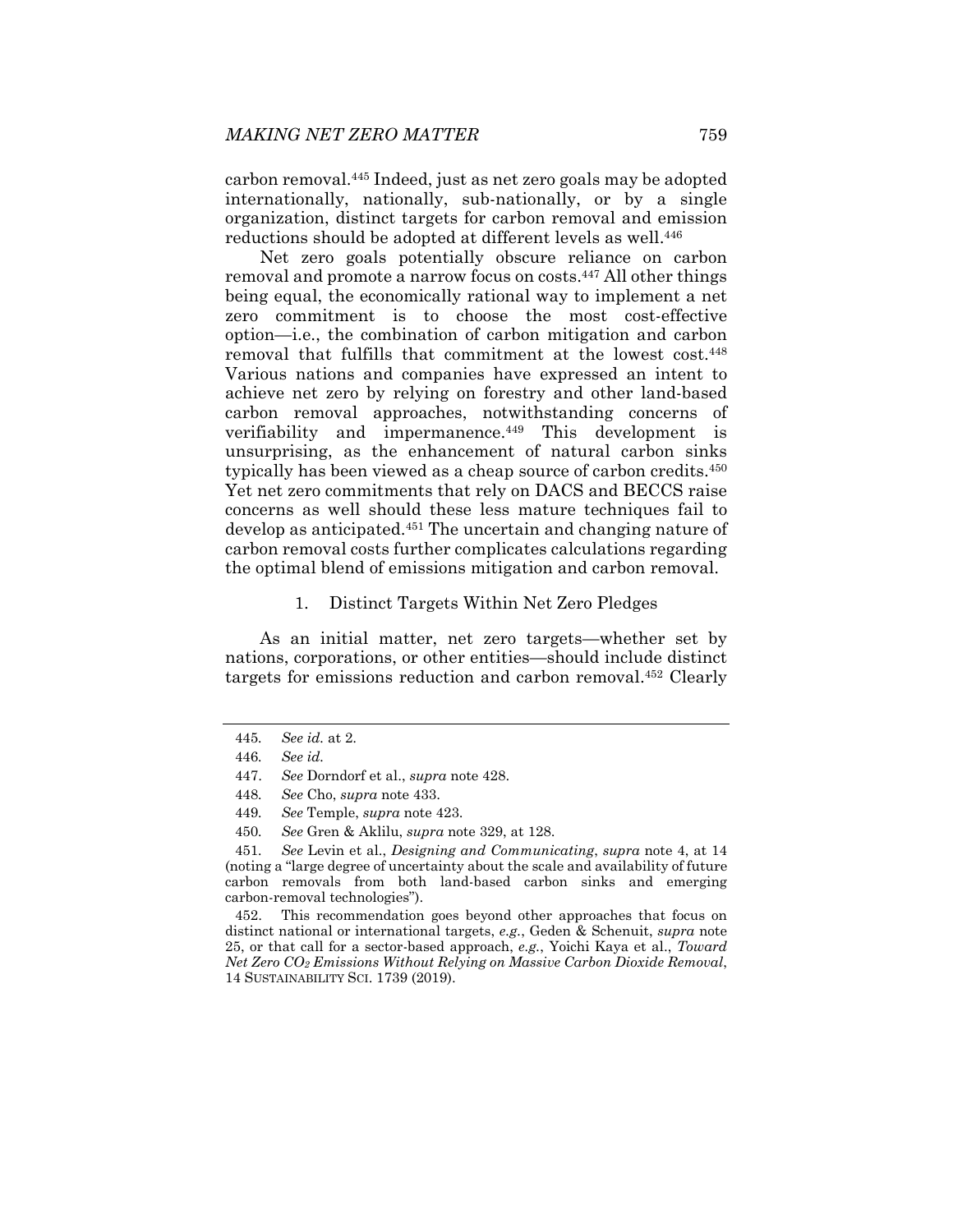distinguishing the two can "safeguard the primacy of conventional mitigation measures and . . . communicate them visibly," thereby reducing the danger that the prospect of *future* carbon removal might undermine present mitigation.453 Climate policy should strive to address climate change through ongoing action rather than shifting the burden of responding to future generations.454

Distinct targets would also limit the temptation to rely on *present-day* carbon removal to substitute for emissions reductions.455 Some reliance on carbon removal to achieve net zero goals is inevitable because certain GHG emissions will be too difficult to eliminate.456 However, the urgency of the climate crisis points toward minimizing tradeoffs of carbon mitigation against carbon removal.457 Both mitigation and carbon removal are essential, and setting distinct targets for each limits the risk that success in one area would weaken efforts in the other.<sup>458</sup> Unexpected progress on carbon removal could even enable net zero emissions—or even net negative emissions—to be achieved earlier than planned.459

Setting distinct targets for mitigation and carbon removal can also counter the tendency for market and regulatory

<sup>453</sup>*. See* Geden & Schenuit, *supra* note 25, at 6, 32; Levin et al., *Designing and Communicating*, *supra* note 4, at 3 ("Distinct targets provide a clear road map for decarbonization, scaling carbon removals, and achieving net-zero or net-negative emissions.").

<sup>454</sup>*. See supra* note 438 and accompanying text.

<sup>455</sup>*. See* Rickels et al., *supra* note 419, at 11 (recommending against fully integrating carbon removal into emissions trading systems because it would favor the use of low-cost techniques).

<sup>456</sup>*. See* Healey et al., *supra* note 429, at 2 ("The IPCC 1.5° Report makes clear that offsetting residual emissions is one role of CDR . . . .").

<sup>457</sup>*. See* Geden & Schenuit, *supra* note 25, at 7 ("[T]he *conventional*  mitigation approach, which is aimed at avoiding emissions, has lost nothing of its urgency—quite the contrary. However, to achieve the global climate targets adopted by the UNFCCC, *unconventional* mitigation methods involving the deliberate removal of  $CO<sub>2</sub>$  from the atmosphere must also be used.").

<sup>458</sup>*. See* Cho, *supra* note 433 (critiquing net-zero pledges as potentially meaningless, because the pledges necessarily depend on carbon offsets, including credits and nature-based removal, which allow companies to avoid the 'hard work' of mitigation).

<sup>459.</sup> See Geden & Schenuit, *supra* note 25, at 6 ("[B]reakthroughs in CO<sub>2</sub> removal methods would not lead to a decrease in emission reductions, but to *net zero* or *net negative emissions* being achieved earlier."); *cf.* Geden et al., *supra* note 9, at 492.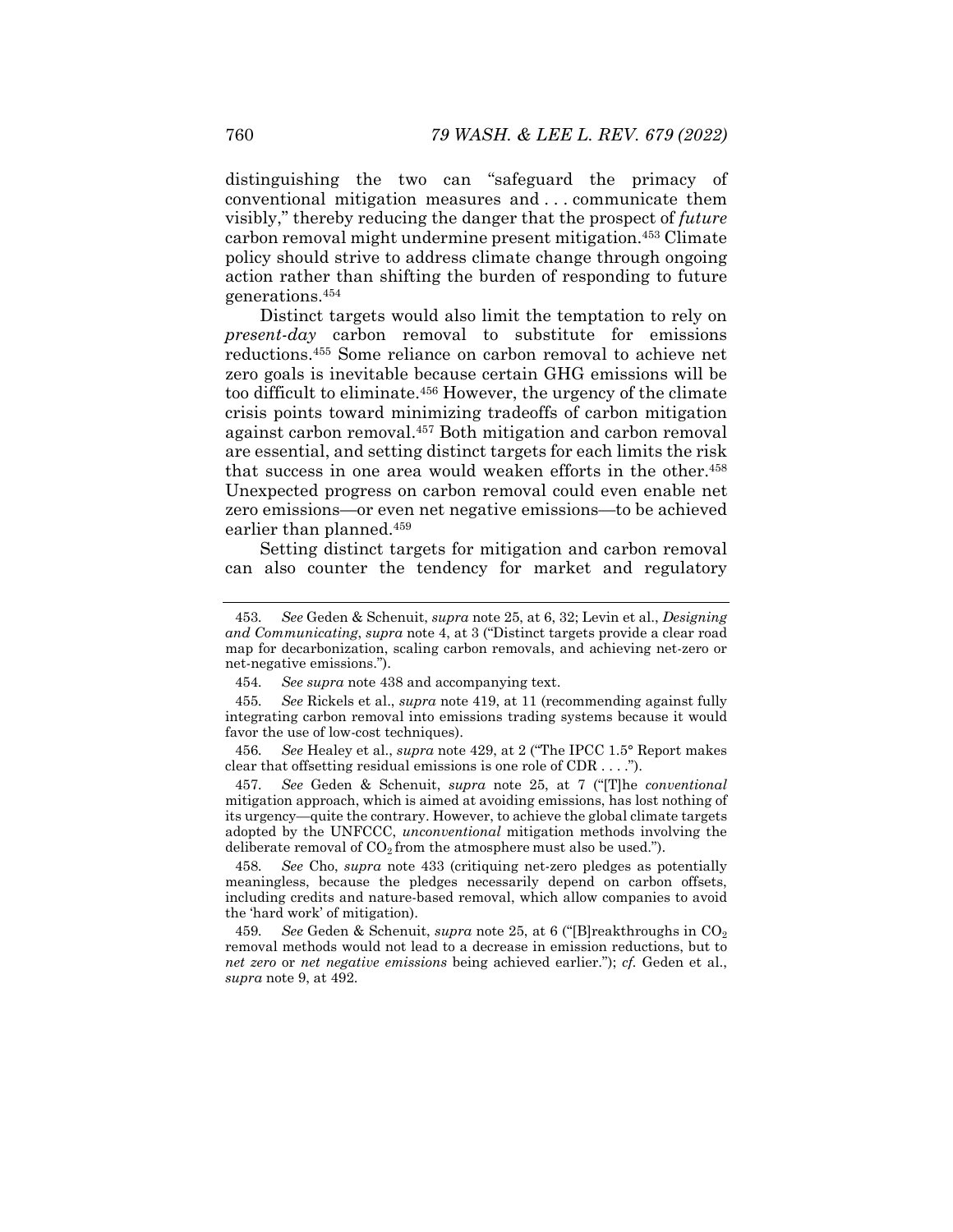uncertainty to undermine investment in projects or technologies with long planning horizons.<sup>460</sup> DACS and BECCS offer greater removal potential and permanence than other carbon removal techniques but are not yet cost competitive.461 Specific targets for DACS or BECCS—in addition to targets for overall carbon removal—can encourage investment to drive down costs and address potential risks.462

Setting distinct targets for mitigation and carbon removal has a historical precedent in EU climate policy.463 Under EU policy from 2013 to 2020, negative emissions from land use changes were reported separately and were not counted toward the target of reducing emissions 20 percent by 2020.464 Between 2021 and 2030, net carbon removals from the LULUCF (land use, land use-changes, and forests) sector may be counted only in limited quantities toward emission reduction targets.465 In

<sup>460</sup>*. See* ELKIND ET AL., *supra* note 49, at 11 ("Uncertainty about the state's long-term vision for engineered carbon removal can create lackluster project investment, especially for projects with long planning horizons that need certainty for years, if not decades, into the future.").

<sup>461</sup>*. See* Siddartha Ramakanth Keshavadasu, *Why We Must Ponder on Carbon Capture Technology to Reduce GHG Emissions*, DOWN TO EARTH (Oct. 18, 2021), https://perma.cc/7B65-53P2 (stating that carbon capture and storage is one of the most effective ways of reducing carbon in the atmosphere, but the current cost is approximately \$900–\$1,000 per ton).

<sup>462</sup>*. See* Lars Zetterberg et al., *Incentivizing BECCS—A Swedish Case Study*, FRONTIERS IN CLIMATE, Aug. 2021, at 1, 6 ("Long-term agreements in which the government undertakes to buy a large volume of negative emissions from one or more suppliers through auctions have the possible advantage that the price can be pressed downwards.").

<sup>463</sup>*. See* The European Parliament and of the Council Decision No. 529/2013/EU of 21 May 2013, art. 1, 2003 O.J. (L 165) 83 (describing accounting rules established by decision "as a first step towards the inclusion of those activities in the Union's emission reduction commitment, when appropriate").

<sup>464</sup>*. Id.* at 80; *see* Annalisa Savaresi et al., *Making Sense of the LULUCF Regulation: Much Ado About Nothing?*, 29 REV. EUROPEAN, COMPAR. & INT'L ENV'T L. 212, 212–13 (2020) (explaining that LULUCF activities were excluded because they have been viewed as difficult to regulate and to measure).

<sup>465</sup>*. See* The European Parliament and of the Council Regulation No. 2018/842 of 9 July 2018, art. 7, 2018 O.J. (L 156) 26 (explaining what kind of accounting categories may be taken into account for compliance when a Member State's emissions exceed allocation for the year). Targeted reductions would reduce energy and industrial emissions by 30 percent and overall emissions by 40 percent. *Id.* at art. 2*.* The role of LULUCF is likely to grow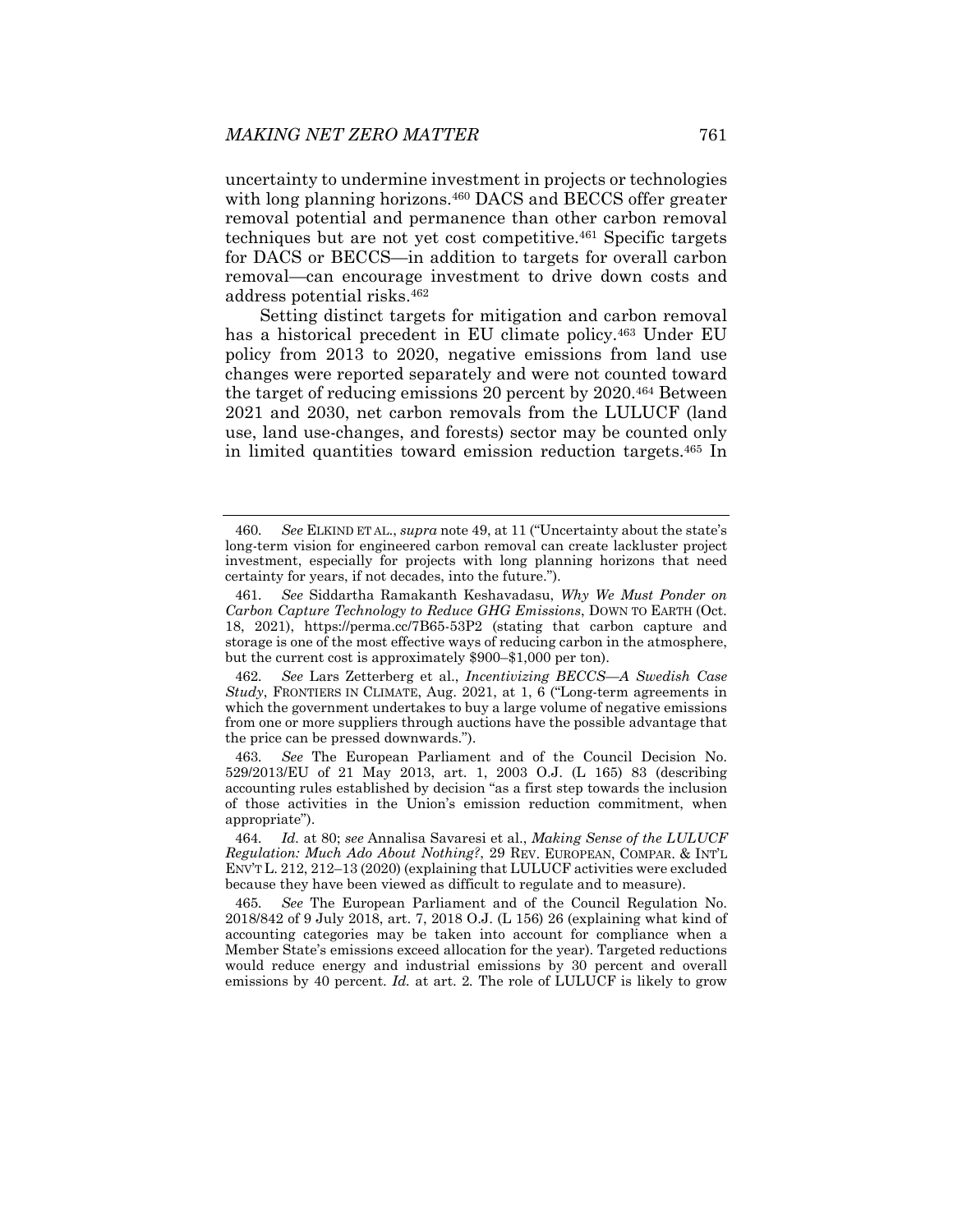addition, a separate regulation establishes a specific target for the LULUCF sector and requires member states to ensure that LULUCF emissions do not exceed removals.466 EU reluctance to fully integrate LULUCF carbon removals into its climate mitigation scheme reflects concerns about the uncertainty and impermanence of land-based carbon storage, as well as the potential for mitigation deterrence.467

### 2. Sectoral Targets

Distinct targets for carbon mitigation and carbon removal also should be set within specific sectors. Indeed, a 2021 National Academy of Sciences report recommends the establishment of a GHG emissions budget "that goes to net-zero in 2050 and that establishes separate sectoral benchmarks for net  $CO<sub>2</sub>$  emissions from all sectors (industry, buildings, transportation, electricity, agricultural operations, net emissions from bio-energy with carbon capture and sequestration, and negative emissions from direct air capture, mineralization, forestry and agricultural soils)."468

Setting distinct targets for individual sectors of the economy can provide stronger incentives for actions that contribute to achieving net zero on a global scale.469 Focusing on

467*. See* Rickels et al., *supra* note 419, at 10 ("The reason for such likely exclusion relates to the often uncertain or impermanent storage of  $CO<sub>2</sub>$  that would make it hard to equate one ton of avoided fossil emissions with one ton of removed (biogenic) emissions.").

468. NAS, ACCELERATING DECARBONIZATION, *supra* note 27, at 183.

 469. *See* Noa Hoffman, *Exclusive: Government Set to Announce Ambitious Carbon Emission Reduction Target for Power Sector By 2035*, POLITICSHOME (Oct. 17, 2021), https://perma.cc/3K9D-GTVB; Kaya et al., *supra* note 452, at 1742–43.

with the E.U. slated to reduce its emissions even further by 2030. Savaresi et al., *supra* note 464, at 218–19.

<sup>466</sup>*. See* The European Parliament and of the Council Regulation No. 2018/841 of 30 May 2018, art. 4, 2018 O.J. (L 156) 32 (explaining that member states must limit their greenhouse gas emissions according to a linear trajectory that is five-twelfths of the distance from 2019 to 2020 or in 2020 according to what is lower); HANNES BÖTTCHER ET AL., EU LULUCF REGULATION EXPLAINED: SUMMARY OF CORE PROVISIONS AND EXPECTED EFFECTS 8 (2019) ("For the first time, the LULUCF Regulation establishes a target for this sector in EU law. . . . The LULUCF Regulation introduces the obligation for Member States to ensure that emissions do not exceed removals from land use, land use-changes and forests.").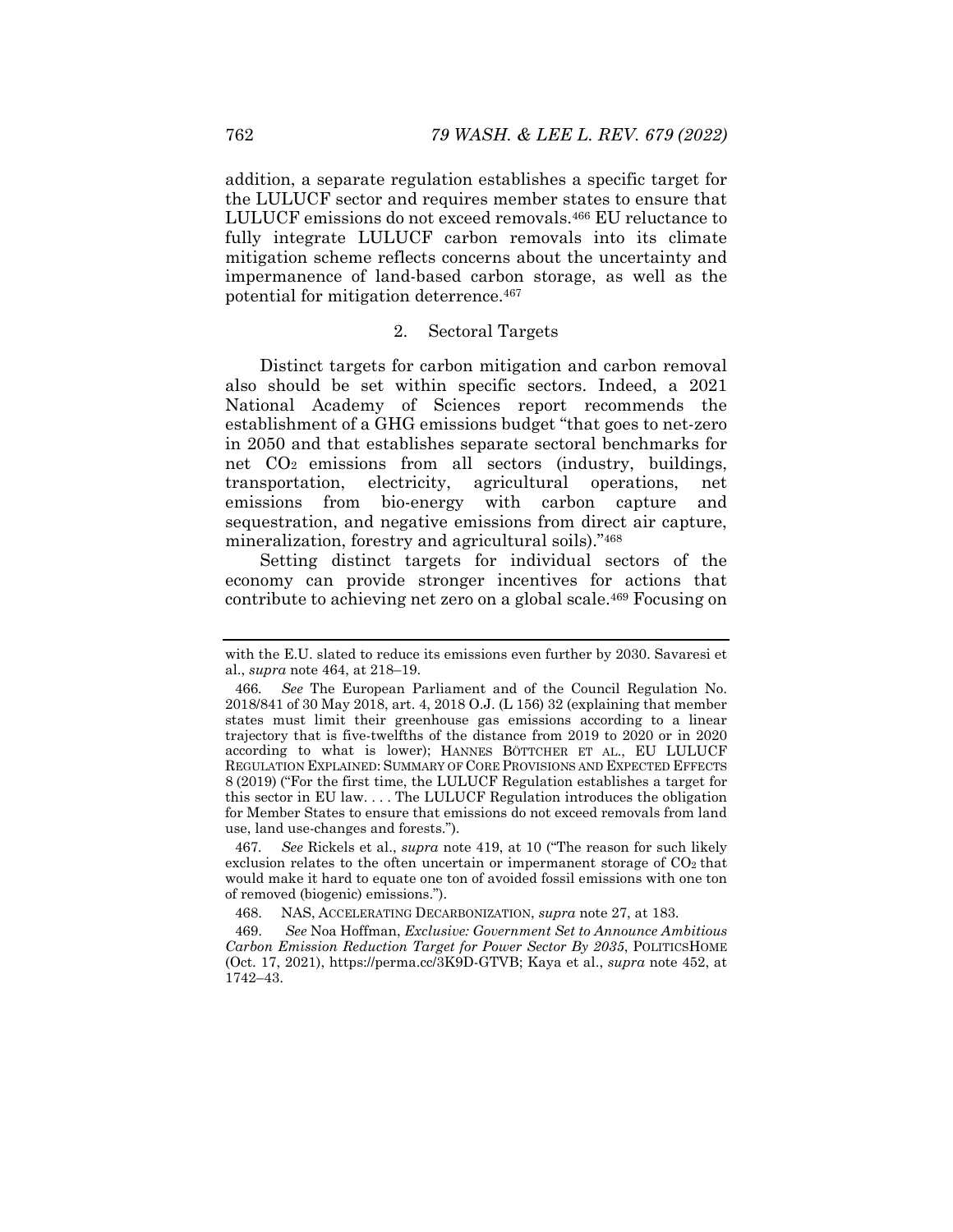key GHG-emitting sectors and identifying concrete pathways for achieving net zero within each sector will reduce reliance on problematic assumptions about the feasibility of carbon removal strategies.470 Unable to shift responsibility for reducing emissions or removing carbon to sources in other sectors, each sector will be encouraged to develop and implement techniques for reducing its own emissions or removing carbon.471 The inability to access cheaper emissions reductions from a different sector does mean that a sector-based approach could involve higher costs.472 Sectoral targets nonetheless can ease individual company concerns that decarbonization efforts will put them at a competitive disadvantage.473

## 3. Policy Incentives

Even if governments set sectoral targets, they would also have to decide on policies to achieve those targets.<sup>474</sup> With respect to mitigation, policymakers have a wide range of tools to incentivize decarbonization and energy efficiency—mandates, taxes, subsidies, cap-and-trade systems, renewable portfolio standards, etc.475 Policies could promote both mitigation and carbon removal. For example, emitters could be required to balance out their emissions by directly or indirectly removing an

<sup>470</sup>*. See* Kaya et al., *supra* note 452, at 1740 (advocating shift from a global examination to a country-specific and sector-specific examination of how to achieve net zero to make the goal more manageable).

<sup>471</sup>*. See* David Driesen, *Is Emissions Trading an Economic Incentive Program?: Replacing the Command and Control/Economic Incentive Dichotomy*, 55 WASH. & LEE L. REV. 289, 334 (1998).

<sup>472</sup>*. See* WEF, *supra* note 66, at 18 ("In most sectors, full decarbonization would require implementing even costlier measures. Especially in hard-to-abate industry and transport sectors, moving to net-zero emissions will require the use of technologies that are not yet mature and are therefore very expensive.").

<sup>473</sup>*. See id.* at 33.

<sup>474</sup>*. See* Kaya et al., *supra* note 452, at 1740 (recommending continued policy maker involvement in encouraging continued research and development and updating roadmaps toward net zero emissions).

<sup>475</sup>*. See id.* at 1739 ("[I]n addition to economic incentives and other policy measures, [a policy guideline called 'Net Zero  $CO<sub>2</sub>$  emissions without relying on massive CDR'] would help to overcome the often simplistic demands for positive modelling results and refocus climate policy on tackling the enormous barriers in key emitting sectors.").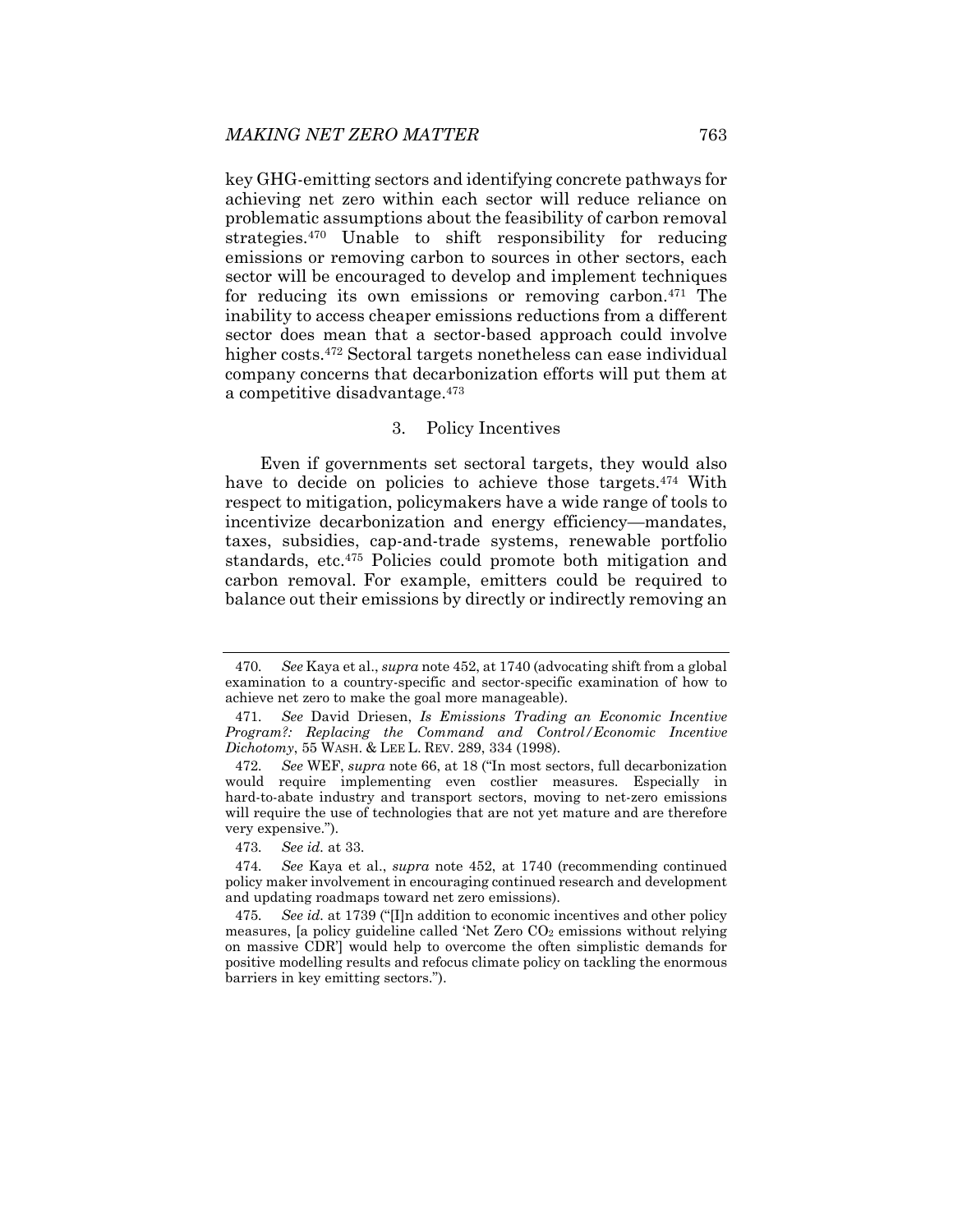equal amount of carbon from the atmosphere.476 An emissions tax or liability regime could require emitters to pay for carbon removal.477 And policies may focus specifically on incentivizing the development of specific types of carbon removal or ameliorating their adverse effects.478

Whether distinct targets should be set for different types of carbon removal technologies poses a more difficult question. The variability and projected changes in costs and maturity among techniques has led to a suggestion to phase in these techniques, starting with less costly ones and then introducing others as further development lowers their costs.<sup>479</sup> Addressing the issue will require policy choices that account for each technology's prospects, potential significance, and risks.480 In other words, governments might have to engage in the difficult task of picking technology winners.481 Nonetheless, reasonable policies at this juncture should set an overall carbon removal target and

<sup>476</sup>*. See* Myles R. Allen et al., *The Case for Mandatory Sequestration*, 2 NATURE GEOSCIENCE 813, 814 (2009) (suggesting that the sale and use of fossil carbon only be allowed if "an adequate fraction of its carbon content has been permanently sequestered," where adequate fraction is "the ratio between cumulative emissions from the time the policy is fully adopted to total outstanding allowable emissions at that time"); Tracy Hester, *Legal Pathways to Negative Emissions Technologies and Direct Air Capture of Greenhouse Gases*, 48 ENV'T L. REP. 10413, 10431 (2018) (suggesting that regulators should consider allowing facilities to offset their  $CO<sub>2</sub>$  emissions in one location with their CO2 removals in another area).

<sup>477</sup>*. See* Sabine Fuss et al., *Moving Toward Net-Zero Emissions Requires New Alliances for Carbon Dioxide Removal*, 3 ONE EARTH 145, 148 (2020) [hereinafter Fuss et al., *Moving Toward Net-Zero*] (noting proposal to require emitters to pay for removal of the  $CO<sub>2</sub>$  they emit, in order to incentivize CDR deployment); MACE ET AL., *supra* note 62, at 31 (noting that there must be a framework of liability in place to provide for redress for any net reversal of storage).

<sup>478</sup>*. See* Rickels et al., *supra* note 419, at 6 (suggesting the award of additional carbon credits for carbon removal or the imposition of a floor requiring use of a minimum amount of carbon credits derived from carbon removal).

<sup>479</sup>*. See* Fuss et al., *Moving Toward Net-Zero*, *supra* note 477, at 147.

<sup>480</sup>*. See* Sergey Paltsev, *Managing Uncertainty While Developing Long-Term Strategies for GHG Emission Mitigation*, WORLD RES. INST., https://perma.cc/89N2-4KZ2.

<sup>481</sup>*. See* Gary E. Marchant, *Sustainable Energy Technologies: Ten Lessons from the History of Technology Regulation*, 18 WIDENER L.J. 831, 836 (2009) (stating that it is very difficult to determine in advance which energy technologies will succeed).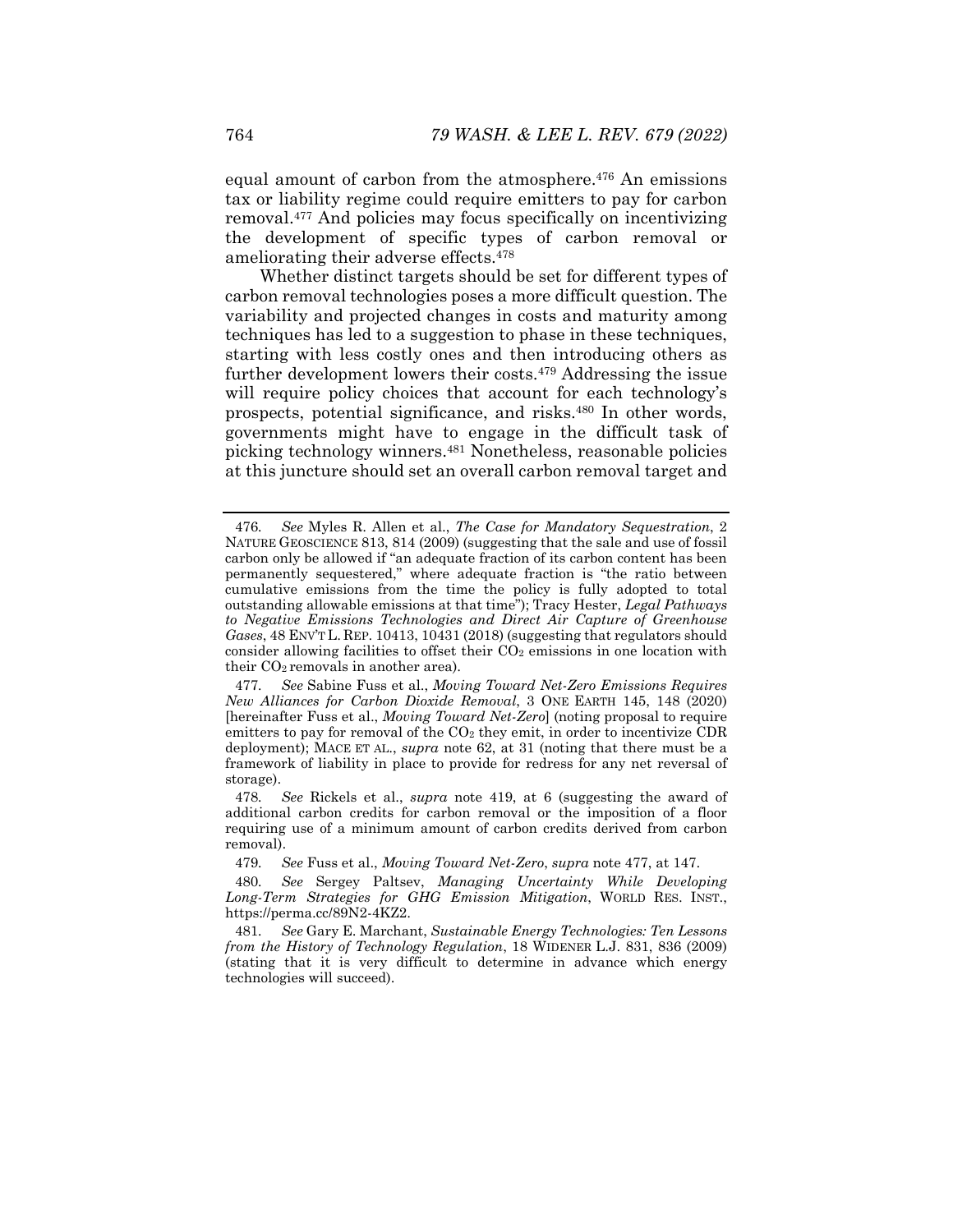actively support a range of carbon removal technologies.482 Otherwise, the techniques that are presently the cheapest to deploy are likely to proliferate despite their limitations, and currently more expensive techniques may languish notwithstanding their greater long-term potential.483 Policy support for a diverse portfolio of carbon removal techniques partially postpones the need to pick winners until more information is available regarding their relative merits.484 At the same time, offering stronger support for techniques that promise more permanent carbon removal appropriately recognizes their greater value in combating climate change.485

Targets alone will not suffice to yield carbon removal on a scale sufficient to achieve net zero.<sup>486</sup> Financial support for research and development, such as the \$447 million earmarked for carbon removal research by the December 2020 economic stimulus package, is one important step.<sup>487</sup> The same legislation also created a task force to study the amount of carbon removal needed to achieve net zero by 2050, evaluate different carbon

484*. See* Lin, *Carbon Dioxide Removal*, *supra* note 43, at 571–72 (arguing that support for carbon removal research can facilitate learning and guide choices among carbon removal technologies).

485*. See* Joppa et al., *supra* note 104, 632 (lamenting the lack of a consistent standard for monetarily accounting for the duration of carbon storage or the potential for premature release).

486*. See* ECIU, *supra* note 25, at 5 ("[A] target is just a target—without policies to cut emissions progressively towards that target, there is a substantial chance that it will not be achieved . . . .").

<sup>482</sup>*. See* Paltsev, *supra* note 480 ("[U]ncertainty about future costs and technologies should discourage governments from trying to pick the 'winners'; instead, their policy and investment focus should be on targeting emissions reductions from any energy source.").

<sup>483</sup>*. See* Rickels et al., *supra* note 419, at 11 ("Fully integrating NETs into the EU ETS at this stage would be an incentive to prioritize the use of low-cost NETs . . . . This would not only come at the expense of conventional emission reductions but also impede NETs with higher investment costs . . . .").

<sup>487</sup>*. See* Bobby Magill, *Stimulus Law Program to Scrub Carbon from Air Draws Skeptics*, BLOOMBERG L. (Dec. 29, 2020), https://perma.cc/4TVZ-LFFB (reporting on passage of stimulus bill designating \$447 million for carbon removal). The research program aims "to test, validate, or improve technologies and strategies to remove carbon dioxide from the atmosphere on a large scale." Consolidated Appropriations Act 2021, H.R. 133, 116th Cong. § 969D(a) (enacted). The legislation defines carbon removal to include DACS, enhanced carbon mineralization, BECCS, forest restoration, soil carbon management, and direct ocean capture, § 5002(a), but singles out DACS for particular support through prize competitions and other means, § 5001.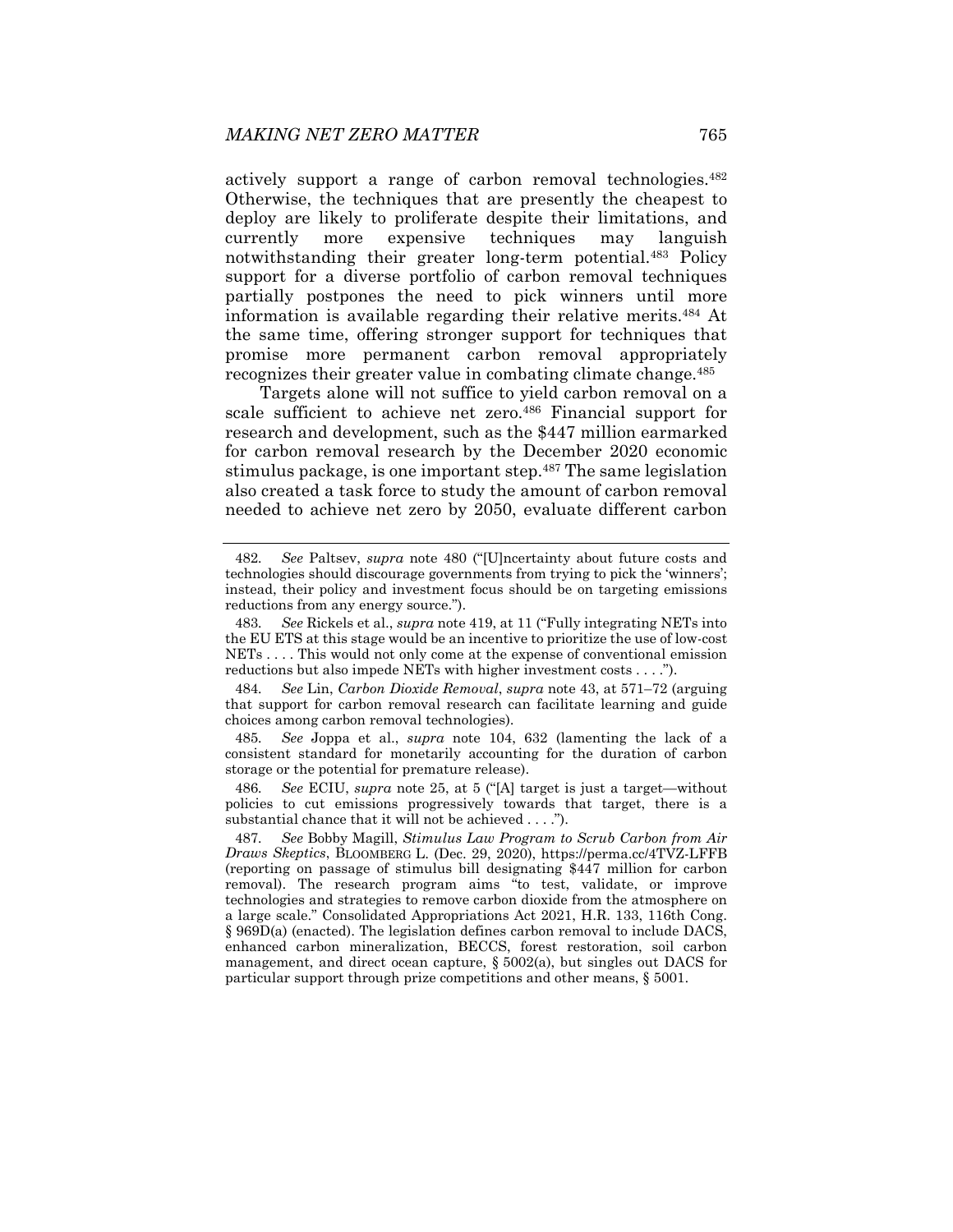removal approaches, and make policy recommendations.488 Policies to encourage deployment of mature carbon removal technologies might include carbon credits or tax benefits for reforestation and agricultural practices that enhance soil carbon storage.489 Policies to support engineered carbon removal might establish clear strategies that foster certainty for developers and other actors, coordinate permitting processes, identify potential geological sites and corridors, and extend or expand existing tax credits.490

#### **CONCLUSION**

Achieving net zero on a global scale is essential if we are to flatten the curve on climate change. Net zero pledges by nations and corporations can play a pivotal role in the battle against climate change but must constitute more than vague promises. Concrete goals and deadlines can promote accountability, as can transparency on emissions, mitigation measures, and reliance on offsets and carbon removal. In setting net zero targets, entities should spell out emissions pathways leading to net zero, as pathway specifics directly shape the remaining carbon budget and the probability of achieving the Paris temperature goals. Interim targets can assist actors to develop and revise effective strategies for implementing net zero, build confidence among stakeholders regarding future conditions and expectations, and enable observers to understand target ambitions and assess performance.491

<sup>488</sup>*. See* Consolidated Appropriations Act 2021, H.R. 133, 116th Cong. § 5002 (enacted) (mandating a report no later than 180 days after the bill's enactment detailing estimates, inventory, and recommendations regarding a variety of issues pertaining to carbon removal).

<sup>489</sup>*. See* ZCAP, *supra* note 90, at 119; Marc Heller, *Farmers Say They Can Do More on Climate—If Congress Helps*, FARMS.COM (Mar. 1, 2021), https://perma.cc/W7M2-7SRU (describing how farmers can use regenerative agriculture and conservation practices to cut down on GHG emissions, but will need congressional regulatory support to do so).

<sup>490</sup>*. See* ELKIND ET AL., *supra* note 49, at 10–21; Beuttler et al., *supra* note 403, at 6. And while high costs have limited CCS's role in mitigation efforts to date, net zero goals may ultimately require full carbon capture by facilities that burn fossil fuels and other major GHG emitters. Wendy B. Jacobs & Michael Craig, *Legal Pathways to Widespread Carbon Capture and Sequestration*, 47 ENV'T L. REP. 11022, 11030–31 (2018).

<sup>491</sup>*. See* NCI, NAVIGATING THE NUANCES, *supra* note 6, at 32.